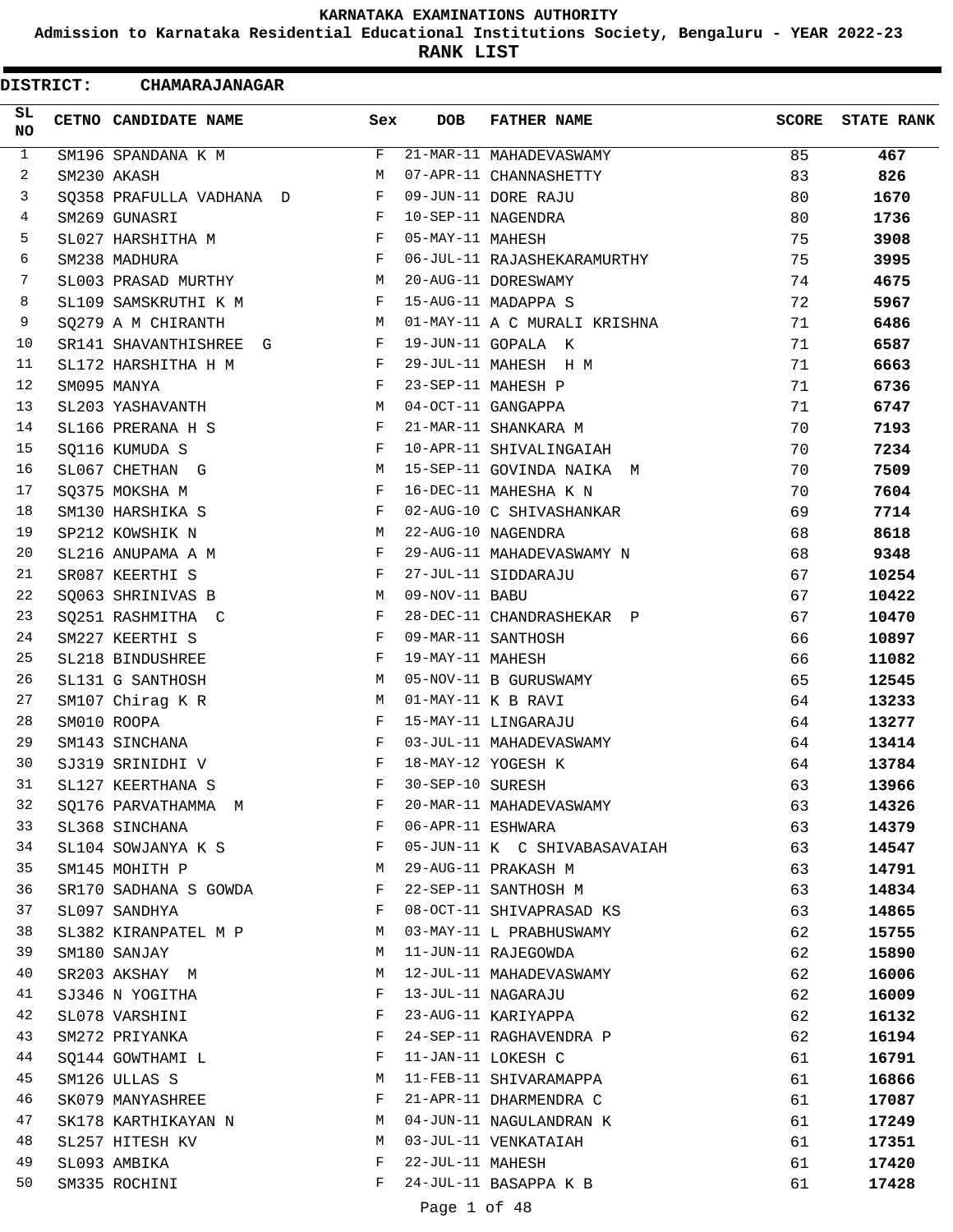**Admission to Karnataka Residential Educational Institutions Society, Bengaluru - YEAR 2022-23**

**RANK LIST**

| <b>DISTRICT:</b> | <b>CHAMARAJANAGAR</b> |     |                   |                                   |       |                   |
|------------------|-----------------------|-----|-------------------|-----------------------------------|-------|-------------------|
| SL<br><b>NO</b>  | CETNO CANDIDATE NAME  | Sex | <b>DOB</b>        | <b>FATHER NAME</b>                | SCORE | <b>STATE RANK</b> |
| 51               | SM079 POOJASHREE N    | F   |                   | 28-AUG-11 NAGARAJU M              | 61    | 17545             |
| 52               | SM299 HARSHITHA       | F   |                   | 20-OCT-11 SIDDARAJU               | 61    | 17665             |
| 53               | SL191 PRAJWAL K S     | М   |                   | 27-OCT-11 SHIVANENJAIAH           | 61    | 17682             |
| 54               | SL041 BASAVANNA       | M   |                   | 13-DEC-11 NANJUNDASWAMY           | 61    | 17744             |
| 55               | SL300 JEEVITHA K R    | F   | 09-JAN-12 RAMESH  |                                   | 61    | 17772             |
| 56               | SN063 N DIVYA         | F   |                   | 21-OCT-10 P NAGARAJU              | 60    | 18042             |
| 57               | SL398 AKSHAY          | M   | 22-OCT-10 PRABHU  |                                   | 60    | 18045             |
| 58               | SM212 LOHITH          | M   |                   | 06-APR-11 SURESH B                | 60    | 18463             |
| 59               | SN128 PRASANNA        | М   |                   | 11-APR-11 SUBHRAMANY              | 60    | 18489             |
| 60               | SQ030 CHAITHRA R M    | F   |                   | 02-MAY-11 MANIKANTARAJ M R        | 60    | 18578             |
| 61               | SQ322 BHUVAN K M      | М   |                   | 20-MAY-11 MAHESHA K M             | 60    | 18639             |
| 62               | SM183 SHARATH         | M   |                   | 12-JUN-11 VEERABHADRAPPA          | 60    | 18732             |
| 63               | SL229 PRATHAP R M     | М   |                   | 08-SEP-11 MAHENDRA R S            | 60    | 19030             |
| 64               | SL176 NIKITHA B       | F   |                   | 18-SEP-11 BASAVARAJU G            | 60    | 19060             |
| 65               | SJ042 VARSHINI H N    | F   |                   | 30-OCT-11 NANJUNDASWAMY H S       | 60    | 19147             |
| 66               | SL247 ABHISHEK        | M   |                   | 12-NOV-11 RAMASHETTY              | 60    | 19177             |
| 67               | SQ267 RACHANA S       | F   |                   | 16-NOV-11 SIDDHARAJU              | 60    | 19186             |
| 68               | SM149 VINUTHA         | F   |                   | 09-MAY-10 CHANDRASHEKARA          | 59    | 19349             |
| 69               | SP057 SHRAVYA H       | F   |                   | 20-MAY-10 V HARISH                | 59    | 19354             |
| 70               | SM297 NIREEKSHA D C   | F   |                   | 09-DEC-10 CHANNAPA                | 59    | 19636             |
| 71               | SM153 BRUNDA          | F   |                   | 09-JAN-11 SIDDARAJU               | 59    | 19723             |
| 72               | SQ275 SUJITH          | M   |                   | 26-JAN-11 SIDDESH MURTHY          | 59    | 19767             |
| 73               | SM223 RAVIKUMARA      | M   |                   | 21-MAR-11 RAJEGOWDA               | 59    | 19953             |
| 74               | SJ289 ANUSHREE R      | F   |                   | 26-APR-11 LATE REVANNA B          | 59    | 20072             |
| 75               | SQ104 SARASWATHI V    | F   |                   | 25-MAY-11 VENKATACHALAMURTHI      | 59    | 20184             |
| 76               | SM046 PRUTHVI         | F   |                   | 28-MAY-11 NAGARAJU                | 59    | 20203             |
| 77               | SM125 MITHUN M        | М   | 28-JUN-11 MADAPPA |                                   | 59    | 20335             |
| 78               | SM136 ANANYA          | F   |                   | 26-DEC-11 KRISHNAIAH              | 59    | 20827             |
| 79               | SR183 JANIPAR S       | F   |                   | 03-DEC-10 SHIVAMALLU              | 58    | 21198             |
| 80               | SK018 MAHADEVASWAMY   | M   |                   | 19-MAY-11 MAHADEVEGOWDA           | 58    | 21808             |
| 81               | SP139 SHREYA M        | F   |                   | 02-JUN-11 MAHADEVA                | 58    | 21866             |
| 82               | SK142 KEERTHANA V M   | F   |                   | 23-JUN-11 MAHENDRA                | 58    | 21956             |
| 83               | SM045 NITHINGOWDA M K | M   | 13-JUL-11 KRISHNA |                                   | 58    | 22042             |
| 84               | SJ328 MADHUSHREE U    | F   |                   | 22-JUL-11 UMESHA P                | 58    | 22077             |
| 85               | SK222 MOHANDAS        | М   |                   | 28-JUL-11 N MADAPPA               | 58    | 22098             |
| 86               | SM260 PRAKRUTHI       | F   |                   | 15-AUG-11 GURUSWAMY B M           | 58    | 22165             |
| 87               | SL269 PRUTVIK K S     | М   |                   | 06-SEP-11 SIDDARAJU V             | 58    | 22238             |
| 88               | SL220 P LIKHITHA      | F   |                   | 10-NOV-11 PARASHIVAMURTHY         | 58    | 22382             |
| 89               | SQ124 ANJANA N        | F   |                   | 29-APR-10 LATE NANJUNDA           | 57    | 22583             |
| 90               | SQ321 KEERTHANA R     | F   | 17-JAN-11 RAJU    |                                   | 57    | 23012             |
| 91               | SP141 THEJASH         | M   |                   | 24-FEB-11 GANGADHARA              | 57    | 23150             |
| 92               | SL244 LIKHITHA B M    | F   |                   | 26-JUN-11 MAHESH B                | 57    | 23648             |
| 93               | SL289 SHRADDA R       | F   |                   | 22-AUG-11 RAJESH V S              | 57    | 23908             |
| 94               | SM137 CHANDANA B G    | F   |                   | 12-OCT-11 GURUPRASAD B S          | 57    | 24061             |
| 95               | SQ300 THANUSHRI C     | F   |                   | 12-JAN-12 CHINNASWAMY CHINNASWAMY | 57    | 24251             |
| 96               | SL174 KEERTHANA S B   | F   |                   | 23-FEB-10 BASAVEGOWDA             | 56    | 24331             |
| 97               | SR033 SAHANA R        | F   |                   | 13-NOV-10 RUDRANAYAKA             | 56    | 24602             |
| 98               | SK211 KEERTHANA       | F   |                   | 01-DEC-10 SHESHANNA MURTHY        | 56    | 24652             |
| 99               | SN087 PUSHPAKALA      | F   |                   | 04-JAN-11 MURUGESHA               | 56    | 24759             |
| 100              | SR200 BHUVANASRI A N  | F   |                   | 23-APR-11 NAGAPPA S               | 56    | 25187             |
|                  |                       |     |                   |                                   |       |                   |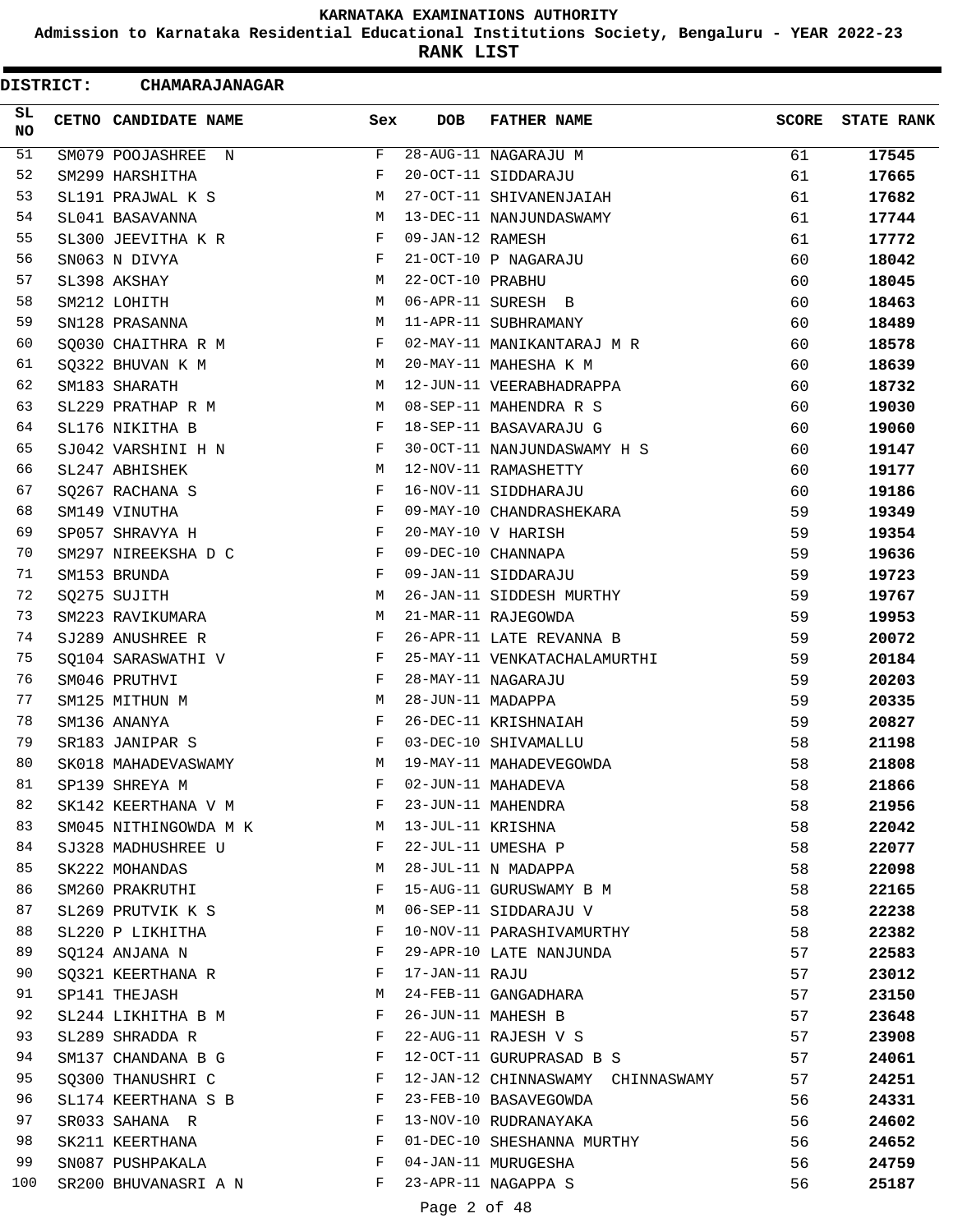**Admission to Karnataka Residential Educational Institutions Society, Bengaluru - YEAR 2022-23**

**RANK LIST**

| <b>DISTRICT:</b> | <b>CHAMARAJANAGAR</b>                           |              |                   |                                 |              |                   |
|------------------|-------------------------------------------------|--------------|-------------------|---------------------------------|--------------|-------------------|
| SL<br>NO         | CETNO CANDIDATE NAME                            | Sex          | DOB               | <b>FATHER NAME</b>              | <b>SCORE</b> | <b>STATE RANK</b> |
| 101              | SJ032 DIVYASHREE K                              | F            | 18-MAY-11 KUMAR R |                                 | 56           | 25283             |
| 102              | SJ337 POORVI                                    | F            | 11-JUN-11 KUMARA  |                                 | 56           | 25405             |
| 103              | SM287 ANKITHA                                   | F            |                   | 22-JUN-11 BASAVANNA             | 56           | 25448             |
| 104              | SR001 ADARSH Y R                                | M            |                   | 01-JUL-11 RANGASWAMY            | 56           | 25496             |
| 105              | SN195 R S PRITHI                                | F            |                   | 12-AUG-11 RAMESH NAIK           | 56           | 25676             |
| 106              | SJ254 MAHADEVAPRASAD S                          | M            |                   | 18-SEP-11 SHIVAPPA              | 56           | 25808             |
| 107              | SK117 SINCHANA J                                | F            |                   | 02-DEC-11 JALENDRA              | 56           | 26036             |
| 108              | SR118 PURUSHOTHAM N                             | M            |                   | 21-DEC-11 NAGENDRA              | 56           | 26065             |
| 109              | SM170 CHETHAN GOWDA L                           | M            |                   | 24-FEB-12 LAKSHMANA             | 56           | 26112             |
| 110              | SN096 SINDHU<br>G                               | F            | 23-DEC-10 GOVINDA |                                 | 55           | 26585             |
| 111              | SQ117 KAVANA M                                  | F            |                   | 06-MAY-11 MAHESH M              | 55           | 27152             |
| 112              | SP188 IMPANA M                                  | F            | 02-JUN-11 MADESHA |                                 | 55           | 27295             |
| 113              | SQ357 MANYASHREE B                              | F            |                   | 08-JUN-11 BASAVANNA B           | 55           | 27332             |
| 114              | SK251 MONISHA R                                 | F            |                   | 08-JUN-11 RAMANNA K P           | 55           | 27333             |
| 115              | SR095 KSHEMASHREE                               | F            |                   | 16-JUL-11 P MALLIKARJUNASWAMY   | 55           | 27501             |
| 116              | SL297 INCHARA                                   | F            |                   | 25-JUL-11 LINGARAJU L           | 55           | 27546             |
| 117              | SP084 THEJAS S                                  | M            |                   | 31-AUG-11 SRINIVASA C           | 55           | 27693             |
| 118              | SQ067 CHANDU K                                  | М            | 02-OCT-11 KUMAR   |                                 | 55           | 27793             |
| 119              | SP004 MANISHA                                   | F            |                   | 20-NOV-11 KRISHNA MURTHI K      | 55           | 27943             |
| 120              | SJ191 GUNAVATHI                                 | F            |                   | 14-AUG-10 CHINNASWAMY           | 54           | 28245             |
| 121              | SL392 NAGAVENI                                  | F            |                   | 05-NOV-10 KYATHAIAH             | 54           | 28403             |
| 122              | SM167 SAGAR N                                   | M            |                   | 11-MAR-11 NARAYANASWAMY H       | 54           | 28846             |
| 123              | SM058 DANUSH                                    | М            |                   | 19-MAR-11 SIDDASHETTY           | 54           | 28880             |
| 124              | SJ123 DHARANESH M                               | М            | 30-APR-11 MAHESH  |                                 | 54           | 29125             |
| 125              | SM004 MADUMITHA                                 | F            | 11-MAY-11 PRAKASH |                                 | 54           | 29181             |
| 126              | SQ285 SINCHANA N                                | F            |                   | 27-MAY-11 NANJUMDA NAYAKA       | 54           | 29272             |
| 127              | SQ083 CHANDANA                                  | F            |                   | 01-JUN-11 NINGARAJA NAYAKA B    | 54           | 29296             |
| 128              | SL230 BHANUPRIYA                                | F            |                   | 07-JUN-11 KONGALLAIAH           | 54           | 29327             |
| 129              | SN109 N THANUSHRI                               | F            |                   | 17-JUN-11 P NAGARAJU            | 54           | 29390             |
| 130              | SL348 GURUPRASAD                                | M            |                   | 20-JUN-11 GANGAPPA              | 54           | 29403             |
| 131              | SJ122 ANITHA M                                  | F            |                   | 04-JUL-11 MADAPPA               | 54           | 29480             |
| 132              | SL145 ANJALI                                    | F            |                   | 28-JUL-11 SHIVAKUMARA           | 54           | 29626             |
| 133              | SL233 SAHANA                                    | $\mathbf{F}$ |                   | 04-OCT-11 CHANNABASAVAIAH       | 54           | 29908             |
| 134              | SR178 HARSHITHA Y M F                           |              |                   | 19-OCT-11 MANJUNATHA R          | 54           | 29963             |
| 135              | SP214 HARIHARAN K                               | М            |                   | 20-OCT-11 KANAKARAJU M          | 54           | 29964             |
| 136              | SJ237 SUNDARAMURTHY                             | M            | 10-DEC-11 SWAMY   |                                 | 54           | 30113             |
| 137              | SQ233 SHREYA S                                  | F            |                   | 06-JAN-12 SHIVAKUMAR P          | 54           | 30161             |
| 138              | SJ155 EKANTH                                    | M            | 11-DEC-10 RAMESH  |                                 | 53           | 30685             |
| 139              | SL241 Y B SPANDANA                              | F            |                   | 02-FEB-11 LATE M BASAVANNA      | 53           | 30894             |
| 140              | $\mathbf{F}$ and $\mathbf{F}$<br>SN196 YAMUNA V |              |                   | 16-MAR-11 VENKATARAJU K         | 53           | 31089             |
| 141              | SQ112 KRUTHI S M                                | F            | 04-MAY-11 MAHESH  |                                 | 53           | 31326             |
| 142              | SK241 PRARTHANA                                 | F            |                   | 06-JUL-11 NANDISH               | 53           | 31685             |
| 143              | SL214 SNEHITH R                                 | M            | 08-JUL-11 RAMU    |                                 | 53           | 31696             |
| 144              | SP197 AKSHAY M                                  | М            |                   | 04-AUG-11 MAHESH M              | 53           | 31835             |
| 145              | SL029 TANUSHREE H M                             | $\mathbb F$  |                   | 17-AUG-11 MAHADEVA PRASAD H M   | 53           | 31896             |
| 146              | SM298 VARSHINI H R F                            |              | 28-AUG-11 RAJAPPA |                                 | 53           | 31940             |
| 147              | F 01-SEP-11 SATHISH N<br>SR070 RACHANA S        |              |                   |                                 | 53           | 31952             |
| 148              | SJ139 DISHANTH SHREENIVAS K M 13-SEP-11 KUMAR M |              |                   |                                 | 53           | 31996             |
| 149              | SM050 SUSHMITHA C                               | $\mathbf{F}$ |                   | 13-SEP-11 CHENNAPPA M           | 53           | 31998             |
| 150              | SM042 ANNAPURNA K                               | $\mathbf{F}$ |                   | 30-SEP-11 LATE KENDAGANNA SWAMY | 53           | 32056             |
|                  |                                                 |              | Page 3 of 48      |                                 |              |                   |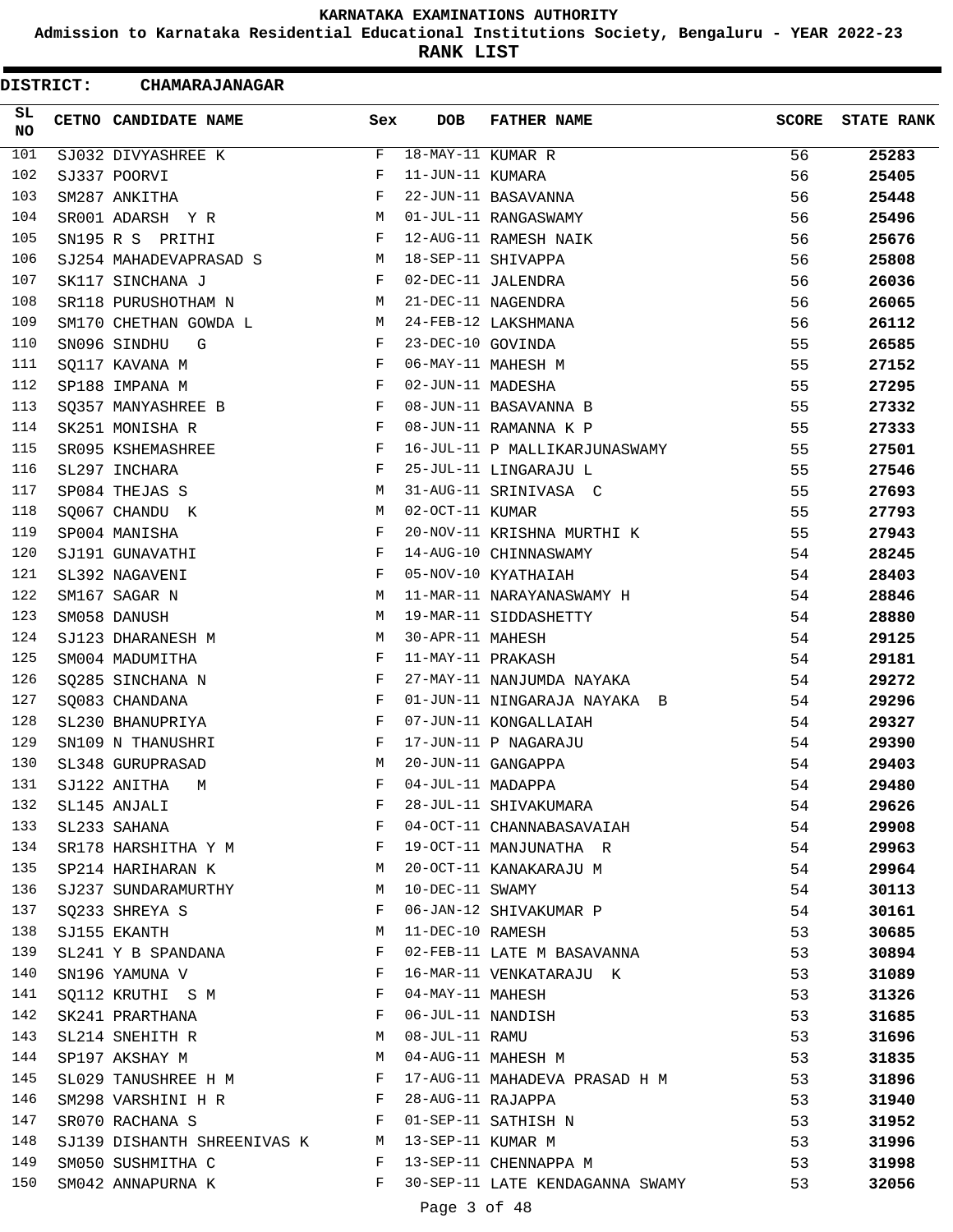**Admission to Karnataka Residential Educational Institutions Society, Bengaluru - YEAR 2022-23**

**RANK LIST**

| <b>DISTRICT:</b> | CHAMARAJANAGAR         |              |                   |                                |              |                   |
|------------------|------------------------|--------------|-------------------|--------------------------------|--------------|-------------------|
| SL<br>NO         | CETNO CANDIDATE NAME   | Sex          | <b>DOB</b>        | <b>FATHER NAME</b>             | <b>SCORE</b> | <b>STATE RANK</b> |
| 151              | SM104 KUSHAL B         | M            |                   | 30-SEP-11 BASAVANNANAYAKA B    | 53           | 32057             |
| 152              | SL099 SUJAN            | М            |                   | 08-OCT-11 ANDANAIAH            | 53           | 32099             |
| 153              | SL242 NISCHITHA N      | F            | 20-DEC-11 NAGESHA |                                | 53           | 32312             |
| 154              | SK252 DILEEP           | M            |                   | 18-SEP-10 SHIVASWAMY           | 52           | 32610             |
| 155              | SJ304 SHASHANK N       | M            |                   | 06-JAN-11 NIRANJAN             | 52           | 32945             |
| 156              | SQ025 MANAVI A M       | F            |                   | 10-FEB-11 MAHADEVAPPA M        | 52           | 33085             |
| 157              | SM031 SHANMUGAM        | М            |                   | 07-MAR-11 CHALUVARAJ           | 52           | 33190             |
| 158              | SL329 SPANDANA V C     | F            |                   | 16-MAR-11 CHANNABASAPPA        | 52           | 33230             |
| 159              | SN116 CHETHAN B S      | М            |                   | 08-MAY-11 SHIVLANKARASWAMY B S | 52           | 33512             |
| 160              | SM009 KEERTHI M        | F            |                   | 08-MAY-11 MAHESH S             | 52           | 33513             |
| 161              | SK066 MANASA MN        | F            |                   | 11-MAY-11 NAGESHA MB           | 52           | 33530             |
| 162              | SQ004 ULLAS R          | M            | 12-MAY-11 RAJAPPA |                                | 52           | 33537             |
| 163              | SJ080 YASHODHA A       | $_{\rm F}$   | 19-MAY-11 ANANDA  |                                | 52           | 33573             |
| 164              | SR056 LIKHITHA G P     | F            |                   | 30-MAY-11 PRABHUSWAMY B        | 52           | 33629             |
| 165              | SQ184 GANGA J          | F            |                   | 20-JUL-11 JAYARAJU             | 52           | 33950             |
| 166              | SL390 SNEHA            | F            |                   | 04-AUG-11 BELLASETTY           | 52           | 34035             |
| 167              | SK002 KRISHNAMOORTHY M | М            |                   | 09-AUG-11 MOORTHY S            | 52           | 34050             |
| 168              | SL251 PRAVEEN          | М            | 24-SEP-11 GOPESH  |                                | 52           | 34293             |
| 169              | SR190 PREETHAM M       | М            |                   | 13-OCT-11 MANJUKUMAR J         | 52           | 34353             |
| 170              | SL403 ANUPAMA          | F            |                   | 21-NOV-11 SIDDARAJU            | 52           | 34475             |
| 171              | SL291 LAKSHMI          | F            |                   | 27-NOV-11 MUDDURANGAIAH        | 52           | 34502             |
| 172              | SR164 SHANKARA Y B     | М            |                   | 25-DEC-11 BALLASHETTY          | 52           | 34579             |
| 173              | SK187 TEJAS            | М            |                   | 17-JAN-12 KANTHARAJU           | 52           | 34622             |
| 174              | SQ153 CHITHRA          | F            |                   | 01-AUG-10 YOGESH C             | 51           | 34823             |
| 175              | SL219 JEEVAN N         | М            |                   | 10-DEC-10 NANJAPPA             | 51           | 35153             |
| 176              | SJ098 SHASHI KUMAR D   | М            |                   | 10-DEC-10 DODDASHETTY          | 51           | 35155             |
| 177              | SL402 SPANDANA         | F            | 17-DEC-10 SWAMY   |                                | 51           | 35181             |
| 178              | SR166 NISHA P          | F            | 01-MAR-11 PRAKASH |                                | 51           | 35470             |
| 179              | SR185 UMA N            | $_{\rm F}$   |                   | 07-APR-11 NANJUNDAIAH          | 51           | 35677             |
| 180              | SQ100 SPOORTHI R J     | F            |                   | 08-APR-11 REVANNASWAMY         | 51           | 35686             |
| 181              | SM011 AKASH            | M            |                   | 17-APR-11 MAHADEVAKUMAR G      | 51           | 35724             |
| 182              | SM032 LAKSHMI R        | F            | 27-MAY-11 RAVI    |                                | 51           |                   |
| 183              |                        | F            |                   | 17-JUN-11 JAYARAJU R           |              | 35934             |
|                  | SJ059 SHRAVYA H J      |              |                   |                                | 51           | 36088             |
| 184              | SL059 DEEPIKA          | F            | 29-JUN-11 SWAMY   |                                | 51           | 36149             |
| 185              | SP059 VARSHINI M       | F            |                   | 07-JUL-11 MURUGA R             | 51           | 36217             |
| 186              | SM235 JAYALAKSHMI      | $\mathbf{F}$ |                   | 12-AUG-11 CHIKKASWAMY          | 51           | 36433             |
| 187              | SJ308 NISARGADEEKSHA A | F            |                   | 01-SEP-11 ASHOKA K V           | 51           | 36520             |
| 188              | SN055 BILVASRI         | F            |                   | 05-SEP-11 NIRANJAN MURTHY      | 51           | 36538             |
| 189              | SL328 SINDHU           | F            | 25-SEP-11 RAVI    |                                | 51           | 36627             |
| 190              | SQ123 ABHISHEK R       | М            | 01-OCT-11 RAJESH  |                                | 51           | 36646             |
| 191              | SL161 MOUNA            | F            |                   | 19-NOV-11 NAGESHA H C          | 51           | 36826             |
| 192              | SM284 THANMAY          | М            |                   | 30-JAN-12 REVAPPA K R          | 51           | 36983             |
| 193              | SK219 SINCHANA         | F            | 04-DEC-10 NAGESH  |                                | 50           | 37461             |
| 194              | SL268 BHUVAN H S       | М            |                   | 20-DEC-10 SIDDARAJU H N        | 50           | 37497             |
| 195              | SR174 BHASKAR M        | M            | 06-MAR-11 MAHESHA |                                | 50           | 37823             |
| 196              | SN144 DHARANESH        | M            | 18-MAR-11 MADESHA |                                | 50           | 37896             |
| 197              | SL221 PREETHAM N       | M            | 26-MAR-11 NAGESH  |                                | 50           | 37948             |
| 198              | SR167 PARVATHI         | F            |                   | 16-APR-11 NANJUNDASWAMY        | 50           | 38066             |
| 199              | SR031 NAGARJUN N       | М            |                   | 20-APR-11 P NARAYANASWAMY      | 50           | 38083             |
| 200              | SR177 PRAGATHI         | F            |                   | 13-MAY-11 NATARAJU N           | 50           | 38216             |
|                  |                        |              |                   |                                |              |                   |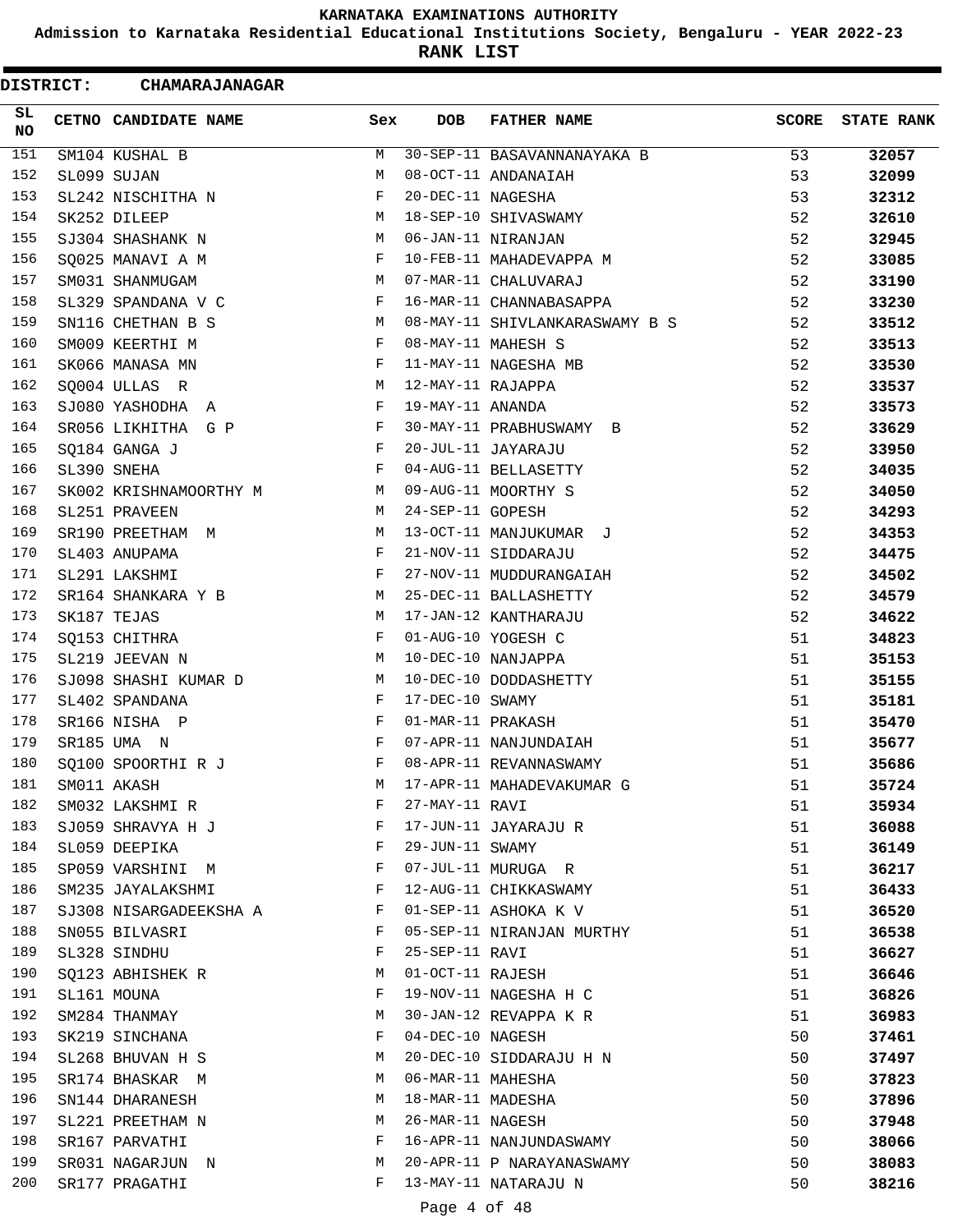**Admission to Karnataka Residential Educational Institutions Society, Bengaluru - YEAR 2022-23**

**RANK LIST**

| <b>DISTRICT:</b> | <b>CHAMARAJANAGAR</b>        |     |                   |                                 |              |                   |
|------------------|------------------------------|-----|-------------------|---------------------------------|--------------|-------------------|
| SL.<br>NO.       | CETNO CANDIDATE NAME         | Sex | <b>DOB</b>        | <b>FATHER NAME</b>              | <b>SCORE</b> | <b>STATE RANK</b> |
| 201              | SQ336 NAMRATHA M             | F   |                   | 18-MAY-11 MANJEGOWDA L          | 50           | 38234             |
| 202              | SK096 MAHADEVASWAMY          | М   | 21-MAY-11 RAJESH  |                                 | 50           | 38252             |
| 203              | SL090 SWAPNA H B             | F   | 08-JUN-11 BALU H  |                                 | 50           | 38366             |
| 204              | SR061 DHANUSHREE<br>S        | F   |                   | 17-JUN-11 SHASHIKUMAR B         | 50           | 38411             |
| 205              | SL405 KRUTHI                 | F   |                   | 18-JUN-11 SHIVAMURTHY           | 50           | 38422             |
| 206              | SK231 SANJANA S              | F   |                   | 19-JUN-11 SHIVARAMU S           | 50           | 38430             |
| 207              | SL253 SHANBHAVI              | F   |                   | 20-JUN-11 HANUMANTHASHETTY      | 50           | 38437             |
| 208              | SK075 SHIVASHANKARA S        | М   |                   | 05-JUL-11 SHANKARA              | 50           | 38546             |
| 209              | SM244 DHANYASHREE            | F   |                   | 18-JUL-11 RAJEGOWDA             | 50           | 38613             |
| 210              | SM318 ROHITH PATEL N J       | М   |                   | 06-AUG-11 JAGADEESH N N         | 50           | 38715             |
| 211              | SK184 KAVITHA                | F   |                   | 15-AUG-11 RAJEGOWDA             | 50           | 38763             |
| 212              | SL079 DANUSHREE H M          | F   | 28-AUG-11 MADAPPA |                                 | 50           | 38825             |
| 213              | SL240 MYTHRI                 | F   |                   | 30-AUG-11 MAHESHAPPA            | 50           | 38833             |
| 214              | SJ129 MADAN                  | М   | 25-SEP-11 MAHESH  |                                 | 50           | 38937             |
| 215              | SM229 MAITHRI                | F   |                   | 26-SEP-11 SHANKARA              | 50           | 38944             |
| 216              | SJ060 VARSHINI B A           | F   |                   | 29-SEP-11 B N ANANDAKUMAR       | 50           | 38964             |
| 217              | SJ149 NAGARJUNA              | М   | 01-OCT-11 NAGESHA |                                 | 50           | 38973             |
| 218              | SQ326 YASHWANTH R            | М   |                   | 02-OCT-11 RACHAPPAJI            | 50           | 38976             |
| 219              | SL290 BHOOMIKA               | F   | 04-OCT-11 RAJESH  |                                 | 50           | 38979             |
| 220              | SM158 DHANARAJ               | М   |                   | 04-OCT-11 G SURESHA             | 50           | 38980             |
| 221              | SL378 BINDHU                 | F   |                   | 19-OCT-11 SHIVAPRASAD           | 50           | 39033             |
| 222              | SN230 MEGHANA K S            | F   |                   | 07-NOV-11 SHIVARAMU             | 50           | 39103             |
| 223              | SJ022 PRIYADARSHINI D        | F   |                   | 18-NOV-11 DUNDASHETTY           | 50           | 39153             |
| 224              | SM061 MAHADEVAPRASAD R       | М   |                   | 23-NOV-11 RAMESHA M             | 50           | 39172             |
| 225              | SQ002 SHREEJA C              | F   |                   | 06-DEC-11 CHANDRASHEKARA V      | 50           | 39213             |
| 226              | SL083 JEEVAN                 | М   |                   | 21-DEC-11 CHANDRASHEKHARAPPA    | 50           | 39243             |
| 227              | SL001 DEVIKA R               | F   |                   | 01-JAN-12 Y M RAJASHEKARAMURTHY | 50           | 39266             |
| 228              | SM245 PRAJWAL S              | М   |                   | 15-AUG-12 SHIVAKUMARA           | 50           | 39353             |
| 229              | SJ165 MANYA M                | F   |                   | 02-NOV-10 MALLIKARJUNA          | 49           | 39784             |
| 230              | SN177 SHREYAS K              | M   |                   | 13-NOV-10 KIRAN KUMAR           | 49           | 39820             |
| 231              | SQ043 KEERTHANA S            | F   |                   | 13-MAR-11 SHANKAR L             | 49           | 40318             |
| 232              | SJ041 CHANDU                 | M   |                   | 19-MAR-11 PARASHIVA             | 49           | 40351             |
| 233              | SJ300 ANUSHA                 | F   |                   | 31-MAR-11 S ANKAPPA             | 49           | 40419             |
| 234              | SK192 SINCHANA               | F   | 30-APR-11 RAJANNA |                                 | 49           | 40591             |
| 235              | SR002 SHAHURAJ AS            | M   |                   | 09-MAY-11 SHANKARNAG C          | 49           | 40641             |
| 236              | SL114 VAISHNAVI M            | F   |                   | 12-MAY-11 MANIGANDAN G          | 49           | 40664             |
| 237              | SJ033 ANANTH VIKRAM MOURYA M | M   |                   | 19-MAY-11 MAHESH R              | 49           | 40708             |
| 238              | SL272 VARSHINI               | F   |                   | 29-MAY-11 KOOSEGOWDA            | 49           | 40779             |
| 239              | SL148 SPOORTHY               | F   |                   | 22-JUN-11 RACHAIAH              | 49           | 40950             |
| 240              | SR113 NIKHITH                | М   |                   | 26-JUN-11 SUNDAR R              | 49           | 40976             |
| 241              | SN031 SANDEEP T              | М   | 17-JUL-11 THIMMA  |                                 | 49           | 41106             |
| 242              | SJ183 KUSHAL M S             | М   |                   | 28-JUL-11 SHANKARA NAYAKA S     | 49           | 41177             |
| 243              | SM012 SHREYA G S             | F   |                   | 13-AUG-11 SANTHOSH KUMAR G B    | 49           | 41277             |
| 244              | SJ125 SPANDANA               | F   |                   | 22-AUG-11 NATARAJU              | 49           | 41315             |
| 245              | SN232 MEGHANA R              | F   |                   | 25-SEP-11 RAGAVENDRA            | 49           | 41472             |
| 246              | SM160 KEERTHANA              | F   |                   | 09-OCT-11 MALLESHA              | 49           | 41520             |
| 247              | SK115 PRAJWAL                | М   |                   | 18-OCT-11 MAHADEVASWAMY         | 49           | 41556             |
| 248              | SM056 SHARANYA               | F   |                   | 05-NOV-11 VRUSHABENDRA          | 49           | 41627             |
| 249              | SJ144 RANJINI                | F   |                   | 15-NOV-11 SHIVANNA              | 49           | 41665             |
| 250              | SM252 SAGAR                  | M   |                   | 15-NOV-11 VEERAYYA              | 49           | 41666             |
|                  |                              |     | Page 5 of 48      |                                 |              |                   |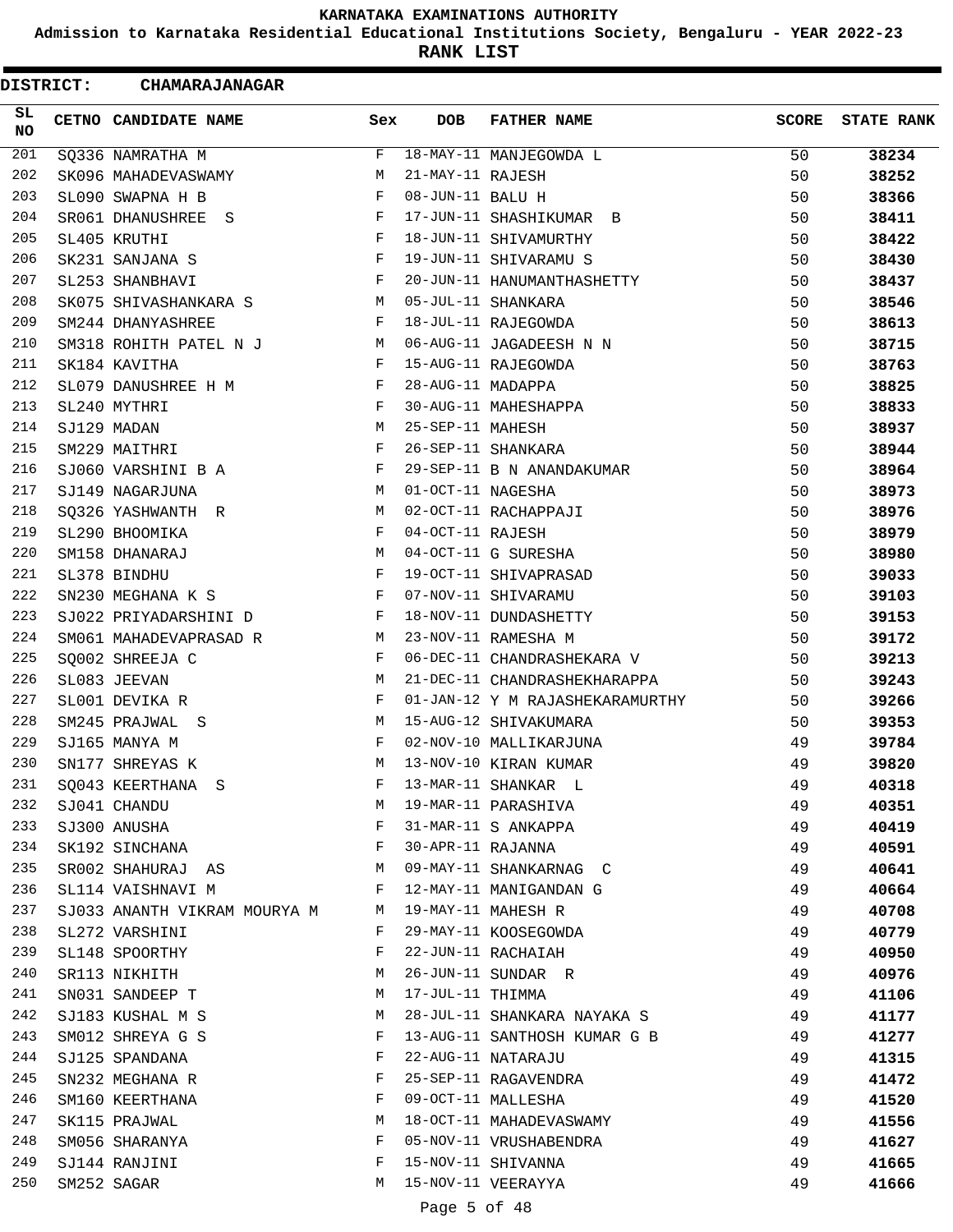**Admission to Karnataka Residential Educational Institutions Society, Bengaluru - YEAR 2022-23**

**RANK LIST**

| <b>DISTRICT:</b> | <b>CHAMARAJANAGAR</b> |     |                   |                            |              |                   |
|------------------|-----------------------|-----|-------------------|----------------------------|--------------|-------------------|
| SL.<br>NO.       | CETNO CANDIDATE NAME  | Sex | <b>DOB</b>        | <b>FATHER NAME</b>         | <b>SCORE</b> | <b>STATE RANK</b> |
| 251              | SJ333 PREETHI         | F   |                   | 07-OCT-10 NAGENDRA S       | 48           | 42211             |
| 252              | SQ311 SUDHARSHAN R    | М   |                   | 17-NOV-10 RANGASWAMY       | 48           | 42351             |
| 253              | SL197 CHANDANA        | F   |                   | 06-FEB-11 CHANDRAPPA       | 48           | 42663             |
| 254              | SQ031 HARSHA L        | М   |                   | 16-FEB-11 LINGARAJU R      | 48           | 42706             |
| 255              | SJ174 PAVAN           | M   |                   | 21-FEB-11 MAHADEVAPPA      | 48           | 42738             |
| 256              | SK129 PREETHI         | F   | 16-MAR-11 KUMAR M |                            | 48           | 42852             |
| 257              | SQ204 TANMAY R        | M   |                   | 22-MAR-11 RAMESHA B        | 48           | 42893             |
| 258              | SP068 SOWNDARYA M     | F   | 28-MAR-11 MURTHY  |                            | 48           | 42936             |
| 259              | SK012 ISHWARYA BAI    | F   |                   | 03-APR-11 M NAGARAJU NAIKA | 48           | 42977             |
| 260              | SL315 LOKESH          | М   |                   | 03-MAY-11 SIDDARAJU        | 48           | 43145             |
| 261              | SL306 LEKHANA RM      | F   |                   | 09-MAY-11 MAHADEVASWAMY    | 48           | 43172             |
| 262              | SP185 PRATHAP R       | М   | 20-MAY-11 RAVI    |                            | 48           | 43247             |
| 263              | SM281 SANJANA         | F   | 28-MAY-11 ESHWARA |                            | 48           | 43300             |
| 264              | SM317 SPANDANA P R    | F   |                   | 29-MAY-11 RAMESHA P C      | 48           | 43305             |
| 265              | SR194 SNEHA N         | F   |                   | 03-JUN-11 NANJUNDA         | 48           | 43337             |
| 266              | SM225 GANAVI          | F   |                   | 20-JUN-11 PADMANABHA       | 48           | 43457             |
| 267              | SM070 VIKAS           | М   |                   | 20-JUN-11 VEERAIAH         | 48           | 43464             |
| 268              | SK023 SINDHU          | F   | 26-JUN-11 MADAPPA |                            | 48           | 43508             |
| 269              | SL160 SIDDARTH        | М   |                   | 30-JUN-11 SIDDARAJU B      | 48           | 43528             |
| 270              | SM246 PRATHIKSHA N    | F   |                   | 08-JUL-11 NANJUNDASWAMY B  | 48           | 43578             |
| 271              | SQ317 PREETHAM S      | M   |                   | 08-JUL-11 SHIVANNA         | 48           | 43579             |
| 272              | SQ050 THANUSHA        | F   |                   | 10-JUL-11 BHUVANENDRA      | 48           | 43599             |
| 273              | SM092 AJAY P G        | M   | 15-JUL-11 GANESHA |                            | 48           | 43626             |
| 274              | SQ091 SANIKA N J      | F   |                   | 23-JUL-11 NAGARAJU         | 48           | 43679             |
| 275              | SM191 SHREENIVASA     | М   |                   | 28-JUL-11 SHIVAKUMARA V    | 48           | 43713             |
| 276              | SK238 SHREYA N        | F   |                   | 09-AUG-11 NANDISH G        | 48           | 43782             |
| 277              | SM201 VARSHINI H R    | F   |                   | 15-AUG-11 RANGARAMAIAH     | 48           | 43825             |
| 278              | SK153 KHUSHI          | F   |                   | 25-AUG-11 SIDDARAJU        | 48           | 43876             |
| 279              | SL326 NAYANA          | F   |                   | 04-SEP-11 KISHORE KUMAR    | 48           | 43925             |
| 280              | SM308 SAMEEKSHA       | F   |                   | 18-SEP-11 MANJUNATHA       | 48           | 43984             |
| 281              | SQ330 KISHOR D        | M   |                   | 22-SEP-11 DEEPAK KUMAR N   | 48           | 44004             |
| 282              | SQ155 SINCHANA        | F   | 23-SEP-11 MADAPPA |                            | 48           | 44010             |
| 283              | SJ058 Jeevan m        | М   |                   | 30-SEP-11 Mahadevaswamy    | 48           | 44036             |
| 284              | SL245 SWAPNA          | F   |                   | 06-OCT-11 MAHESHA K        | 48           | 44064             |
| 285              | SK041 MAMATHA         | F   | 22-OCT-11 MALLESH |                            | 48           | 44134             |
| 286              | SL149 PRIYA           | F   |                   | 30-OCT-11 VENKATESH        | 48           | 44161             |
| 287              | SK097 PREMA           | F   |                   | 04-NOV-11 KALA NAYAKA      | 48           | 44184             |
| 288              | SK215 MADHU           | F   |                   | 14-NOV-11 BASAVARAJU       | 48           | 44211             |
| 289              | SQ053 N INCHARA       | F   |                   | 26-DEC-11 NAGARAJU N       | 48           | 44341             |
| 290              | SJ256 DEEKSHITHA H D  | F   |                   | 17-APR-12 DHARANENDRA C    | 48           | 44416             |
| 291              | SL385 ROOPESH         | M   |                   | 07-NOV-10 LINGARAJU        | 47           | 44822             |
| 292              | SM254 SRINIVASA M S   | М   |                   | 01-DEC-10 SUBHASHETTY      | 47           | 44912             |
| 293              | SP067 JANAVI          | F   |                   | 05-JAN-11 SHIVAMURTHY      | 47           | 45065             |
| 294              | SL228 SARIKA          | F   |                   | 04-MAR-11 MALLIKARJUNA     | 47           | 45315             |
| 295              | SR107 ABHISHEK<br>N   | М   |                   | 21-MAR-11 NATARAJU R       | 47           | 45417             |
| 296              | SK218 S MALLESHA      | М   |                   | 22-MAR-11 SHIVAMALLEGOWDA  | 47           | 45429             |
| 297              | SK229 JYOTHI S S      | F   |                   | 11-APR-11 SIDDARAJU        | 47           | 45546             |
| 298              | SJ317 HARSHITHA       | F   |                   | 17-MAY-11 SATHISHKUMAR     | 47           | 45779             |
| 299              | SK077 AISHWARYA       | F   |                   | 25-MAY-11 YOGENDRASWAMY    | 47           | 45827             |
| 300              | SL362 HARISHA         | М   |                   | 29-MAY-11 BASAPPA M C      | 47           | 45856             |
|                  |                       |     |                   |                            |              |                   |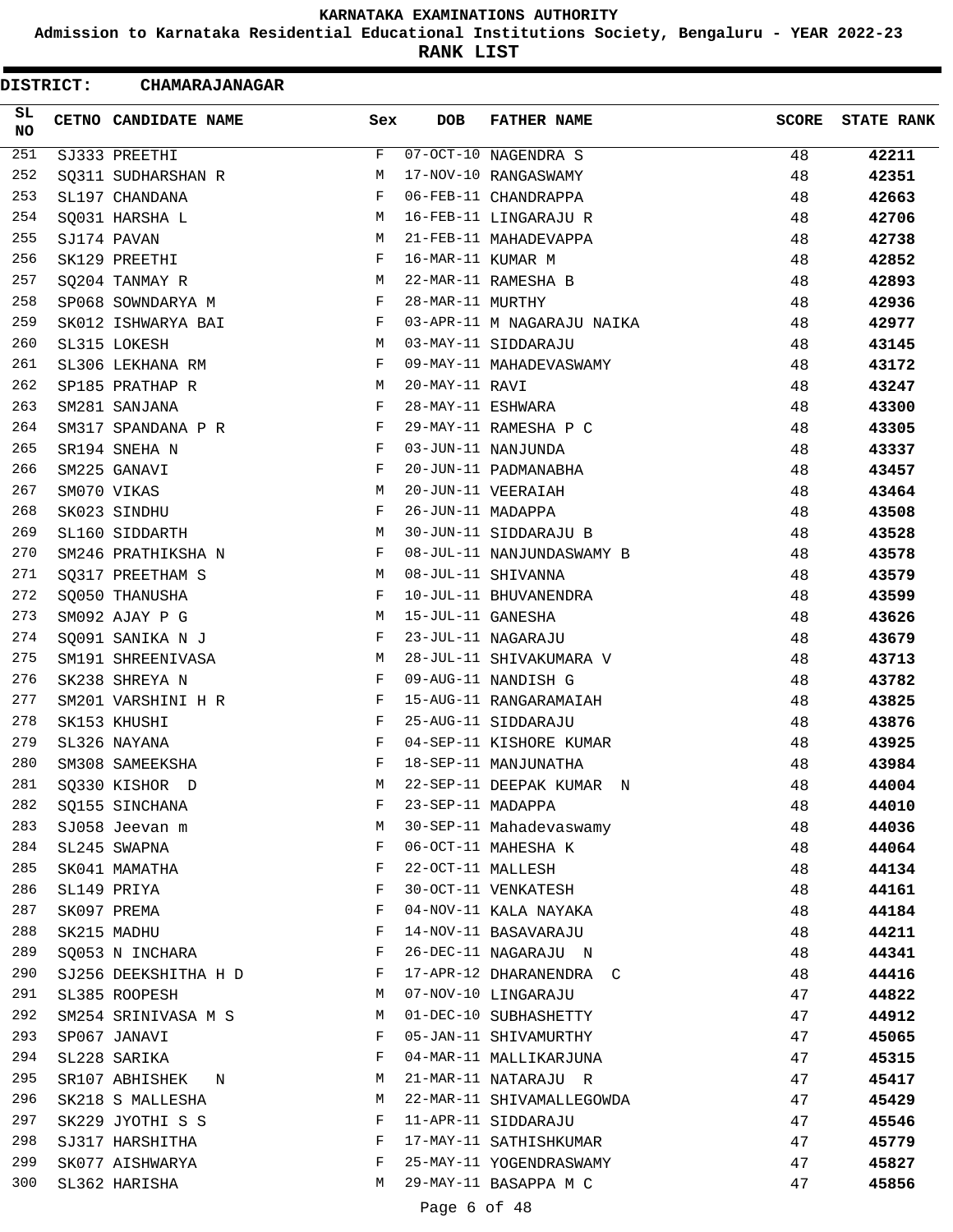**Admission to Karnataka Residential Educational Institutions Society, Bengaluru - YEAR 2022-23**

**RANK LIST**

| <b>DISTRICT:</b> | <b>CHAMARAJANAGAR</b>   |     |                   |                            |              |                   |
|------------------|-------------------------|-----|-------------------|----------------------------|--------------|-------------------|
| SL<br>NO.        | CETNO CANDIDATE NAME    | Sex | <b>DOB</b>        | <b>FATHER NAME</b>         | <b>SCORE</b> | <b>STATE RANK</b> |
| 301              | SL414 SINCHANA          | F   |                   | 11-JUN-11 MALIYAIAH        | 47           | 45966             |
| 302              | SL061 KEERTHI           | F   |                   | 27-JUN-11 MAHADEVU         | 47           | 46083             |
| 303              | SL118 V M RANJITHKUMAR  | М   |                   | 30-JUN-11 V C MANJUNATHA   | 47           | 46100             |
| 304              | SK224 SHARATHKUMAR M    | М   |                   | 21-JUL-11 MAHADEVASWAMY    | 47           | 46248             |
| 305              | SJ323 KAVYA             | F   |                   | 29-JUL-11 PRABHUSWAMY      | 47           | 46296             |
| 306              | SQ110 PUSHPALATHA H     | F   | 04-AUG-11 HARISH  |                            | 47           | 46339             |
| 307              | SK067 SRUSHTITHA        | F   |                   | 04-AUG-11 KUMARA M         | 47           | 46341             |
| 308              | SL325 LIKITHA           | F   |                   | 19-AUG-11 KRISHNASHETTY    | 47           | 46410             |
| 309              | SJ339 VINUTHA R         | F   |                   | 23-AUG-11 RAJESHA N        | 47           | 46426             |
| 310              | SK091 MAHADEVAPRASAD BM | M   |                   | 25-AUG-11 MAHADEVAPPA      | 47           | 46433             |
| 311              | SN071 GOWTAMI           | F   |                   | 27-AUG-11 PRABUSWAMI       | 47           | 46442             |
| 312              | SL111 NINGARAJU         | М   |                   | 04-SEP-11 NANJUNDAIAH      | 47           | 46485             |
| 313              | SR090 CHETHAN NAYAK N   | M   |                   | 16-SEP-11 NANJANAYAKA      | 47           | 46545             |
| 314              | SQ134 SANJAY N          | M   |                   | 22-SEP-11 NANJUNDASWAMY    | 47           | 46576             |
| 315              | SQ221 SANJANA E         | F   |                   | 29-SEP-11 ESHWARAPPA       | 47           | 46606             |
| 316              | SL153 DHRUVA N          | М   |                   | 03-DEC-11 NAGARAJU S       | 47           | 46869             |
| 317              | SM282 SHILPASHREE       | F   |                   | 03-DEC-11 THAMMAIH         | 47           | 46873             |
| 318              | SJ344 M ARCHANA         | F   | 27-DEC-10 MAHESHA |                            | 46           | 47669             |
| 319              | SM172 JYOTHI            | F   |                   | 06-FEB-11 NAGASHETTY       | 46           | 47901             |
| 320              | SL226 NISARGA R SWAMY   | F   |                   | 03-APR-11 RANGA SWAMY      | 46           | 48237             |
| 321              | SQ318 SANDEEP S         | M   | 09-APR-11 SHANKAR |                            | 46           | 48275             |
| 322              | SK190 ARUN KUMAR        | М   |                   | 22-APR-11 SHIVANNA NAYAKA  | 46           | 48349             |
| 323              | SK057 SRINIVASA M       | M   |                   | 06-MAY-11 MAHADEVAIAH      | 46           | 48437             |
| 324              | SR059 AKASH M S         | М   |                   | 08-MAY-11 SURESH S         | 46           | 48446             |
| 325              | SN037 PRARTHANA         | F   | 13-MAY-11 RAVI M  |                            | 46           | 48482             |
| 326              | SR051 SUPRITH           | М   |                   | 18-MAY-11 NAGENDRA N       | 46           | 48525             |
| 327              | SK212 NUTHAN B N        | М   | 09-JUN-11 NAGESH  |                            | 46           | 48687             |
| 328              | SK255 ADITHYA H N       | M   |                   | 17-JUN-11 NAGABASAVANNA    | 46           | 48747             |
| 329              | SQ066 ANUSHA M          | F   | 07-JUL-11 MAHESHA |                            | 46           | 48903             |
| 330              | SM309 BHARATH S         | M   | 14-JUL-11 SWAMY   |                            | 46           | 48948             |
| 331              | SR054 JEEVITHA S        | F   | 30-JUL-11 SATHISH |                            | 46           | 49057             |
| 332              | SO022 SANDEEP KUMAR     | M   |                   | 15-AUG-11 SHANKAR G        | 46           | 49153             |
| 333              | SJ290 SAHANA D V        | F   |                   | 09-SEP-11 VIJAYAKUMARA D M | 46           | 49294             |
| 334              | SL262 MANIKANTA         | M   |                   | 25-SEP-11 JAYARAJU         | 46           | 49372             |
| 335              | SN224 MADAN N           | М   |                   | 22-OCT-11 NAGENDRA M       | 46           | 49481             |
| 336              | SK116 SAHANA            | F   |                   | 22-NOV-11 MAHESH N         | 46           | 49602             |
| 337              | SL355 SPANDANA J        | F   |                   | 30-NOV-11 JAGADISH         | 46           | 49625             |
| 338              | SL049 MADALAMBIKA       | F   |                   | 06-DEC-11 MADAPPA          | 46           | 49643             |
| 339              | SK051 SINCHANA          | F   | 08-DEC-11 LOKESHA |                            | 46           | 49650             |
| 340              | SL292 SINCHANA          | F   |                   | 11-DEC-11 SHIVARUDRAPPA    | 46           | 49665             |
| 341              | SP062 MAHESHWARI S      | F   |                   | 30-DEC-11 SHIVARUDRA SWAMY | 46           | 49724             |
| 342              | SP190 VINUTH N          | M   | 18-FEB-11 NAGA    |                            | 45           | 50795             |
| 343              | SN033 NITHIN NAYAK R    | M   |                   | 14-MAR-11 RUDRA NAYAKA     | 45           | 50940             |
| 344              | SQ301 YASHWANTH GOWDA S | M   |                   | 03-APR-11 SURESH B         | 45           | 51073             |
| 345              | SK047 CHETHANYA         | F   |                   | 04-APR-11 PUSHPARAJU       | 45           | 51077             |
| 346              | SL330 SUSHMITHA M       | F   | 22-APR-11 MAHESHA |                            | 45           | 51203             |
| 347              | SL068 AJAYKUMAR         | M   |                   | 07-MAY-11 MAHADEVASWAMY    | 45           | 51310             |
| 348              | SQ313 DIVYA G           | F   |                   | 11-MAY-11 GOVINDRAJU       | 45           | 51332             |
| 349              | SR007 KAVERI L          | F   |                   | 11-MAY-11 LOKESH B         | 45           | 51334             |
| 350              | SR098 SNEHA S           | F   | 17-MAY-11 SOMANNA |                            | 45           | 51380             |
|                  |                         |     |                   |                            |              |                   |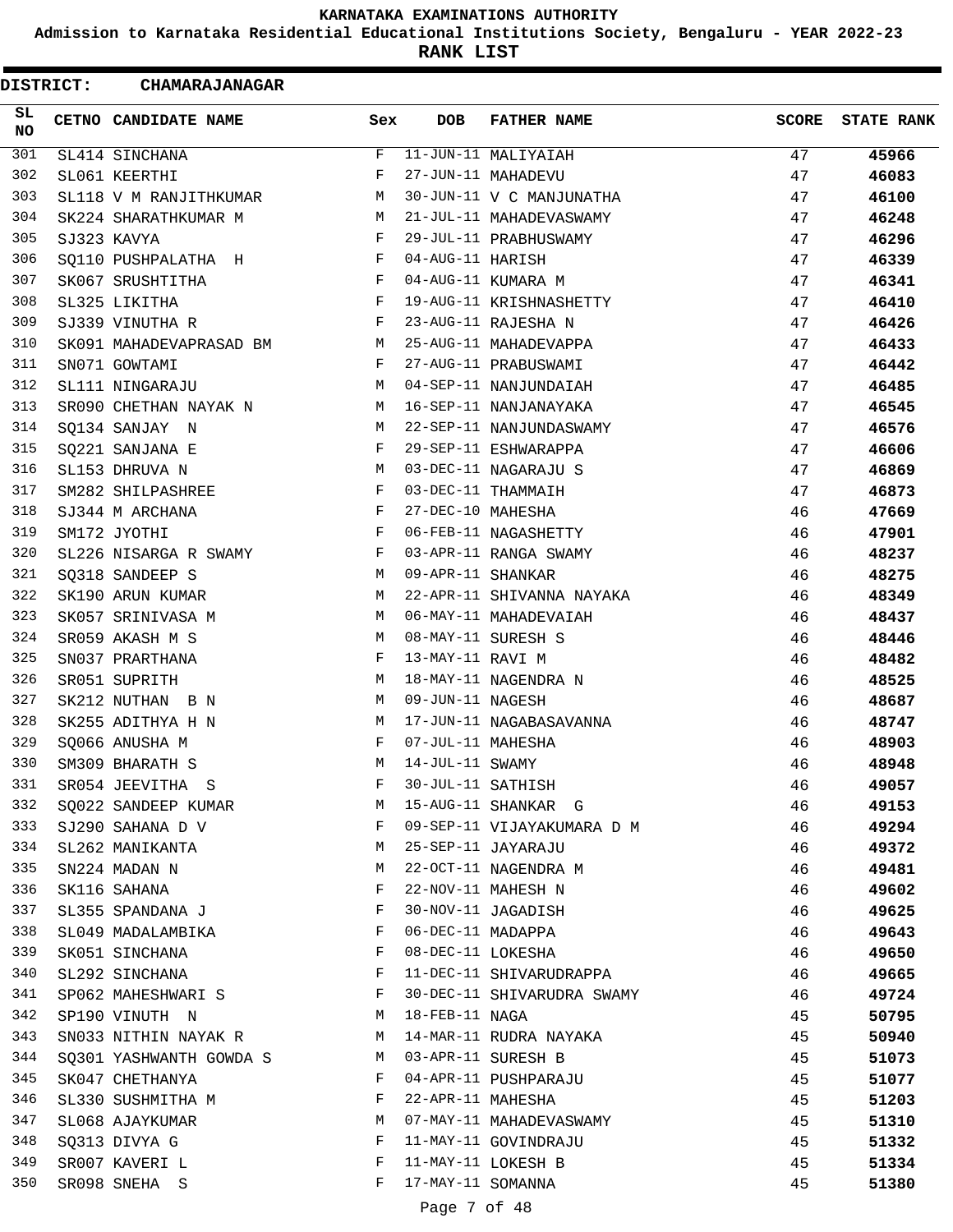**Admission to Karnataka Residential Educational Institutions Society, Bengaluru - YEAR 2022-23**

**RANK LIST**

Ξ

| <b>DISTRICT:</b> | <b>CHAMARAJANAGAR</b>                         |                                                |                   |                                  |       |                   |
|------------------|-----------------------------------------------|------------------------------------------------|-------------------|----------------------------------|-------|-------------------|
| SL<br><b>NO</b>  | CETNO CANDIDATE NAME                          | Sex                                            | <b>DOB</b>        | <b>FATHER NAME</b>               | SCORE | <b>STATE RANK</b> |
| 351              | SL192 JEEVAN M P                              | M                                              | 21-MAY-11 PRAKASH |                                  | 45    | 51398             |
| 352              | SM052 MADESH M                                | M                                              | 21-MAY-11 MANJU   |                                  | 45    | 51400             |
| 353              | SJ348 MAHENDRA MOURYA R M                     |                                                |                   | 30-MAY-11 RANGASWAMY             | 45    | 51460             |
| 354              | SQ329 R SIDDESH                               | M                                              | 05-JUN-11 RAJU    |                                  | 45    | 51505             |
| 355              | SJ173 PAVAN KUMAR S                           | M                                              |                   | 07-JUN-11 SHAMBU C               | 45    | 51523             |
| 356              | SR204 KEERTHANA M                             | F                                              | 10-JUN-11 MADESHA |                                  | 45    | 51555             |
| 357              | SP143 SHOBHA M                                | F                                              |                   | 11-JUN-11 MALLESHA               | 45    | 51566             |
| 358              | SL116 ARPITHA C K                             | $_{\rm F}$                                     |                   | 13-JUN-11 CHAMARAJU              | 45    | 51574             |
| 359              | SJ335 POOJA                                   | F                                              |                   | 10-JUL-11 PUTTASWAMY             | 45    | 51786             |
| 360              | SJ127 SAHANA                                  | F                                              |                   | 21-JUL-11 PARASHIVAMURTHY C      | 45    | 51870             |
| 361              | SL142 POOJA R B                               | <b>Example 19</b>                              |                   | 10-AUG-11 BASAVANNA              | 45    | 51998             |
| 362              | SM204 JEEVITHA                                | F                                              |                   | 11-AUG-11 SATHISH KUMAR          | 45    | 52006             |
| 363              | SM090 VIJAY                                   | M                                              |                   | 09-SEP-11 KEMPARAJU              | 45    | 52174             |
| 364              | SP135 RAKSHITHA R                             | F                                              |                   | 19-SEP-11 RAMESH NAIK R          | 45    | 52211             |
| 365              | SP029 GEETHA M                                | $\mathbf{F}$                                   | 23-SEP-11 MAHESHA |                                  | 45    | 52226             |
| 366              | SL200 JYOTHI N M                              | F                                              |                   | 08-OCT-11 MAHESHA S              | 45    | 52302             |
| 367              | SR012 SHANKER MURTHY N<br><b>Example 19</b> M |                                                |                   | 15-OCT-11 NINGARAJU              | 45    | 52341             |
| 368              | SN188 DILEEP R                                | M                                              |                   | 18-OCT-11 RAMACHANDRA            | 45    | 52352             |
| 369              | SQ305 HEMANTH M                               | M                                              |                   | 20-OCT-11 MANJUNATHA L           | 45    | 52360             |
| 370              | SK235 KARTHIK KUMAR                           | M                                              | 08-NOV-11 MAHESH  |                                  | 45    | 52463             |
| 371              | SR003 MANEESH AMBAL                           | M                                              |                   | 14-NOV-11 MAHESH M               | 45    | 52493             |
| 372              | SN066 JEEVA M                                 | M                                              | 15-NOV-11 MADEVA  |                                  | 45    | 52497             |
| 373              | SJ295 V S HEMANTH                             | M                                              |                   | 17-NOV-11 V S SHIVAKUMARA        | 45    | 52514             |
| 374              | SL035 CHANDAN KUMAR K S M                     |                                                |                   | 18-NOV-11 SHIVAPRAKASH           | 45    | 52515             |
| 375              | SK239 MANOJ N S                               | M                                              |                   | 19-NOV-11 NANJUNDAIAH N          | 45    | 52519             |
| 376              | SR189 GOWTHAM NAYAK R M 17-DEC-11 RAVI        |                                                |                   |                                  | 45    | 52634             |
| 377              | SM017 MADHURA                                 | $\mathbf{F}$                                   |                   | 18-DEC-11 CHANDRASHEKHARA MURTHY | 45    | 52638             |
| 378              | SK119 CHANDANA B                              | F                                              |                   | 02-JAN-12 BASAVARAJU             | 45    | 52692             |
| 379              | SL020 JEEVAN                                  | M                                              |                   | 17-SEP-10 KARIYAIAH              | 44    | 53103             |
| 380              | SR131 SANJAY M                                | M                                              |                   | 15-OCT-10 MAHADEVASWAMY          | 44    | 53185             |
| 381              | SL124 BABY                                    |                                                |                   | F 03-DEC-10 CHIKKAMALLU H P      | 44    | 53349             |
| 382              | SR196 MANGALAMMA S                            | $\mathbf{F}$                                   |                   | 14-DEC-10 SHIVANNA               | 44    | 53401             |
| 383              | SM154 LATHA                                   | $\mathbf{F}$                                   | 18-JAN-11 MANJU   |                                  | 44    | 53591             |
| 384              | SM106 RANJITHA F                              |                                                |                   | 10-MAR-11 MAHESHA                | 44    |                   |
| 385              | SL143 PRUTHVI M S                             | $M_{\rm H}$ and $M_{\rm H}$                    |                   | 19-MAR-11 SURESH                 | 44    | 53849<br>53899    |
| 386              |                                               | F                                              |                   | 31-MAR-11 MASANASHETTY           | 44    |                   |
| 387              | SQ080 MANJU                                   | F                                              |                   | 05-APR-11 PUTTARAJU              | 44    | 54003             |
| 388              | SK099 LAVANYA P                               | F                                              |                   | 06-APR-11 MAHADEVAIAH            |       | 54032             |
| 389              | SJ151 SINCHANA                                |                                                |                   | M 02-MAY-11 CHENNANJANAYAKA C    | 44    | 54045             |
| 390              | SL013 YOGESH C                                |                                                |                   |                                  | 44    | 54237             |
|                  | SN039 VISHVAS J                               |                                                |                   | M 06-MAY-11 JADERUDRASWAMY       | 44    | 54270             |
| 391              | SQ200 AMRUTHA M                               |                                                |                   | F 15-MAY-11 MUTTURAJU R          | 44    | 54334             |
| 392              | SQ269 BHANUPRIYA F                            |                                                |                   | 16-MAY-11 MAHADEVANAYAKA         | 44    | 54338             |
| 393              | M<br>SR171 BALLESH K N                        |                                                |                   | 17-MAY-11 K S NANJUNDASWAMY      | 44    | 54346             |
| 394              | SP183 RAKSHITHA                               | F                                              |                   | 20-MAY-11 MADESHA                | 44    | 54371             |
| 395              | SQ361 SHIVAPRASAD M 21-MAY-11 BASAVANNA       |                                                |                   |                                  | 44    | 54376             |
| 396              | SL037 SINDHU S                                | $\mathbf{F}$ and $\mathbf{F}$ and $\mathbf{F}$ |                   | 22-MAY-11 SHIVANNA T             | 44    | 54384             |
| 397              | SK120 DHANUSHRI S F 27-MAY-11 SHIVASWAMY V    |                                                |                   |                                  | 44    | 54413             |
| 398              | SN161 NITHISH G                               |                                                |                   | M 16-JUN-11 GOVINDARAJ           | 44    | 54604             |
| 399              | SQ297 ANUSHREE D B F 21-JUN-11 BHAIRA SWAMY   |                                                |                   |                                  | 44    | 54638             |
| 400              | SL337 NETRAVATHI K S F 29-JUN-11 SHANKAR      |                                                |                   |                                  | 44    | 54702             |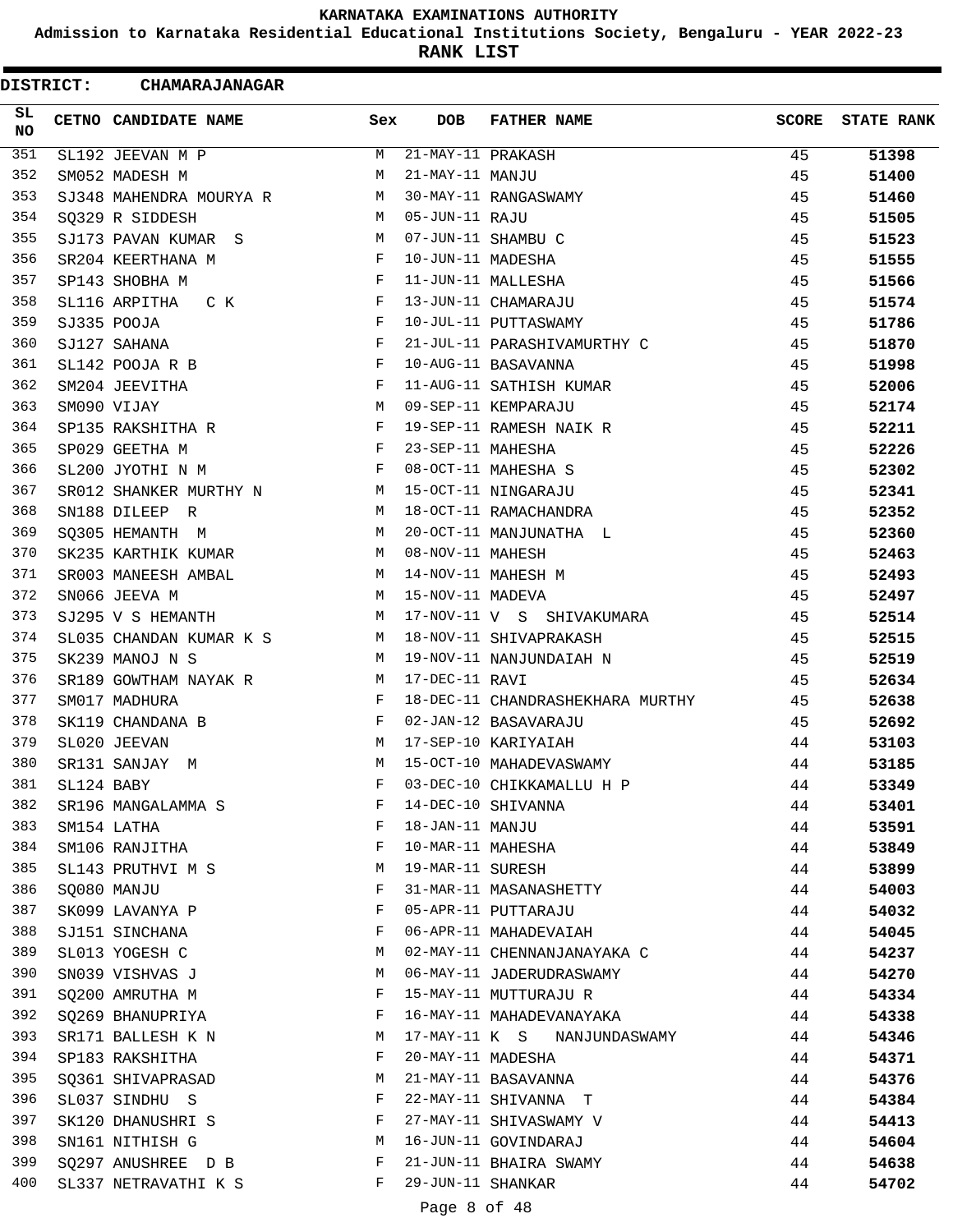**Admission to Karnataka Residential Educational Institutions Society, Bengaluru - YEAR 2022-23**

**RANK LIST**

| <b>DISTRICT:</b> |            | <b>CHAMARAJANAGAR</b> |     |                   |                            |              |                   |
|------------------|------------|-----------------------|-----|-------------------|----------------------------|--------------|-------------------|
| SL<br><b>NO</b>  |            | CETNO CANDIDATE NAME  | Sex | DOB               | <b>FATHER NAME</b>         | <b>SCORE</b> | <b>STATE RANK</b> |
| 401              |            | SO370 MAHESHWARI      | F   |                   | 08-JUL-11 NANJASHETTY      | 44           | 54773             |
| 402              |            | SR134 NIRMALA         | F   | 11-JUL-11 VINODA  |                            | 44           | 54799             |
| 403              |            | SN216 SUNITHA P       | F   |                   | 20-JUL-11 PUTTASWAMY       | 44           | 54876             |
| 404              |            | SJ301 MAHENDRA N      | M   |                   | 26-JUL-11 NAGARAJU         | 44           | 54916             |
| 405              |            | SP112 KEERTHANA R     | F   | 28-JUL-11 RAMESH  |                            | 44           | 54930             |
| 406              |            | SL373 PRABHUSWAMY     | M   | 03-SEP-11 SWAMY   |                            | 44           | 55179             |
| 407              |            | SJ282 GOWTHAMI S      | F   |                   | 27-SEP-11 SHIVAKUMAR H P   | 44           | 55293             |
| 408              |            | SR165 MEENAKSHI N     | F   | 01-OCT-11 NAGA    |                            | 44           | 55317             |
| 409              |            | SK177 SAMPREETH       | M   |                   | 01-OCT-11 MAHADEVAIAH      | 44           | 55322             |
| 410              |            | SQ173 THEJASHWINI M   | F   | 01-OCT-11 MADESHA |                            | 44           | 55325             |
| 411              |            | SP154 LAVANYA         | F   | 13-OCT-11 MURUGA  |                            | 44           | 55383             |
| 412              |            | SN069 M DIVYA SHREE   | F   |                   | 20-OCT-11 MUNIYAPPA M      | 44           | 55420             |
| 413              |            | SL303 MAHESH S        | M   |                   | 22-OCT-11 SHIVAIAH         | 44           | 55431             |
| 414              |            | SM026 YASVANTH        | M   | 29-OCT-11 MAHESH  |                            | 44           | 55477             |
| 415              |            | SL046 MAHALAKSHMI     | F   |                   | 01-NOV-11 SHIVAMURTHY      | 44           | 55486             |
| 416              |            | SQ374 CHAITRA S       | F   |                   | 06-NOV-11 SIDDARAJU B      | 44           | 55501             |
| 417              |            | SR199 SHREYA          | F   | 08-DEC-11 RAJESH  |                            | 44           | 55643             |
| 418              |            | SK204 JEEVITHA        | F   | 20-DEC-11 PAPANNA |                            | 44           | 55689             |
| 419              |            | SJ302 AVINASH         | M   |                   | 13-JAN-12 SOMASHEKAR       | 44           | 55747             |
| 420              |            | SN209 INDHUJA R S     | F   | 14-MAR-12 RAGHU V |                            | 44           | 55789             |
| 421              |            | SN130 MUNIYAPPA PD    | M   |                   | 22-FEB-10 DORE SWAMY       | 43           | 55903             |
| 422              |            | SQ218 AMRUTHA R       | F   |                   | 20-MAR-10 RAVICHANDRA      | 43           | 55911             |
| 423              |            | SK049 PALLAVI         | F   |                   | 21-NOV-10 DASEGOWDA        | 43           | 56366             |
| 424              |            | SK138 KAVANASHREE G K | F   |                   | 26-NOV-10 KRISHNEGOWDA B   | 43           | 56388             |
| 425              |            | SM037 ABHINAYA        | F   |                   | 23-DEC-10 SIDDASHETTY      | 43           | 56489             |
| 426              |            | SQ166 SANJANA M       | F   |                   | 17-MAR-11 MALLIKARJUNA D   | 43           | 56953             |
| 427              |            | SP182 DHISHA P RAJU   | F   | 22-MAR-11 P RAJU  |                            | 43           | 56985             |
| 428              |            | SK125 SIDDARAJU       | M   |                   | 23-MAR-11 BASAVANNA        | 43           | 57000             |
| 429              |            | SJ213 BHARATH B       | M   | 23-APR-11 BANGARU |                            | 43           | 57237             |
| 430              |            | SL058 CHITHRASHREE    | F   |                   | 26-MAY-11 MAHADEVASHETTY   | 43           | 57452             |
| 431              |            | SO127 PRAJWAL R       | М   | 29-MAY-11 RAJU    |                            | 43           | 57479             |
| 432              |            | SR146 SUMAN R         | М   |                   | 29-MAY-11 RANGASWAMY       | 43           | 57481             |
| 433              |            | SR025 PREETHAM        | M   |                   | 03-JUN-11 G MADESH         | 43           | 57532             |
| 434              |            | SQ312 PRASAD N S      | M   |                   | 21-JUN-11 NAGARAJU         | 43           | 57689             |
| 435              |            | SL343 SUKANYA         | F   |                   | 04-JUL-11 VENKATESHA       | 43           | 57793             |
| 436              | SK199 USHA |                       | F   |                   | 06-JUL-11 MADEVAIAH        | 43           | 57809             |
| 437              |            | SL064 RAGINI          | F   |                   | 09-JUL-11 LATE RAJU        | 43           | 57830             |
| 438              |            | SL205 ANANYA          | F   |                   | 11-JUL-11 CHANNAVEERAPPA   | 43           | 57845             |
| 439              |            | SN203 NITHINNAIK R S  | M   |                   | 11-JUL-11 RAVINAIK         | 43           | 57852             |
| 440              |            | SM141 PANKAJA         | F   |                   | 18-JUL-11 MAHADEVASHETTY   | 43           | 57915             |
| 441              |            | SJ292 ROHITH          | М   | 05-AUG-11 MAHESHA |                            | 43           | 58053             |
| 442              |            | SK157 REVATHI         | F   | 06-AUG-11 KALAPPA |                            | 43           | 58057             |
| 443              |            | SL183 RIKSHITHA       | F   |                   | 21-AUG-11 RAJESH P N       | 43           | 58157             |
| 444              |            | SK038 NANJUNDASWAMY M | M   |                   | 14-SEP-11 MOHAN KUMAR      | 43           | 58313             |
| 445              |            | SQ378 PRIYANKA S      | F   |                   | 27-SEP-11 SHIVAMURTHI      | 43           | 58373             |
| 446              |            | SQ142 CHIRANJEEVI M   | M   |                   | 12-OCT-11 MAHADEVA SWAMY S | 43           | 58441             |
| 447              |            | SP158 SANTHOSH        | M   | 14-OCT-11 MAHESH  |                            | 43           | 58452             |
| 448              |            | SM266 SEVANTHI        | F   |                   | 26-OCT-11 SIDDARAJU        | 43           | 58504             |
| 449              |            | SQ253 VISHNU N R      | M   |                   | 12-NOV-11 NANJUNDA         | 43           | 58589             |
| 450              |            | SK179 ANISH           | M   |                   | 12-DEC-11 JAGADEESH HP     | 43           | 58709             |
|                  |            |                       |     | Page 9 of 48      |                            |              |                   |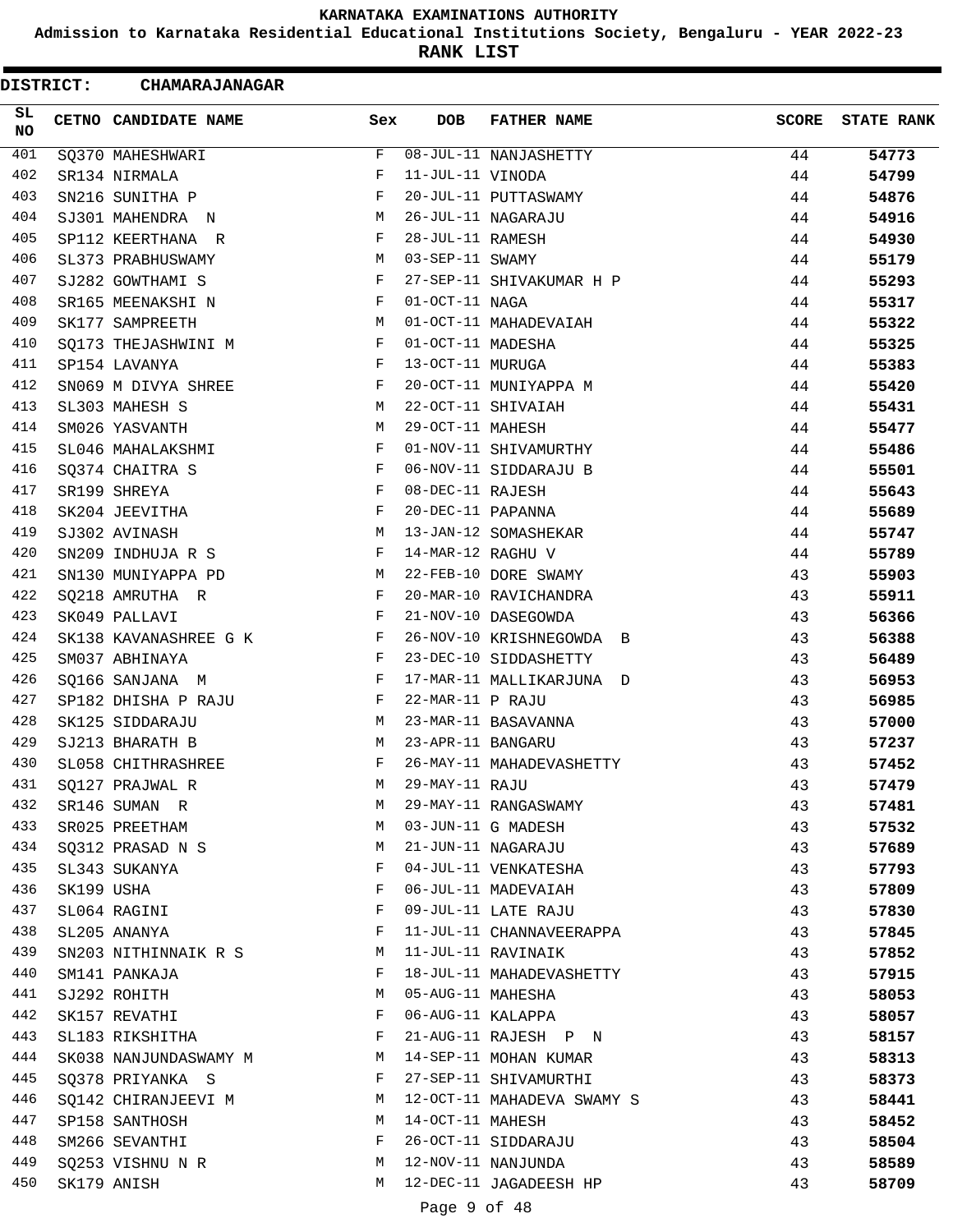**Admission to Karnataka Residential Educational Institutions Society, Bengaluru - YEAR 2022-23**

**RANK LIST**

| <b>DISTRICT:</b> |            | <b>CHAMARAJANAGAR</b>       |            |                   |                               |              |                   |
|------------------|------------|-----------------------------|------------|-------------------|-------------------------------|--------------|-------------------|
| SL.<br>NO.       |            | CETNO CANDIDATE NAME        | Sex        | <b>DOB</b>        | <b>FATHER NAME</b>            | <b>SCORE</b> | <b>STATE RANK</b> |
| 451              |            | SJ223 POORVIKA S            | F          |                   | 21-DEC-11 SIDDARAJU           | 43           | 58741             |
| 452              |            | SM029 NITHYA M              | F          |                   | 25-DEC-11 MAHADEVASWAMY       | 43           | 58757             |
| 453              |            | SJ116 PRAKRUTHI             | F          | 25-DEC-11 MAHESHA |                               | 43           | 58758             |
| 454              |            | SK063 SHREYA                | F          | 28-DEC-11 SUNDAR  |                               | 43           | 58770             |
| 455              |            | SJ048 LOKESH                | M          |                   | 03-JAN-12 MAHADEVASHETTY      | 43           | 58790             |
| 456              |            | SP001 LAVANYA M             | F          |                   | 23-JAN-10 MADEVA K            | 42           | 58940             |
| 457              |            | SR010 LATHA R               | $_{\rm F}$ | 17-DEC-10 REVANNA |                               | 42           | 59587             |
| 458              |            | SJ238 VIKAS                 | М          | 03-JAN-11 MANJU   |                               | 42           | 59696             |
| 459              |            | SK185 VARSHINI              | F          |                   | 04-JAN-11 RANGASWAMY NAYAK    | 42           | 59702             |
| 460              | SL140 MANI |                             | F          |                   | 21-FEB-11 MAHADEVAIAH         | 42           | 59943             |
| 461              |            | SM080 DHANUSH<br>M          | М          | 03-MAR-11 MAHESHA | N                             | 42           | 60000             |
| 462              |            | SR186 SIDDHARTH A L         | M          |                   | 14-MAR-11 LOHITH S            | 42           | 60084             |
| 463              |            | SM306 MAHALAKSHMI           | F          |                   | 16-MAR-11 MAHADEVASHETTY      | 42           | 60095             |
| 464              |            | SK073 SANJAY R              | М          |                   | 17-MAR-11 RAJESHKAR           | 42           | 60103             |
| 465              |            | SQ026 THANMAY M S           | М          |                   | 22-MAR-11 SATHEESH M B        | 42           | 60137             |
| 466              |            | SQ272 ROY ROJARIYA JAVIER J | M          |                   | 24-MAR-11 JHON KENADI         | 42           | 60153             |
| 467              |            | SJ010 VARSHINI C            | F          |                   | 04-APR-11 CHIKKANANJAPPA      | 42           | 60232             |
| 468              |            | SR088 CHETHAN M             | М          |                   | 05-APR-11 MURUGAN S           | 42           | 60235             |
| 469              |            | SM128 HARSHA                | М          |                   | 18-APR-11 GURUSWAMY           | 42           | 60331             |
| 470              |            | SQ270 ARPITHA S             | F          |                   | 23-APR-11 SIDDAPPA            | 42           | 60360             |
| 471              |            | SK225 MANOJ S               | М          |                   | 29-APR-11 SIDDASHETTY         | 42           | 60391             |
| 472              |            | SL256 SOWBHAGYA             | F          |                   | 03-MAY-11 DORESWAMY           | 42           | 60435             |
| 473              |            | SN145 PADMAVATHI            | F          |                   | 12-MAY-11 PARAMASHIVA         | 42           | 60513             |
| 474              |            | SP077 PREETHAM GOWDA S      | M          |                   | 12-MAY-11 SHIVAKUMAR P        | 42           | 60514             |
| 475              |            | SL365 ADARSHA CS            | M          |                   | 22-MAY-11 SIDDARAJU           | 42           | 60575             |
| 476              |            | SL281 SAHRATHANYAK          | М          |                   | 26-MAY-11 DORESWAMY           | 42           | 60611             |
| 477              |            | SQ211 VEDANTH P M           | M          |                   | 02-JUN-11 MALLIKARJUNA SWAMY  | 42           | 60671             |
| 478              |            | SN021 DHANALAKSHMI<br>R     | F          | 03-JUN-11 RAJU G  |                               | 42           | 60674             |
| 479              |            | SL354 KRUTHIKA              | F          |                   | 03-JUN-11 RAVIKUMAR           | 42           | 60678             |
| 480              |            | SM035 POOJA                 | F          | 08-JUN-11 MAHESH  |                               | 42           | 60735             |
| 481              |            | SQ136 SANATH S              | М          |                   | 19-JUN-11 SIDDAPPASWAMY S     | 42           | 60822             |
| 482              |            | SJ307 SANJANA R             | F          |                   | 30-JUN-11 RANGASWAMY          | 42           | 60913             |
| 483              |            | SJ182 SINCHANA D            | F          |                   | 01-JUL-11 DODDAMAHADEVA       | 42           | 60929             |
| 484              |            | SM205 SUCHITHRA             | F          |                   | 05-JUL-11 VEERABASAPPA        | 42           | 60959             |
| 485              |            | SK207 MURTHY M              | М          | 15-JUL-11 MAHESH  |                               | 42           | 61037             |
| 486              |            | SP114 SINCHANA P            | F          |                   | 23-JUL-11 PARAMESHA S         | 42           | 61090             |
| 487              |            | SL199 SUSHMITHA             | F          |                   | 15-AUG-11 CHIKKACHANNABASAPPA | 42           | 61252             |
| 488              |            | SM294 SOWJANYA              | F          | 13-SEP-11 KUMARA  |                               | 42           | 61435             |
| 489              |            | SL282 SATHYAVATHI           | F          |                   | 30-SEP-11 MAHADEVASWAMY       | 42           | 61518             |
| 490              |            | SN123 MADEVASWAMY           | M          |                   | 05-OCT-11 NAGAMADEVA          | 42           | 61536             |
| 491              |            | SQ141 NEHA B                | F          |                   | 07-OCT-11 BASAVANNA           | 42           | 61545             |
| 492              |            | SK150 RAVENDRA              | М          |                   | 13-OCT-11 CHENNIGASHETTY      | 42           | 61576             |
| 493              |            | SM233 VIVEK                 | М          |                   | 16-OCT-11 SHIVANNA            | 42           | 61593             |
| 494              |            | SR168 SUSHMITHA S           | F          |                   | 17-OCT-11 SRINIVASA           | 42           | 61596             |
| 495              |            | SK106 MADAN K               | М          |                   | 18-OCT-11 KRISHNAIAH M        | 42           | 61597             |
| 496              | SQ368 Usha |                             | F          | 28-OCT-11 KUMARA  |                               | 42           | 61650             |
| 497              |            | SP131 PUNITHRAJ V           | М          |                   | 31-OCT-11 VENKATESH           | 42           | 61661             |
| 498              |            | SK183 PREETHAM M            | М          |                   | 22-NOV-11 MAHADEVASWAMY       | 42           | 61779             |
| 499              |            | SK036 SPOORTHI C S          | F          |                   | 27-NOV-11 SHIVANNA            | 42           | 61813             |
| 500              |            | SL132 JAGRUTHI P            | F          |                   | 29-NOV-11 PARAMESWARAPPA      | 42           | 61821             |
|                  |            |                             |            | Page 10 of 48     |                               |              |                   |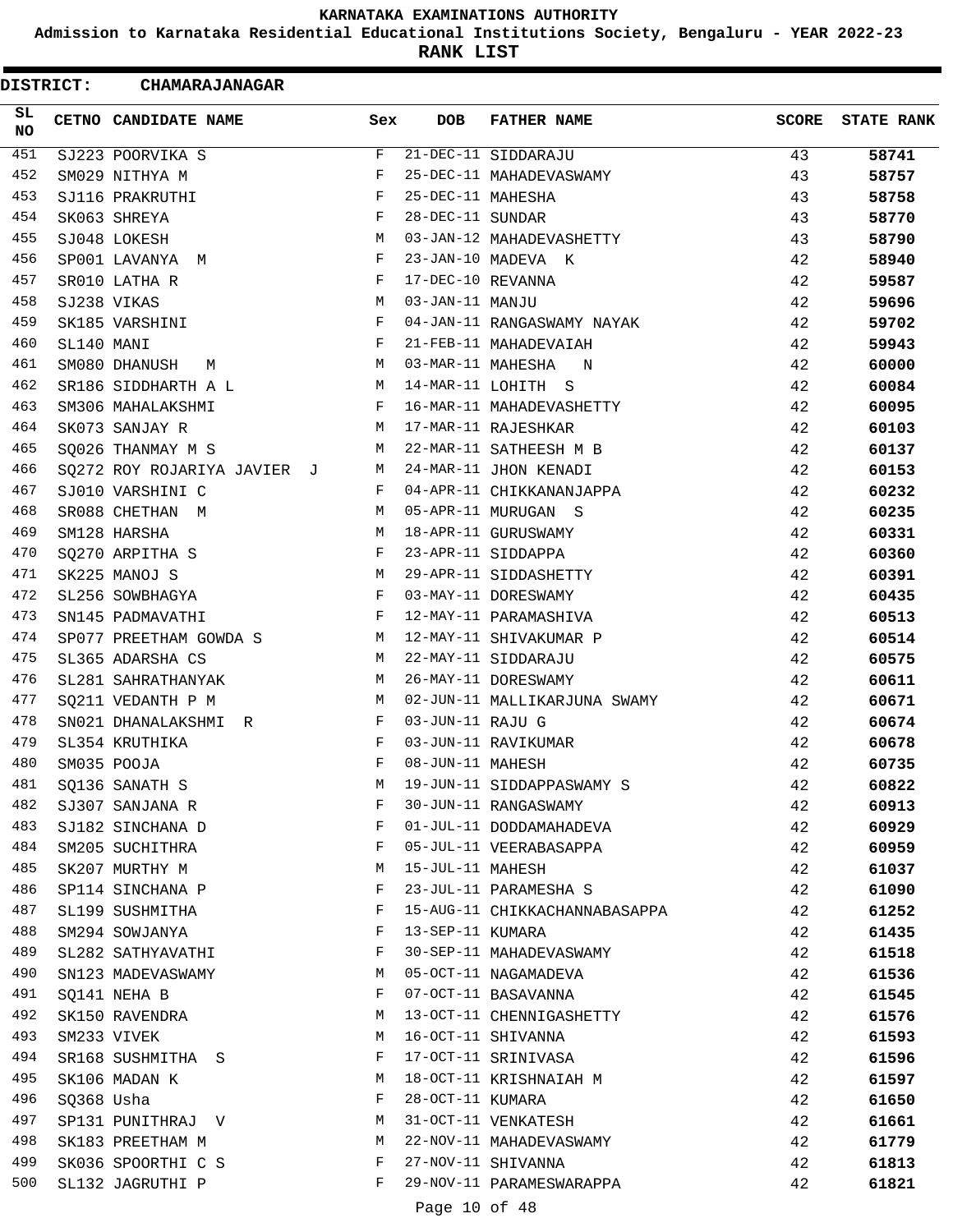**Admission to Karnataka Residential Educational Institutions Society, Bengaluru - YEAR 2022-23**

**RANK LIST**

 $\blacksquare$ 

| <b>DISTRICT:</b> | <b>CHAMARAJANAGAR</b>     |     |                   |                          |              |                   |
|------------------|---------------------------|-----|-------------------|--------------------------|--------------|-------------------|
| SL<br>NO.        | CETNO CANDIDATE NAME      | Sex | DOB.              | <b>FATHER NAME</b>       | <b>SCORE</b> | <b>STATE RANK</b> |
| 501              | SK147 SPOORTHI K          | F   |                   | 02-DEC-11 KANTHRAJU      | 42           | 61839             |
| 502              | SP080 KONGVEER N          | М   |                   | 08-DEC-11 NAGENDRAMURTHY | 42           | 61858             |
| 503              | SQ162 DHYAN A             | М   | 24-DEC-11 ANTHONY |                          | 42           | 61914             |
| 504              | SP013 SHRAVANI N          | F   |                   | 26-DEC-11 NAGESHA V      | 42           | 61926             |
| 505              | SJ088 NITESH              | М   |                   | 27-DEC-11 CHANDRU NAIK   | 42           | 61931             |
| 506              | SJ264 RAKSHITH            | М   | 07-APR-12 REVANNA |                          | 42           | 62022             |
| 507              | SJ192 SANJU               | М   |                   | 16-JUL-10 SHIVAMURTHY    | 41           | 62259             |
| 508              | SK176 SWATHI S            | F   |                   | 04-OCT-10 SHIVASWAMY     | 41           | 62464             |
| 509              | SN228 SINCHANA            | F   |                   | 20-OCT-10 NANJUNDA       | 41           | 62521             |
| 510              | SJ266 MANOJ S K           | М   |                   | 29-OCT-10 KIRAN R        | 41           | 62554             |
| 511              | SM157 CHITHRA C N         | F   |                   | 30-DEC-10 NAGARAJU       | 41           | 62805             |
| 512              | SJ303 SHARATH N           | М   |                   | 06-JAN-11 NIRANJAN       | 41           | 62896             |
| 513              | SJ117 SANDEEP K S         | M   |                   | 08-FEB-11 SIDDARAJU      | 41           | 63062             |
| 514              | SQ308 SANJEEV K           | М   |                   | 09-FEB-11 KANTHARAJU     | 41           | 63071             |
| 515              | SJ046 MANOJ               | M   | 31-MAR-11 MADAPPA |                          | 41           | 63409             |
| 516              | SN201 HEMANTH KUMAR R     | М   |                   | 13-APR-11 RAVI KUMAR     | 41           | 63522             |
| 517              | SJ091 MANASA              | F   |                   | 17-APR-11 SHESHADRI      | 41           | 63543             |
| 518              | SM186 GOWTHAM M           | М   | 23-APR-11 MAHESH  |                          | 41           | 63594             |
| 519              | SM110 PRASANNA            | М   | 26-APR-11 KUMARA  |                          | 41           | 63616             |
| 520              | SK061 HARSHINI S          | F   |                   | 09-MAY-11 SHIVARAJU      | 41           | 63706             |
| 521              | SQ152 BINDHU              | F   |                   | 13-MAY-11 MAHADEVA       | 41           | 63728             |
| 522              | SQ337 NUTHAN M            | М   |                   | 18-MAY-11 MANJEGOWDA L   | 41           | 63776             |
| 523              | SR202 CHARAN B            | М   |                   | 20-MAY-11 BHAGYARAJ      | 41           | 63793             |
| 524              | SP056 KANAKARAJU M        | М   |                   | 24-MAY-11 MUNISALA       | 41           | 63818             |
| 525              | SN030 PRAJWAL N           | М   |                   | 26-MAY-11 NAGENDRA M     | 41           | 63835             |
| 526              | SL181 SRUSTI C A          | F   | 31-MAY-11 ANKAIAH |                          | 41           | 63864             |
| 527              | SK232 SANJANA             | F   |                   | 05-JUN-11 BANGARU D      | 41           | 63919             |
| 528              | SK161 MAHADEVAPRASAD<br>S | М   |                   | 06-JUN-11 SHIVANANJAPPA  | 41           | 63926             |
| 529              | SM002 MOHAN KUMAR         | М   |                   | 11-JUN-11 H C LOKESHA    | 41           | 63981             |
| 530              | SM112 PREKSHITHA          | F   |                   | 15-JUN-11 RAJASHEKARAPPA | 41           | 64012             |
| 531              | SQ369 SUCHITHRA N         | F   |                   | 15-JUN-11 NINGARAJU      | 41           | 64015             |
| 532              | SL044 THEJAS S            | М   | 16-JUN-11 SWAMY B |                          | 41           | 64027             |
| 533              | SJ206 V S BHARATH         | М   |                   | 17-JUN-11 SIDDASHETTY    | 41           | 64035             |
| 534              | SL317 NAVYASHREE M        | F   |                   | 18-JUN-11 MAHESHA H G    | 41           | 64043             |
| 535              | SJ140 DIVYASHREE          | F   |                   | 22-JUN-11 BASAVANNA      | 41           | 64080             |
| 536              | SR152 MANASA D            | F   |                   | 01-JUL-11 DEVARAJU M     | 41           | 64158             |
| 537              | SJ081 MANASA              | F   |                   | 05-JUL-11 LAKSHMIKANTHA  | 41           | 64194             |
| 538              | SM039 RAHUL MS            | М   |                   | 09-JUL-11 SHIVANANJAIAH  | 41           | 64234             |
| 539              | SL189 PREETHI             | F   | 11-JUL-11 MAHESH  |                          | 41           | 64255             |
| 540              | SM288 SEVANTHI            | F   |                   | 18-JUL-11 SHIVARAMEGOWDA | 41           | 64323             |
| 541              | SJ286 SANJANA             | F   | 20-JUL-11 MAHESHA |                          | 41           | 64336             |
| 542              | SN147 KEERTHANA S         | F   |                   | 24-AUG-11 SIDDAPPA       | 41           | 64606             |
| 543              | SK124 MANJU               | М   |                   | 31-AUG-11 RANGASWAMY     | 41           | 64649             |
| 544              | SK209 VISHWAS N           | М   |                   | 14-SEP-11 NAGARAJU       | 41           | 64739             |
| 545              | SK054 DEEPU               | F   |                   | 09-OCT-11 KALASHETTY     | 41           | 64868             |
| 546              | SK169 CHAITHRA            | F   |                   | 13-OCT-11 MAHESH BABU    | 41           | 64890             |
| 547              | SK086 DIVYASHREE R        | F   | 21-OCT-11 RAVI    |                          | 41           | 64932             |
| 548              | SK135 MAHESHKUMAR         | M   |                   | 23-OCT-11 MANJUNATHA     | 41           | 64943             |
| 549              | SP125 SHASHANK J          | M   |                   | 06-NOV-11 JAYASHEKHAR    | 41           | 65018             |
| 550              | SM236 RAVIKUMAR           | М   | 23-NOV-11 MAHESH  |                          | 41           | 65121             |
|                  |                           |     |                   |                          |              |                   |

## Page 11 of 48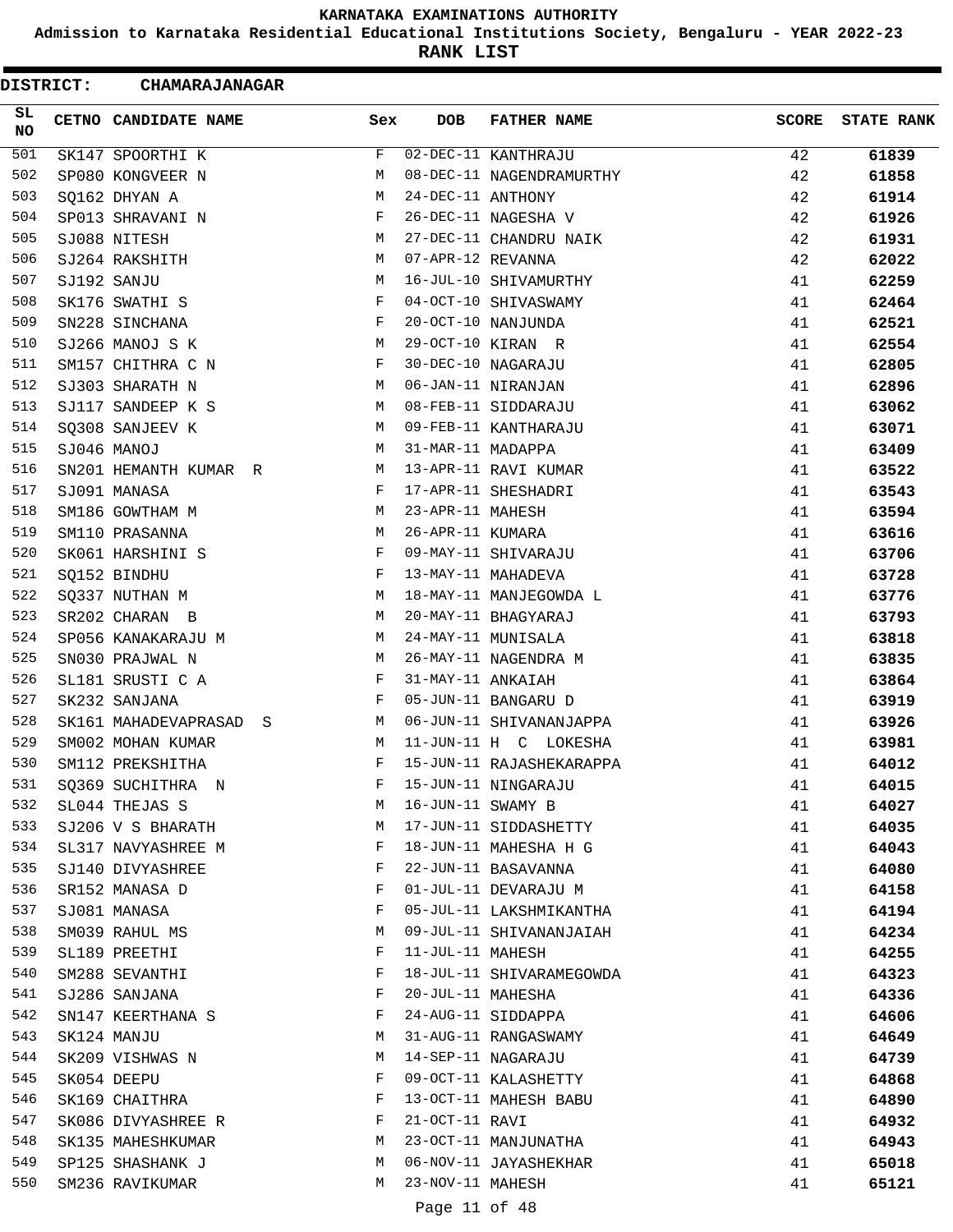**Admission to Karnataka Residential Educational Institutions Society, Bengaluru - YEAR 2022-23**

**RANK LIST**

 $\blacksquare$ 

| <b>DISTRICT:</b> |            | <b>CHAMARAJANAGAR</b>     |              |                   |                                |              |                   |
|------------------|------------|---------------------------|--------------|-------------------|--------------------------------|--------------|-------------------|
| SL.<br><b>NO</b> |            | CETNO CANDIDATE NAME      | Sex          | <b>DOB</b>        | <b>FATHER NAME</b>             | <b>SCORE</b> | <b>STATE RANK</b> |
| 551              |            | SL341 NATESH MURTHY G S   | М            |                   | 26-NOV-11 SIDDARAJAPPA<br>G S  | 41           | 65136             |
| 552              |            | SR071 S KRISHNAPRASAD     | М            |                   | 29-DEC-11 SHANTHARAJU          | 41           | 65273             |
| 553              |            | SM006 SPANDANA            | F            |                   | 27-FEB-12 KUMARASWAMY          | 41           | 65356             |
| 554              |            | SR049 SUSHMITHA C         | F            |                   | 25-JUN-10 CHIKKAMAHADEVASHETTY | 40           | 65597             |
| 555              |            | SQ090 BHARATH S           | M            |                   | 07-DEC-10 SOMANNA N            | 40           | 66071             |
| 556              |            | SO098 RANJITH M           | М            |                   | 13-DEC-10 MARISWAMY M S M S    | 40           | 66108             |
| 557              |            | SK160 THANUSHREE          | F            |                   | 31-DEC-10 CHANDRASHEKHAR       | 40           | 66178             |
| 558              |            | SJ305 DIVYA M             | F            |                   | 10-JAN-11 MAHADEVASWAMY        | 40           | 66273             |
| 559              |            | SM300 MADESH              | M            | 14-JAN-11 KUMARA  |                                | 40           | 66296             |
| 560              |            | SJ269 PRIYA               | F            |                   | 24-JAN-11 BASAVANNANAYAKA      | 40           | 66350             |
| 561              |            | SR124 PARIGNAN M S        | M            |                   | 20-MAR-11 SIDDARAJU M          | 40           | 66701             |
| 562              |            | SK172 MAHADEVAPRASAD Y N  | M            |                   | 23-MAR-11 NAGENDRA Y S         | 40           | 66727             |
| 563              |            | SJ026 MAHADEVAPRASAD M    | M            |                   | 28-MAR-11 MAHESH P             | 40           | 66753             |
| 564              |            | SL121 TANUSREE            | F            |                   | 30-APR-11 MAHADEVANAYAKA       | 40           | 67034             |
| 565              |            | SJ273 MANASA              | F            |                   | 12-MAY-11 BASAVANNA            | 40           | 67138             |
| 566              |            | SL227 PAVITHRA R          | F            |                   | 13-MAY-11 RAVICHANDRA N        | 40           | 67146             |
| 567              |            | SJ215 LAKSHMI             | $_{\rm F}$   |                   | 20-MAY-11 RAJANNANAYAKA        | 40           | 67204             |
| 568              |            | SM162 CHAITHANYASHREE B M | F            |                   | 28-MAY-11 MAHADEVAIAH          | 40           | 67256             |
| 569              |            | SL356 ABHAY               | M            |                   | 01-JUN-11 MAHENDRA             | 40           | 67275             |
| 570              |            | SK070 MAHALAKSHMI         | $\mathbf{F}$ | 07-JUN-11 MANJESH |                                | 40           | 67360             |
| 571              |            | SQ170 KISHOR D M          | М            |                   | 10-JUN-11 MAHADEVAIAH C        | 40           | 67393             |
| 572              |            | SK221 CHAITHRA            | F            |                   | 24-JUN-11 CHAMAIAH             | 40           | 67534             |
| 573              |            | SK032 KEERTHANA           | F            |                   | 02-JUL-11 DODDASWAMYSHETTY     | 40           | 67616             |
| 574              |            | SN088 PRAKRUTHI V         | F            |                   | 02-JUL-11 VIJAYSHETTY          | 40           | 67621             |
| 575              |            | SQ103 S CHANDAN           | М            |                   | 22-JUL-11 SIDDAPPA             | 40           | 67804             |
| 576              |            | SQ335 SINDHU M            | F            |                   | 23-JUL-11 MANTESWAMY           | 40           | 67814             |
| 577              |            | SQ276 ANITHA S            | $\mathbf{F}$ |                   | 24-JUL-11 SHANTHA RAJU         | 40           | 67817             |
| 578              |            | SR027 SANTHOSHACHARI      | М            |                   | 12-AUG-11 MANJUNATHA N         | 40           | 67952             |
| 579              |            | SP180 SACHIN K            | M            |                   | 19-AUG-11 KANAKARAJ            | 40           | 68000             |
| 580              |            | SJ194 S LAVANYA           | F            |                   | 20-AUG-11 SRINIVAS C           | 40           | 68008             |
| 581              |            | SM174 KUSHAL              | М            |                   | 25-AUG-11 BELLEGOWDA           | 40           | 68047             |
| 582              |            | SL193 BHAGYA M            | F            |                   | 27-AUG-11 MAHADEVASWAMY        | 40           | 68061             |
| 583              | SM116 SUMA |                           | F            |                   | 02-SEP-11 MADEVASHETTY         | 40           | 68114             |
| 584              |            | SL408 YASHASWINI S S      | F            |                   | 05-SEP-11 SOMASHEKARAPPA       | 40           | 68137             |
| 585              |            | SK103 PRATHAM M           | М            |                   | 18-SEP-11 B MAHADEVAIAH        | 40           | 68223             |
| 586              |            | SR184 SHWETHA             | F            |                   | 30-SEP-11 MAHESHA              | 40           | 68315             |
| 587              |            | SM053 MAHESHWARI S        | F            |                   | 02-OCT-11 SHIVAMURTHY          | 40           | 68326             |
| 588              |            | SL036 ANITHA S            | F            |                   | 03-OCT-11 SRINIVASA            | 40           | 68327             |
| 589              |            | SJ204 BINDUSHREE Y        | F            | 03-OCT-11 YOGESHA |                                | 40           | 68329             |
| 590              |            | SL159 GAGANA N            | F            |                   | 07-OCT-11 NANJAIAH             | 40           | 68363             |
| 591              |            | SR062 ANUPAMA R           | F            | 20-OCT-11 RAJANNA |                                | 40           | 68440             |
| 592              |            | SP162 MANUDEEP YADAV R    | M            | 23-OCT-11 RAGHU C |                                | 40           | 68466             |
| 593              |            | SK233 TEJASHWINI P        | F            |                   | 28-OCT-11 S PARASHIVA          | 40           | 68497             |
| 594              |            | SL032 INCHARA             | F            |                   | 12-NOV-11 M MANJUSWAMY         | 40           | 68588             |
| 595              |            | SJ172 AISHWARYA           | F            |                   | 14-NOV-11 SIDDARAJU            | 40           | 68592             |
| 596              |            | SM285 MAHALAKSHMI         | F            |                   | 17-NOV-11 CHIKKARANGANAYAKA    | 40           | 68613             |
| 597              |            | SJ230 RANJITHA            | F            |                   | 18-NOV-11 RUDRAMURTHY          | 40           | 68617             |
| 598              |            | SP028 BHARATH GOWDA V S   | M            |                   | 28-NOV-11 VENKATESH R          | 40           | 68668             |
| 599              |            | SM206 MAHENDRA            | M            |                   | 04-DEC-11 MUTTANNA             | 40           | 68705             |
| 600              |            | SM264 CHAITHRA R          | F            | 14-DEC-11 RAVI    |                                | 40           | 68757             |
|                  |            |                           |              |                   |                                |              |                   |

### Page 12 of 48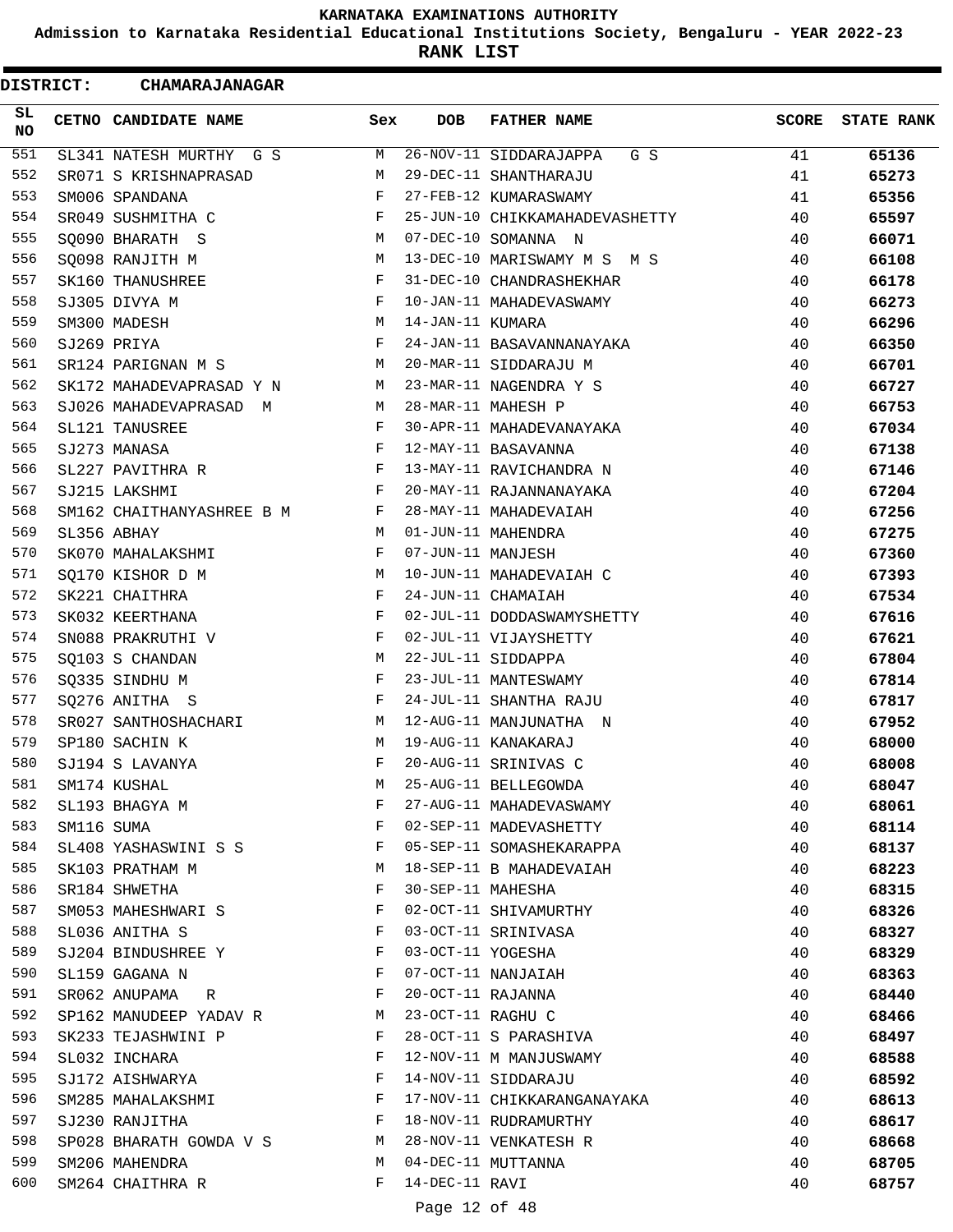**Admission to Karnataka Residential Educational Institutions Society, Bengaluru - YEAR 2022-23**

**RANK LIST**

ı

 $\blacksquare$ 

| <b>DISTRICT:</b> |            | <b>CHAMARAJANAGAR</b>  |     |                   |                           |       |                   |
|------------------|------------|------------------------|-----|-------------------|---------------------------|-------|-------------------|
| SL.<br><b>NO</b> |            | CETNO CANDIDATE NAME   | Sex | <b>DOB</b>        | <b>FATHER NAME</b>        | SCORE | <b>STATE RANK</b> |
| 601              |            | SK234 DIMPLE SEN       | F   |                   | 15-DEC-11 RANGASWAMY      | 40    | 68762             |
| 602              |            | SM211 HRUTHVIK         | M   |                   | 21-DEC-11 GANGADHARA      | 40    | 68787             |
| 603              |            | SQ044 YUKTHA S         | F   |                   | 26-DEC-11 SHIVAKUMAR      | 40    | 68813             |
| 604              |            | SJ309 KIRTHANA M       | F   |                   | 06-MAY-09 MAHADEVA        | 39    | 68967             |
| 605              |            | SL171 DEEKSHITH        | М   | 26-AUG-10 MALLU   |                           | 39    | 69249             |
| 606              |            | SQ364 TEJASHWINI P     | F   |                   | 23-SEP-10 PRAVEEN KUMAR P | 39    | 69332             |
| 607              |            | SQ352 THANMAY K V      | М   |                   | 27-JAN-11 VISHWANATH K S  | 39    | 69955             |
| 608              |            | SR104 ABHI S           | M   |                   | 12-FEB-11 SHIVAKUMAR N    | 39    | 70049             |
| 609              |            | SJ171 MAMATHA          | F   |                   | 01-APR-11 JAYARAMU        | 39    | 70368             |
| 610              |            | SL005 VARUNA S R       | M   |                   | 07-APR-11 RAVIKUMAR       | 39    | 70402             |
| 611              |            | SQ151 NAGAMMA          | F   | 10-APR-11 MADEVA  |                           | 39    | 70425             |
| 612              |            | SL223 NISHCHITHA       | F   |                   | 20-APR-11 MAHENDRA        | 39    | 70505             |
| 613              |            | SJ327 B YASHAWANTH     | М   |                   | 23-APR-11 BELLAPPA        | 39    | 70521             |
| 614              |            | SL286 NAKUL S          | M   |                   | 18-MAY-11 SIDDARAJU S     | 39    | 70723             |
| 615              |            | SP052 JAYALAKSHMI V    | F   |                   | 24-MAY-11 VEERANNA        | 39    | 70772             |
| 616              |            | SK126 AKASH M          | M   |                   | 15-JUN-11 MAHESHA R       | 39    | 71015             |
| 617              |            | SK071 MANOJKUMAR M     | М   |                   | 21-JUN-11 MAHENDRA        | 39    | 71089             |
| 618              |            | SQ146 KUSUMA K         | F   | 26-JUN-11 KRISHNA |                           | 39    | 71137             |
| 619              |            | SJ181 NITHIN           | M   | 27-JUN-11 MADAIAH |                           | 39    | 71154             |
| 620              |            | SN084 ELAVARASAN       | М   |                   | 28-JUN-11 SHAKTHIVEL      | 39    | 71159             |
| 621              |            | SK170 NIHARIKA         | F   | 02-JUL-11 RAMU    |                           | 39    | 71197             |
| 622              |            | SM135 PRUTHVIRAJ HV    | M   |                   | 04-JUL-11 VENKATESH A     | 39    | 71214             |
| 623              |            | SR132 SHIVAPRASAD M    | M   | 08-JUL-11 MAHESH  |                           | 39    | 71256             |
| 624              |            | SJ137 PRATHIKSHA       | F   |                   | 09-JUL-11 SRINIVASHA      | 39    | 71265             |
| 625              |            | SJ340 B M SINCHANA     | F   |                   | 18-JUL-11 MAHADEVASWAMY   | 39    | 71337             |
| 626              |            | SK262 SANTHOSH KUMAR G | M   | 19-JUL-11 GIRISHA |                           | 39    | 71351             |
| 627              |            | SM111 ANKITHA          | F   | 23-JUL-11 SATHYA  |                           | 39    | 71377             |
| 628              |            | SN038 PUNITH KUMAR M   | M   |                   | 28-JUL-11 MAHENDRA        | 39    | 71420             |
| 629              |            | SP164 THEJASREE S      | F   |                   | 31-JUL-11 SATHYRAJ S      | 39    | 71444             |
| 630              |            | SK258 TEJASWINI        | F   |                   | 07-AUG-11 VENKATESHA R    | 39    | 71493             |
| 631              |            | SL026 SURENDRA B T     | М   |                   | 11-AUG-11 THIBBAIAH       | 39    | 71521             |
| 632              |            | SJ243 SUJAN            | М   |                   | 24-AUG-11 NAGAIAH N       | 39    | 71608             |
| 633              |            | SP054 PALLAVI S        | F   |                   | 31-AUG-11 SHIVA MURTHY    | 39    | 71654             |
| 634              |            | SL123 PRANATHI N       | F   |                   | 08-SEP-11 NAGARAJU C      | 39    | 71717             |
| 635              |            | SN176 NISHANDINI B     | F   |                   | 18-SEP-11 BASAVANNA       | 39    | 71773             |
| 636              |            | SR097 HEMAVATHI M      | F   | 23-SEP-11 MAHESHA |                           | 39    | 71814             |
| 637              |            | SQ212 MAHALAKSHMI S    | F   |                   | 09-OCT-11 SHANKAR D       | 39    | 71913             |
| 638              |            | SJ265 MANASA K M       | F   | 02-NOV-11 MANJU   |                           | 39    | 72042             |
| 639              |            | SJ235 GURUPRASAD       | М   |                   | 11-NOV-11 SURESH K        | 39    | 72085             |
| 640              |            | SJ225 HEMALATHA        | F   | 17-NOV-11 SOMANNA |                           | 39    | 72111             |
| 641              |            | SL139 KRISHNAMURTHY    | М   | 30-NOV-11 SWAMY   |                           | 39    | 72179             |
| 642              |            | SL284 TANMAYA          | F   |                   | 06-DEC-11 NIJAGUNASWAMY   | 39    | 72212             |
| 643              |            | SJ247 VARSHINI N       | F   |                   | 26-DEC-11 NAGESH NAIKA    | 39    | 72307             |
| 644              | SL048 ASHA |                        | F   |                   | 28-DEC-11 MALLIKARJUNA    | 39    | 72313             |
| 645              |            | SR157 KRUTHIKA S S     | F   |                   | 04-FEB-12 SHIVARUDRA      | 39    | 72390             |
| 646              |            | SJ003 PANKAJ NAIK      | М   |                   | 19-FEB-12 MALLESH NAIK    | 39    | 72403             |
| 647              |            | SJ075 SHARATH          | М   |                   | 05-APR-12 SHIVASHANKAR    | 39    | 72427             |
| 648              |            | SK026 NIKHITHA N       | F   |                   | 09-JUN-12 NAGARAJU A      | 39    | 72449             |
| 649              |            | SQ191 MAHESH M         | М   | 15-OCT-09 MADEVA  |                           | 38    | 72503             |
| 650              |            | SJ219 SHIVU K          | M   |                   | 03-DEC-10 KRISHNASHETTY   | 38    | 73163             |
|                  |            |                        |     |                   |                           |       |                   |

Page 13 of 48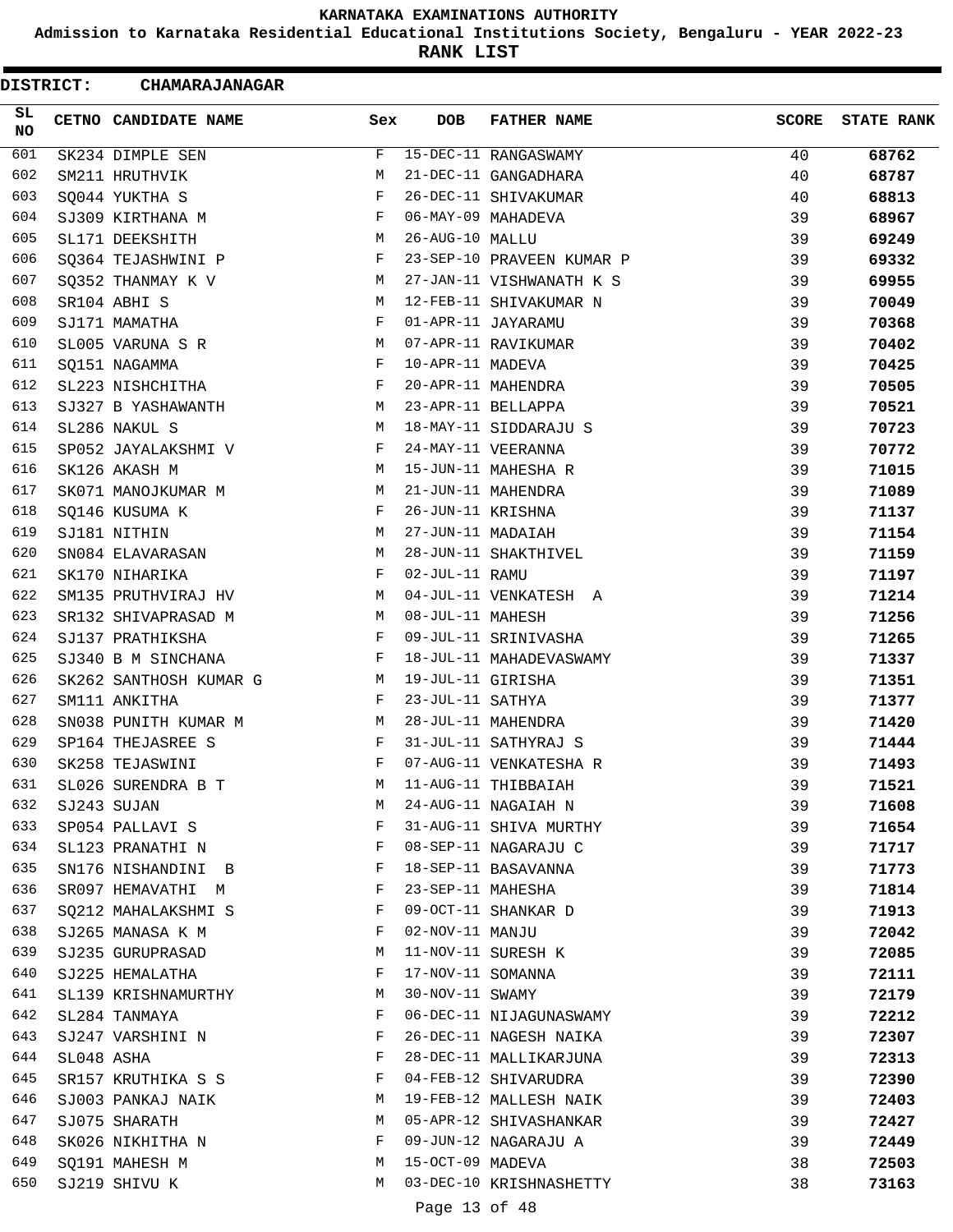**Admission to Karnataka Residential Educational Institutions Society, Bengaluru - YEAR 2022-23**

**RANK LIST**

| <b>DISTRICT:</b> | <b>CHAMARAJANAGAR</b> |     |                   |                                 |              |                   |
|------------------|-----------------------|-----|-------------------|---------------------------------|--------------|-------------------|
| SL.<br>NO.       | CETNO CANDIDATE NAME  | Sex | <b>DOB</b>        | <b>FATHER NAME</b>              | <b>SCORE</b> | <b>STATE RANK</b> |
| 651              | SL190 GAVEESH S       | M   | 05-JAN-11 SOMESHA |                                 | 38           | 73361             |
| 652              | SN012 P MANYA         | F   |                   | 07-FEB-11 P PAKALINAYAKA        | 38           | 73546             |
| 653              | SJ078 PAVITHRA BAI    | F   |                   | 10-FEB-11 SRINIVAS NAIK         | 38           | 73562             |
| 654              | SJ280 SUPRITHA        | F   |                   | 19-FEB-11 SADHASHIVA            | 38           | 73616             |
| 655              | SQ074 ANU N           | F   |                   | 03-APR-11 NAGARAJU              | 38           | 73935             |
| 656              | SM156 MANJULA         | F   |                   | 23-APR-11 NAGEGOWDA             | 38           | 74111             |
| 657              | SN064 SUMA S          | F   |                   | 28-APR-11 SHIVARAJU S           | 38           | 74150             |
| 658              | SM146 SHARAN PRASAD M | М   |                   | 30-APR-11 MALIGARASAIAH         | 38           | 74160             |
| 659              | SJ338 NINGARAJU S     | M   |                   | 01-MAY-11 SIDDAPPAJI            | 38           | 74169             |
| 660              | SK080 THRISONE        | F   |                   | 11-MAY-11 RAMAKRISHNA           | 38           | 74256             |
| 661              | SQ314 NAKULKUMAR      | М   | 14-MAY-11 KUMAR   |                                 | 38           | 74274             |
| 662              | SJ110 APEKSHA M       | F   |                   | 17-MAY-11 MALLIKARJUNASWAMY     | 38           | 74295             |
| 663              | SK001 SINCHANA R      | F   |                   | 17-MAY-11 HS RAMESH             | 38           | 74302             |
| 664              | SN052 PRAJWAL K       | М   | 19-MAY-11 KRISHNA |                                 | 38           | 74323             |
| 665              | SM194 R YASHODHA      | F   | 28-MAY-11 RAJU    |                                 | 38           | 74397             |
| 666              | SL249 MADAN M         | M   |                   | 05-JUN-11 MAHESH M              | 38           | 74492             |
| 667              | SP082 SEEMA<br>т      | F   |                   | 06-JUN-11 TANGARAJU             | 38           | 74502             |
| 668              | SN004 DEEKSHITHA C    | F   |                   | 23-JUN-11 CHANDRA SHEKAR R      | 38           | 74693             |
| 669              | SM013 LALITHA M       | F   |                   | 27-JUN-11 MAHESHA B             | 38           | 74734             |
| 670              | SQ183 RACHITH M N     | М   |                   | 03-JUL-11 NAVEEN KUMAR S        | 38           | 74803             |
| 671              | SM278 MANYSHREE N M   | F   | 08-JUL-11 MADAPPA |                                 | 38           | 74848             |
| 672              | SN217 P G RUTHVIK     | М   |                   | 09-JUL-11 G GURULINGASWAMY      | 38           | 74857             |
| 673              | SL374 ARUNA           | F   |                   | 20-JUL-11 SHRINIVASA            | 38           | 74955             |
| 674              | SL096 PREETHAM KUMAR  | М   |                   | 28-JUL-11 RAJASHEKARAMURTHY H C | 38           | 75042             |
| 675              | SJ005 HARSHITHA       | F   | 30-JUL-11 MAHESHA |                                 | 38           | 75057             |
| 676              | SJ162 M S TIRTHANA    | F   |                   | 31-JUL-11 SAMPATH KUMAR         | 38           | 75071             |
| 677              | SM081 AKASH N M       | М   | 01-AUG-11 MAHESH  |                                 | 38           |                   |
| 678              | SM016 RAGINI          | F   |                   | 05-AUG-11 GURUSHANTHAMURTHI     | 38           | 75077             |
| 679              |                       | F   |                   | 13-AUG-11 NANJUNDA              | 38           | 75108<br>75161    |
| 680              | SQ055 MAHALAKSHMI     | М   |                   | 16-AUG-11 MAHADEVASWAMY         |              |                   |
| 681              | SK068 HARSHITH        | M   |                   | 18-AUG-11 MAYANAYAKA            | 38           | 75180             |
|                  | SM134 ADARSHA         |     |                   |                                 | 38           | 75192             |
| 682              | SP049 SURESH KUMAR    | M   | 20-AUG-11 MADESHA |                                 | 38           | 75213             |
| 683              | SQ150 SHREYA M        | F   |                   | 30-AUG-11 MAHADEVASWAMY         | 38           | 75293             |
| 684              | SQ294 PRADEEP GOWDA U | M   |                   | 01-SEP-11 UMESHA S              | 38           | 75298             |
| 685              | SK256 ABHISHEK        | M   |                   | 03-SEP-11 BASAVARAJU            | 38           | 75309             |
| 686              | SQ192 INDUSHREE       | F   |                   | 08-SEP-11 TAGADURAYYA           | 38           | 75345             |
| 687              | SQ190 THANUSHREE S    | F   |                   | 20-SEP-11 SIDDARAJU             | 38           | 75436             |
| 688              | SJ262 PUSHPA M        | F   |                   | 28-SEP-11 MAHADEVASWAMY         | 38           | 75478             |
| 689              | SP149 KOUSHIK S       | М   |                   | 08-OCT-11 SARAVANA              | 38           | 75542             |
| 690              | SJ120 SANTOSH         | M   |                   | 08-OCT-11 BANGARU K             | 38           | 75543             |
| 691              | SL347 AMITHRAJ        | М   | 10-OCT-11 RAJU    |                                 | 38           | 75553             |
| 692              | SJ329 PREETHI         | F   | 22-OCT-11 H SWAMY |                                 | 38           | 75638             |
| 693              | SK189 SHRAVANI        | F   |                   | 24-OCT-11 MAHADEVASHETTY        | 38           | 75649             |
| 694              | SM122 MAHADEVASWAMY   | М   | 11-NOV-11 LOKESH  |                                 | 38           | 75767             |
| 695              | SM051 CHANDRU         | М   |                   | 14-NOV-11 SIDDARAJU             | 38           | 75779             |
| 696              | SK130 SUNISHRI        | F   |                   | 16-NOV-11 MANJESH H C           | 38           | 75801             |
| 697              | SR195 AISHWARYA M     | F   | 29-NOV-11 MAHESH  |                                 | 38           | 75867             |
| 698              | SM019 DHANUSHREE B    | F   |                   | 30-NOV-11 BASAVARAJU            | 38           | 75879             |
| 699              | SL209 BEERESH M R     | М   |                   | 13-DEC-11 RAVI M S              | 38           | 75942             |
| 700              | SQ182 GOWRI           | F   |                   | 28-DEC-11 KEMPARAJU             | 38           | 76010             |
|                  |                       |     | Page 14 of 48     |                                 |              |                   |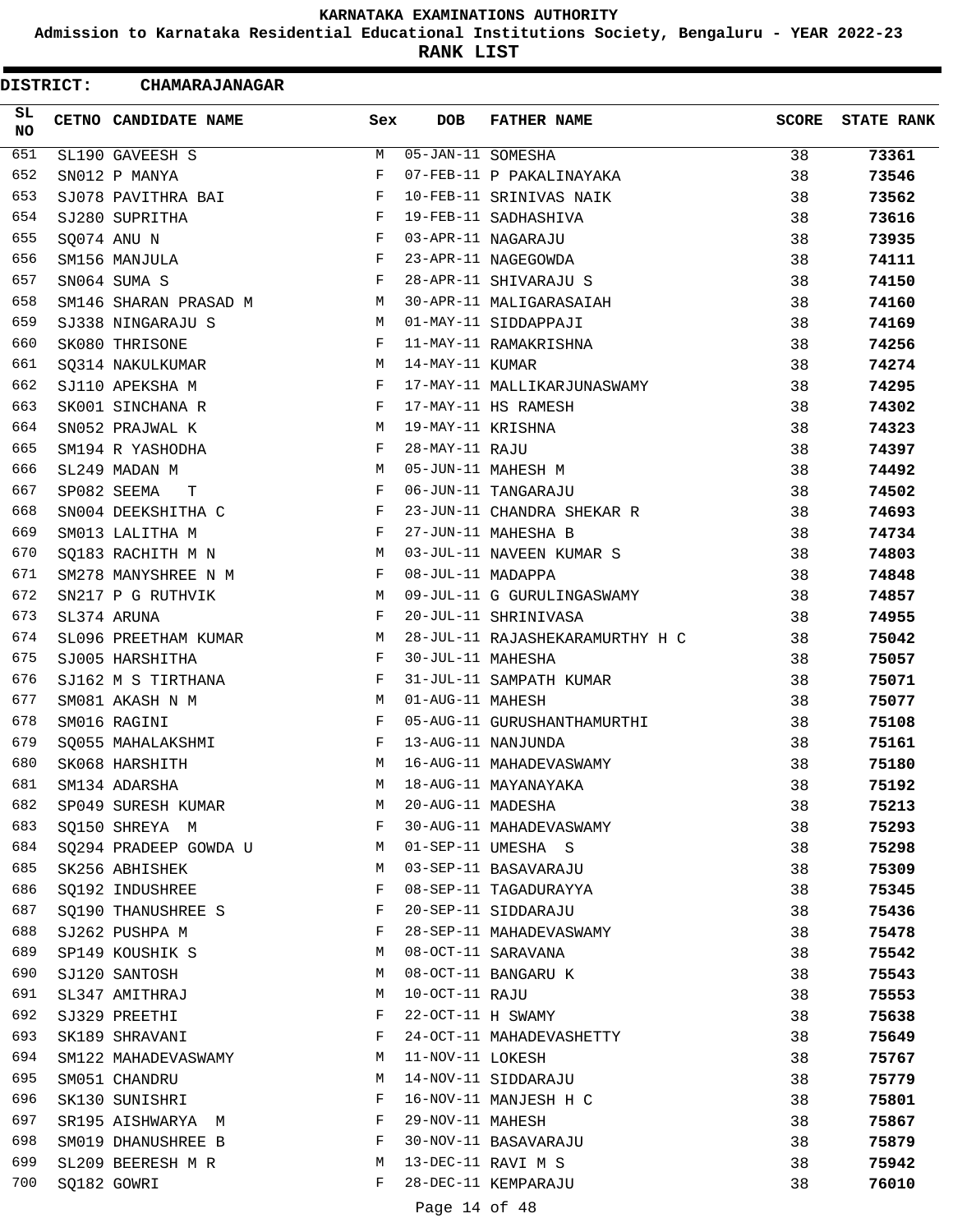**Admission to Karnataka Residential Educational Institutions Society, Bengaluru - YEAR 2022-23**

**RANK LIST**

Ξ

| <b>DISTRICT:</b> | CHAMARAJANAGAR                   |            |                   |                                 |              |                   |
|------------------|----------------------------------|------------|-------------------|---------------------------------|--------------|-------------------|
| SL<br>NO.        | CETNO CANDIDATE NAME             | Sex        | <b>DOB</b>        | <b>FATHER NAME</b>              | <b>SCORE</b> | <b>STATE RANK</b> |
| 701              | SR086 SURAKSHA Y M               | F          |                   | 30-DEC-11 MAHADEVASWAMY NAYAKA  | 38           | 76022             |
| 702              | SL283 SINCHANA                   | F          |                   | 04-JAN-12 NANJUNDASWAMY         | 38           | 76052             |
| 703              | SP193 SHREYA V                   | F          |                   | 03-DEC-10 VEERAPPAN             | 37           | 76928             |
| 704              | SQ094 BHUVANA B                  | F          |                   | 08-DEC-10 BHAGYAKEMPANNA        | 37           | 76947             |
| 705              | SL314 AMRUTHA                    | F          |                   | 17-DEC-10 MAHADEVA              | 37           | 76986             |
| 706              | SR106 YOGESH N                   | М          | 19-JAN-11 NAGARAJ |                                 | 37           | 77225             |
| 707              | SN153 NIKHIL N                   | М          |                   | 28-JAN-11 NAGENDRA              | 37           | 77271             |
| 708              | SL163 CHETHAN                    | М          |                   | 09-FEB-11 SIDDASHETTY           | 37           | 77331             |
| 709              | SN169 MADHUMITHA G               | F          |                   | 18-FEB-11 GURUSWAMY             | 37           | 77383             |
| 710              | SQ133 CHANDANA M                 | F          | 23-FEB-11 MAHESHA |                                 | 37           | 77418             |
| 711              | SP195 AKASH S                    | М          |                   | 10-MAR-11 SADANANDA MURTHY      | 37           | 77536             |
| 712              | SL030 SPOORTHI B                 | F          |                   | 28-MAR-11 BASAVANNA             | 37           | 77678             |
| 713              | SQ016 SEEMA S                    | F          |                   | 10-APR-11 SIDDARAJU             | 37           | 77810             |
| 714              | SJ187 PRARTHANA                  | F          | 17-APR-11 SHEKHAR |                                 | 37           | 77858             |
| 715              | SJ207 PRAKASH H S                | М          |                   | 20-APR-11 LATE SRINIVASA NAYAKA | 37           | 77877             |
| 716              | SK069 JAYANTHI                   | F          |                   | 24-APR-11 NANJUNDA SWAMY        | 37           | 77917             |
| 717              | SJ025 RAHUL R                    | М          |                   | 24-APR-11 RAVI M S              | 37           | 77921             |
| 718              | SJ190 LATHA M                    | F          |                   | 03-MAY-11 MAHADEVASWAMY N       | 37           | 77992             |
| 719              | SQ132 PREETHAM N                 | M          |                   | 08-MAY-11 NANJUNDASWAMY         | 37           | 78042             |
| 720              | SM276 HEMANTHAGOWDA M            | М          | 10-MAY-11 MAHESH  |                                 | 37           | 78058             |
| 721              | SN010 MANOJ<br>$\mathbf V$       | M          |                   | 12-MAY-11 VENKATESH NAIK        | 37           | 78078             |
| 722              | SM286 NAMITH S                   | М          |                   | 18-MAY-11 SIDDA RAJU S          | 37           | 78123             |
| 723              | SK145 MURTHY K S                 | М          |                   | 21-MAY-11 SIDDARAJU D           | 37           | 78145             |
| 724              | SM105 SANDHYASHREE               | F          |                   | 29-MAY-11 MAHADEVASWAMY         | 37           | 78211             |
| 725              | SR036 MUDDUMADEVA S              | M          |                   | 30-MAY-11 SHIVANNA              | 37           | 78222             |
| 726              | SR032 PRAJWAL L                  | М          |                   | 01-JUN-11 LOKESH B              | 37           | 78255             |
| 727              | SQ281 ANUSHA L                   | F          |                   | 07-JUN-11 LINGARAJU             | 37           | 78317             |
| 728              | SN075 MOHANA                     | M          |                   | 09-JUN-11 MUNISWAMY             | 37           | 78337             |
| 729              | SJ142 JAYASHREE                  | $_{\rm F}$ |                   | 18-JUN-11 NAGARAJU              | 37           | 78413             |
| 730              | SN160 SACHIN                     | M          | 22-JUN-11 KUMAR   |                                 | 37           | 78459             |
| 731              | SL101 VYSHNAVI                   | F          |                   | 30-JUN-11 SHANKARA              | 37           | 78540             |
| 732              | SM114 KISHOR S                   | М          |                   | 08-JUL-11 SHIVAKUMARASWAMY P    | 37           | 78611             |
| 733              |                                  | F          | 08-JUL-11 RAJESH  |                                 | 37           | 78613             |
| 734              | SM150 PALLAVI<br>SN053 PRATHAP M | М          |                   | 08-JUL-11 MADESHU NAIK          | 37           | 78618             |
| 735              |                                  | F          |                   | 10-JUL-11 NANJUNDAIAH           |              |                   |
|                  | SQ003 KAVYASHRI N                |            |                   |                                 | 37           | 78633             |
| 736              | SL088 NAMRATHA                   | F          | 18-JUL-11 DASAIAH |                                 | 37           | 78717             |
| 737              | SN122 KAMALA V                   | F          |                   | 20-JUL-11 VENKATARAJU           | 37           | 78737             |
| 738              | SQ228 CHANDAN S                  | M          |                   | 23-JUL-11 SADANANDASWAMY        | 37           | 78763             |
| 739              | SL208 PRARTHANA                  | F          |                   | 25-JUL-11 PRABHUSWAMY           | 37           | 78780             |
| 740              | SQ188 OMKAR N                    | М          |                   | 28-JUL-11 NANJUNDASWAMY         | 37           | 78820             |
| 741              | SJ276 MAHANANDA K S              | М          | 01-AUG-11 SURESH  |                                 | 37           | 78857             |
| 742              | SL038 ARCHANA                    | F          |                   | 03-AUG-11 TAVARAGATTASHETTY     | 37           | 78874             |
| 743              | SM316 DIVYA N                    | F          |                   | 04-AUG-11 NAGESHNAYAKA          | 37           | 78885             |
| 744              | SP124 SUDEEP NAIK                | M          |                   | 08-AUG-11 MAHADEVA NAIK         | 37           | 78923             |
| 745              | SL243 SARSWATHI H M              | F          | 14-AUG-11 MAHESHA |                                 | 37           | 78965             |
| 746              | SQ206 MAHALAKSHMI                | F          | 30-AUG-11 MAHESHA |                                 | 37           | 79096             |
| 747              | SM041 PRAGATHI S                 | F          |                   | 31-AUG-11 SUNDARAPPA N          | 37           | 79106             |
| 748              | SK236 PRIYANKA                   | F          |                   | 03-SEP-11 MAHADEVA              | 37           | 79126             |
| 749              | SK171 PRATHIKSHA                 | F          |                   | 06-SEP-11 JAVARAIAH             | 37           | 79155             |
| 750              | SN092 BRUNDASHREE                | F          |                   | 13-SEP-11 LATE MADESHA          | 37           | 79211             |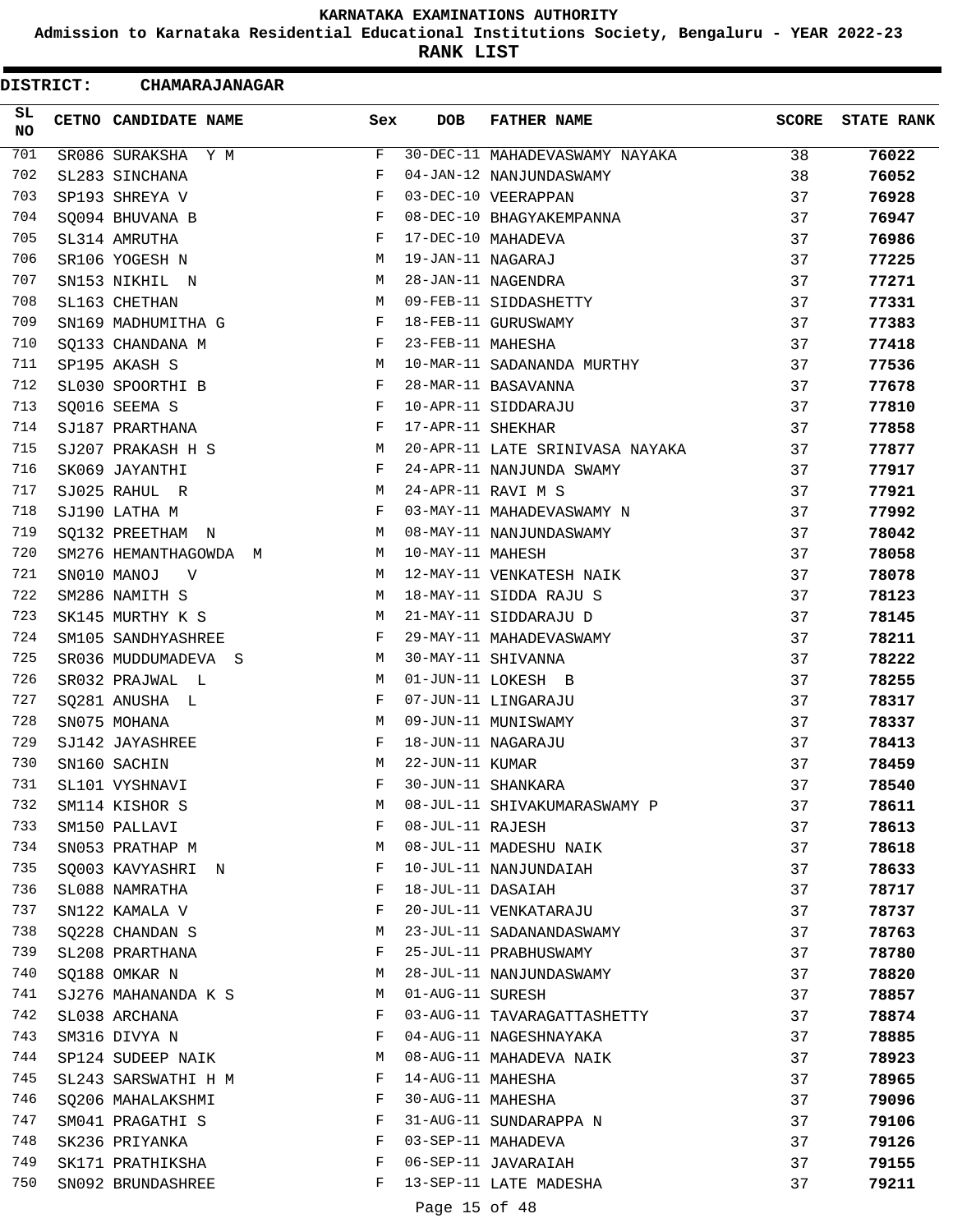**Admission to Karnataka Residential Educational Institutions Society, Bengaluru - YEAR 2022-23**

**RANK LIST**

ı

| <b>DISTRICT:</b> |            | <b>CHAMARAJANAGAR</b>            |     |                   |                                 |              |                   |
|------------------|------------|----------------------------------|-----|-------------------|---------------------------------|--------------|-------------------|
| SL.<br>NO        |            | CETNO CANDIDATE NAME             | Sex | <b>DOB</b>        | <b>FATHER NAME</b>              | <b>SCORE</b> | <b>STATE RANK</b> |
| 751              |            | SJ195 DHANUSHREE K S             | F   |                   | 13-SEP-11 SHIVANNA K C          | 37           | 79214             |
| 752              |            | SK090 LAVANYA K                  | F   | 17-SEP-11 KUMAR   |                                 | 37           | 79250             |
| 753              |            | SR161 RANJITHA                   | F   |                   | 19-SEP-11 GURURAJU              | 37           | 79260             |
| 754              |            | SP116 ANU SHREE R                | F   |                   | 20-SEP-11 RAJEEV GANDHI         | 37           | 79267             |
| 755              |            | SL040 VINUTHA                    | F   | 21-SEP-11 SURESHA |                                 | 37           | 79287             |
| 756              |            | SM240 VARSHITHA H M              | F   | 07-OCT-11 MADAPPA |                                 | 37           | 79397             |
| 757              |            | SJ211 CHIRANTH                   | M   |                   | 12-OCT-11 BASAVARAJU            | 37           | 79426             |
| 758              |            | SR138 MADEVASWAMY S              | М   |                   | 21-OCT-11 SHIVANNA              | 37           | 79491             |
| 759              |            | SK217 MANIKANTA                  | М   |                   | 25-OCT-11 SIDDARAJU             | 37           | 79519             |
| 760              |            | SR045 PUSHPALATHA                | F   |                   | 25-OCT-11 NARAYANASWAMY         | 37           | 79522             |
| 761              |            | SO248 TANUJA                     | F   |                   | 28-OCT-11 VASUDEVAMURTHY N      | 37           | 79545             |
| 762              |            | SL179 TEJAS                      | M   | 28-OCT-11 SATISH  |                                 | 37           | 79546             |
| 763              |            | SK220 YASHASHWINI                | F   |                   | 19-NOV-11 NAGENDRA              | 37           | 79691             |
| 764              |            | SJ176 ABHILASHA                  | F   | 20-NOV-11 SOMANNA |                                 | 37           | 79692             |
| 765              |            | SR094 TANU SHREE S               | F   |                   | 24-NOV-11 SHASHIDHARA N         | 37           | 79719             |
| 766              |            | SQ219 NAYANA                     | F   |                   | 26-NOV-11 NAGARAJU N            | 37           | 79729             |
| 767              |            | SR034 SUMAN V                    | М   | 06-DEC-11 VISHVA  |                                 | 37           | 79792             |
| 768              |            | SQ092 AJITH                      | М   |                   | 30-DEC-11 LINGARAJU C           | 37           | 79882             |
| 769              |            | SM008 ACHHUTH                    | M   |                   | 01-JAN-12 MAHESH S              | 37           | 79893             |
| 770              |            | SR004 SURAKSHA C                 | F   |                   | 12-MAY-10 CHANDRASHEKARA D      | 36           | 80236             |
| 771              |            | SN060 MADHUKUMAR                 | М   |                   | 10-JUL-10 PUTTARAJU             | 36           | 80327             |
| 772              |            | SK144 THEJASWINI                 | F   |                   | 20-JUL-10 JAYARAMU              | 36           | 80353             |
| 773              |            | SJ203 SACHIN K                   | M   | 10-NOV-10 KUMARA  |                                 | 36           | 80717             |
| 774              |            | SK008 BASAVANNA                  | M   | 05-DEC-10 GIRISH  |                                 | 36           | 80838             |
| 775              |            | SK095 ISHWARYA                   | F   | 02-JAN-11 MAHESH  |                                 | 36           | 81025             |
| 776              |            | SM259 PRASHANTH                  | M   |                   | 04-JAN-11 SHANKARA              | 36           | 81047             |
| 777              |            | SQ052 USHA C                     | F   |                   | 05-JAN-11 CHENNA NAYAKA         | 36           | 81052             |
| 778              |            | SR044 MAHADEVASWAMY              | М   |                   | 16-FEB-11 NEELASHETTY           | 36           | 81315             |
| 779              |            | SL165 PRABHAVATHI S              | F   |                   | 13-MAR-11 SIDDASETTY            | 36           | 81487             |
| 780              |            | SO304 KARTHIK R                  | M   |                   | 15-MAR-11 RAJAPPA K             | 36           | 81510             |
| 781              |            |                                  | F   |                   | 23-MAR-11 RAMESHA N             |              | 81570             |
| 782              |            | SQ036 NIVEDITHA R<br>SK205 ROOPA | F   |                   | 18-APR-11 VENKATESH             | 36<br>36     |                   |
| 783              |            |                                  | М   |                   | 27-APR-11 MADESH J              |              | 81795             |
| 784              |            | SQ179 SACHIN M                   | F   | 26-MAY-11 ANAND   |                                 | 36           | 81873             |
|                  |            | SQ252 SHALINI A                  |     |                   |                                 | 36           | 82142             |
| 785              |            | SL042 GOWRAMMA                   | F   |                   | 27-MAY-11 BASAVANNA             | 36           | 82145             |
| 786              |            | SK033 KIRAN M                    | М   |                   | 30-MAY-11 MAHADEVA NAYAKA       | 36           | 82174             |
| 787              |            | SQ236 VISHWASH V                 | М   | 02-JUN-11 VEERESH |                                 | 36           | 82222             |
| 788              |            | SQ084 KAVYA SHREE                | F   | 09-JUN-11 REVANNA |                                 | 36           | 82315             |
| 789              |            | SM257 PAVITHRA                   | F   |                   | 09-JUN-11 RANGAIAH              | 36           | 82317             |
| 790              |            | SQ246 VIDHYA N                   | F   |                   | 09-JUN-11 NATARAJU              | 36           | 82320             |
| 791              |            | SK164 DEEKSHITH N                | М   |                   | 18-JUN-11 NAGARAJU C            | 36           | 82409             |
| 792              |            | SL391 GOWTHAM                    | М   |                   | 20-JUN-11 LATE GURUSWAMY R      | 36           | 82431             |
| 793              |            | SL345 LINGARAJU                  | М   |                   | 20-JUN-11 GURUSIDDAPPA          | 36           | 82433             |
| 794              |            | SL415 prashanth                  | М   |                   | 20-JUN-11 siddaiah              | 36           | 82440             |
| 795              |            | SQ360 BASAPPA M                  | М   |                   | 27-JUN-11 MAHADEVA PRASAD B     | 36           | 82521             |
| 796              |            | SQ209 KEERTHANA L                | F   |                   | 01-JUL-11 LINGANANDA PASHUPATHI | 36           | 82571             |
| 797              |            | SK027 MAHADEVAPRASAD M           | M   |                   | 04-JUL-11 G MALLIKARJUNASWAMY   | 36           | 82603             |
| 798              |            | SL107 MANOJ S                    | М   |                   | 04-JUL-11 SHANMUKA              | 36           | 82604             |
| 799              | SM301 ABHI |                                  | М   | 14-JUL-11 GANESHA |                                 | 36           | 82700             |
| 800              |            | SL094 LAKSHMI S                  | F   |                   | 14-JUL-11 SIDDANAYAKA           | 36           | 82707             |
|                  |            |                                  |     | Page 16 of 48     |                                 |              |                   |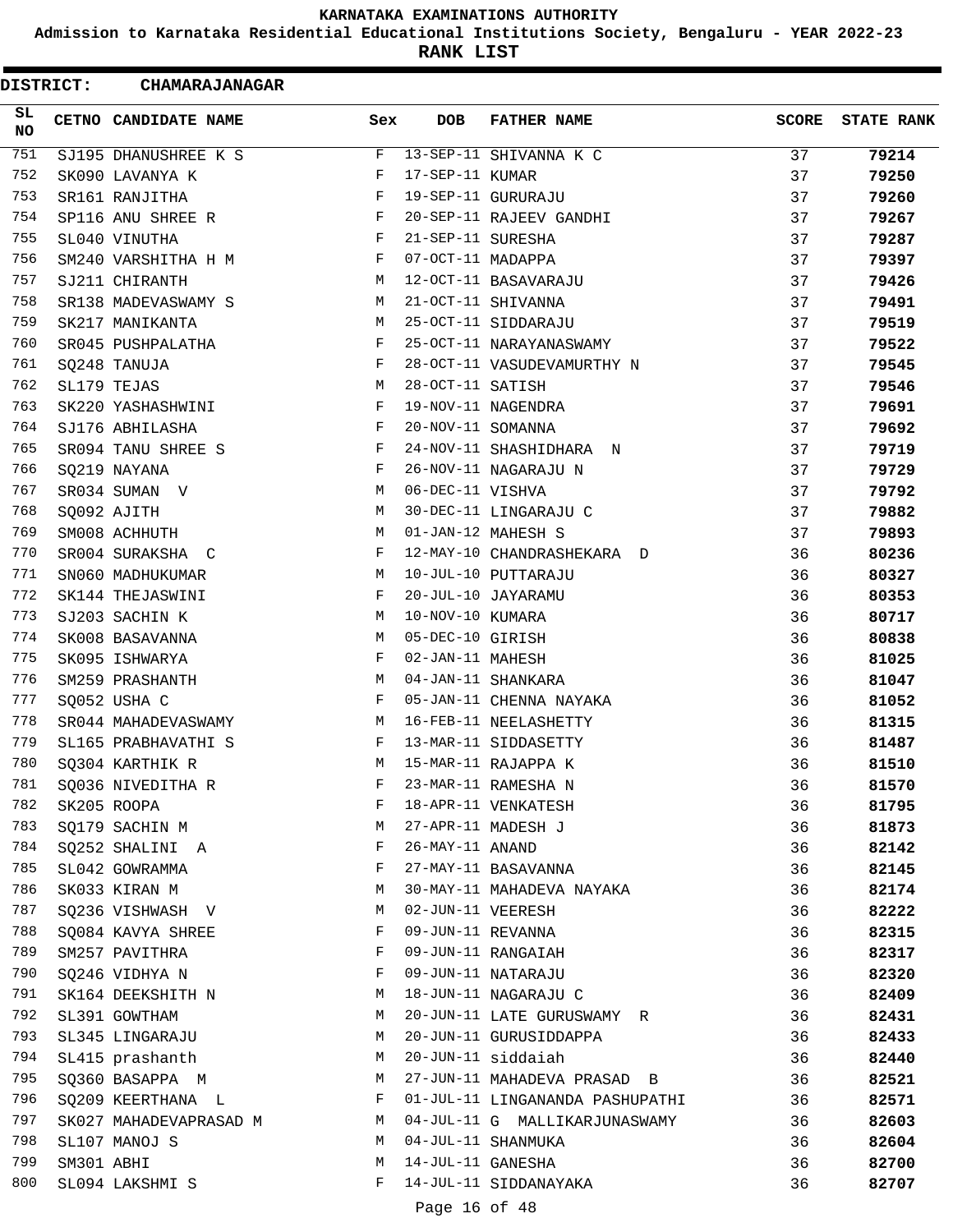**Admission to Karnataka Residential Educational Institutions Society, Bengaluru - YEAR 2022-23**

**RANK LIST**

| <b>DISTRICT:</b> |            | <b>CHAMARAJANAGAR</b> |     |                         |                            |              |                   |
|------------------|------------|-----------------------|-----|-------------------------|----------------------------|--------------|-------------------|
| SL.<br>NO        |            | CETNO CANDIDATE NAME  | Sex | <b>DOB</b>              | <b>FATHER NAME</b>         | <b>SCORE</b> | <b>STATE RANK</b> |
| 801              |            | SQ198 VAISHNAVI       | F   | $17 - JUL - 11$ SHANKAR |                            | 36           | 82741             |
| 802              |            | SR065 PRARTHANA M     | F   | 18-JUL-11 MURTHY        |                            | 36           | 82749             |
| 803              |            | SM291 BINDUSHREE      | F   |                         | 25-JUL-11 BELLAPPA G K     | 36           | 82825             |
| 804              |            | SR057 N MANASA        | F   |                         | 25-JUL-11 NATARAJU         | 36           | 82830             |
| 805              |            | SJ084 MEGHANA         | F   |                         | 01-AUG-11 GURUSIDDAPPA Y B | 36           | 82903             |
| 806              |            | SJ275 JEEVAN          | М   | 02-AUG-11 REVANNA       |                            | 36           | 82916             |
| 807              |            | SQ363 SRUJAN R        | M   |                         | 02-AUG-11 RACHAYYA         | 36           | 82924             |
| 808              |            | SK163 KAVANA K N      | F   |                         | 05-AUG-11 KUMARASWAMY      | 36           | 82954             |
| 809              |            | SM221 AMULYA K S      | F   |                         | 11-AUG-11 SHAMBULINGAPPA   | 36           | 82998             |
| 810              |            | SL351 SPOORTHI K N    | F   |                         | 11-AUG-11 NAGAMALLAPPA     | 36           | 83005             |
| 811              |            | SJ016 AISHWARYA M     | F   |                         | 22-AUG-11 MARISWAMY        | 36           | 83079             |
| 812              |            | SL296 SINCHANA G S    | F   |                         | 05-SEP-11 SIDDARAJAPPA G S | 36           | 83198             |
| 813              |            | SM215 YASHWANTH G     | M   |                         | 05-SEP-11 GANESH B         | 36           | 83202             |
| 814              |            | SQ138 MANOJKUMAR E    | M   | 08-SEP-11 ERANNA        |                            | 36           | 83221             |
| 815              |            | SL370 MANJULA         | F   |                         | 11-SEP-11 MAHADEVAIAH      | 36           | 83249             |
| 816              |            | SQ054 CHIRANTHAN S    | М   |                         | 14-SEP-11 SIDDARAJU        | 36           | 83272             |
| 817              |            | SK011 SPOORTHY R      | F   |                         | 18-SEP-11 REVANNA S        | 36           | 83302             |
| 818              |            | SQ167 SHREYA G        | F   |                         | 08-OCT-11 GURUPRASAD       | 36           | 83437             |
| 819              |            | SN134 MADHUSUDAN R    | М   | 16-OCT-11 RAJU M        |                            | 36           | 83486             |
| 820              |            | SP192 PADMA N         | F   |                         | 16-OCT-11 NARAYANA         | 36           | 83487             |
| 821              |            | SJ313 HARSHA R        | M   | 21-OCT-11 RAJU          |                            | 36           | 83519             |
| 822              |            | SN127 PRUTHVIRAJ S    | М   |                         | 21-OCT-11 SHIVARUDRAPPA    | 36           | 83521             |
| 823              |            | SQ377 SPANDANA        | F   | 21-OCT-11 UMESHA        |                            | 36           | 83522             |
| 824              |            | SQ274 POOJA M         | F   |                         | 28-OCT-11 MANJUNATHASWAMY  | 36           | 83566             |
| 825              | SN105 JAGA |                       | M   |                         | 01-NOV-11 MUTTHURAJU       | 36           | 83599             |
| 826              |            | SL366 KISHOR          | М   | 01-NOV-11 MAHESHA       |                            | 36           | 83603             |
| 827              |            | SJ314 RAJASHEKAR      | М   |                         | 04-NOV-11 YOGESH R V       | 36           | 83622             |
| 828              |            | SJ126 ISWARYA         | F   |                         | 08-NOV-11 VASANTH KUMAR    | 36           | 83644             |
| 829              |            | SK227 NAGESHWARI      | F   | 08-NOV-11 MAHESHA       |                            | 36           | 83647             |
| 830              |            | SN125 SOUNDARYA B     | F   |                         | 09-NOV-11 BASAVARAJU       | 36           | 83653             |
| 831              |            | SJ071 MANASA P        | F   | 11-NOV-11 PRAKASH       |                            | 36           | 83670             |
| 832              |            | SL349 RAMESH S        | М   |                         | 11-NOV-11 SHIVAKUMARA      | 36           | 83673             |
| 833              |            | SQ350 USHA D          | F   |                         | 12-NOV-11 DUNDAIAH C       | 36           | 83679             |
| 834              |            | SK046 ANITHA          | F   | 13-NOV-11 MALLESH       |                            | 36           | 83685             |
| 835              |            | SP081 NITHISH M       | М   | 17-NOV-11 MURUGA        |                            | 36           | 83720             |
| 836              |            | SN020 DEEPIKA         | F   | 18-NOV-11 MADEVA        |                            | 36           | 83724             |
| 837              |            | SJ220 VASANTH         | М   | 24-NOV-11 MAHESHA       |                            | 36           | 83763             |
| 838              |            | SM099 THEJASH         | M   | 27-NOV-11 KRUSHNA       |                            | 36           | 83777             |
| 839              |            | SJ253 PREETHAM        | М   | 18-DEC-11 KITTI         |                            | 36           | 83879             |
| 840              |            | SQ323 PREETHAM J      | M   |                         | 20-DEC-11 JAIPRAKASH       | 36           | 83885             |
| 841              |            | SN165 DAVID KUMAR     | M   |                         | 24-DEC-11 MUTHURAJ         | 36           | 83912             |
| 842              |            | SJ343 GOWTHAM         | M   |                         | 28-DEC-11 CHELUVAKUMAR H K | 36           | 83934             |
| 843              |            | SN062 MADHU           | М   | 14-MAY-10 RAJA          |                            | 35           | 84247             |
| 844              |            | SK260 JAYALAKSHMI     | F   | 20-AUG-10 RAVI          |                            | 35           | 84397             |
| 845              |            | SJ068 GANESH          | М   |                         | 11-SEP-10 NAGARAJU         | 35           | 84459             |
| 846              |            | SP008 SUMITHRABAI M   | F   |                         | 25-SEP-10 MAHADEVA NAIKA   | 35           | 84510             |
| 847              |            | SM071 BHAGYA K        | F   |                         | 01-FEB-11 KAMBEGOWDA       | 35           | 85224             |
| 848              |            | SP066 GAGANA P        | F   |                         | 04-FEB-11 PUTTA SWAMY      | 35           | 85242             |
| 849              |            | SJ015 SARVESH U       | М   |                         | 15-FEB-11 UMESHA S         | 35           | 85325             |
| 850              |            | SR014 DEEKSHITHA R    | F   |                         | 27-FEB-11 RANGASWAMY       | 35           | 85406             |
|                  |            |                       |     |                         |                            |              |                   |
|                  |            |                       |     | Page 17 of 48           |                            |              |                   |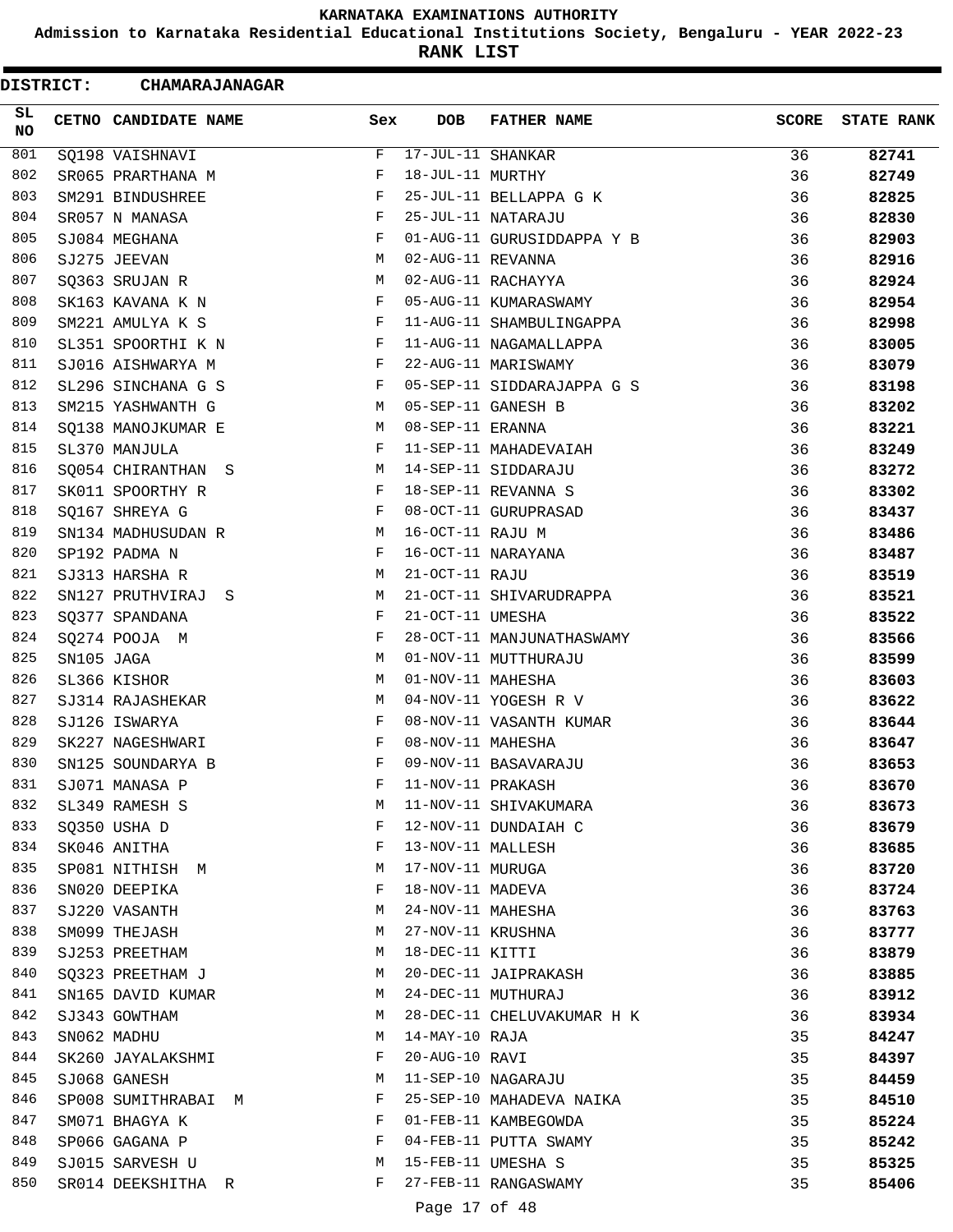**Admission to Karnataka Residential Educational Institutions Society, Bengaluru - YEAR 2022-23**

**RANK LIST**

| SL<br><b>FATHER NAME</b><br><b>SCORE</b><br><b>CETNO CANDIDATE NAME</b><br>Sex<br>DOB<br>NO<br>851<br>04-MAR-11 REVANNA<br>M<br>35<br>SR151 SHASHANK R<br>852<br>35<br>SJ200 SAHANA N<br>F<br>05-MAR-11 NAGARAJU S<br>853<br>07-MAR-11 M. LINGARAJU<br>SQ065 RAJESH H L<br>35<br>М<br>854<br>18-MAR-11 MUTHU<br>SQ140 SURYA M<br>М<br>35<br>855<br>20-MAR-11 MAHADEV<br>35<br>SR181 POORVAJ GOWDA M<br>M<br>856<br>35<br>SR020 CHAITHANYA S<br>26-MAR-11 SIDDARAJU<br>F<br>857<br>06-APR-11 MAHADEVAPRABHU<br>SJ085 ANUSHA<br>F<br>35<br>858<br>08-APR-11 GOWREESH<br>SJ214 GOWTHAM G<br>35<br>М<br>859<br>09-APR-11 SHIVA SWAMY<br>35<br>SN124 KALYAN KUMAR<br>М<br>S<br>860<br>35<br>11-APR-11 NAGENDRA K<br>SM263 ANUSHA<br>F<br>N<br>861<br>SR156 ANUSHREE G<br>F<br>17-APR-11 GURULINGA<br>35<br>862<br>27-APR-11 PARAMESHA<br>SQ339 SANTHOSHKUMAR P<br>35<br>М<br>863<br>12-MAY-11 PUTTASWAMI<br>F<br>35<br>SJ135 LAKSHMI<br>864<br>06-JUN-11 NAGARAJU<br>35<br>SL267 U N MALLIKARANI<br>F<br>865<br>07-JUN-11 KUMARA<br>SJ244 LALITHAMANI<br>F<br>35<br>866<br>20-JUN-11 DEVANNACHAR<br>35<br>SK136 NANDINI<br>F |                   |
|-------------------------------------------------------------------------------------------------------------------------------------------------------------------------------------------------------------------------------------------------------------------------------------------------------------------------------------------------------------------------------------------------------------------------------------------------------------------------------------------------------------------------------------------------------------------------------------------------------------------------------------------------------------------------------------------------------------------------------------------------------------------------------------------------------------------------------------------------------------------------------------------------------------------------------------------------------------------------------------------------------------------------------------------------------------------------------------------------------------------------|-------------------|
|                                                                                                                                                                                                                                                                                                                                                                                                                                                                                                                                                                                                                                                                                                                                                                                                                                                                                                                                                                                                                                                                                                                         | <b>STATE RANK</b> |
|                                                                                                                                                                                                                                                                                                                                                                                                                                                                                                                                                                                                                                                                                                                                                                                                                                                                                                                                                                                                                                                                                                                         | 85451             |
|                                                                                                                                                                                                                                                                                                                                                                                                                                                                                                                                                                                                                                                                                                                                                                                                                                                                                                                                                                                                                                                                                                                         | 85457             |
|                                                                                                                                                                                                                                                                                                                                                                                                                                                                                                                                                                                                                                                                                                                                                                                                                                                                                                                                                                                                                                                                                                                         | 85472             |
|                                                                                                                                                                                                                                                                                                                                                                                                                                                                                                                                                                                                                                                                                                                                                                                                                                                                                                                                                                                                                                                                                                                         | 85578             |
|                                                                                                                                                                                                                                                                                                                                                                                                                                                                                                                                                                                                                                                                                                                                                                                                                                                                                                                                                                                                                                                                                                                         | 85593             |
|                                                                                                                                                                                                                                                                                                                                                                                                                                                                                                                                                                                                                                                                                                                                                                                                                                                                                                                                                                                                                                                                                                                         | 85654             |
|                                                                                                                                                                                                                                                                                                                                                                                                                                                                                                                                                                                                                                                                                                                                                                                                                                                                                                                                                                                                                                                                                                                         | 85747             |
|                                                                                                                                                                                                                                                                                                                                                                                                                                                                                                                                                                                                                                                                                                                                                                                                                                                                                                                                                                                                                                                                                                                         | 85767             |
|                                                                                                                                                                                                                                                                                                                                                                                                                                                                                                                                                                                                                                                                                                                                                                                                                                                                                                                                                                                                                                                                                                                         | 85773             |
|                                                                                                                                                                                                                                                                                                                                                                                                                                                                                                                                                                                                                                                                                                                                                                                                                                                                                                                                                                                                                                                                                                                         | 85792             |
|                                                                                                                                                                                                                                                                                                                                                                                                                                                                                                                                                                                                                                                                                                                                                                                                                                                                                                                                                                                                                                                                                                                         | 85855             |
|                                                                                                                                                                                                                                                                                                                                                                                                                                                                                                                                                                                                                                                                                                                                                                                                                                                                                                                                                                                                                                                                                                                         | 85945             |
|                                                                                                                                                                                                                                                                                                                                                                                                                                                                                                                                                                                                                                                                                                                                                                                                                                                                                                                                                                                                                                                                                                                         | 86082             |
|                                                                                                                                                                                                                                                                                                                                                                                                                                                                                                                                                                                                                                                                                                                                                                                                                                                                                                                                                                                                                                                                                                                         | 86361             |
|                                                                                                                                                                                                                                                                                                                                                                                                                                                                                                                                                                                                                                                                                                                                                                                                                                                                                                                                                                                                                                                                                                                         | 86368             |
|                                                                                                                                                                                                                                                                                                                                                                                                                                                                                                                                                                                                                                                                                                                                                                                                                                                                                                                                                                                                                                                                                                                         | 86502             |
| 867<br>F<br>27-JUN-11 MAHESHA B M<br>35<br>SJ281 VEDASHREE                                                                                                                                                                                                                                                                                                                                                                                                                                                                                                                                                                                                                                                                                                                                                                                                                                                                                                                                                                                                                                                              | 86570             |
| 868<br>04-JUL-11 PRABHAKARMURTHY S<br>35<br>SM083 BHANUPRAKSH P<br>M                                                                                                                                                                                                                                                                                                                                                                                                                                                                                                                                                                                                                                                                                                                                                                                                                                                                                                                                                                                                                                                    | 86648             |
| 869<br>07-JUL-11 NINGARAJU<br>SJ136 NAGENDRA<br>35<br>M                                                                                                                                                                                                                                                                                                                                                                                                                                                                                                                                                                                                                                                                                                                                                                                                                                                                                                                                                                                                                                                                 | 86701             |
| 870<br>07-JUL-11 SATHISHA D<br>35<br>SP161 PRAJWAL GOWDA S<br>М                                                                                                                                                                                                                                                                                                                                                                                                                                                                                                                                                                                                                                                                                                                                                                                                                                                                                                                                                                                                                                                         | 86702             |
| 871<br>11-JUL-11 LOKESH<br>SL007 TEJAS A L<br>35<br>M                                                                                                                                                                                                                                                                                                                                                                                                                                                                                                                                                                                                                                                                                                                                                                                                                                                                                                                                                                                                                                                                   | 86757             |
| 872<br>12-JUL-11 MAHADEVA<br>35<br>SJ104 M NISHCHITHA<br>F                                                                                                                                                                                                                                                                                                                                                                                                                                                                                                                                                                                                                                                                                                                                                                                                                                                                                                                                                                                                                                                              | 86760             |
| 873<br>15-JUL-11 LATE JAYAPAL<br>SJ106 SHREYA<br>F<br>35                                                                                                                                                                                                                                                                                                                                                                                                                                                                                                                                                                                                                                                                                                                                                                                                                                                                                                                                                                                                                                                                | 86797             |
| 874<br>17-JUL-11 C P SURESH<br>SJ321 PRASHANTH C S<br>М<br>35                                                                                                                                                                                                                                                                                                                                                                                                                                                                                                                                                                                                                                                                                                                                                                                                                                                                                                                                                                                                                                                           | 86815             |
| 875<br>20-JUL-11 SUBRAMANI<br>М<br>35<br>SL280 PRAJWAL                                                                                                                                                                                                                                                                                                                                                                                                                                                                                                                                                                                                                                                                                                                                                                                                                                                                                                                                                                                                                                                                  | 86861             |
| 876<br>23-JUL-11 DUNDA<br>35<br>SM084 HEMANTH<br>М                                                                                                                                                                                                                                                                                                                                                                                                                                                                                                                                                                                                                                                                                                                                                                                                                                                                                                                                                                                                                                                                      | 86893             |
| 877<br>F<br>25-JUL-11 MAHADEVASWAMY<br>SK193 DHANYARAM M<br>35                                                                                                                                                                                                                                                                                                                                                                                                                                                                                                                                                                                                                                                                                                                                                                                                                                                                                                                                                                                                                                                          | 86906             |
| 878<br>29-JUL-11 NANJUNDASWAMY<br>SP209 HARSHINI N<br>F<br>35                                                                                                                                                                                                                                                                                                                                                                                                                                                                                                                                                                                                                                                                                                                                                                                                                                                                                                                                                                                                                                                           | 86939             |
| 879<br>F<br>03-AUG-11 KUMARA<br>35<br>SO373 MALATHI K                                                                                                                                                                                                                                                                                                                                                                                                                                                                                                                                                                                                                                                                                                                                                                                                                                                                                                                                                                                                                                                                   | 86985             |
| 880<br>F<br>05-AUG-11 NAGESHA H M<br>35<br>SL021 KEERTHI                                                                                                                                                                                                                                                                                                                                                                                                                                                                                                                                                                                                                                                                                                                                                                                                                                                                                                                                                                                                                                                                | 87001             |
| 881<br>21-AUG-11 MAHESHA K M<br>SL318 LIKHITH K M<br>35<br>М                                                                                                                                                                                                                                                                                                                                                                                                                                                                                                                                                                                                                                                                                                                                                                                                                                                                                                                                                                                                                                                            | 87158             |
| 882<br>22-AUG-11 BASAVANNA<br>35<br>SJ158 SOWBHAGYA<br>F                                                                                                                                                                                                                                                                                                                                                                                                                                                                                                                                                                                                                                                                                                                                                                                                                                                                                                                                                                                                                                                                | 87174             |
| 883<br>20-SEP-11 RAJU K<br>F<br>35<br>SL413 SPANDANA H R                                                                                                                                                                                                                                                                                                                                                                                                                                                                                                                                                                                                                                                                                                                                                                                                                                                                                                                                                                                                                                                                | 87400             |
| 884<br>24-SEP-11 KAMARAJU<br>35<br>SR102 SPOORTHI<br>F                                                                                                                                                                                                                                                                                                                                                                                                                                                                                                                                                                                                                                                                                                                                                                                                                                                                                                                                                                                                                                                                  | 87430             |
| 29-SEP-11 SWAMY C<br>885<br>35<br>SL195 KUSHAL<br>М                                                                                                                                                                                                                                                                                                                                                                                                                                                                                                                                                                                                                                                                                                                                                                                                                                                                                                                                                                                                                                                                     | 87458             |
| 05-OCT-11 SWAMY<br>886<br>35<br>SL157 PRANITHA<br>F                                                                                                                                                                                                                                                                                                                                                                                                                                                                                                                                                                                                                                                                                                                                                                                                                                                                                                                                                                                                                                                                     | 87495             |
| 887<br>18-OCT-11 SHIVARUDREGOWDA<br>F<br>35<br>SM247 ANUSHA                                                                                                                                                                                                                                                                                                                                                                                                                                                                                                                                                                                                                                                                                                                                                                                                                                                                                                                                                                                                                                                             | 87573             |
| 888<br>20-OCT-11 RAVI G<br>35<br>F<br>SL319 RAGINI                                                                                                                                                                                                                                                                                                                                                                                                                                                                                                                                                                                                                                                                                                                                                                                                                                                                                                                                                                                                                                                                      | 87600             |
| 889<br>21-OCT-11 SUDHAKAR<br>SJ186 PRAKRUTHI<br>F<br>35                                                                                                                                                                                                                                                                                                                                                                                                                                                                                                                                                                                                                                                                                                                                                                                                                                                                                                                                                                                                                                                                 | 87606             |
| 890<br>24-OCT-11 RAJAPPA R<br>35<br>SQ034 PRATHYAKSHA B R<br>F                                                                                                                                                                                                                                                                                                                                                                                                                                                                                                                                                                                                                                                                                                                                                                                                                                                                                                                                                                                                                                                          | 87624             |
| 891<br>04-NOV-11 G MAHESH<br>SR053 ARUN<br>35<br>M                                                                                                                                                                                                                                                                                                                                                                                                                                                                                                                                                                                                                                                                                                                                                                                                                                                                                                                                                                                                                                                                      | 87689             |
| 892<br>09-NOV-11 MADEVA<br>35<br>SP086 PADMASHREE M<br>F                                                                                                                                                                                                                                                                                                                                                                                                                                                                                                                                                                                                                                                                                                                                                                                                                                                                                                                                                                                                                                                                | 87723             |
| 893<br>10-NOV-11 SURESH<br>SL274 VARUN H S<br>35<br>М                                                                                                                                                                                                                                                                                                                                                                                                                                                                                                                                                                                                                                                                                                                                                                                                                                                                                                                                                                                                                                                                   | 87735             |
| 894<br>29-NOV-11 MALLAPPA<br>35<br>SJ061 VEDAVATHI V M<br>F                                                                                                                                                                                                                                                                                                                                                                                                                                                                                                                                                                                                                                                                                                                                                                                                                                                                                                                                                                                                                                                             | 87861             |
| 895<br>01-DEC-11 MAIL SWAMY<br>F<br>35<br>SN019 KANAKA M                                                                                                                                                                                                                                                                                                                                                                                                                                                                                                                                                                                                                                                                                                                                                                                                                                                                                                                                                                                                                                                                | 87872             |
| 896<br>12-DEC-11 MURTHY M<br>35<br>F<br>SP064 VARSHINI M                                                                                                                                                                                                                                                                                                                                                                                                                                                                                                                                                                                                                                                                                                                                                                                                                                                                                                                                                                                                                                                                | 87929             |
| 897<br>13-DEC-11 GANESHA<br>SM093 GEETHA<br>F<br>35                                                                                                                                                                                                                                                                                                                                                                                                                                                                                                                                                                                                                                                                                                                                                                                                                                                                                                                                                                                                                                                                     | 87932             |
| 898<br>18-DEC-11 KUMARA<br>35<br>SN047 MUNIYAPPA K<br>M                                                                                                                                                                                                                                                                                                                                                                                                                                                                                                                                                                                                                                                                                                                                                                                                                                                                                                                                                                                                                                                                 | 87964             |
| 899<br>21-DEC-11 GANGADHARA<br>SM177 THEJAS M G<br>35<br>M                                                                                                                                                                                                                                                                                                                                                                                                                                                                                                                                                                                                                                                                                                                                                                                                                                                                                                                                                                                                                                                              | 87986             |
| 900<br>01-JAN-12 GANGADARA V M<br>35<br>SJ227 GOWTHAM G<br>M                                                                                                                                                                                                                                                                                                                                                                                                                                                                                                                                                                                                                                                                                                                                                                                                                                                                                                                                                                                                                                                            | 88037             |
| Page 18 of 48                                                                                                                                                                                                                                                                                                                                                                                                                                                                                                                                                                                                                                                                                                                                                                                                                                                                                                                                                                                                                                                                                                           |                   |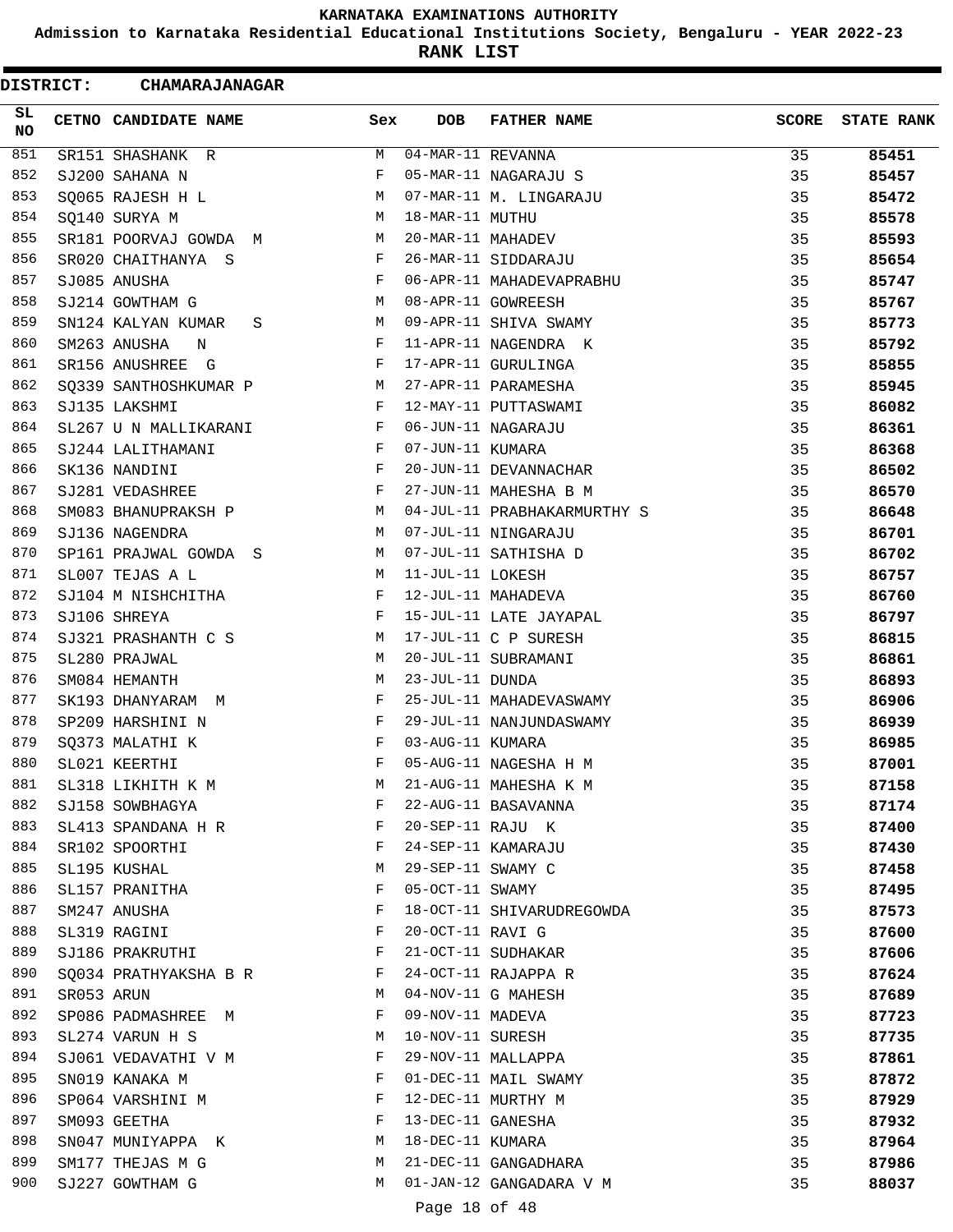**Admission to Karnataka Residential Educational Institutions Society, Bengaluru - YEAR 2022-23**

**RANK LIST**

| <b>DISTRICT:</b> |            | <b>CHAMARAJANAGAR</b>    |     |                   |                                |              |                   |
|------------------|------------|--------------------------|-----|-------------------|--------------------------------|--------------|-------------------|
| SL.<br>NO.       |            | CETNO CANDIDATE NAME     | Sex | DOB.              | <b>FATHER NAME</b>             | <b>SCORE</b> | <b>STATE RANK</b> |
| 901              |            | SJ271 SANTHOSHA M        | M   |                   | 18-FEB-12 MURTHY N             | 35           | 88119             |
| 902              |            | SJ057 JAIKUMAR           | М   |                   | 10-MAR-10 CHINNASWAMY          | 34           | 88329             |
| 903              |            | SP007 JEEVAN G           | М   | 11-MAR-10 GOVINDA |                                | 34           | 88330             |
| 904              |            | SN146 MAHALAKSHMI        | F   | 09-AUG-10 MURTHY  |                                | 34           | 88531             |
| 905              |            | SQ359 SHIVAPRASAD M      | М   | 11-AUG-10 MAHESH  |                                | 34           | 88537             |
| 906              |            | SQ106 DEEKSHITH R        | M   | 07-JAN-11 B RAVI  |                                | 34           | 89294             |
| 907              |            | SN166 RIHAN PASHA        | M   |                   | 25-JAN-11 IMRAN PASHA          | 34           | 89413             |
| 908              |            | SL133 SPOORTHI G S       | F   |                   | 06-FEB-11 SHIVAKUMARASWAMY     | 34           | 89482             |
| 909              |            | SL386 USHA C             | F   |                   | 12-FEB-11 CHANNABASAPPA        | 34           | 89531             |
| 910              |            | SL168 NAGENDRAPRASAD     | М   |                   | 19-FEB-11 MALLESHA             | 34           | 89590             |
| 911              |            | SM047 VIJAYALAKSHMI B    | F   |                   | 23-FEB-11 BELLANAYAKA          | 34           | 89622             |
| 912              |            | SO178 NAGARJUNA GS       | M   | 25-FEB-11 SURESH  |                                | 34           | 89630             |
| 913              |            | SN016 SONU N             | F   |                   | 13-MAR-11 NIRANJAN N           | 34           | 89768             |
| 914              |            | SL275 DHANUSH            | М   |                   | 18-MAR-11 NAGENDRA             | 34           | 89809             |
| 915              |            | SQ148 SANJAY G           | M   |                   | 10-APR-11 GOPALA SHETTY        | 34           | 90035             |
| 916              |            | SR198 DARSHINI<br>U      | F   |                   | 23-APR-11 UMESH C              | 34           | 90146             |
| 917              |            | SM329 SRUJAN S           | М   |                   | 27-APR-11 SHIVASHANKARA        | 34           | 90195             |
| 918              |            | SQ035 KEEERTHANA         | F   |                   | 29-APR-11 MAHADEVAPPA          | 34           | 90211             |
| 919              |            | SP063 SHASHANK R         | М   |                   | 04-MAY-11 T M RAJASHEKAR       | 34           | 90267             |
| 920              |            | SJ133 POORVIKA           | F   |                   | 08-MAY-11 SHANTHARAJU          | 34           | 90307             |
| 921              |            | SL188 SAHANA             | F   |                   | 12-MAY-11 SHIVARAJU            | 34           | 90348             |
| 922              |            | SL313 KARTHIK            | М   | 19-MAY-11 RAVI    |                                | 34           | 90410             |
| 923              |            | SQ177 CHANDRAKALA C      | F   |                   | 23-MAY-11 CHINNARAJU           | 34           | 90447             |
| 924              |            | SP148 PRAJWAL B          | М   |                   | 30-MAY-11 BETTANNA             | 34           | 90525             |
| 925              |            | SL144 SRINIVASA          | М   |                   | 30-MAY-11 LATE SIDDASHETTY     | 34           | 90528             |
| 926              |            | SM195 B M MAHADEVAPRASAD | М   |                   | 02-JUN-11 MAHADEVASWAMY        | 34           | 90562             |
| 927              |            | SQ121 SRINIVASA J        | M   |                   | 03-JUN-11 JAYARAMU             | 34           | 90580             |
| 928              |            | SL085 KIRTHIKA S         | F   | 04-JUN-11 SURESHA |                                | 34           | 90590             |
| 929              |            | SL266 MAHADEVASWAMY      | M   |                   | 05-JUN-11 CHIKKAMAHADEVANAYAKA | 34           | 90602             |
| 930              |            | SK195 BHAGYALAKSHMI      | F   |                   | 19-JUN-11 KUMARA NAYAKA        | 34           | 90758             |
| 931              |            | SN193 PREETHAM S         | М   | 21-JUN-11 SOMANNA |                                | 34           | 90785             |
| 932              |            | SM098 SINCHANA           | F   | 24-JUN-11 NAGESHA |                                | 34           | 90820             |
| 933              |            | SL154 SINCHANA           | F   |                   | 25-JUN-11 SIDDAPPAJI           | 34           | 90832             |
| 934              |            | SL334 KIRAN              | М   | 06-JUL-11 RAJESH  |                                | 34           | 90946             |
| 935              |            | SQ185 NINGARAJU V        | М   |                   | 07-JUL-11 VENKATESHA           | 34           | 90959             |
| 936              |            | SK089 KAVYA M            | F   | 12-JUL-11 MADEVA  |                                | 34           | 91026             |
| 937              |            | SN024 AKSHITHA R         | F   |                   | 14-JUL-11 RAJAPPA H            | 34           | 91051             |
| 938              |            | SP150 JEEVA R            | М   | 16-JUL-11 RAVI    |                                | 34           | 91075             |
| 939              |            | SQ056 SANJU R            | М   | 31-JUL-11 RAJEEVA |                                | 34           | 91256             |
| 940              |            | SL152 SONIYA             | F   | 01-AUG-11 SWAMY   |                                | 34           | 91271             |
| 941              |            | SM330 SWAPNA             | F   |                   | 02-AUG-11 SIDDACHARI           | 34           | 91277             |
| 942              |            | SJ270 ROSHAN C           | М   |                   | 06-AUG-11 CHETANKUMAR V        | 34           | 91301             |
| 943              |            | SM109 MAHADEVASWAMY      | М   |                   | 14-AUG-11 PUTTASWAMY           | 34           | 91385             |
| 944              | SM222 MANU |                          | М   | 15-AUG-11 MAHESHA |                                | 34           | 91392             |
| 945              |            | SM132 SINCHANA           | F   |                   | 17-AUG-11 LATE NANJUNDASWAMY   | 34           | 91420             |
| 946              |            | SM255 THEJU              | М   |                   | 20-AUG-11 LINGARAJU K S        | 34           | 91444             |
| 947              |            | SJ278 PRAKRUTHY S        | F   |                   | 22-AUG-11 SHIVARAJU M          | 34           | 91454             |
| 948              |            | SJ082 KAVYA V            | F   |                   | 25-AUG-11 VEERANNA             | 34           | 91472             |
| 949              |            | SL261 MAMATHA            | F   |                   | 03-SEP-11 BASAVASHETTY         | 34           | 91555             |
| 950              |            | SL155 GURUPRASAD C P     | M   |                   | 08-SEP-11 PUTTARAJU            | 34           | 91599             |
|                  |            |                          |     | Page 19 of 48     |                                |              |                   |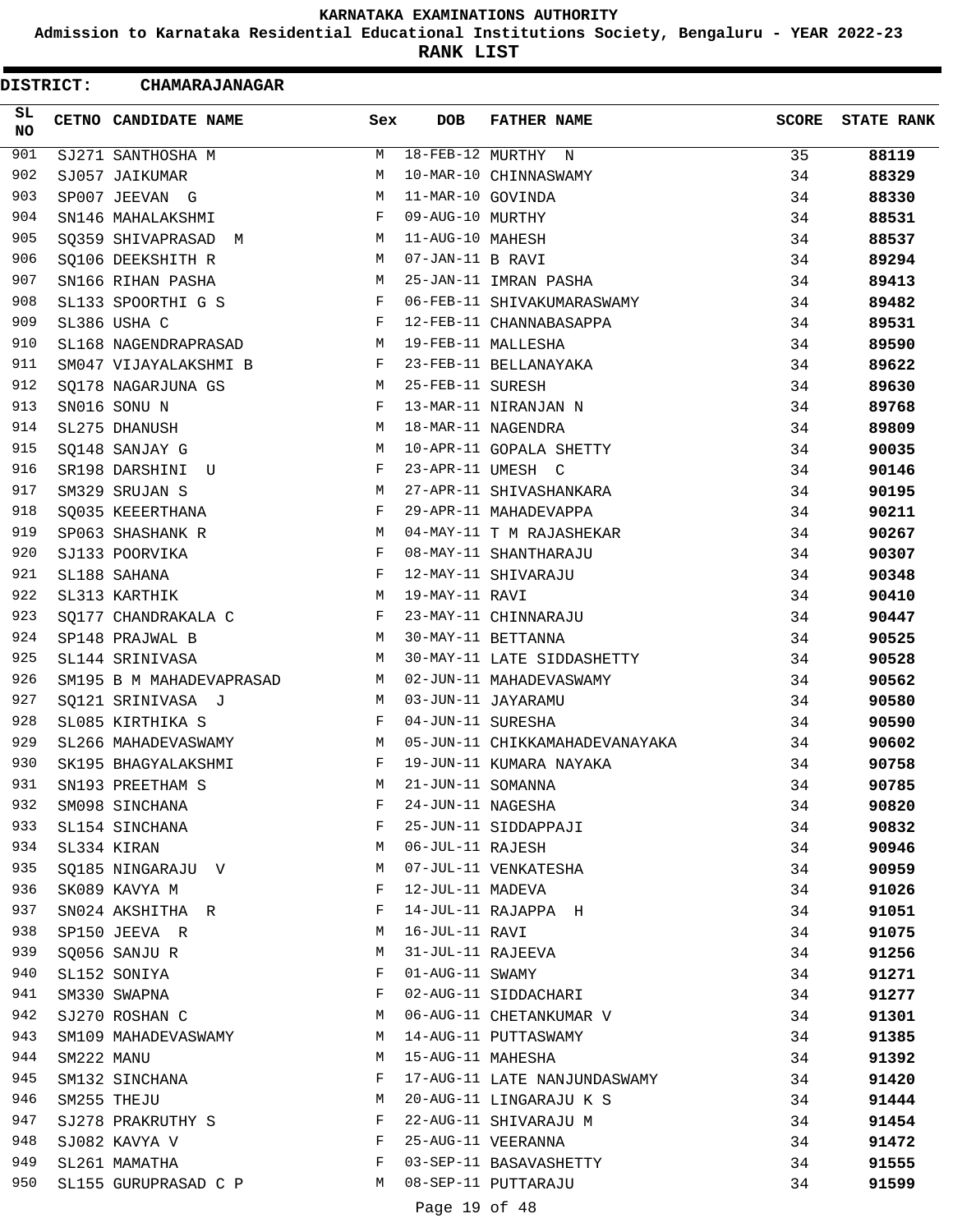**Admission to Karnataka Residential Educational Institutions Society, Bengaluru - YEAR 2022-23**

**RANK LIST**

 $\blacksquare$ 

| <b>DISTRICT:</b> | <b>CHAMARAJANAGAR</b>      |     |                   |                             |              |                   |
|------------------|----------------------------|-----|-------------------|-----------------------------|--------------|-------------------|
| SL<br>NO.        | CETNO CANDIDATE NAME       | Sex | DOB.              | <b>FATHER NAME</b>          | <b>SCORE</b> | <b>STATE RANK</b> |
| 951              | SN210 PADMA B              | F   |                   | 11-SEP-11 BASAVARAJU        | 34           | 91629             |
| 952              | SJ030 KARTHIK K S          | М   |                   | 12-SEP-11 SANNASHETTY       | 34           | 91637             |
| 953              | SM218 PRUTHVI              | M   |                   | 30-SEP-11 MALLIKARJUNA      | 34           | 91785             |
| 954              | SR078 NANDINI              | F   |                   | 01-OCT-11 NAGARAJU          | 34           | 91795             |
| 955              | SP203 BRUNDA R             | F   |                   | 21-OCT-11 RAJENDRA          | 34           | 91958             |
| 956              | SL338 MAHADEVAKUMAR        | М   | 21-OCT-11 LOKESH  |                             | 34           | 91962             |
| 957              | SQ049 SIDDARTHA K          | M   | 29-OCT-11 KUMARA  |                             | 34           | 92030             |
| 958              | SM185 THANUSHREE S         | F   |                   | 01-NOV-11 SHIVASWAMY        | 34           | 92057             |
| 959              | SN102 AMAY S               | М   |                   | 13-NOV-11 SUNDRAIAH         | 34           | 92137             |
| 960              | SP003 PRASANNA P           | М   |                   | 15-NOV-11 PRABHUSWAMY       | 34           | 92162             |
| 961              | SQ320 SURYA<br>S           | М   |                   | 17-NOV-11 SHIVAMALLU        | 34           | 92179             |
| 962              | SK083 VARSHINI             | F   | 19-NOV-11 KUMARA  |                             | 34           | 92198             |
| 963              | SK020 PALLAVI S            | F   | 24-NOV-11 SURESHA |                             | 34           | 92227             |
| 964              | SJ221 ANUSHA               | F   |                   | 01-DEC-11 MALLEGOWDA        | 34           | 92282             |
| 965              | SQ355 SIDDA B              | M   |                   | 13-DEC-11 LATE BASAVA RAJU  | 34           | 92354             |
| 966              | SM332 HEMASHREE            | F   |                   | 14-DEC-11 BASAVANNA         | 34           | 92359             |
| 967              | SQ097 HONGIRANA B          | F   | 14-DEC-11 BALU B  |                             | 34           | 92360             |
| 968              | SK044 SPANDANA             | F   | 15-DEC-11 ANKAPPA |                             | 34           | 92368             |
| 969              | SN018 THARUNKUMAR S        | М   |                   | 16-DEC-11 SHIVAKUMAR        | 34           | 92376             |
| 970              | SK024 NAMRATHA             | F   |                   | 13-MAR-12 MANJUNATHA        | 34           | 92583             |
| 971              | SQ181 CHANDRAKALA R        | F   |                   | 01-JAN-10 RANGASWAMY        | 33           | 92709             |
| 972              | SP006 SWETHA M             | F   | 07-OCT-10 MADEVA  |                             | 33           | 93225             |
| 973              | SP132 DARSHAN M            | M   |                   | 06-NOV-10 MADESHA Z         | 33           | 93372             |
| 974              | SJ089 JEEVAN R             | М   | 10-JAN-11 RAJU M  |                             | 33           | 93834             |
| 975              | SJ004 ARJUN N              | М   |                   | 13-JAN-11 NAGARAJU          | 33           | 93851             |
| 976              | SJ347 NAVYASHREE           | F   |                   | 28-JAN-11 NAGAMAHADEVAIAH   | 33           | 93957             |
| 977              | SJ146 AJAY V               | M   |                   | 04-FEB-11 VENKATESHA NAIK   | 33           | 94007             |
| 978              | SQ371 NAVANEETH KRISHNA PM | M   |                   | 23-MAR-11 S MAHADEVANAYAKA  | 33           | 94410             |
| 979              | SK146 KUSUMA               | F   |                   | 27-MAR-11 SHIVAKUMARASWAMY  | 33           | 94448             |
| 980              | SL211 DHANUSH S            | М   |                   | 01-APR-11 SREENIVASAN       | 33           | 94510             |
| 981              | SL175 MAHESHWARI           | F   | 01-APR-11 SWAMY   |                             | 33           | 94513             |
| 982              | SM314 DRUTHI YT            | F   |                   | 23-APR-11 THIRIPATHI        | 33           | 94752             |
| 983              | SR085 SANJAY S             | M   |                   | 05-MAY-11 LATE SHIVARAJU    | 33           | 94889             |
| 984              | SJ111 BHARATH M            | M   |                   | 12-MAY-11 MAHADEVASWAMY     | 33           | 94952             |
| 985              | SJ212 NIKHIL B             | M   |                   | 13-MAY-11 BASAVANNA         | 33           | 94963             |
| 986              | SP096 SUDEEP M             | М   |                   | 16-MAY-11 MADEGOWDA         | 33           | 95002             |
| 987              | SJ090 DIVYASHREE H N       | F   |                   | 18-MAY-11 NANJUDA SWAMY     | 33           | 95015             |
| 988              | SK043 BHANUPRIYA S M       | F   |                   | 19-MAY-11 MAHADEVAPRASAD    | 33           | 95030             |
| 989              | SN056 JADERUDRASWAMY M     | M   |                   | 19-MAY-11 MAHADEVAPRABHU    | 33           | 95031             |
| 990              | SO331 APOORVA M            | F   |                   | 21-MAY-11 MAHADEVASWAMY     | 33           | 95056             |
| 991              | SM216 MANOJKUMAR P         | M   |                   | 21-MAY-11 M S PRASANNAKUMAR | 33           | 95064             |
| 992              | SQ037 R C PREYAS           | М   |                   | 23-MAY-11 RAJESH N          | 33           | 95081             |
| 993              | SR145 SHARATH A            | M   |                   | 23-MAY-11 ANANDA M          | 33           | 95082             |
| 994              | SN045 SANJANA S            | F   | 01-JUN-11 SUBBA   |                             | 33           | 95187             |
| 995              | SM073 GOWTHAMI PHULE       | F   | 07-JUN-11 MURTHY  |                             | 33           | 95274             |
| 996              | SN138 SANTHOSHA            | М   |                   | 10-JUN-11 AVINASHA          | 33           | 95329             |
| 997              | SM096 RANJINI              | F   |                   | 14-JUN-11 RACHAIAH          | 33           | 95367             |
| 998              | SL287 YASHASWINI           | F   |                   | 15-JUN-11 CHINNASWAMY B     | 33           | 95382             |
| 999              | SJ279 PRUTHVI K            | М   | 16-JUN-11 KUMARA  |                             | 33           | 95392             |
| 1000             | SL162 SHREYA<br>Ρ          | F   |                   | 16-JUN-11 PRASAD<br>Ρ       | 33           | 95393             |
|                  |                            |     |                   |                             |              |                   |

Page 20 of 48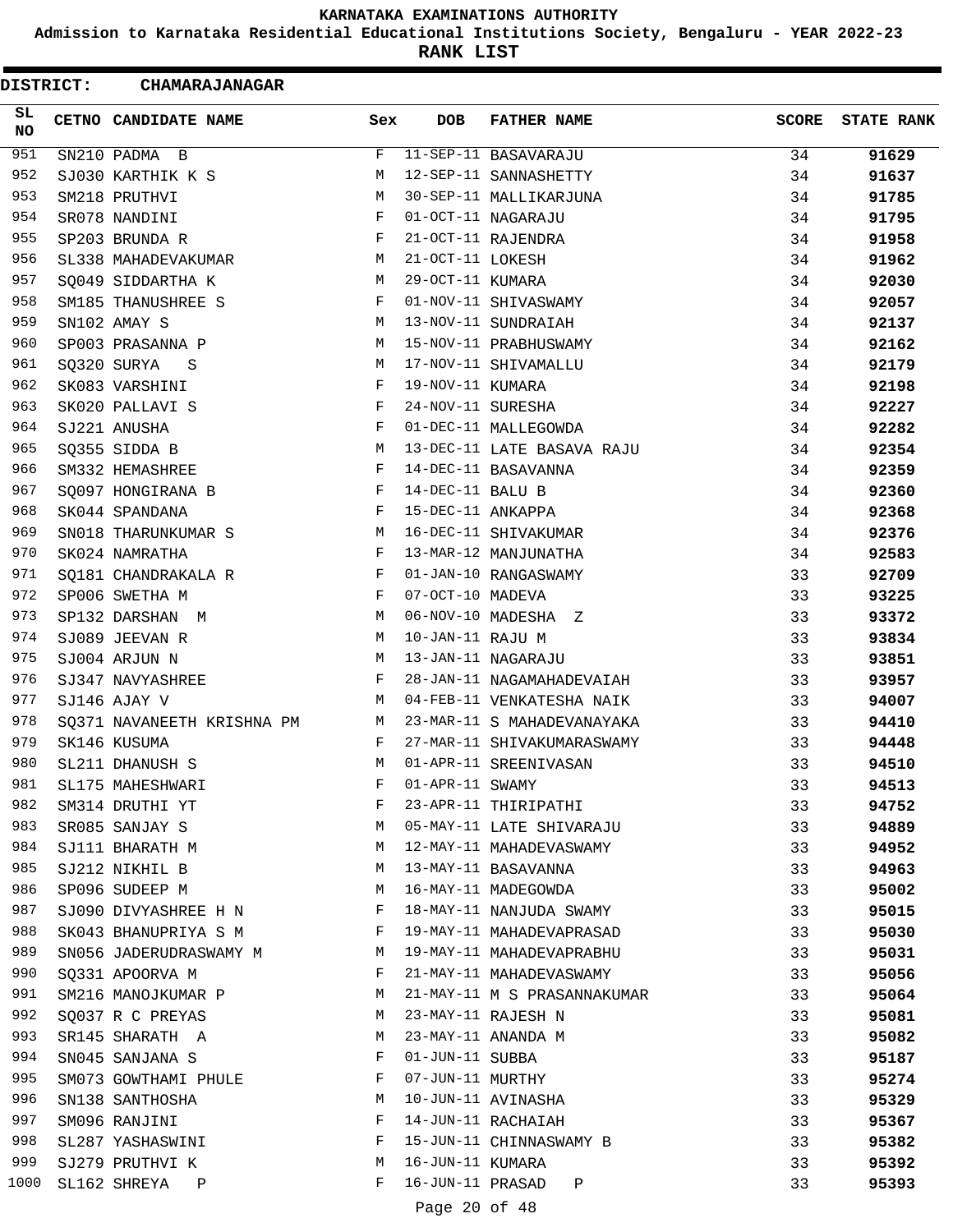**Admission to Karnataka Residential Educational Institutions Society, Bengaluru - YEAR 2022-23**

**RANK LIST**

| <b>DISTRICT:</b> |            | <b>CHAMARAJANAGAR</b>                   |              |                   |                            |              |                   |
|------------------|------------|-----------------------------------------|--------------|-------------------|----------------------------|--------------|-------------------|
| SL<br>NO         |            | CETNO CANDIDATE NAME                    | Sex          | <b>DOB</b>        | <b>FATHER NAME</b>         | <b>SCORE</b> | <b>STATE RANK</b> |
| 1001             |            | SM248 KEERTHANA G                       | F            | 20-JUN-11 GOPAL D |                            | 33           | 95434             |
| 1002             |            | SM117 SANJAY S                          | М            |                   | 21-JUN-11 SHIVANNA         | 33           | 95454             |
| 1003             |            | SR091 DHANALAKSHMI Y S                  | F            | 24-JUN-11 SURESH  | Y M                        | 33           | 95494             |
| 1004             |            | SJ260 ADARSH K P                        | M            |                   | 01-JUL-11 PARASHIVAMURTHY  | 33           | 95566             |
| 1005             |            | SM268 MAHADEVAPRASAD V R                | M            | 02-JUL-11 RAMESHA |                            | 33           | 95587             |
| 1006             |            | SK139 M S NAVYA                         | F            |                   | 11-JUL-11 SUNDARA P        | 33           | 95704             |
| 1007             |            | SK094 DILEEP S                          | M            | 20-JUL-11 SWAMY V |                            | 33           | 95798             |
| 1008             |            | SP040 SRINIVASA R                       | М            |                   | 20-JUL-11 RACHAPPA         | 33           | 95807             |
| 1009             |            | SQ008 YASHWANTH                         | М            |                   | 29-JUL-11 MADASHETTY       | 33           | 95914             |
| 1010             |            | SN029 SRUJAN N                          | M            |                   | 01-AUG-11 NAGANNA N        | 33           | 95947             |
| 1011             |            | SP085 M PRETHAM                         | М            |                   | 03-AUG-11 MANJUNATHA       | 33           | 95959             |
| 1012             | SL047 RAVI |                                         | М            |                   | 16-AUG-11 HONAKARANAYAKA   | 33           | 96086             |
| 1013             |            | SQ145 KAVANA                            | F            |                   | 18-AUG-11 MAHADEVASWAMY    | 33           | 96104             |
| 1014             |            | SM161 POOJA C                           | F            |                   | 18-AUG-11 CHANNAIAH        | 33           | 96105             |
| 1015             |            | SK245 MANASA V                          | F            |                   | 26-AUG-11 VENKTESH         | 33           | 96178             |
| 1016             |            | SP032 RATHAN KUMAR B G                  | M            |                   | 02-SEP-11 BALU NAIK        | 33           | 96243             |
| 1017             |            | SL128 AKASH                             | M            | 03-SEP-11 MAHESH  |                            | 33           | 96250             |
| 1018             |            | SK059 THANUSHREE B                      | F            |                   | 03-SEP-11 BASAPPA P        | 33           | 96259             |
| 1019             |            | SP017 CHINCHANA                         | F            |                   | 12-SEP-11 MARISWAMY        | 33           | 96334             |
| 1020             |            | SK137 SANJANA                           | F            |                   | 16-SEP-11 S N SWAMY        | 33           | 96372             |
| 1021             |            | SL169 VEENA                             | F            |                   | 19-SEP-11 SIDDARAJU        | 33           | 96395             |
| 1022             |            | SL057 ANUSHREE                          | F            |                   | 20-SEP-11 NANJASHETTY      | 33           | 96396             |
| 1023             |            | SL105 BHAGYALAKSHMI                     | F            | 28-SEP-11 MAHESH  |                            | 33           | 96452             |
| 1024             |            | SQ354 P G SANIKA                        | F            |                   | 30-SEP-11 GOVINDARAJU      | 33           | 96474             |
| 1025             |            | SP012 PRAVEEN KUMAR S                   | М            |                   | 03-OCT-11 SRINIVASA        | 33           | 96496             |
| 1026             |            | SJ023 SANJAY R                          | М            | 03-OCT-11 RAJU    |                            | 33           | 96497             |
| 1027             |            | SQ215 ANUSHKA                           | F            | 04-OCT-11 ANJU B  |                            | 33           | 96498             |
| 1028             |            | SQ168 SUSHMITHA N                       | F            |                   | 08-OCT-11 NAGASUNDRA       | 33           | 96536             |
| 1029             |            | SL180 NAGENDRAMURTHY                    | М            | 11-OCT-11 MAHESH  |                            | 33           | 96573             |
| 1030             |            | SM088 CHETHAN                           | М            |                   | 17-OCT-11 SHANKARACHARI    | 33           | 96620             |
| 1031             |            | SM082 BHOOMIKA T P                      | F            |                   | 01-NOV-11 PARAMESHA T M    | 33           | 96748             |
| 1032             |            | SN218 BHUPADI                           | M            |                   | 01-NOV-11 MUNISWAMY        | 33           | 96749             |
| 1033             |            |                                         | $\mathbf{F}$ |                   | 07-NOV-11 SIDDARAJU        | 33           |                   |
|                  |            | SM209 CHANDRAKALA<br>1034 SK143 NAVITHA | F            |                   | 12-NOV-11 MAHADEVA NAYAKA  | 33           | 96805<br>96859    |
| 1035             |            | SM049 GEEVAN KAMBLE                     | M            |                   | 29-NOV-11 MADHUKARA KAMBLE | 33           |                   |
| 1036             |            |                                         | M            |                   | 11-DEC-11 MADASHETTY       |              | 96977             |
| 1037             |            | SQ137 KUMARASWAMY M                     | F            |                   |                            | 33           | 97046             |
| 1038             |            | SK223 ROOPA                             |              |                   | 21-DEC-11 PRABUSWAMY       | 33           | 97113             |
|                  |            | SK253 THANUJ S                          | М            |                   | 21-DEC-11 SHIVA KUMAR NAIK | 33           | 97119             |
| 1039             |            | SQ223 SARIKA M K                        | F            |                   | 22-DEC-11 MAHESH S         | 33           | 97124             |
| 1040             |            | SK240 CHANDANA                          | F            |                   | 01-JAN-12 GAVIRAAJA NAYAKA | 33           | 97190             |
| 1041             |            | SJ024 SPANDANA R                        | F            |                   | 25-JAN-12 RAVISHANKARA     | 33           | 97259             |
|                  |            | 1042 SL009 DEEKSHITHA H K               | F            | 23-FEB-12 KUMAR   |                            | 33           | 97300             |
| 1043             |            | SJ069 J S MANJUNATHA                    | M            |                   | 28-FEB-12 B SUBRAMANYA     | 33           | 97303             |
| 1044             |            | SK088 THARIKA BAI                       | F            |                   | 15-MAR-10 ARUL NAIK        | 32           | 97518             |
| 1045             |            | SR150 NIRMITHA N                        | F            |                   | 14-OCT-10 LATE NAGARAJU    | 32           | 97984             |
| 1046             |            | SJ092 DHAKSHINAMURTHY R M               |              | 18-NOV-10 RAJU    |                            | 32           | 98163             |
| 1047             |            | SM001 AMRUTHA T R                       | F            | 14-DEC-10 RAJESH  |                            | 32           | 98327             |
| 1048             |            | SJ052 SPANDANA                          | F            |                   | 27-DEC-10 MANJUNATHA       | 32           | 98394             |
| 1049             |            | SM027 PRUTHVIKA AS                      | F            |                   | 24-JAN-11 SHIVARAJ         | 32           | 98699             |
| 1050             |            | SQ291 REETHU H M                        | M            |                   | 25-JAN-11 MAHESH L         | 32           | 98714             |
|                  |            |                                         |              | Page 21 of 48     |                            |              |                   |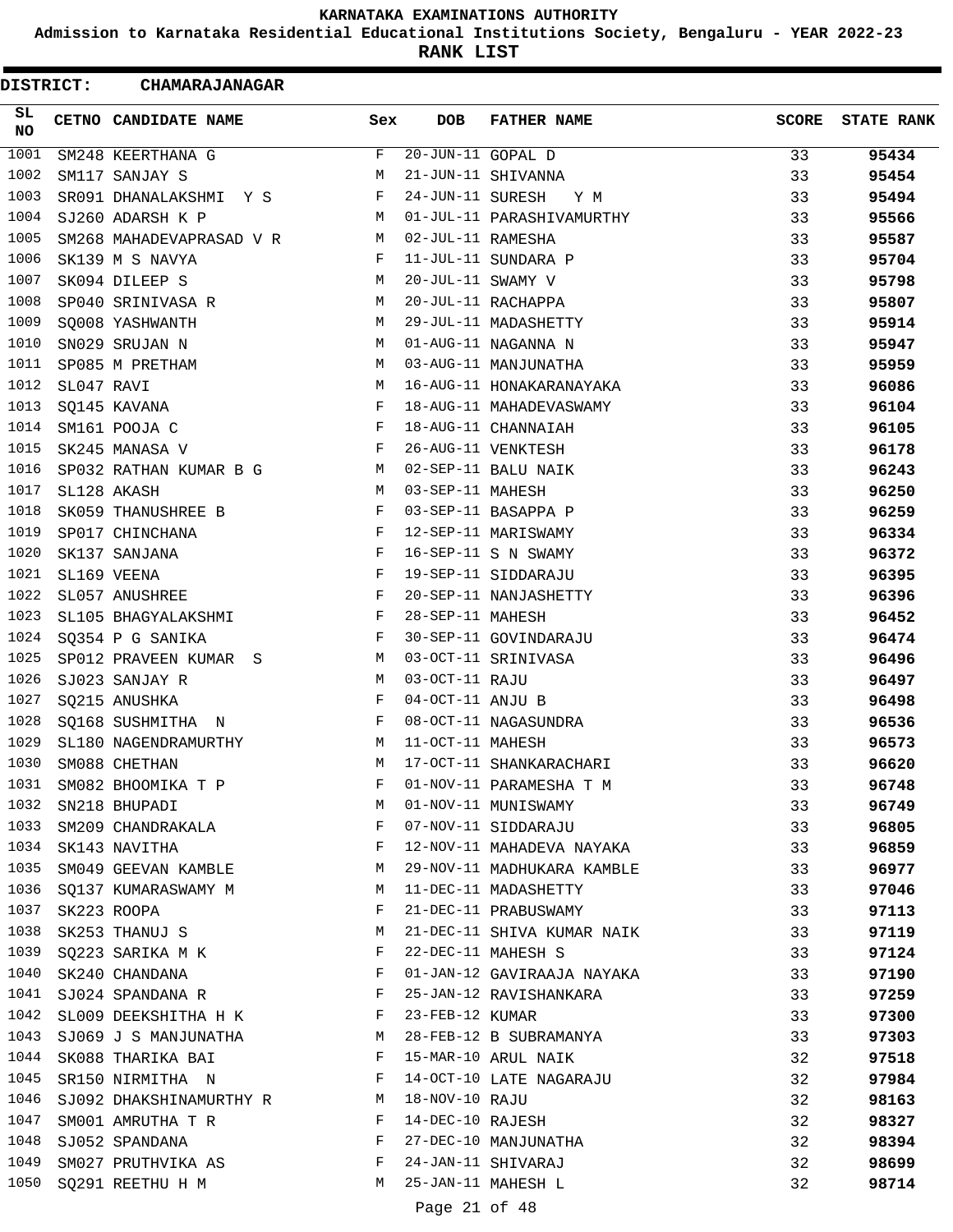**Admission to Karnataka Residential Educational Institutions Society, Bengaluru - YEAR 2022-23**

**RANK LIST**

| DISTRICT:         |            | CHAMARAJANAGAR          |     |                   |                             |              |                   |
|-------------------|------------|-------------------------|-----|-------------------|-----------------------------|--------------|-------------------|
| SL<br>NO          |            | CETNO CANDIDATE NAME    | Sex | <b>DOB</b>        | <b>FATHER NAME</b>          | <b>SCORE</b> | <b>STATE RANK</b> |
| $\overline{1051}$ |            | SJ205 KEERTHANA M       | F   | 31-JAN-11 MANJU   |                             | 32           | 98757             |
| 1052              |            | SM305 SIDDARTHA P S     | М   |                   | 07-MAR-11 SIDDAIAH          | 32           | 99040             |
| 1053              |            | SL056 MAHESHA           | М   | 10-MAR-11 REVANNA |                             | 32           | 99069             |
| 1054              |            | SL213 MAHADEVASWAMY K   | M   | 12-MAR-11 KUMARA  |                             | 32           | 99080             |
| 1055              |            | SQ165 PRARTHANA M       | F   |                   | 17-MAR-11 MALLIKARJUNA D    | 32           | 99148             |
| 1056              |            | SP196 RANJITH CHOWHAN R | M   |                   | 25-MAR-11 RAJESH NAIK       | 32           | 99230             |
| 1057              |            | SP168 MURTHY M          | М   | 14-APR-11 MADESHA |                             | 32           | 99457             |
| 1058              |            | SL060 DIVYA P           | F   |                   | 17-APR-11 M PUTTASWAMY      | 32           | 99489             |
| 1059              |            | SQ149 YAMUNA M          | F   |                   | 21-APR-11 MAHADEVA P        | 32           | 99522             |
| 1060              |            | SK104 MANOHAR           | М   |                   | 24-APR-11 SHIVANANJAIAH     | 32           | 99553             |
| 1061              |            | SK072 PAVAN B           | М   |                   | 24-APR-11 BANGARACHARI      | 32           | 99556             |
| 1062              |            | SQ345 PRADEEP KUMAR C   | М   |                   | 30-APR-11 CHINNASWAMY       | 32           | 99608             |
| 1063              |            | SL359 SHILPA            | F   | 05-MAY-11 RAJA    |                             | 32           | 99663             |
| 1064              |            | SP076 SOWMYA            | F   | 10-MAY-11 GOPI    |                             | 32           | 99725             |
| 1065              |            | SJ236 PREETHAM B M      | М   |                   | 15-MAY-11 MAHENDRA          | 32           | 99776             |
| 1066              |            | SR084 LEELA Y S         | F   |                   | 31-MAY-11 SUREESH B         | 32           | 99965             |
| 1067              |            | SL406 YASHWANTH         | М   | 01-JUN-11 UMESH   |                             | 32           | 100010            |
| 1068              |            | SM057 ARCHANA           | F   |                   | 04-JUN-11 NAGARAJU          | 32           | 100034            |
| 1069              |            | SR108 SHIVARAJU B       | М   |                   | 12-JUN-11 BASAVARAJU        | 32           | 100175            |
| 1070              |            | SM101 YASWANTH M        | M   |                   | 15-JUN-11 Y H MAHESH        | 32           | 100210            |
| 1071              |            | SK013 PRAJWAL M         | М   | 07-JUL-11 MADA    |                             | 32           | 100509            |
| 1072              |            | SK181 R DARSHAN         | М   |                   | 15-JUL-11 RANGASWAMY        | 32           | 100612            |
| 1073              |            | SL113 VENKATESHA        | М   | 17-JUL-11 MAADHU  |                             | 32           | 100652            |
| 1074              |            | SM307 BASAVARAJU        | М   |                   | 19-JUL-11 K RAVISHETTY      | 32           | 100667            |
| 1075              |            | SN043 PUTTA LAKSHMI G   | F   |                   | 20-JUL-11 GURUSIDDA         | 32           | 100687            |
| 1076              |            | SQ271 ANUSHREE          | F   |                   | 29-JUL-11 SOMENDRA          | 32           | 100782            |
| 1077              |            | SJ143 MADHUSHREE        | F   |                   | 01-AUG-11 SHIVAKUMAR        | 32           | 100817            |
| 1078              |            | SL033 SINCHANA          | F   | 07-AUG-11 MALLESH |                             | 32           | 100893            |
| 1079              |            | SK010 THARUN PRASAD N G | М   |                   | 07-AUG-11 GOVINDARAJU       | 32           | 100895            |
| 1080              |            | SP129 THEJU M           | M   |                   | 07-AUG-11 MATHURA D         | 32           | 100896            |
| 1081              |            | SM224 SOWBHAGYA R       | F   | 12-AUG-11 RAMESH  |                             | 32           | 100969            |
| 1082              |            | SJ257 MAHESHWARI M      | F   |                   | 13-AUG-11 MAHADEVASWAMY     | 32           | 100977            |
| 1083              | SL122 HEMA |                         | F   | 28-AUG-11 H RAJU  |                             | 32           | 101120            |
| 1084              |            | SQ202 PRAJWAL M         | М   |                   | 01-SEP-11 MALLA RAJU P      | 32           | 101167            |
| 1085              |            | SN175 DHANUSH G         | М   |                   | 10-SEP-11 GOVINDARAJU       | 32           | 101233            |
| 1086              | SR017 RAJU |                         | М   |                   | 12-SEP-11 BASAVANNA         | 32           | 101258            |
| 1087              |            | SM203 KEERTHANA         | F   |                   | 20-SEP-11 GURUSWAMY S       | 32           | 101313            |
| 1088              |            | SQ315 ANANYA P          | F   | 26-SEP-11 PRAKASH |                             | 32           | 101369            |
| 1089              |            | SQ156 VISHAL S          | М   |                   | 28-SEP-11 SIDDARAJU         | 32           | 101407            |
| 1090              |            | SM188 JYOTHI            | F   |                   | 29-SEP-11 CHIKKARACHAPPA    | 32           | 101409            |
| 1091              |            | SK034 SUDHA             | F   |                   | 04-OCT-11 BELLIBASAVANAYAKA | 32           | 101462            |
| 1092              |            | SP118 CHANDAN N         | М   | 07-OCT-11 NAGANNA |                             | 32           | 101479            |
| 1093              |            | SM228 SHASHANK V        | М   |                   | 07-OCT-11 VEERAPPA          | 32           | 101485            |
| 1094              |            | SQ316 NIKITHA           | F   | 09-OCT-11 MAHESHA |                             | 32           | 101494            |
| 1095              |            | SJ241 NIKITH            | М   |                   | 25-OCT-11 SHIVAKUMAR        | 32           | 101611            |
| 1096              |            | SN117 PUVEEN G          | F   |                   | 01-NOV-11 GOVINDARAJU       | 32           | 101670            |
| 1097              |            | SP128 SHEKAR S          | М   |                   | 03-NOV-11 SHIVAKUMAR        | 32           | 101685            |
| 1098              |            | SP147 SHIVESHA PR       | M   | 08-NOV-11 PERUMAL |                             | 32           | 101731            |
| 1099              |            | SL022 NITEESH           | М   |                   | 22-NOV-11 KRISHNAIAH        | 32           | 101841            |
| 1100              |            | SR083 POOJITHA M        | F   |                   | 22-NOV-11 MAHADEVA P        | 32           | 101842            |
|                   |            |                         |     | Page 22 of 48     |                             |              |                   |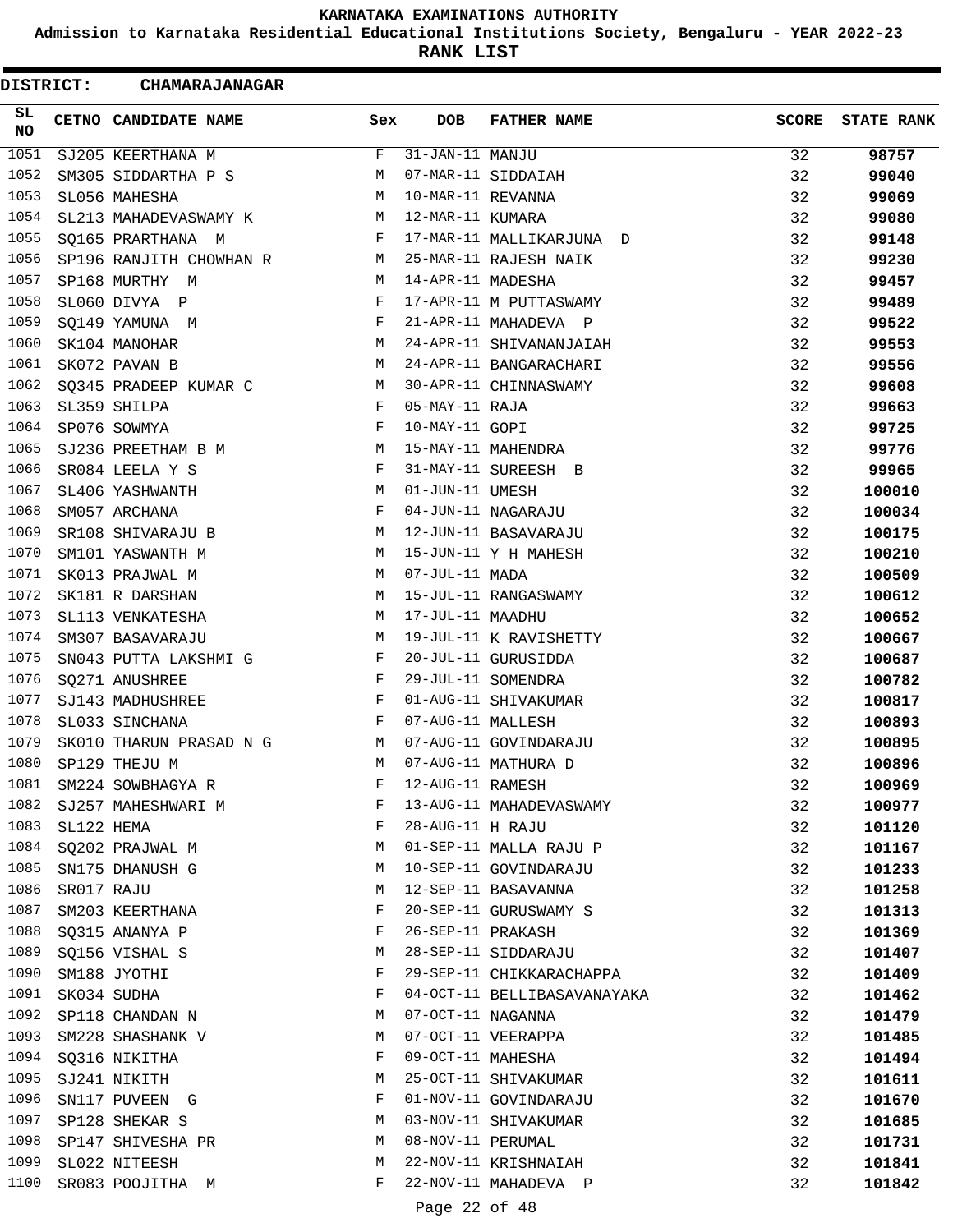**Admission to Karnataka Residential Educational Institutions Society, Bengaluru - YEAR 2022-23**

**RANK LIST**

| DISTRICT:       | <b>CHAMARAJANAGAR</b> |     |                   |                             |              |                   |
|-----------------|-----------------------|-----|-------------------|-----------------------------|--------------|-------------------|
| SL<br><b>NO</b> | CETNO CANDIDATE NAME  | Sex | <b>DOB</b>        | <b>FATHER NAME</b>          | <b>SCORE</b> | <b>STATE RANK</b> |
| 1101            | SJ161 PRARTHANA       | F   |                   | 22-NOV-11 SHIVAKUMAR R      | 32           | 101845            |
| 1102            | SK087 YAMUNA          | F   |                   | 26-NOV-11 SIDDAPPAJI        | 32           | 101870            |
| 1103            | SJ208 NAVYASHREE S    | F   |                   | 27-NOV-11 SANNAPPA          | 32           | 101877            |
| 1104            | SK109 ANKITA K        | F   |                   | 28-NOV-11 KUMARASWAMY       | 32           | 101886            |
| 1105            | SL006 BHANU H C       | F   |                   | 29-NOV-11 CHANNAPPA H B     | 32           | 101900            |
| 1106            | SN174 THARUN          | M   |                   | 29-NOV-11 JAISHANKAR        | 32           | 101908            |
| 1107            | SL002 MADHU H R       | М   | 30-NOV-11 RAJAPPA |                             | 32           | 101914            |
| 1108            | SJ202 EDVIN ABAL      | М   | 10-DEC-11 STEEFAN |                             | 32           | 101976            |
| 1109            | SK040 MADHUMITHA      | F   |                   | 21-DEC-11 CHIKKASWAMY       | 32           | 102052            |
| 1110            | SN226 EDWIN DANIEL L  | M   |                   | 27-DEC-11 LEO RAVI KUMAR    | 32           | 102080            |
| 1111            | SK131 NAVYASHREE B M  | F   |                   | 28-DEC-11 MAHESHAPPA M      | 32           | 102093            |
| 1112            | SM327 SIDDACHARI      | M   |                   | 29-DEC-11 PUTTACHARI        | 32           | 102100            |
| 1113            | SL103 BINDU           | F   |                   | 09-JAN-12 SIDDARAJANAYAKA   | 32           | 102154            |
| 1114            | SP191 SANJAY KUMAR M  | М   |                   | 11-JAN-12 MUTHU RAJ L       | 32           | 102164            |
| 1115            | SN051 VRUSAVENDRA D   | М   |                   | 21-JAN-12 DODDARAJU B       | 32           | 102185            |
| 1116            | SJ315 SANJAY KUMAR M  | М   |                   | 29-JAN-12 MARISWAMY         | 32           | 102199            |
| 1117            | SL045 RASHMI S        | F   |                   | 12-FEB-12 SHIVAMURTHY       | 32           | 102214            |
| 1118            | SN110 SINDHU M        | F   |                   | 17-APR-12 A V MAHADEVASWAMY | 32           | 102250            |
| 1119            | SN164 SUSMITHA S      | F   |                   | 15-FEB-10 SHIVAMURTHY H     | 31           | 102405            |
| 1120            | SR155 RAHUL G L       | M   |                   | 06-SEP-10 LINGARAJU R       | 31           | 102770            |
| 1121            | SR030 MADAN N         | M   |                   | 24-SEP-10 NAGENDRA          | 31           | 102828            |
| 1122            | SM076 SACHIN S S      | М   | $10-OCT-10$ SWAMY |                             | 31           | 102905            |
| 1123            | SL316 VARUN V N       | М   |                   | 26-OCT-10 NAGESHA M         | 31           | 102983            |
| 1124            | SQ077 MANYA P         | F   |                   | 26-DEC-10 PUTTARAJU         | 31           | 103319            |
| 1125            | SK084 SHIVASHANKAR S  | M   |                   | 31-DEC-10 SHANKARAIAH       | 31           | 103355            |
| 1126            | SQ203 VIKAS N         | М   |                   | 01-JAN-11 C NAGARAJU        | 31           | 103434            |
| 1127            | SN076 SHIVU R         | М   | 05-JAN-11 RAJESH  |                             | 31           | 103463            |
| 1128            | SN180 M OMKAR         | М   | 17-JAN-11 MAHESHA |                             | 31           | 103536            |
| 1129            | SP110 AMULYA S        | F   |                   | 28-JAN-11 SHEKAR G          | 31           | 103611            |
| 1130            | SJ326 JAHNAVI R       | F   | 01-MAR-11 RAJU    |                             | 31           | 103889            |
| 1131            | SQ001 SUPREETH M      | M   | 05-MAR-11 MAHESH  |                             | 31           | 103936            |
| 1132            | SR144 SHWETHADRI N    | M   |                   | 07-MAR-11 NAGARAJU          | 31           | 103953            |
| 1133            | SN061 SHIVAKUMAR K    | M   |                   | 29-MAR-11 KULLAPPA          | 31           | 104160            |
| 1134            | SN118 MUNIMADA        | М   |                   | 12-APR-11 MUNISWAMY         | 31           | 104331            |
| 1135            | SK122 BHAVYA          | F   | 24-APR-11 NAGANNA |                             | 31           | 104459            |
| 1136            | SJ283 NISHCHITHA      | F   |                   | 04-MAY-11 NAGAMALLAPPA      | 31           | 104563            |
| 1137            | SL217 KRUTHIKA R      | F   | 10-MAY-11 RAMAPPA |                             | 31           | 104637            |
| 1138            | SL156 CHAITHRA M      | F   |                   | 12-MAY-11 MAHADEVANAYAKA    | 31           | 104657            |
| 1139            | SJ330 KAVITHA M       | F   |                   | 14-MAY-11 MURUGHESH         | 31           | 104683            |
| 1140            | SM237 SHREYAS T S     | M   |                   | 15-MAY-11 SHIVARAJU T M     | 31           | 104703            |
| 1141            | SN113 CHAITHANYA      | F   |                   | 18-MAY-11 SIDDARAJU         | 31           | 104730            |
| 1142            | SQ213 RAMYASHREE B    | F   |                   | 03-JUN-11 BASAVALINGASHETTY | 31           | 104957            |
| 1143            | SK005 PADMANABHA      | М   |                   | 09-JUN-11 MAHADEVAIAH       | 31           | 105053            |
| 1144            | SQ333 PRAJWAL         | М   |                   | 10-JUN-11 LINGARAJU         | 31           | 105076            |
| 1145            | SQ196 L SRUJITHA      | F   |                   | 14-JUN-11 N LINGARAJU       | 31           | 105128            |
| 1146            | SR122 DHANALAKSHMI    | F   |                   | 18-JUN-11 LOKESH S S        | 31           | 105174            |
| 1147            | SL210 PRIYA           | F   |                   | 20-JUN-11 SHANKAREGOWDA     | 31           | 105195            |
| 1148            | SJ274 DILIP K         | М   | 23-JUN-11 KUMARA  |                             | 31           | 105233            |
| 1149            | SJ031 ISHWARYA        | F   |                   | 24-JUN-11 NAGARAJU          | 31           | 105248            |
| 1150            | SM003 PRIYA           | F   |                   | 25-JUN-11 PUTTASWAMY        | 31           | 105265            |
|                 |                       |     | Page 23 of 48     |                             |              |                   |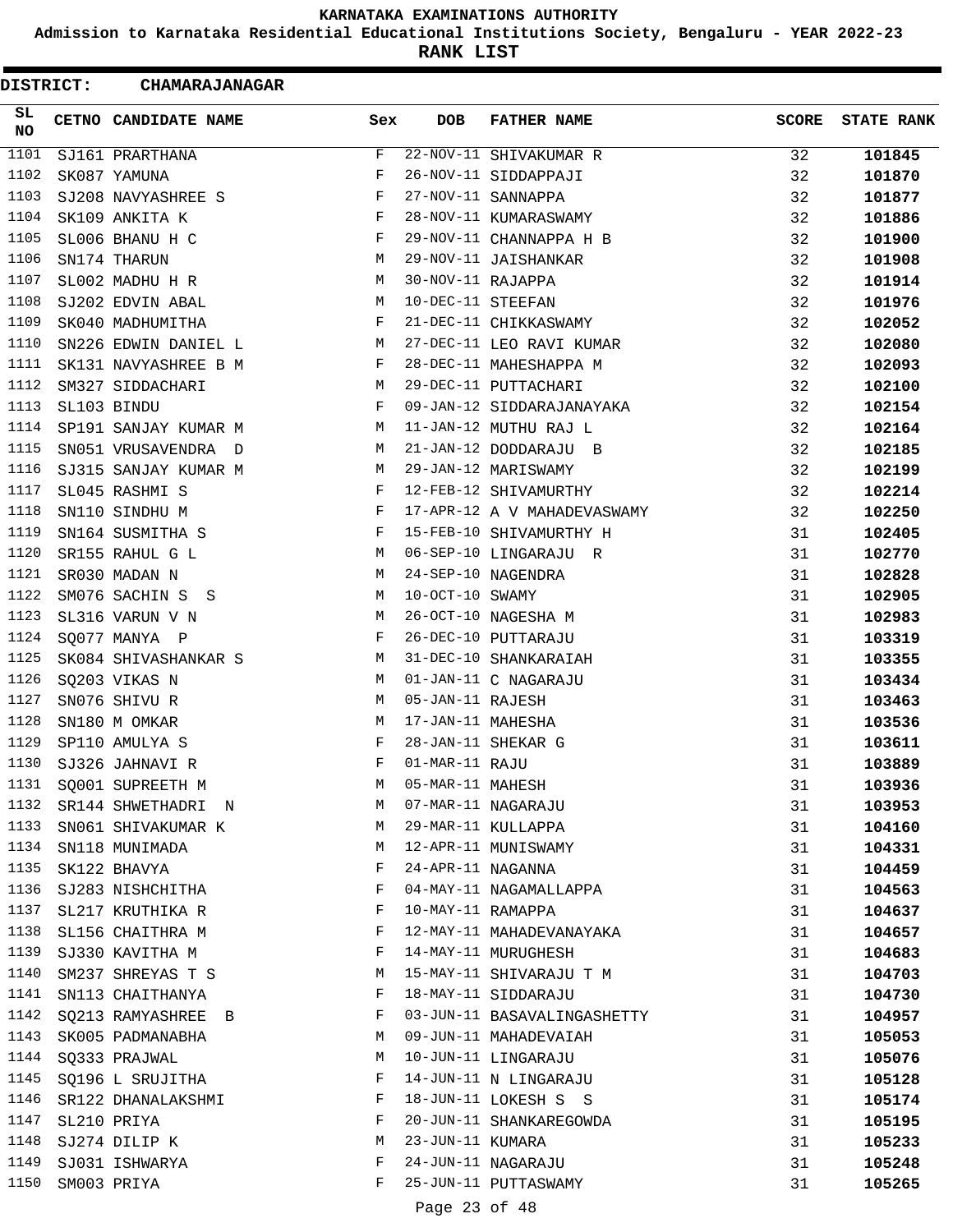**Admission to Karnataka Residential Educational Institutions Society, Bengaluru - YEAR 2022-23**

**RANK LIST**

 $\blacksquare$ 

| <b>DISTRICT:</b> |            | <b>CHAMARAJANAGAR</b>          |              |                   |                                       |              |                   |
|------------------|------------|--------------------------------|--------------|-------------------|---------------------------------------|--------------|-------------------|
| SL<br><b>NO</b>  |            | CETNO CANDIDATE NAME           | Sex          | <b>DOB</b>        | <b>FATHER NAME</b>                    | <b>SCORE</b> | <b>STATE RANK</b> |
| 1151             |            | SM239 MANIKANTA                | М            |                   | 28-JUN-11 RAVICHANDRA                 | 31           | 105298            |
| 1152             |            | SQ033 POORNIMA S               | F            |                   | 06-JUL-11 SOMASHEKHARA                | 31           | 105423            |
| 1153             |            | SQ064 POORNIMA M               | F            |                   | 09-JUL-11 MANTYACHARI                 | 31           | 105459            |
| 1154             |            | SM044 PRAJWAL                  | M            | 13-JUL-11 DEVAPPA |                                       | 31           | 105511            |
| 1155             | SK191 JAYA |                                | F            |                   | 16-JUL-11 SHEKHARA                    | 31           | 105552            |
| 1156             |            | SK111 GEETHA                   | F            |                   | 17-JUL-11 PUTTASWAMY                  | 31           | 105563            |
| 1157             |            | SM313 RADHA KALLAPPA CHINAGERI | F            |                   | 17-JUL-11 KALLAPPA VEERAPPA CHINAGERI | 31           | 105571            |
| 1158             |            | SQ259 SRUJAN M R               | M            |                   | 24-JUL-11 MAHADEVA P                  | 31           | 105651            |
| 1159             |            | SN082 RIDAN KUMAR M            | M            |                   | 26-JUL-11 MAHESHWARI C                | 31           | 105680            |
| 1160             |            | SQ175 VINITH M S               | М            |                   | 26-JUL-11 MANOJ SAGAR C R             | 31           | 105686            |
| 1161             |            | SM014 SHASHANK S               | М            |                   | 28-JUL-11 SHANKARAPPA                 | 31           | 105711            |
| 1162             |            | SN091 ANANDA S                 | М            |                   | 29-JUL-11 SHIVARAJU P                 | 31           | 105718            |
| 1163             |            | SJ255 SAMARTHMOURYA R          | M            |                   | 01-AUG-11 RAJASHEKARA                 | 31           | 105760            |
| 1164             |            | SJ185 TEJASH K                 | M            |                   | 02-AUG-11 KUMARA N                    | 31           | 105769            |
| 1165             |            | SQ309 ROHAN TS                 | М            |                   | 06-AUG-11 SUNDREGOWDA                 | 31           | 105813            |
| 1166             |            | SM063 PREETHI                  | F            |                   | 11-AUG-11 HONNAPPA                    | 31           | 105879            |
| 1167             |            | SR201 SUBHASH P                | M            |                   | 15-AUG-11 PRABHUSWAMY                 | 31           | 105927            |
| 1168             |            | SQ292 SHAKINABANU              | F            |                   | 17-AUG-11 MOHAMMED UMMARALI FAAROQ    | 31           | 105951            |
| 1169             |            | SN156 ABHI S                   | M            |                   | 19-AUG-11 SHANKARA                    | 31           | 105964            |
| 1170             |            | SQ231 DIVIJ K                  | M            |                   | 30-AUG-11 KRISHNAMURTHY R             | 31           | 106062            |
| 1171             |            | SJ054 CHAITRA                  | $\mathbf{F}$ | 03-SEP-11 SHEKHAR |                                       | 31           | 106100            |
| 1172             |            | SQ009 NANDITHA<br>A            | F            |                   | 04-SEP-11 ANAND D                     | 31           | 106110            |
| 1173             | SJ097 MANU |                                | M            | 06-SEP-11 MAHESHA |                                       | 31           | 106131            |
| 1174             |            | SR022 SHIVU N                  | М            |                   | 11-SEP-11 NANJUNDASHETTY              | 31           | 106187            |
| 1175             |            | SL014 MANVI R J                | F            |                   | 14-SEP-11 JAYARAM K R                 | 31           | 106214            |
| 1176             |            | SQ020 LAKSHMEESHA S            | M            |                   | 16-SEP-11 SHANKARA M                  | 31           | 106233            |
| 1177             |            | SJ083 SUNIL                    | М            |                   | 16-SEP-11 SWAMYGOWDA                  | 31           | 106236            |
| 1178             |            | SN231 HARISH<br>Ρ              | М            | 22-SEP-11 PAPAIAH |                                       | 31           | 106286            |
| 1179             |            | SL278 MANASA                   | F            | 25-SEP-11 MADESHA |                                       | 31           | 106311            |
| 1180             |            | SL004 SHAMIKA<br>$\mathbb N$   | F            |                   | 09-OCT-11 NAVEENKUMAR P               | 31           | 106441            |
| 1181             |            | SL031 UTTHAM S                 | М            |                   | 15-OCT-11 SIDDARAJU                   | 31           | 106481            |
| 1182             |            | SL087 SANDYA K P               | F            |                   | 05-NOV-11 PUTTARAJU                   | 31           | 106646            |
| 1183             |            | SQ072 SONIHA S G               | F            | 06-NOV-11 SOMANNA |                                       | 31           | 106656            |
|                  |            | 1184 SJ170 CHETHAN K           | М            |                   | 09-NOV-11 KRISHNAMURTHY K             | 31           | 106685            |
| 1185             |            | SL011 SHASHANK G M             | М            |                   | 23-NOV-11 MAHADEVAPPA                 | 31           | 106788            |
| 1186             |            | SJ056 REKHA                    | F            | 09-DEC-11 NAGAIAH |                                       | 31           | 106910            |
| 1187             |            | SK155 KALPANA                  | F            |                   | 11-DEC-11 MUTTURAJU                   | 31           | 106919            |
| 1188             |            | SJ035 KAVERI                   | F            |                   | 12-DEC-11 MALLIKARJUNASWAMY           | 31           | 106923            |
| 1189             |            | SP159 SANDEEP S                | М            |                   | 12-DEC-11 SHIVAMURTHY                 | 31           | 106928            |
| 1190             |            | SN212 RASHMI N                 | F            |                   | 16-DEC-11 NAGARAJU                    | 31           | 106956            |
| 1191             |            | SR058 THEJASWINI P             | F            | 21-DEC-11 PAPANNA |                                       | 31           | 106992            |
| 1192             |            | SL063 PREETHI                  | F            |                   | 22-DEC-11 GOPALARAJU                  | 31           | 106997            |
| 1193             |            | SQ239 MANASA                   | F            | 23-DEC-11 ANTHONY |                                       | 31           | 107006            |
| 1194             |            | SP153 ANU M                    | F            | 25-DEC-11 MADESH  |                                       | 31           | 107020            |
| 1195             |            | SL401 MANOJ DR                 | М            |                   | 25-DEC-11 RAVINDRA                    | 31           | 107025            |
| 1196             |            | SQ048 LAVANYA S                | F            |                   | 22-APR-12 SHANTARAJU                  | 31           | 107194            |
| 1197             |            | SN013 HANISHA                  | F            |                   | 17-NOV-01 GURU SWAMY                  | 30           | 107215            |
| 1198             |            | SJ118 PRUTHVI M                | M            | 19-APR-10 MAHESH  |                                       | 30           | 107441            |
| 1199             |            | SN026 KAMAKSHI M               | F            |                   | 15-MAY-10 MURUGESH                    | 30           | 107468            |
| 1200             |            | SR119 SHALINI P                | F            |                   | 30-JUL-10 PRAKASH N                   | 30           | 107614            |
|                  |            |                                |              |                   |                                       |              |                   |

Page 24 of 48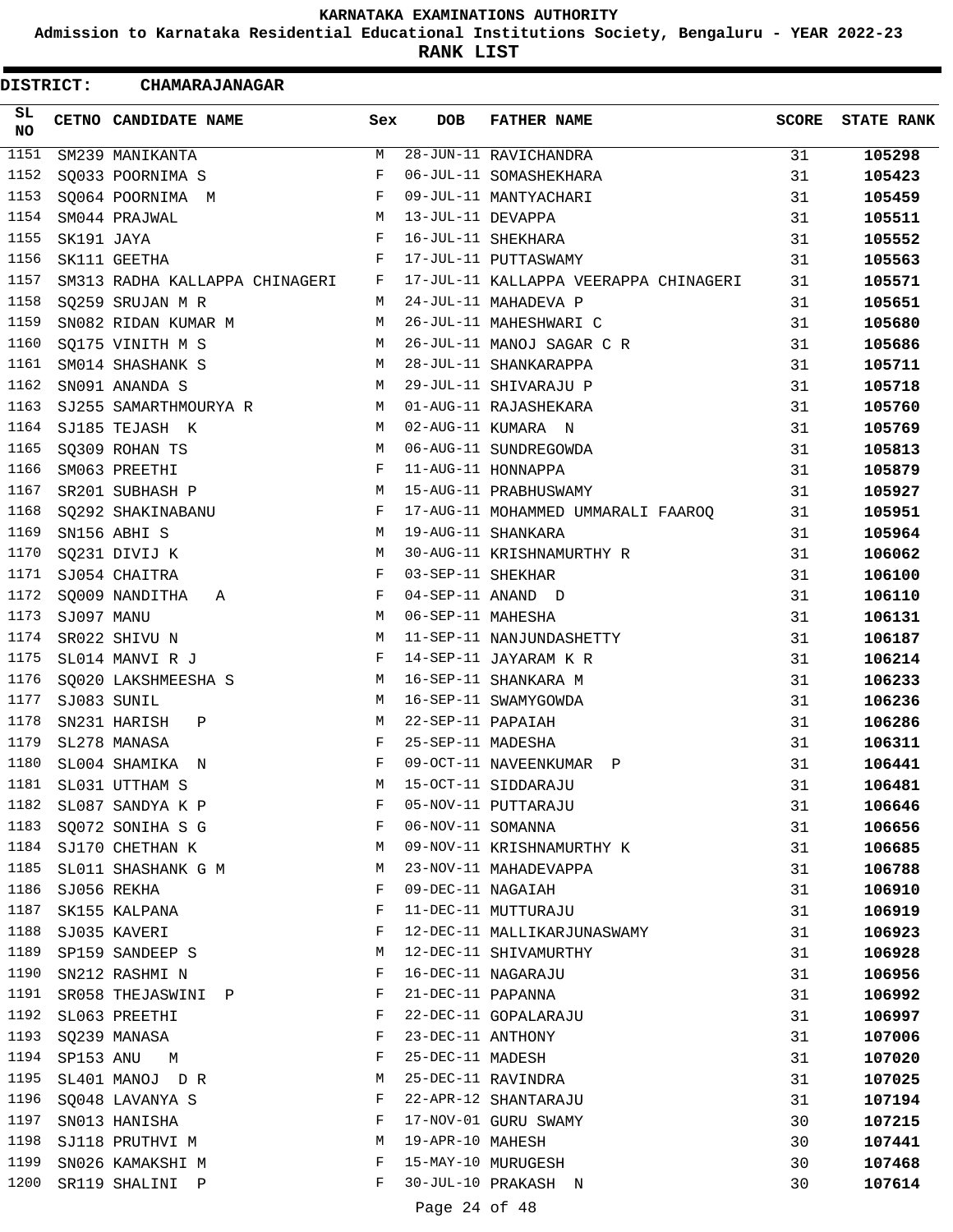**Admission to Karnataka Residential Educational Institutions Society, Bengaluru - YEAR 2022-23**

**RANK LIST**

ı

| SL<br>CETNO CANDIDATE NAME<br>Sex<br>DOB<br><b>FATHER NAME</b><br><b>SCORE</b><br><b>STATE RANK</b><br><b>NO</b><br>1201<br>14-SEP-10 SHIVASWAMY<br>SL301 BHUVIKA B S<br>F<br>107774<br>30<br>1202<br>F<br>22-OCT-10 GOPALAIAH<br>30<br>SM129 NAMRUTHA<br>107959<br>1203<br>F<br>23-DEC-10 MARISWAMY<br>SN099 RAKSHITHA<br>30<br>108351<br>1204<br>F<br>01-JAN-11 DODDARAJU<br>SR006 LAKSHMI<br>30<br>108436<br>1205<br>01-JAN-11 LOKESH<br>SP072 NAVEEN KUMAR L<br>30<br>108449<br>M<br>1206<br>F<br>02-JAN-11 MURTHY<br>SK029 SHALINI M<br>30<br>108499<br>1207<br>27-JAN-11 NAGA<br>SN211 MANU<br>M<br>30<br>108672<br>1208<br>01-FEB-11 KUMAR<br>SQ154 JEEVAN K<br>М<br>30<br>108711<br>1209<br>SM207 JEEVAN S<br>02-FEB-11 SIDDANAYAKA<br>М<br>30<br>108718<br>1210<br>13-FEB-11 NAGARAJU<br>М<br>30<br>SN067 KANAKA RAJU<br>108809<br>1211<br>М<br>13-MAR-11 MARASHETTY<br>30<br>SJ150 PRUTHVIK<br>109075<br>1212<br>F<br>SL237 SHWETHA<br>05-APR-11 LATE NINGARAJU<br>30<br>109301<br>1213<br>26-APR-11 LATE NANJUNDASWAMY<br>SJ251 SOWJANYA N<br>F<br>109503<br>30<br>1214<br>SN083 MUTHURAJU G<br>M<br>28-APR-11 GOVINDA<br>30<br>109522<br>1215<br>28-APR-11 MAHADEVA SWAMY<br>SQ226 SINCHANA M<br>F<br>30<br>109527<br>1216<br>29-APR-11 SHIVAMALLU<br>SK112 JEEVAN S<br>М<br>30<br>109540<br>1217<br>SL222 ANJALI<br>F<br>01-MAY-11 HANUMANTHRAJU<br>30<br>109554<br>1218<br>F<br>02-MAY-11 RECHANAYAKA<br>SM312 SUSHMITHA<br>30<br>109588<br>1219<br>SR072 SAHANA R<br>F<br>03-MAY-11 RAMAKRISHNA<br>30<br>109596<br>1220<br>F<br>SL331 THANU<br>05-MAY-11 KRISHNASHETTY<br>30<br>109617<br>1221<br>F<br>09-MAY-11 RAVIKUMAR<br>SP207 SUSHMITHA R<br>30<br>109667<br>1222<br>SM065 SANGEETHA N<br>F<br>11-MAY-11 NAGESHACHARI<br>30<br>109693<br>1223<br>SL206 M R SINCHANA<br>F<br>12-MAY-11 A MADESHA<br>30<br>109700<br>1224<br>F<br>21-MAY-11 CHANDRU<br>SM328 SOUNDRYA C<br>30<br>109793<br>1225<br>22-MAY-11 RAVI<br>SR130 POOJA R<br>F<br>30<br>109799<br>1226<br>SP140 MADESHA<br>M<br>25-MAY-11 DUNDAIAH<br>30<br>109831<br>1227<br>М<br>29-MAY-11 MAHADEVAPPA<br>SM184 MANJUNATH<br>30<br>109896<br>1228<br>SN048 SHRUTHI J<br>F<br>30-MAY-11 JAYAKUMAR<br>30<br>109912<br>1229<br>31-MAY-11 C VASANTHA KUMAR<br>SP179 ANITHA V<br>F<br>30<br>109913<br>1230<br>02-JUN-11 MAHESH<br>M<br>30<br>SL311 EAKANTH B M<br>109975<br>1231<br>04-JUN-11 V DORESWAMY<br>SK128 D UDAY KUMAR<br>30<br>110008<br>М<br>1232<br>SJ087 HITHESH<br>М<br>05-JUN-11 DEVA NAIK<br>30<br>110026<br>1233<br>F<br>14-JUN-11 NAGANNA<br>SL255 SUMATHI<br>30<br>110156<br>1234<br>16-JUN-11 CHINNASWAMY<br>SJ342 PRUTHVI C<br>М<br>30<br>110180<br>1235<br>18-JUN-11 NAJUNDA SHETTY<br>SR068 JAI KUMAR N<br>30<br>М<br>110208<br>1236<br>22-JUN-11 GNANASHEKAR<br>SP026 RAMAMANI S<br>F<br>30<br>110269<br>1237<br>22-JUN-11 MAHESH M<br>SQ042 SRUJAN M<br>М<br>30<br>110272<br>1238<br>F<br>29-JUN-11 MARISWAMY<br>SJ050 POOJA<br>30<br>110368<br>1239<br>29-JUN-11 RAJESH<br>M<br>30<br>SM331 YASHAS R<br>110377<br>1240<br>F<br>04-JUL-11 SHIVANNA<br>SQ307 DEEPIKA<br>30<br>110440<br>1241<br>04-JUL-11 MAHESH<br>SL254 SINCHANA<br>F<br>30<br>110446<br>1242<br>09-JUL-11 RAJENDRA M<br>SR133 ANKARAJU R<br>М<br>30<br>110514<br>1243<br>10-JUL-11 SHANKARA<br>SQ189 SUPRIYA S<br>F<br>30<br>110531<br>1244<br>SL376 BHARATHI<br>14-JUL-11 BASAVARAJU<br>F<br>30<br>110575<br>1245<br>16-JUL-11 MUNIYAPPA<br>SN009 UMAMAHESHWARI M<br>F<br>30<br>110626<br>1246<br>20-JUL-11 REVANNA D S<br>SJ103 SONA D R<br>F<br>30<br>110676<br>1247<br>22-JUL-11 SWAMY S T<br>SQ195 DARSHAN S T<br>M<br>30<br>110702<br>1248<br>25-JUL-11 MAHESHA<br>SK105 SPANDANA H M<br>F<br>30<br>110742<br>1249<br>01-AUG-11 SWAMY<br>SK123 KAVYA<br>F<br>30<br>110814<br>1250<br>04-AUG-11 MOHAN<br>SP058 MADHUSHREE<br>F<br>30<br>110854<br>Page 25 of 48 | DISTRICT: | <b>CHAMARAJANAGAR</b> |  |  |  |
|------------------------------------------------------------------------------------------------------------------------------------------------------------------------------------------------------------------------------------------------------------------------------------------------------------------------------------------------------------------------------------------------------------------------------------------------------------------------------------------------------------------------------------------------------------------------------------------------------------------------------------------------------------------------------------------------------------------------------------------------------------------------------------------------------------------------------------------------------------------------------------------------------------------------------------------------------------------------------------------------------------------------------------------------------------------------------------------------------------------------------------------------------------------------------------------------------------------------------------------------------------------------------------------------------------------------------------------------------------------------------------------------------------------------------------------------------------------------------------------------------------------------------------------------------------------------------------------------------------------------------------------------------------------------------------------------------------------------------------------------------------------------------------------------------------------------------------------------------------------------------------------------------------------------------------------------------------------------------------------------------------------------------------------------------------------------------------------------------------------------------------------------------------------------------------------------------------------------------------------------------------------------------------------------------------------------------------------------------------------------------------------------------------------------------------------------------------------------------------------------------------------------------------------------------------------------------------------------------------------------------------------------------------------------------------------------------------------------------------------------------------------------------------------------------------------------------------------------------------------------------------------------------------------------------------------------------------------------------------------------------------------------------------------------------------------------------------------------------------------------------------------------------------------------------------------------------------------------------------------------------------------------------------------------------------------------------------------------------------------------------------------------------------------------------------------------------------------------------------------------------------------------------------------------------------------------------------------------------------------------------------------------------------------------------------------------------------------------------------------------------------------------------------------------------------------------------------------|-----------|-----------------------|--|--|--|
|                                                                                                                                                                                                                                                                                                                                                                                                                                                                                                                                                                                                                                                                                                                                                                                                                                                                                                                                                                                                                                                                                                                                                                                                                                                                                                                                                                                                                                                                                                                                                                                                                                                                                                                                                                                                                                                                                                                                                                                                                                                                                                                                                                                                                                                                                                                                                                                                                                                                                                                                                                                                                                                                                                                                                                                                                                                                                                                                                                                                                                                                                                                                                                                                                                                                                                                                                                                                                                                                                                                                                                                                                                                                                                                                                                                                                                          |           |                       |  |  |  |
|                                                                                                                                                                                                                                                                                                                                                                                                                                                                                                                                                                                                                                                                                                                                                                                                                                                                                                                                                                                                                                                                                                                                                                                                                                                                                                                                                                                                                                                                                                                                                                                                                                                                                                                                                                                                                                                                                                                                                                                                                                                                                                                                                                                                                                                                                                                                                                                                                                                                                                                                                                                                                                                                                                                                                                                                                                                                                                                                                                                                                                                                                                                                                                                                                                                                                                                                                                                                                                                                                                                                                                                                                                                                                                                                                                                                                                          |           |                       |  |  |  |
|                                                                                                                                                                                                                                                                                                                                                                                                                                                                                                                                                                                                                                                                                                                                                                                                                                                                                                                                                                                                                                                                                                                                                                                                                                                                                                                                                                                                                                                                                                                                                                                                                                                                                                                                                                                                                                                                                                                                                                                                                                                                                                                                                                                                                                                                                                                                                                                                                                                                                                                                                                                                                                                                                                                                                                                                                                                                                                                                                                                                                                                                                                                                                                                                                                                                                                                                                                                                                                                                                                                                                                                                                                                                                                                                                                                                                                          |           |                       |  |  |  |
|                                                                                                                                                                                                                                                                                                                                                                                                                                                                                                                                                                                                                                                                                                                                                                                                                                                                                                                                                                                                                                                                                                                                                                                                                                                                                                                                                                                                                                                                                                                                                                                                                                                                                                                                                                                                                                                                                                                                                                                                                                                                                                                                                                                                                                                                                                                                                                                                                                                                                                                                                                                                                                                                                                                                                                                                                                                                                                                                                                                                                                                                                                                                                                                                                                                                                                                                                                                                                                                                                                                                                                                                                                                                                                                                                                                                                                          |           |                       |  |  |  |
|                                                                                                                                                                                                                                                                                                                                                                                                                                                                                                                                                                                                                                                                                                                                                                                                                                                                                                                                                                                                                                                                                                                                                                                                                                                                                                                                                                                                                                                                                                                                                                                                                                                                                                                                                                                                                                                                                                                                                                                                                                                                                                                                                                                                                                                                                                                                                                                                                                                                                                                                                                                                                                                                                                                                                                                                                                                                                                                                                                                                                                                                                                                                                                                                                                                                                                                                                                                                                                                                                                                                                                                                                                                                                                                                                                                                                                          |           |                       |  |  |  |
|                                                                                                                                                                                                                                                                                                                                                                                                                                                                                                                                                                                                                                                                                                                                                                                                                                                                                                                                                                                                                                                                                                                                                                                                                                                                                                                                                                                                                                                                                                                                                                                                                                                                                                                                                                                                                                                                                                                                                                                                                                                                                                                                                                                                                                                                                                                                                                                                                                                                                                                                                                                                                                                                                                                                                                                                                                                                                                                                                                                                                                                                                                                                                                                                                                                                                                                                                                                                                                                                                                                                                                                                                                                                                                                                                                                                                                          |           |                       |  |  |  |
|                                                                                                                                                                                                                                                                                                                                                                                                                                                                                                                                                                                                                                                                                                                                                                                                                                                                                                                                                                                                                                                                                                                                                                                                                                                                                                                                                                                                                                                                                                                                                                                                                                                                                                                                                                                                                                                                                                                                                                                                                                                                                                                                                                                                                                                                                                                                                                                                                                                                                                                                                                                                                                                                                                                                                                                                                                                                                                                                                                                                                                                                                                                                                                                                                                                                                                                                                                                                                                                                                                                                                                                                                                                                                                                                                                                                                                          |           |                       |  |  |  |
|                                                                                                                                                                                                                                                                                                                                                                                                                                                                                                                                                                                                                                                                                                                                                                                                                                                                                                                                                                                                                                                                                                                                                                                                                                                                                                                                                                                                                                                                                                                                                                                                                                                                                                                                                                                                                                                                                                                                                                                                                                                                                                                                                                                                                                                                                                                                                                                                                                                                                                                                                                                                                                                                                                                                                                                                                                                                                                                                                                                                                                                                                                                                                                                                                                                                                                                                                                                                                                                                                                                                                                                                                                                                                                                                                                                                                                          |           |                       |  |  |  |
|                                                                                                                                                                                                                                                                                                                                                                                                                                                                                                                                                                                                                                                                                                                                                                                                                                                                                                                                                                                                                                                                                                                                                                                                                                                                                                                                                                                                                                                                                                                                                                                                                                                                                                                                                                                                                                                                                                                                                                                                                                                                                                                                                                                                                                                                                                                                                                                                                                                                                                                                                                                                                                                                                                                                                                                                                                                                                                                                                                                                                                                                                                                                                                                                                                                                                                                                                                                                                                                                                                                                                                                                                                                                                                                                                                                                                                          |           |                       |  |  |  |
|                                                                                                                                                                                                                                                                                                                                                                                                                                                                                                                                                                                                                                                                                                                                                                                                                                                                                                                                                                                                                                                                                                                                                                                                                                                                                                                                                                                                                                                                                                                                                                                                                                                                                                                                                                                                                                                                                                                                                                                                                                                                                                                                                                                                                                                                                                                                                                                                                                                                                                                                                                                                                                                                                                                                                                                                                                                                                                                                                                                                                                                                                                                                                                                                                                                                                                                                                                                                                                                                                                                                                                                                                                                                                                                                                                                                                                          |           |                       |  |  |  |
|                                                                                                                                                                                                                                                                                                                                                                                                                                                                                                                                                                                                                                                                                                                                                                                                                                                                                                                                                                                                                                                                                                                                                                                                                                                                                                                                                                                                                                                                                                                                                                                                                                                                                                                                                                                                                                                                                                                                                                                                                                                                                                                                                                                                                                                                                                                                                                                                                                                                                                                                                                                                                                                                                                                                                                                                                                                                                                                                                                                                                                                                                                                                                                                                                                                                                                                                                                                                                                                                                                                                                                                                                                                                                                                                                                                                                                          |           |                       |  |  |  |
|                                                                                                                                                                                                                                                                                                                                                                                                                                                                                                                                                                                                                                                                                                                                                                                                                                                                                                                                                                                                                                                                                                                                                                                                                                                                                                                                                                                                                                                                                                                                                                                                                                                                                                                                                                                                                                                                                                                                                                                                                                                                                                                                                                                                                                                                                                                                                                                                                                                                                                                                                                                                                                                                                                                                                                                                                                                                                                                                                                                                                                                                                                                                                                                                                                                                                                                                                                                                                                                                                                                                                                                                                                                                                                                                                                                                                                          |           |                       |  |  |  |
|                                                                                                                                                                                                                                                                                                                                                                                                                                                                                                                                                                                                                                                                                                                                                                                                                                                                                                                                                                                                                                                                                                                                                                                                                                                                                                                                                                                                                                                                                                                                                                                                                                                                                                                                                                                                                                                                                                                                                                                                                                                                                                                                                                                                                                                                                                                                                                                                                                                                                                                                                                                                                                                                                                                                                                                                                                                                                                                                                                                                                                                                                                                                                                                                                                                                                                                                                                                                                                                                                                                                                                                                                                                                                                                                                                                                                                          |           |                       |  |  |  |
|                                                                                                                                                                                                                                                                                                                                                                                                                                                                                                                                                                                                                                                                                                                                                                                                                                                                                                                                                                                                                                                                                                                                                                                                                                                                                                                                                                                                                                                                                                                                                                                                                                                                                                                                                                                                                                                                                                                                                                                                                                                                                                                                                                                                                                                                                                                                                                                                                                                                                                                                                                                                                                                                                                                                                                                                                                                                                                                                                                                                                                                                                                                                                                                                                                                                                                                                                                                                                                                                                                                                                                                                                                                                                                                                                                                                                                          |           |                       |  |  |  |
|                                                                                                                                                                                                                                                                                                                                                                                                                                                                                                                                                                                                                                                                                                                                                                                                                                                                                                                                                                                                                                                                                                                                                                                                                                                                                                                                                                                                                                                                                                                                                                                                                                                                                                                                                                                                                                                                                                                                                                                                                                                                                                                                                                                                                                                                                                                                                                                                                                                                                                                                                                                                                                                                                                                                                                                                                                                                                                                                                                                                                                                                                                                                                                                                                                                                                                                                                                                                                                                                                                                                                                                                                                                                                                                                                                                                                                          |           |                       |  |  |  |
|                                                                                                                                                                                                                                                                                                                                                                                                                                                                                                                                                                                                                                                                                                                                                                                                                                                                                                                                                                                                                                                                                                                                                                                                                                                                                                                                                                                                                                                                                                                                                                                                                                                                                                                                                                                                                                                                                                                                                                                                                                                                                                                                                                                                                                                                                                                                                                                                                                                                                                                                                                                                                                                                                                                                                                                                                                                                                                                                                                                                                                                                                                                                                                                                                                                                                                                                                                                                                                                                                                                                                                                                                                                                                                                                                                                                                                          |           |                       |  |  |  |
|                                                                                                                                                                                                                                                                                                                                                                                                                                                                                                                                                                                                                                                                                                                                                                                                                                                                                                                                                                                                                                                                                                                                                                                                                                                                                                                                                                                                                                                                                                                                                                                                                                                                                                                                                                                                                                                                                                                                                                                                                                                                                                                                                                                                                                                                                                                                                                                                                                                                                                                                                                                                                                                                                                                                                                                                                                                                                                                                                                                                                                                                                                                                                                                                                                                                                                                                                                                                                                                                                                                                                                                                                                                                                                                                                                                                                                          |           |                       |  |  |  |
|                                                                                                                                                                                                                                                                                                                                                                                                                                                                                                                                                                                                                                                                                                                                                                                                                                                                                                                                                                                                                                                                                                                                                                                                                                                                                                                                                                                                                                                                                                                                                                                                                                                                                                                                                                                                                                                                                                                                                                                                                                                                                                                                                                                                                                                                                                                                                                                                                                                                                                                                                                                                                                                                                                                                                                                                                                                                                                                                                                                                                                                                                                                                                                                                                                                                                                                                                                                                                                                                                                                                                                                                                                                                                                                                                                                                                                          |           |                       |  |  |  |
|                                                                                                                                                                                                                                                                                                                                                                                                                                                                                                                                                                                                                                                                                                                                                                                                                                                                                                                                                                                                                                                                                                                                                                                                                                                                                                                                                                                                                                                                                                                                                                                                                                                                                                                                                                                                                                                                                                                                                                                                                                                                                                                                                                                                                                                                                                                                                                                                                                                                                                                                                                                                                                                                                                                                                                                                                                                                                                                                                                                                                                                                                                                                                                                                                                                                                                                                                                                                                                                                                                                                                                                                                                                                                                                                                                                                                                          |           |                       |  |  |  |
|                                                                                                                                                                                                                                                                                                                                                                                                                                                                                                                                                                                                                                                                                                                                                                                                                                                                                                                                                                                                                                                                                                                                                                                                                                                                                                                                                                                                                                                                                                                                                                                                                                                                                                                                                                                                                                                                                                                                                                                                                                                                                                                                                                                                                                                                                                                                                                                                                                                                                                                                                                                                                                                                                                                                                                                                                                                                                                                                                                                                                                                                                                                                                                                                                                                                                                                                                                                                                                                                                                                                                                                                                                                                                                                                                                                                                                          |           |                       |  |  |  |
|                                                                                                                                                                                                                                                                                                                                                                                                                                                                                                                                                                                                                                                                                                                                                                                                                                                                                                                                                                                                                                                                                                                                                                                                                                                                                                                                                                                                                                                                                                                                                                                                                                                                                                                                                                                                                                                                                                                                                                                                                                                                                                                                                                                                                                                                                                                                                                                                                                                                                                                                                                                                                                                                                                                                                                                                                                                                                                                                                                                                                                                                                                                                                                                                                                                                                                                                                                                                                                                                                                                                                                                                                                                                                                                                                                                                                                          |           |                       |  |  |  |
|                                                                                                                                                                                                                                                                                                                                                                                                                                                                                                                                                                                                                                                                                                                                                                                                                                                                                                                                                                                                                                                                                                                                                                                                                                                                                                                                                                                                                                                                                                                                                                                                                                                                                                                                                                                                                                                                                                                                                                                                                                                                                                                                                                                                                                                                                                                                                                                                                                                                                                                                                                                                                                                                                                                                                                                                                                                                                                                                                                                                                                                                                                                                                                                                                                                                                                                                                                                                                                                                                                                                                                                                                                                                                                                                                                                                                                          |           |                       |  |  |  |
|                                                                                                                                                                                                                                                                                                                                                                                                                                                                                                                                                                                                                                                                                                                                                                                                                                                                                                                                                                                                                                                                                                                                                                                                                                                                                                                                                                                                                                                                                                                                                                                                                                                                                                                                                                                                                                                                                                                                                                                                                                                                                                                                                                                                                                                                                                                                                                                                                                                                                                                                                                                                                                                                                                                                                                                                                                                                                                                                                                                                                                                                                                                                                                                                                                                                                                                                                                                                                                                                                                                                                                                                                                                                                                                                                                                                                                          |           |                       |  |  |  |
|                                                                                                                                                                                                                                                                                                                                                                                                                                                                                                                                                                                                                                                                                                                                                                                                                                                                                                                                                                                                                                                                                                                                                                                                                                                                                                                                                                                                                                                                                                                                                                                                                                                                                                                                                                                                                                                                                                                                                                                                                                                                                                                                                                                                                                                                                                                                                                                                                                                                                                                                                                                                                                                                                                                                                                                                                                                                                                                                                                                                                                                                                                                                                                                                                                                                                                                                                                                                                                                                                                                                                                                                                                                                                                                                                                                                                                          |           |                       |  |  |  |
|                                                                                                                                                                                                                                                                                                                                                                                                                                                                                                                                                                                                                                                                                                                                                                                                                                                                                                                                                                                                                                                                                                                                                                                                                                                                                                                                                                                                                                                                                                                                                                                                                                                                                                                                                                                                                                                                                                                                                                                                                                                                                                                                                                                                                                                                                                                                                                                                                                                                                                                                                                                                                                                                                                                                                                                                                                                                                                                                                                                                                                                                                                                                                                                                                                                                                                                                                                                                                                                                                                                                                                                                                                                                                                                                                                                                                                          |           |                       |  |  |  |
|                                                                                                                                                                                                                                                                                                                                                                                                                                                                                                                                                                                                                                                                                                                                                                                                                                                                                                                                                                                                                                                                                                                                                                                                                                                                                                                                                                                                                                                                                                                                                                                                                                                                                                                                                                                                                                                                                                                                                                                                                                                                                                                                                                                                                                                                                                                                                                                                                                                                                                                                                                                                                                                                                                                                                                                                                                                                                                                                                                                                                                                                                                                                                                                                                                                                                                                                                                                                                                                                                                                                                                                                                                                                                                                                                                                                                                          |           |                       |  |  |  |
|                                                                                                                                                                                                                                                                                                                                                                                                                                                                                                                                                                                                                                                                                                                                                                                                                                                                                                                                                                                                                                                                                                                                                                                                                                                                                                                                                                                                                                                                                                                                                                                                                                                                                                                                                                                                                                                                                                                                                                                                                                                                                                                                                                                                                                                                                                                                                                                                                                                                                                                                                                                                                                                                                                                                                                                                                                                                                                                                                                                                                                                                                                                                                                                                                                                                                                                                                                                                                                                                                                                                                                                                                                                                                                                                                                                                                                          |           |                       |  |  |  |
|                                                                                                                                                                                                                                                                                                                                                                                                                                                                                                                                                                                                                                                                                                                                                                                                                                                                                                                                                                                                                                                                                                                                                                                                                                                                                                                                                                                                                                                                                                                                                                                                                                                                                                                                                                                                                                                                                                                                                                                                                                                                                                                                                                                                                                                                                                                                                                                                                                                                                                                                                                                                                                                                                                                                                                                                                                                                                                                                                                                                                                                                                                                                                                                                                                                                                                                                                                                                                                                                                                                                                                                                                                                                                                                                                                                                                                          |           |                       |  |  |  |
|                                                                                                                                                                                                                                                                                                                                                                                                                                                                                                                                                                                                                                                                                                                                                                                                                                                                                                                                                                                                                                                                                                                                                                                                                                                                                                                                                                                                                                                                                                                                                                                                                                                                                                                                                                                                                                                                                                                                                                                                                                                                                                                                                                                                                                                                                                                                                                                                                                                                                                                                                                                                                                                                                                                                                                                                                                                                                                                                                                                                                                                                                                                                                                                                                                                                                                                                                                                                                                                                                                                                                                                                                                                                                                                                                                                                                                          |           |                       |  |  |  |
|                                                                                                                                                                                                                                                                                                                                                                                                                                                                                                                                                                                                                                                                                                                                                                                                                                                                                                                                                                                                                                                                                                                                                                                                                                                                                                                                                                                                                                                                                                                                                                                                                                                                                                                                                                                                                                                                                                                                                                                                                                                                                                                                                                                                                                                                                                                                                                                                                                                                                                                                                                                                                                                                                                                                                                                                                                                                                                                                                                                                                                                                                                                                                                                                                                                                                                                                                                                                                                                                                                                                                                                                                                                                                                                                                                                                                                          |           |                       |  |  |  |
|                                                                                                                                                                                                                                                                                                                                                                                                                                                                                                                                                                                                                                                                                                                                                                                                                                                                                                                                                                                                                                                                                                                                                                                                                                                                                                                                                                                                                                                                                                                                                                                                                                                                                                                                                                                                                                                                                                                                                                                                                                                                                                                                                                                                                                                                                                                                                                                                                                                                                                                                                                                                                                                                                                                                                                                                                                                                                                                                                                                                                                                                                                                                                                                                                                                                                                                                                                                                                                                                                                                                                                                                                                                                                                                                                                                                                                          |           |                       |  |  |  |
|                                                                                                                                                                                                                                                                                                                                                                                                                                                                                                                                                                                                                                                                                                                                                                                                                                                                                                                                                                                                                                                                                                                                                                                                                                                                                                                                                                                                                                                                                                                                                                                                                                                                                                                                                                                                                                                                                                                                                                                                                                                                                                                                                                                                                                                                                                                                                                                                                                                                                                                                                                                                                                                                                                                                                                                                                                                                                                                                                                                                                                                                                                                                                                                                                                                                                                                                                                                                                                                                                                                                                                                                                                                                                                                                                                                                                                          |           |                       |  |  |  |
|                                                                                                                                                                                                                                                                                                                                                                                                                                                                                                                                                                                                                                                                                                                                                                                                                                                                                                                                                                                                                                                                                                                                                                                                                                                                                                                                                                                                                                                                                                                                                                                                                                                                                                                                                                                                                                                                                                                                                                                                                                                                                                                                                                                                                                                                                                                                                                                                                                                                                                                                                                                                                                                                                                                                                                                                                                                                                                                                                                                                                                                                                                                                                                                                                                                                                                                                                                                                                                                                                                                                                                                                                                                                                                                                                                                                                                          |           |                       |  |  |  |
|                                                                                                                                                                                                                                                                                                                                                                                                                                                                                                                                                                                                                                                                                                                                                                                                                                                                                                                                                                                                                                                                                                                                                                                                                                                                                                                                                                                                                                                                                                                                                                                                                                                                                                                                                                                                                                                                                                                                                                                                                                                                                                                                                                                                                                                                                                                                                                                                                                                                                                                                                                                                                                                                                                                                                                                                                                                                                                                                                                                                                                                                                                                                                                                                                                                                                                                                                                                                                                                                                                                                                                                                                                                                                                                                                                                                                                          |           |                       |  |  |  |
|                                                                                                                                                                                                                                                                                                                                                                                                                                                                                                                                                                                                                                                                                                                                                                                                                                                                                                                                                                                                                                                                                                                                                                                                                                                                                                                                                                                                                                                                                                                                                                                                                                                                                                                                                                                                                                                                                                                                                                                                                                                                                                                                                                                                                                                                                                                                                                                                                                                                                                                                                                                                                                                                                                                                                                                                                                                                                                                                                                                                                                                                                                                                                                                                                                                                                                                                                                                                                                                                                                                                                                                                                                                                                                                                                                                                                                          |           |                       |  |  |  |
|                                                                                                                                                                                                                                                                                                                                                                                                                                                                                                                                                                                                                                                                                                                                                                                                                                                                                                                                                                                                                                                                                                                                                                                                                                                                                                                                                                                                                                                                                                                                                                                                                                                                                                                                                                                                                                                                                                                                                                                                                                                                                                                                                                                                                                                                                                                                                                                                                                                                                                                                                                                                                                                                                                                                                                                                                                                                                                                                                                                                                                                                                                                                                                                                                                                                                                                                                                                                                                                                                                                                                                                                                                                                                                                                                                                                                                          |           |                       |  |  |  |
|                                                                                                                                                                                                                                                                                                                                                                                                                                                                                                                                                                                                                                                                                                                                                                                                                                                                                                                                                                                                                                                                                                                                                                                                                                                                                                                                                                                                                                                                                                                                                                                                                                                                                                                                                                                                                                                                                                                                                                                                                                                                                                                                                                                                                                                                                                                                                                                                                                                                                                                                                                                                                                                                                                                                                                                                                                                                                                                                                                                                                                                                                                                                                                                                                                                                                                                                                                                                                                                                                                                                                                                                                                                                                                                                                                                                                                          |           |                       |  |  |  |
|                                                                                                                                                                                                                                                                                                                                                                                                                                                                                                                                                                                                                                                                                                                                                                                                                                                                                                                                                                                                                                                                                                                                                                                                                                                                                                                                                                                                                                                                                                                                                                                                                                                                                                                                                                                                                                                                                                                                                                                                                                                                                                                                                                                                                                                                                                                                                                                                                                                                                                                                                                                                                                                                                                                                                                                                                                                                                                                                                                                                                                                                                                                                                                                                                                                                                                                                                                                                                                                                                                                                                                                                                                                                                                                                                                                                                                          |           |                       |  |  |  |
|                                                                                                                                                                                                                                                                                                                                                                                                                                                                                                                                                                                                                                                                                                                                                                                                                                                                                                                                                                                                                                                                                                                                                                                                                                                                                                                                                                                                                                                                                                                                                                                                                                                                                                                                                                                                                                                                                                                                                                                                                                                                                                                                                                                                                                                                                                                                                                                                                                                                                                                                                                                                                                                                                                                                                                                                                                                                                                                                                                                                                                                                                                                                                                                                                                                                                                                                                                                                                                                                                                                                                                                                                                                                                                                                                                                                                                          |           |                       |  |  |  |
|                                                                                                                                                                                                                                                                                                                                                                                                                                                                                                                                                                                                                                                                                                                                                                                                                                                                                                                                                                                                                                                                                                                                                                                                                                                                                                                                                                                                                                                                                                                                                                                                                                                                                                                                                                                                                                                                                                                                                                                                                                                                                                                                                                                                                                                                                                                                                                                                                                                                                                                                                                                                                                                                                                                                                                                                                                                                                                                                                                                                                                                                                                                                                                                                                                                                                                                                                                                                                                                                                                                                                                                                                                                                                                                                                                                                                                          |           |                       |  |  |  |
|                                                                                                                                                                                                                                                                                                                                                                                                                                                                                                                                                                                                                                                                                                                                                                                                                                                                                                                                                                                                                                                                                                                                                                                                                                                                                                                                                                                                                                                                                                                                                                                                                                                                                                                                                                                                                                                                                                                                                                                                                                                                                                                                                                                                                                                                                                                                                                                                                                                                                                                                                                                                                                                                                                                                                                                                                                                                                                                                                                                                                                                                                                                                                                                                                                                                                                                                                                                                                                                                                                                                                                                                                                                                                                                                                                                                                                          |           |                       |  |  |  |
|                                                                                                                                                                                                                                                                                                                                                                                                                                                                                                                                                                                                                                                                                                                                                                                                                                                                                                                                                                                                                                                                                                                                                                                                                                                                                                                                                                                                                                                                                                                                                                                                                                                                                                                                                                                                                                                                                                                                                                                                                                                                                                                                                                                                                                                                                                                                                                                                                                                                                                                                                                                                                                                                                                                                                                                                                                                                                                                                                                                                                                                                                                                                                                                                                                                                                                                                                                                                                                                                                                                                                                                                                                                                                                                                                                                                                                          |           |                       |  |  |  |
|                                                                                                                                                                                                                                                                                                                                                                                                                                                                                                                                                                                                                                                                                                                                                                                                                                                                                                                                                                                                                                                                                                                                                                                                                                                                                                                                                                                                                                                                                                                                                                                                                                                                                                                                                                                                                                                                                                                                                                                                                                                                                                                                                                                                                                                                                                                                                                                                                                                                                                                                                                                                                                                                                                                                                                                                                                                                                                                                                                                                                                                                                                                                                                                                                                                                                                                                                                                                                                                                                                                                                                                                                                                                                                                                                                                                                                          |           |                       |  |  |  |
|                                                                                                                                                                                                                                                                                                                                                                                                                                                                                                                                                                                                                                                                                                                                                                                                                                                                                                                                                                                                                                                                                                                                                                                                                                                                                                                                                                                                                                                                                                                                                                                                                                                                                                                                                                                                                                                                                                                                                                                                                                                                                                                                                                                                                                                                                                                                                                                                                                                                                                                                                                                                                                                                                                                                                                                                                                                                                                                                                                                                                                                                                                                                                                                                                                                                                                                                                                                                                                                                                                                                                                                                                                                                                                                                                                                                                                          |           |                       |  |  |  |
|                                                                                                                                                                                                                                                                                                                                                                                                                                                                                                                                                                                                                                                                                                                                                                                                                                                                                                                                                                                                                                                                                                                                                                                                                                                                                                                                                                                                                                                                                                                                                                                                                                                                                                                                                                                                                                                                                                                                                                                                                                                                                                                                                                                                                                                                                                                                                                                                                                                                                                                                                                                                                                                                                                                                                                                                                                                                                                                                                                                                                                                                                                                                                                                                                                                                                                                                                                                                                                                                                                                                                                                                                                                                                                                                                                                                                                          |           |                       |  |  |  |
|                                                                                                                                                                                                                                                                                                                                                                                                                                                                                                                                                                                                                                                                                                                                                                                                                                                                                                                                                                                                                                                                                                                                                                                                                                                                                                                                                                                                                                                                                                                                                                                                                                                                                                                                                                                                                                                                                                                                                                                                                                                                                                                                                                                                                                                                                                                                                                                                                                                                                                                                                                                                                                                                                                                                                                                                                                                                                                                                                                                                                                                                                                                                                                                                                                                                                                                                                                                                                                                                                                                                                                                                                                                                                                                                                                                                                                          |           |                       |  |  |  |
|                                                                                                                                                                                                                                                                                                                                                                                                                                                                                                                                                                                                                                                                                                                                                                                                                                                                                                                                                                                                                                                                                                                                                                                                                                                                                                                                                                                                                                                                                                                                                                                                                                                                                                                                                                                                                                                                                                                                                                                                                                                                                                                                                                                                                                                                                                                                                                                                                                                                                                                                                                                                                                                                                                                                                                                                                                                                                                                                                                                                                                                                                                                                                                                                                                                                                                                                                                                                                                                                                                                                                                                                                                                                                                                                                                                                                                          |           |                       |  |  |  |
|                                                                                                                                                                                                                                                                                                                                                                                                                                                                                                                                                                                                                                                                                                                                                                                                                                                                                                                                                                                                                                                                                                                                                                                                                                                                                                                                                                                                                                                                                                                                                                                                                                                                                                                                                                                                                                                                                                                                                                                                                                                                                                                                                                                                                                                                                                                                                                                                                                                                                                                                                                                                                                                                                                                                                                                                                                                                                                                                                                                                                                                                                                                                                                                                                                                                                                                                                                                                                                                                                                                                                                                                                                                                                                                                                                                                                                          |           |                       |  |  |  |
|                                                                                                                                                                                                                                                                                                                                                                                                                                                                                                                                                                                                                                                                                                                                                                                                                                                                                                                                                                                                                                                                                                                                                                                                                                                                                                                                                                                                                                                                                                                                                                                                                                                                                                                                                                                                                                                                                                                                                                                                                                                                                                                                                                                                                                                                                                                                                                                                                                                                                                                                                                                                                                                                                                                                                                                                                                                                                                                                                                                                                                                                                                                                                                                                                                                                                                                                                                                                                                                                                                                                                                                                                                                                                                                                                                                                                                          |           |                       |  |  |  |
|                                                                                                                                                                                                                                                                                                                                                                                                                                                                                                                                                                                                                                                                                                                                                                                                                                                                                                                                                                                                                                                                                                                                                                                                                                                                                                                                                                                                                                                                                                                                                                                                                                                                                                                                                                                                                                                                                                                                                                                                                                                                                                                                                                                                                                                                                                                                                                                                                                                                                                                                                                                                                                                                                                                                                                                                                                                                                                                                                                                                                                                                                                                                                                                                                                                                                                                                                                                                                                                                                                                                                                                                                                                                                                                                                                                                                                          |           |                       |  |  |  |
|                                                                                                                                                                                                                                                                                                                                                                                                                                                                                                                                                                                                                                                                                                                                                                                                                                                                                                                                                                                                                                                                                                                                                                                                                                                                                                                                                                                                                                                                                                                                                                                                                                                                                                                                                                                                                                                                                                                                                                                                                                                                                                                                                                                                                                                                                                                                                                                                                                                                                                                                                                                                                                                                                                                                                                                                                                                                                                                                                                                                                                                                                                                                                                                                                                                                                                                                                                                                                                                                                                                                                                                                                                                                                                                                                                                                                                          |           |                       |  |  |  |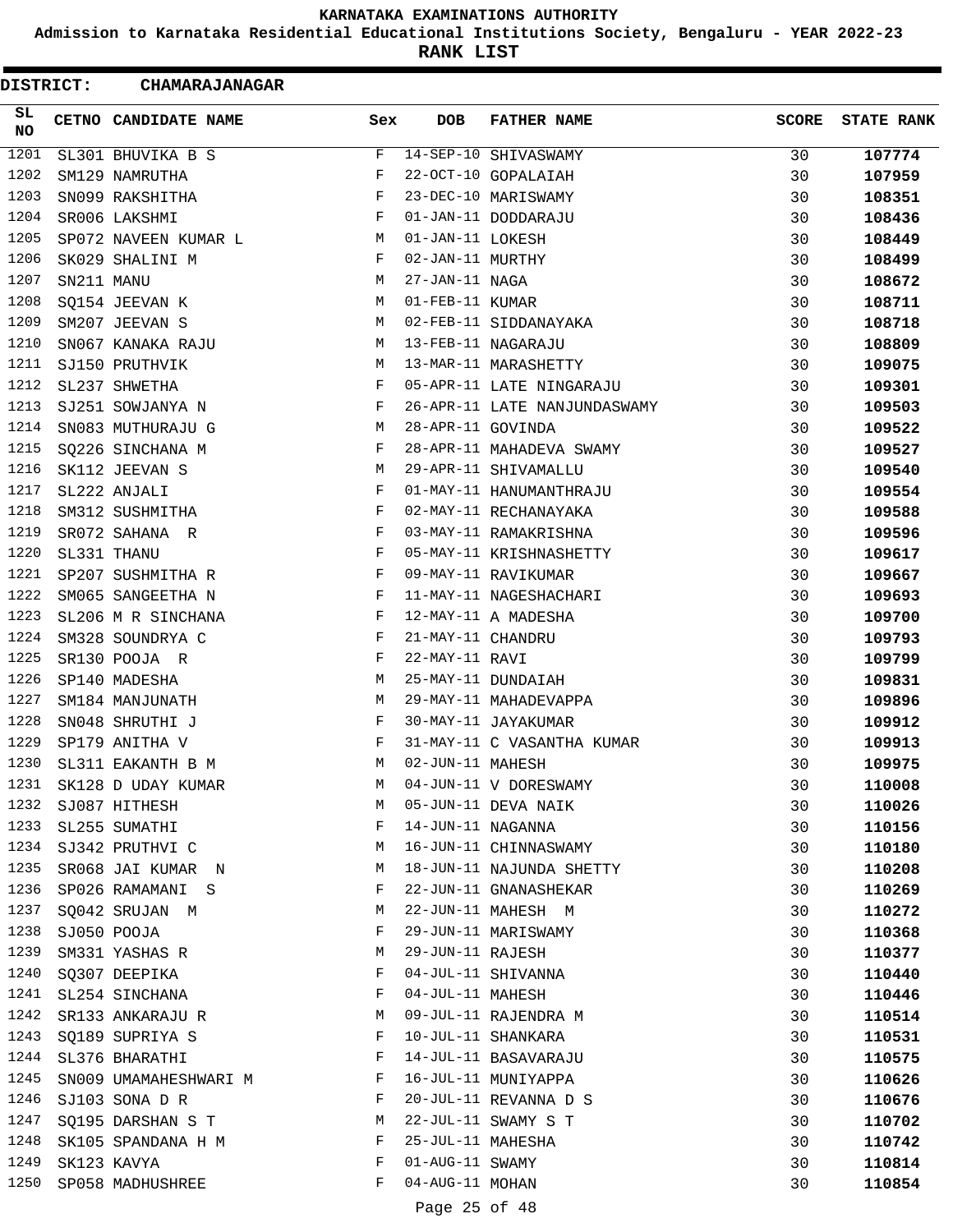**Admission to Karnataka Residential Educational Institutions Society, Bengaluru - YEAR 2022-23**

**RANK LIST**

| <b>DISTRICT:</b> |            | CHAMARAJANAGAR         |              |                   |                             |              |                   |
|------------------|------------|------------------------|--------------|-------------------|-----------------------------|--------------|-------------------|
| SL<br><b>NO</b>  |            | CETNO CANDIDATE NAME   | Sex          | <b>DOB</b>        | <b>FATHER NAME</b>          | <b>SCORE</b> | <b>STATE RANK</b> |
| 1251             |            | SM243 SPANDANA K S     | F            |                   | 10-AUG-11 SIDDAIAH          | 30           | 110920            |
| 1252             |            | SQ332 GAGANA N L       | F            | 13-AUG-11 LOKESHA |                             | 30           | 110954            |
| 1253             |            | SJ197 LAKSHMI          | F            |                   | 20-AUG-11 MANJUNATHA NAYAKA | 30           | 111037            |
| 1254             |            | SL332 HITESHRAJ        | М            | 26-AUG-11 NAGARAJ |                             | 30           | 111093            |
| 1255             |            | SQ071 SHREYANTH B      | M            |                   | 03-SEP-11 BASAVARAJU        | 30           | 111173            |
| 1256             |            | SQ040 PRAKRUTHI K      | F            | 06-SEP-11 KUMAR   |                             | 30           | 111200            |
| 1257             |            | SM275 DEVIKA           | F            |                   | 10-SEP-11 MANJUSWAMY        | 30           | 111232            |
| 1258             |            | SQ082 GURU PRASAD M    | М            | 16-SEP-11 MALLU M |                             | 30           | 111285            |
| 1259             |            | SP046 HARSITHA M       | F            |                   | 22-SEP-11 MAHADEVASWAMY     | 30           | 111334            |
| 1260             |            | SL054 MANIKANTA M M    | M            |                   | 29-SEP-11 MADEGOWDA         | 30           | 111401            |
| 1261             |            | SL146 ANJALI           | F            | 10-OCT-11 RAJU    |                             | 30           | 111486            |
| 1262             |            | SN058 DEEPIKA K        | F            |                   | 10-OCT-11 KARIYAPPA         | 30           | 111491            |
| 1263             |            | SL273 CHAITHRA         | F            | 13-OCT-11 RAVI B  |                             | 30           | 111532            |
| 1264             |            | SK228 MAHADEVAPRASAD S | M            | 15-OCT-11 SURESHA |                             | 30           | 111554            |
| 1265             |            | SQ163 GAGANAPRIYA      | F            |                   | 18-OCT-11 KUMARA G          | 30           | 111575            |
| 1266             |            | SQ186 SURYAPRAKASH P   | М            |                   | 21-OCT-11 PARAMASHIVA       | 30           | 111609            |
| 1267             |            | SP117 BRUNDA           | F            |                   | 28-OCT-11 VENKTESH          | 30           | 111674            |
| 1268             |            | SQ327 THEJASHWINI P    | F            |                   | 28-OCT-11 PUTTARAJU         | 30           | 111680            |
| 1269             |            | SK200 JEEVAN           | М            | 02-NOV-11 MADESH  |                             | 30           | 111701            |
| 1270             |            | SQ105 M SUPRIYA        | F            | 02-NOV-11 MALLU   |                             | 30           | 111703            |
| 1271             |            | SM023 RACHACHARI       | М            |                   | 05-NOV-11 K S KEMPAJU       | 30           | 111735            |
| 1272             |            | SL340 KEERTHANA        | $\mathbf{F}$ |                   | 06-NOV-11 SIDDARAJU         | 30           | 111747            |
| 1273             |            | SL379 DEEPIKA S N      | F            | 10-NOV-11 NAGAIAH |                             | 30           | 111779            |
| 1274             |            | SR063 SHARATH          | М            |                   | 11-NOV-11 RUDRA S           | 30           | 111801            |
| 1275             |            | SL270 HARSHA P R       | M            | 15-NOV-11 REVANNA |                             | 30           | 111841            |
| 1276             |            | SM333 NAGARJUN B       | М            |                   | 19-NOV-11 S BASAVARAJAPPA   | 30           | 111877            |
| 1277             |            | SO147 MAHENDRA P       | М            | 21-NOV-11 PRAKASH |                             | 30           | 111892            |
| 1278             |            | SJ021 PAVITRA          | F            |                   | 25-NOV-11 SHIVAMURTHY       | 30           | 111927            |
| 1279             |            | SR128 SINCHANA         | F            |                   | 29-NOV-11 SHIVARAMU         | 30           | 111967            |
| 1280             |            | SJ201 SWETHA CM        | F            | 30-NOV-11 MAHESHA |                             | 30           | 111978            |
| 1281             | SR066 TANU |                        | F            | 15-DEC-11 SUNDARA |                             | 30           | 112074            |
| 1282             |            | SP023 ABHITHA S        | F            | 17-DEC-11 SWAMY   |                             | 30           | 112081            |
| 1283             |            | SK248 VARSHA N         | F            |                   | 26-DEC-11 NAGESH NAIKA      | 30           | 112150            |
| 1284             |            | SM091 PRIYA            | F            | 28-DEC-11 GANESHA |                             | 30           | 112160            |
| 1285             |            | SL095 MANOJ B          | М            |                   | 29-DEC-11 BEEREGOWDA        | 30           | 112167            |
| 1286             |            | SP074 MAHENDRA         | М            | 01-JAN-12 MADEVA  |                             | 30           | 112193            |
| 1287             |            | SN202 SANGEETHA N      | F            |                   | 01-JAN-12 NAGARAJU          | 30           | 112200            |
| 1288             |            | SK182 PUSHPA M         | F            |                   | 09-JAN-12 MANJUNATHA M      | 30           | 112227            |
| 1289             |            | SJ179 NAVEENAKUMAR     | М            | 28-JUN-12 MADEVA  |                             | 30           | 112344            |
| 1290             |            | SM231 MAHADEVAPRASAD   | M            |                   | 19-JUN-10 SHIVAPPA A        | 29           | 112693            |
| 1291             |            | SP186 BHOOMIKA         | F            |                   | 08-JUL-10 SHIVARAJU         | 29           | 112731            |
| 1292             |            | SJ157 PRAKRUTHI        | F            | 14-NOV-10 SURESH  |                             | 29           | 113224            |
| 1293             |            |                        |              |                   |                             |              |                   |
| 1294             |            | SJ114 MOUNA P          | F<br>М       |                   | 30-NOV-10 LATE PUTTASWAMY   | 29           | 113310            |
|                  |            | SM102 DHANAPAL         |              |                   | 18-DEC-10 SHIVARAJU Y S     | 29           | 113425            |
| 1295<br>1296     |            | SN136 INDU T           | F            |                   | 20-DEC-10 THAMMEGOWDA       | 29           | 113444            |
|                  |            | SP134 HARSHA S         | М            | 01-JAN-11 SURESH  |                             | 29           | 113570            |
| 1297             |            | SJ310 RAHUL PRASAD     | М            |                   | 01-JAN-11 MAHADEVAPRASAD    | 29           | 113600            |
| 1298             |            | SM175 NAYAN            | М            |                   | 28-JAN-11 CHANDRASHEKARAPPA | 29           | 113857            |
| 1299             |            | SP030 PREETHAM N       | M            |                   | 08-FEB-11 NAGARAJU          | 29           | 113954            |
| 1300             |            | SJ239 PRAVEEN          | M            |                   | 12-FEB-11 LATE MADESH       | 29           | 114002            |
|                  |            |                        |              | Page 26 of 48     |                             |              |                   |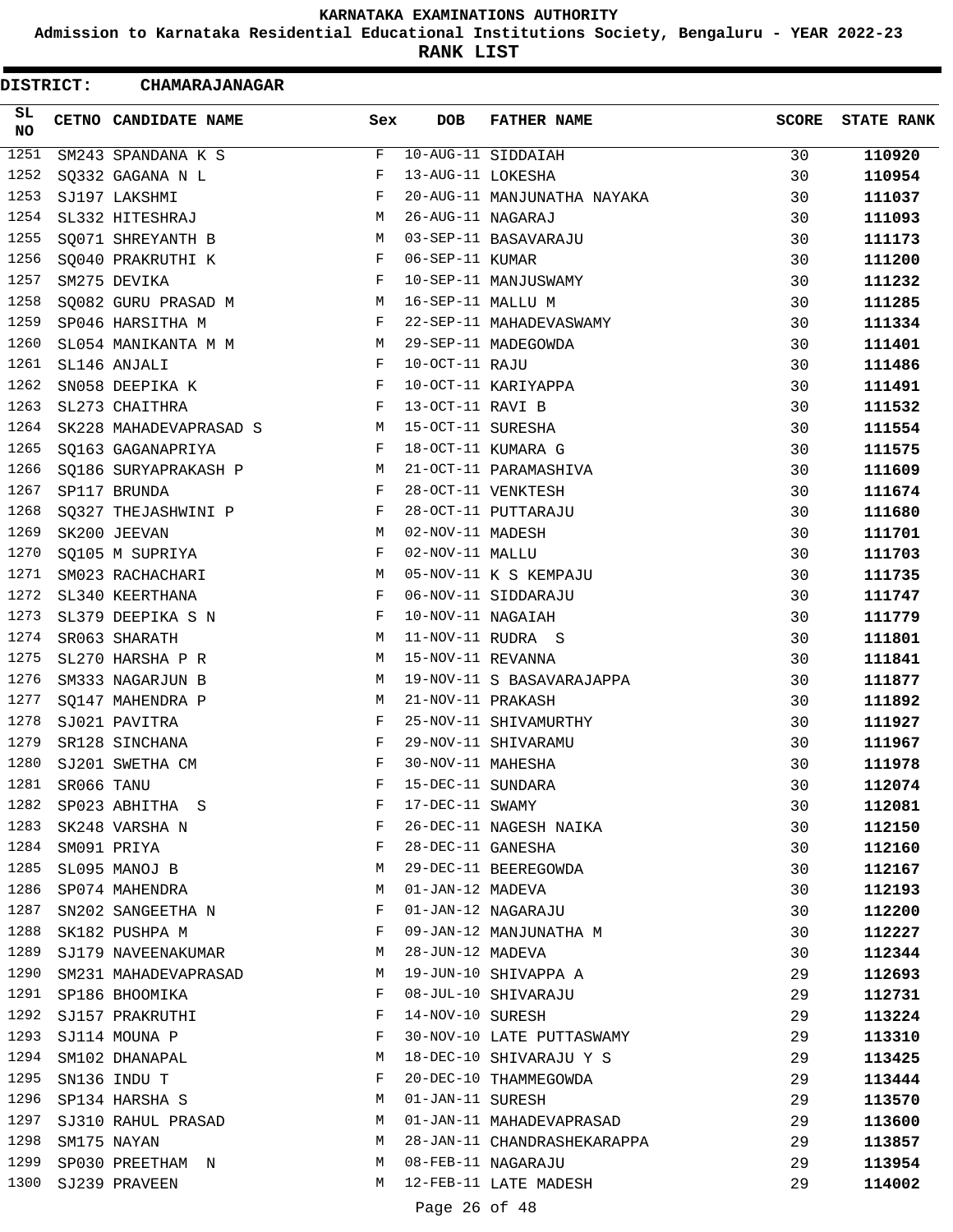**Admission to Karnataka Residential Educational Institutions Society, Bengaluru - YEAR 2022-23**

**RANK LIST**

Ξ

| <b>DISTRICT:</b> |                  | CHAMARAJANAGAR                                   |              |                    |                              |              |                   |
|------------------|------------------|--------------------------------------------------|--------------|--------------------|------------------------------|--------------|-------------------|
| SL<br><b>NO</b>  |                  | CETNO CANDIDATE NAME                             | Sex          | <b>DOB</b>         | <b>FATHER NAME</b>           | <b>SCORE</b> | <b>STATE RANK</b> |
| 1301             |                  | SM048 C N RAMYA                                  | F            | 21-FEB-11 NAGAPPA  |                              | 29           | 114078            |
| 1302             |                  | SJ039 PRIYA J                                    | F            | 22-FEB-11 JAYANNA  |                              | 29           | 114092            |
| 1303             |                  | SQ278 SAMRUDH N                                  | М            |                    | 09-MAR-11 L NAGARAJU         | 29           | 114242            |
| 1304             |                  | SM202 GEETHA                                     | $_{\rm F}$   |                    | 14-MAR-11 VENKATARAMANAYAKA  | 29           | 114292            |
| 1305             |                  | SQ021 SINCHANA K                                 | F            | 16-MAR-11 KUMAR    |                              | 29           | 114318            |
| 1306             |                  | SN170 SUDEEP N                                   | М            |                    | 19-MAR-11 NAGENDRA           | 29           | 114345            |
| 1307             |                  | SK030 GAGAN MURTHY K S                           | M            |                    | 30-MAR-11 SHIVAMURTHY        | 29           | 114452            |
| 1308             |                  | SL081 AMULYA B                                   | F            | 31-MAR-11 BOGAPPA  |                              | 29           | 114465            |
| 1309             |                  | SJ027 PRAJNA P                                   | F            |                    | 03-APR-11 PARAMESH B         | 29           | 114497            |
| 1310             |                  | SQ119 POORNIMA M                                 | F            | 17-APR-11 MURTHY   |                              | 29           | 114679            |
| 1311             |                  | SQ302 NISHANTH A                                 | M            |                    | 20-APR-11 ARAVINDA B         | 29           | 114713            |
| 1312             |                  | SR117 SUJATHA N                                  | F            |                    | 20-APR-11 NANJAPPA           | 29           | 114717            |
| 1313             |                  | SJ051 SHIVANANDA N                               | M            |                    | 21-APR-11 NINGARAJU          | 29           | 114721            |
| 1314             |                  | SJ224 ANKESH S                                   | M            |                    | 25-APR-11 SOMANAYAKA         | 29           | 114756            |
| 1315             |                  | SM030 GANESH M                                   | М            |                    | 26-APR-11 MADANAYAKA         | 29           | 114769            |
| 1316             |                  | SP167 DESHIKA D                                  | F            |                    | 01-MAY-11 DAMODARA MURTHY    | 29           | 114828            |
| 1317             |                  | SL271 MAHALAKSHMI                                | F            |                    | 04-MAY-11 LATE MAHADEVASWAMY | 29           | 114868            |
| 1318             |                  | SQ108 ANIL KUMAR N                               | M            |                    | 10-MAY-11 NANJAMARI          | 29           | 114941            |
| 1319             |                  | SR082 HARSHITHA N                                | F            |                    | 13-MAY-11 NARAYANA           | 29           | 114980            |
| 1320             |                  | SL196 RAVISHANKAR T K                            | M            |                    | 16-MAY-11 KIRAN T S          | 29           | 115019            |
| 1321             |                  | SL389 ULLASH                                     | М            |                    | 19-MAY-11 CHIKKA HANUMAIAH   | 29           | 115061            |
| 1322             |                  | SP187 ARPITHA M                                  | $\mathbf{F}$ |                    | 31-MAY-11 MURUGESH           | 29           | 115198            |
| 1323             |                  | SJ034 SHREYAS H M                                | M            |                    | 03-JUN-11 MAHADEVASWAMY      | 29           | 115270            |
| 1324             |                  | SJ318 MAHESHKUMAR B                              | M            |                    | 04-JUN-11 BASAVANNA K B      | 29           | 115279            |
| 1325             |                  | SJ209 SANDEEPA                                   | M            |                    | 06-JUN-11 SIDDARAJU P        | 29           | 115322            |
| 1326             |                  | SP065 SATHYA BAI G                               | F            |                    | 06-JUN-11 GANESHA NAIK M     | 29           | 115323            |
| 1327             |                  | SR099 YASHWANTH S                                | M            |                    | 06-JUN-11 SHAMSUNDAR         | 29           | 115327            |
| 1328             |                  | SQ245 PALLAVI M                                  | F            | 12-JUN-11 MAHESH   |                              | 29           | 115404            |
| 1329             |                  | SQ262 SRUJAN S                                   | М            |                    | 14-JUN-11 SHANTHARAJU        | 29           | 115443            |
| 1330             |                  | SL010 PAVANSIDDARTH                              | М            |                    | 15-JUN-11 PUTTARAJU S        | 29           | 115451            |
|                  |                  | 1331 SM273 GANAVI                                | F            |                    | 20-JUN-11 REVEGOWDA          | 29           | 115525            |
| 1332             |                  | SN041 MANIKANTA NAIK M M 26-JUN-11 MAHADEVA NAIK |              |                    |                              | 29           | 115625            |
|                  |                  | 1333 SJ074 SANJU M                               |              | M 26-JUN-11 MADEVA |                              | 29           | 115629            |
| 1334             |                  | SR125 SHRINIVASA B G NAYAKA                      | M            |                    | 28-JUN-11 V GOPALAKRISHNA    | 29           | 115660            |
| 1335             |                  | SQ088 SANJAY L                                   | M            |                    | 29-JUN-11 LINGARAJU          | 29           | 115665            |
| 1336             |                  | SJ226 AISHWARYA                                  | F            |                    | 30-JUN-11 MAHADEVAIAH        | 29           | 115674            |
| 1337             |                  | SM197 MADHU                                      | F            |                    | 07-JUL-11 SIDDEGOWDA         | 29           | 115789            |
| 1338             |                  | SM038 MANASA                                     | F            |                    | 19-JUL-11 RACHAIAH           | 29           | 115926            |
| 1339             |                  |                                                  | F            |                    | 19-JUL-11 NAGARAJU           | 29           |                   |
|                  |                  | SJ101 SUPRITHA<br>1340 SQ180 CHAITHANYA          | F            |                    | 21-JUL-11 NEELISIDDANAYAKA   | 29           | 115935            |
|                  | 1341 SL388 AMITH |                                                  | M            |                    | 24-JUL-11 GURUSWAMY          |              | 115950            |
| 1342             |                  |                                                  | М            |                    | 24-JUL-11 SHANTHA M          | 29           | 115990            |
|                  |                  | SQ224 CHETHAN S                                  |              | 24-JUL-11 SHIVU P  |                              | 29           | 115992            |
| 1343             |                  | SQ328 LIKITH SHARMA S                            | M            |                    |                              | 29           | 115997            |
| 1344             |                  | SJ029 ABHAY M                                    | M            |                    | 27-JUL-11 MAHADEVASWAMY      | 29           | 116025            |
| 1345             |                  | SN032 THEJASSU C                                 | M            | 28-JUL-11 CHANDRU  |                              | 29           | 116056            |
| 1346             |                  | SM292 KRISHNAVENI                                | F            |                    | 29-JUL-11 SIDDARAJU          | 29           | 116068            |
| 1347             |                  | SN221 POORNIMA                                   | F            |                    | 03-AUG-11 BALARAMA           | 29           | 116133            |
| 1348             |                  | SK053 TEJAS S                                    | M            |                    | 07-AUG-11 SHRINIVASA P       | 29           | 116184            |
| 1349             |                  | SR172 SINCHANA K                                 | F            | 14-AUG-11 KUMAR    |                              | 29           | 116263            |
| 1350             |                  | SR127 DHANUSH N                                  | M            |                    | 17-AUG-11 NAGARAJU           | 29           | 116287            |
|                  |                  |                                                  |              | Page 27 of 48      |                              |              |                   |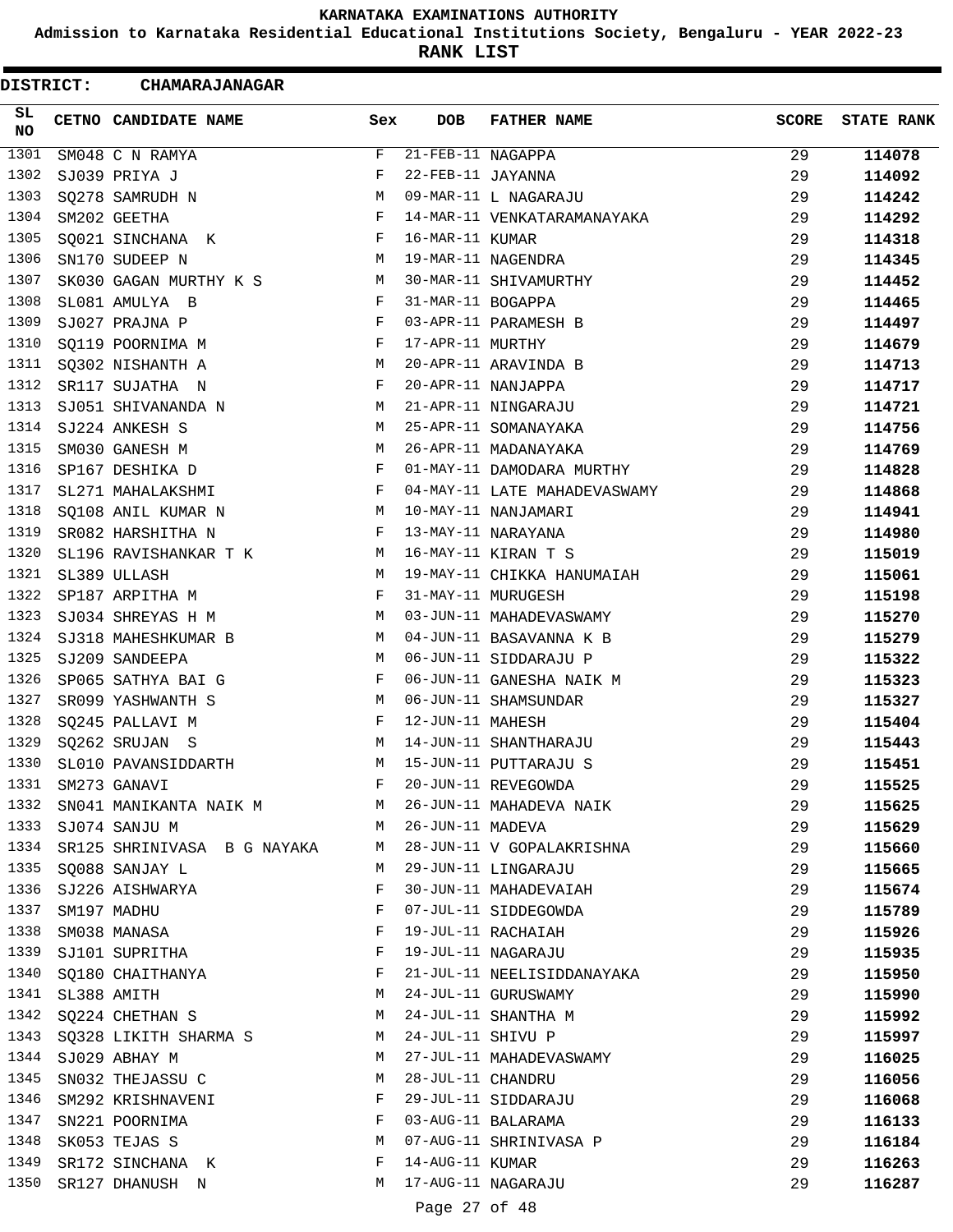**Admission to Karnataka Residential Educational Institutions Society, Bengaluru - YEAR 2022-23**

**RANK LIST**

| <b>DISTRICT:</b> |            | <b>CHAMARAJANAGAR</b> |     |                   |                             |              |                   |
|------------------|------------|-----------------------|-----|-------------------|-----------------------------|--------------|-------------------|
| SL<br><b>NO</b>  |            | CETNO CANDIDATE NAME  | Sex | <b>DOB</b>        | <b>FATHER NAME</b>          | <b>SCORE</b> | <b>STATE RANK</b> |
| 1351             |            | SJ019 MEGHANA         | F   |                   | 22-AUG-11 SIDDARAJANAYAKA   | 29           | 116347            |
| 1352             |            | SJ065 SIDDARAJU M     | М   |                   | 04-SEP-11 MAHADEVASWAMY M   | 29           | 116507            |
| 1353             |            | SP022 MAHALINGA S     | М   |                   | 05-SEP-11 SHARAVANA         | 29           | 116515            |
| 1354             |            | SQ289 NIVEDITHA S     | F   |                   | 12-SEP-11 SHIVANAGU         | 29           | 116595            |
| 1355             |            | SP113 DEEKSHA         | F   | 14-SEP-11 MURUGA  |                             | 29           | 116616            |
| 1356             |            | SQ346 PRETHAM R       | М   |                   | 16-SEP-11 RANGASWAMY        | 29           | 116636            |
| 1357             |            | SM271 PUSPA           | F   | 28-SEP-11 CHANDRU |                             | 29           | 116748            |
| 1358             |            | SK203 SANJANA         | F   |                   | 04-OCT-11 NAGENDRA          | 29           | 116805            |
| 1359             | SM144 USHA |                       | F   |                   | 10-OCT-11 VENKATARAJU       | 29           | 116867            |
| 1360             |            | SK031 HARSHITHA T     | F   |                   | 19-OCT-11 TIRUPATHINAYAKA R | 29           | 116960            |
| 1361             |            | SL201 PRIYA           | F   | 19-OCT-11 MAHESH  |                             | 29           | 116962            |
| 1362             |            | SQ125 HARSHITHA       | F   |                   | 22-OCT-11 KUMARASWAMY       | 29           | 116987            |
| 1363             |            | SN044 MADHU M         | М   | 02-NOV-11 MURTHY  |                             | 29           | 117089            |
| 1364             |            | SN015 VIKAS G         | М   | 07-NOV-11 GANESHA |                             | 29           | 117139            |
| 1365             |            | SM304 PREETHAM        | M   |                   | 08-NOV-11 NAGARAJU          | 29           | 117147            |
| 1366             |            | SL396 SIDDESHA        | М   | 10-NOV-11 MAHESHA |                             | 29           | 117177            |
| 1367             |            | SJ284 KHUSHI          | F   | 18-NOV-11 RAMU    |                             | 29           | 117244            |
| 1368             |            | SL305 RAKESH          | М   |                   | 22-NOV-11 KRISHNAMURTHY     | 29           | 117278            |
| 1369             |            | SJ100 DHRUVA S        | М   |                   | 28-NOV-11 SHEENA R          | 29           | 117314            |
| 1370             |            | SQ079 ARJUN S         | М   |                   | 04-DEC-11 SIDDAMARI         | 29           | 117350            |
| 1371             |            | SQ018 DEVIKA R        | F   |                   | 05-DEC-11 RAVIKUMAR         | 29           | 117361            |
| 1372             |            | SJ164 MANIKANTA M K   | М   |                   | 05-DEC-11 KESHAVAMURTHY M P | 29           | 117362            |
| 1373             |            | SR103 AMRUTHA         | F   | 07-DEC-11 RAJESH  |                             | 29           | 117372            |
| 1374             | SJ198 ASHA |                       | F   | 11-DEC-11 MAHESHA |                             | 29           | 117398            |
| 1375             |            | SK102 AMRUTHA         | F   | 15-DEC-11 GOPI    |                             | 29           | 117426            |
| 1376             |            | SJ229 D SANJAY        | М   |                   | 15-DEC-11 N DODDAIAH        | 29           | 117430            |
| 1377             | SL309 ANIL |                       | М   |                   | 22-DEC-11 SIDDARAJU         | 29           | 117488            |
| 1378             |            | SK247 KYLASHKUMAR     | М   |                   | 24-DEC-11 MAHADEVASWAMY     | 29           | 117502            |
| 1379             |            | SR069 SHWETHA M       | F   | 27-DEC-11 MAHESHA |                             | 29           | 117526            |
| 1380             |            | SM171 DEEKSHITHA M R  | F   |                   | 28-DEC-11 RANGASWAMY        | 29           | 117529            |
| 1381             |            | SL102 KANAKAMURTHI    | М   |                   | 31-DEC-11 NANJUNADASWAMY    | 29           | 117559            |
| 1382             |            | SK074 SANTHOSH        | М   |                   | 14-JAN-12 NAGARAJU          | 29           | 117620            |
| 1383             |            | SP033 SHIVARAMU M     | M   | 19-APR-12 MADHU   |                             | 29           | 117724            |
| 1384             |            | SK156 MAHESHA M       | М   |                   | 25-SEP-10 MAHADEVAIAH       | 28           | 118363            |
| 1385             |            | SP109 PUSPANJALI      | F   |                   | 27-OCT-10 DEVARAJU          | 28           | 118520            |
| 1386             |            | SP073 CHIRU           | М   |                   | 01-JAN-11 NAGENDRA          | 28           | 118902            |
| 1387             |            | SN121 MADEVA M        | М   |                   | 01-JAN-11 MUTHURAJU         | 28           | 118918            |
| 1388             |            | SM334 KIRAN M         | М   | 08-JAN-11 MAHESH  |                             | 28           | 119036            |
| 1389             |            | SN189 MUTTHU J        | М   |                   | 06-FEB-11 JAYARAMU          | 28           | 119243            |
| 1390             |            | SQ086 SUDHA           | F   |                   | 04-MAR-11 BASAVASHETTY      | 28           | 119461            |
| 1391             |            | SJ234 ANJALI          | F   |                   | 17-MAR-11 SHIVARAJU         | 28           | 119595            |
| 1392             |            | SR114 R ROHITH R      | M   |                   | 22-MAR-11 RAVICHANDRA       | 28           | 119636            |
| 1393             |            | SQ283 CHAITAN M       | M   | 06-APR-11 MAHESHA |                             | 28           | 119801            |
| 1394             |            | SN141 MANASA G        | F   |                   | 12-APR-11 GOVINDA B         | 28           | 119886            |
| 1395             |            | SQ286 BINDHU SHREE    | F   | 22-APR-11 MADEVA  |                             | 28           | 119978            |
| 1396             |            | SQ076 RAHUL M         | М   | 24-APR-11 MURTHI  |                             | 28           | 120009            |
| 1397             |            | SL016 MANIKANTHA      | М   |                   | 29-APR-11 BELLAIAH          | 28           | 120048            |
| 1398             |            | SM036 NIRANJANKUMAR   | M   |                   | 07-MAY-11 MANIKANTA S       | 28           | 120130            |
| 1399             |            | SL015 PRATHIKSHA H R  | F   | 09-MAY-11 RAJAPPA |                             | 28           | 120150            |
| 1400             |            | SQ081 FARMAN PASHA    | M   |                   | 14-MAY-11 RIZWAN PASHA      | 28           | 120207            |
|                  |            |                       |     | Page 28 of 48     |                             |              |                   |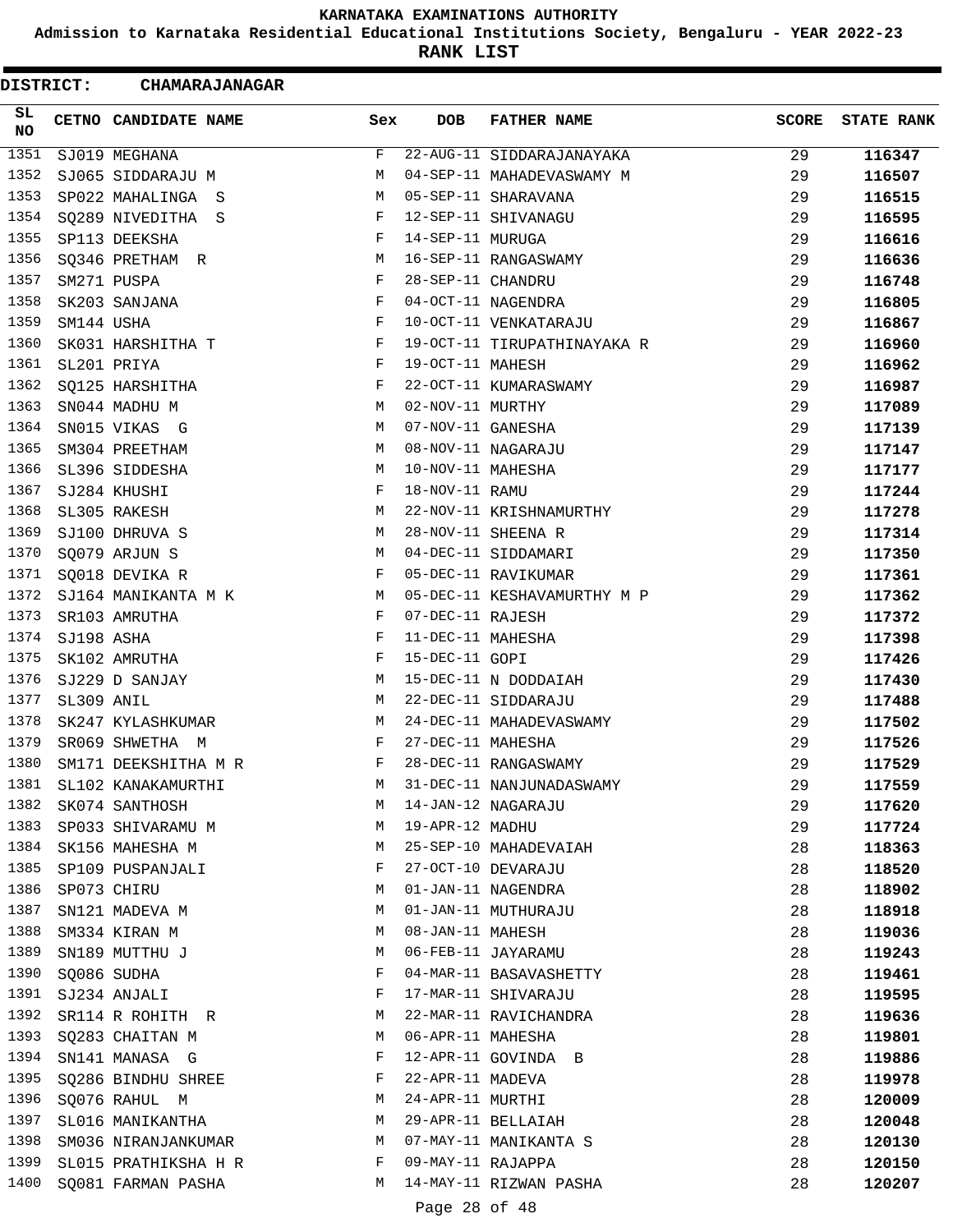**Admission to Karnataka Residential Educational Institutions Society, Bengaluru - YEAR 2022-23**

**RANK LIST**

ı

| <b>DISTRICT:</b> | <b>CHAMARAJANAGAR</b> |     |                   |                            |              |                   |
|------------------|-----------------------|-----|-------------------|----------------------------|--------------|-------------------|
| SL<br>NO         | CETNO CANDIDATE NAME  | Sex | <b>DOB</b>        | <b>FATHER NAME</b>         | <b>SCORE</b> | <b>STATE RANK</b> |
| 1401             | SQ046 MANU M          | М   |                   | 18-MAY-11 MADASHETTY       | 28           | 120248            |
| 1402             | SQ242 SUMANTH R       | M   |                   | 25-MAY-11 RAMESH H         | 28           | 120345            |
| 1403             | SM280 S CHANDANA      | F   |                   | 29-MAY-11 SHIVANNA         | 28           | 120376            |
| 1404             | SN220 ARJUN           | М   | 30-MAY-11 MADEVU  |                            | 28           | 120383            |
| 1405             | SM265 MADESHA         | M   |                   | 01-JUN-11 PUTTAMADASETTY   | 28           | 120424            |
| 1406             | SR023 HEMANTH         | M   |                   | 05-JUN-11 RANGASWAMY       | 28           | 120489            |
| 1407             | SR042 HARSHINI<br>M   | F   | 10-JUN-11 MAHESH  |                            | 28           | 120564            |
| 1408             | SK180 JEEVAN          | M   | 13-JUN-11 JAYANNA |                            | 28           | 120612            |
| 1409             | SQ220 PRIYA N         | F   |                   | 16-JUN-11 NANJUNDASWAMY    | 28           | 120666            |
| 1410             | SM178 NISANTH C N     | M   |                   | 21-JUN-11 NARAYANA         | 28           | 120734            |
| 1411             | SL412 PRAJWAL         | M   |                   | 25-JUN-11 SHIVAPPA         | 28           | 120787            |
| 1412             | SR180 MANOJKUMAR P    | M   |                   | 27-JUN-11 PUTTAMADASHETTY  | 28           | 120814            |
| 1413             | SM279 NISHANTHA       | М   | 03-JUL-11 KUMARA  |                            | 28           | 120887            |
| 1414             | SK110 ARUN KUMAR      | M   |                   | 05-JUL-11 MAHADESHA B      | 28           | 120917            |
| 1415             | SP051 MANOJ<br>R      | M   |                   | 05-JUL-11 RAJENDRA         | 28           | 120921            |
| 1416             | SK022 RASHMITHA       | F   |                   | 10-JUL-11 CHIKKAMADASHETTY | 28           | 121005            |
| 1417             | SP016 DIVYA S         | F   |                   | 14-JUL-11 SHIVASHANKARA    | 28           | 121052            |
| 1418             | SL051 PUSHPA H M      | F   |                   | 14-JUL-11 MANIKANTA        | 28           | 121059            |
| 1419             | SJ163 VINOD           | М   |                   | 18-JUL-11 NAGARAJU         | 28           | 121121            |
| 1420             | SM069 VINUSH          | M   | 20-JUL-11 VISNU   |                            | 28           | 121146            |
| 1421             | SM103 NANDITHA        | F   |                   | 22-JUL-11 R NAGARAJU       | 28           | 121163            |
| 1422             | SJ094 ARAVIND M       | M   | 24-JUL-11 MAHESHA |                            | 28           | 121181            |
| 1423             | SK246 SOWMYASHREE     | F   |                   | 27-JUL-11 MANIKANTA        | 28           | 121237            |
| 1424             | SN204 SANJAYKUMAR C   | М   | 28-JUL-11 CHANDRA |                            | 28           | 121255            |
| 1425             | SP200 PREETHAM R      | М   | 05-AUG-11 RAJAPPA |                            | 28           | 121344            |
| 1426             | SK249 MAHADEVAPRASAD  | М   |                   | 06-AUG-11 SHIVAMALLU       | 28           | 121355            |
| 1427             | SQ107 MAHESWARI M     | F   |                   | 10-AUG-11 MANIKANTA        | 28           | 121417            |
| 1428             | SL260 SPOORTHY        | F   |                   | 11-AUG-11 MAHADEVA         | 28           | 121427            |
| 1429             | SL100 VARSHITHA       | F   |                   | 17-AUG-11 SIDDASHETTY S    | 28           | 121509            |
| 1430             | SM208 VIVIAN T        | M   |                   | 22-AUG-11 THANGARAJ S      | 28           | 121568            |
| 1431             | SN194 SWETHA N        | F   |                   | 23-AUG-11 NAGESHA SHIVANNA | 28           | 121573            |
| 1432             | SL134 MADESHA         | М   |                   | 10-SEP-11 MAHADEVASHETTY   | 28           | 121784            |
| 1433             | SQ073 PRAJWAL RAJ K   | М   |                   | 16-SEP-11 KEMPARAJU        | 28           | 121832            |
| 1434             | SM022 POOJASHREE      | F   |                   | 28-SEP-11 SHANKARA         | 28           | 121949            |
| 1435             | SQ287 SANJANA         | F   | 01-OCT-11 SUNDRA  |                            | 28           | 121989            |
| 1436             | SQ232 NAGARATHNA G    | F   | 04-OCT-11 GANESH  |                            | 28           | 122013            |
| 1437             | SN206 RANJITH C       | М   | 12-OCT-11 CHANDRA |                            | 28           | 122088            |
| 1438             | SQ011 SANJANA M       | F   |                   | 12-OCT-11 MANIKANTA        | 28           | 122089            |
| 1439             | SQ113 KHUSHI M        | F   | 17-OCT-11 MANJU B |                            | 28           | 122137            |
| 1440             | SM199 CHANDANA        | F   |                   | 21-OCT-11 MANIKANTA        | 28           | 122175            |
| 1441             | SN112 MADANRAJ N      | М   |                   | 22-OCT-11 NAGARAJU         | 28           | 122191            |
| 1442             | SM220 SOWNDARYA N     | F   |                   | 22-OCT-11 NAGARAJU         | 28           | 122196            |
| 1443             | SQ293 ANUSHA R        | F   | 23-OCT-11 RAMESH  |                            | 28           | 122200            |
| 1444             | SM064 RAKESH S        | М   |                   | 26-OCT-11 SHREENIVASA      | 28           | 122237            |
| 1445             | SK055 M NANDINI       | F   |                   | 29-OCT-11 MAHADEVASHETTY   | 28           | 122259            |
| 1446             | SL279 NAGENDRA        | М   |                   | 29-OCT-11 PUTTASWAMY K     | 28           | 122261            |
| 1447             | SQ122 JANAVI J        | F   |                   | 02-NOV-11 JAYAKANTH        | 28           |                   |
| 1448             | SN129 SHRAVANTHI K    | F   |                   | 02-NOV-11 KRISHNAMURTHY    | 28           | 122300            |
| 1449             | SL108 KRUTHIKA        | F   |                   | 04-NOV-11 CHIKKANNA        | 28           | 122307<br>122328  |
| 1450             | SJ267 MADESHA         | M   | 10-NOV-11 NAGESHA |                            | 28           |                   |
|                  |                       |     |                   |                            |              | 122372            |
|                  |                       |     | Page 29 of 48     |                            |              |                   |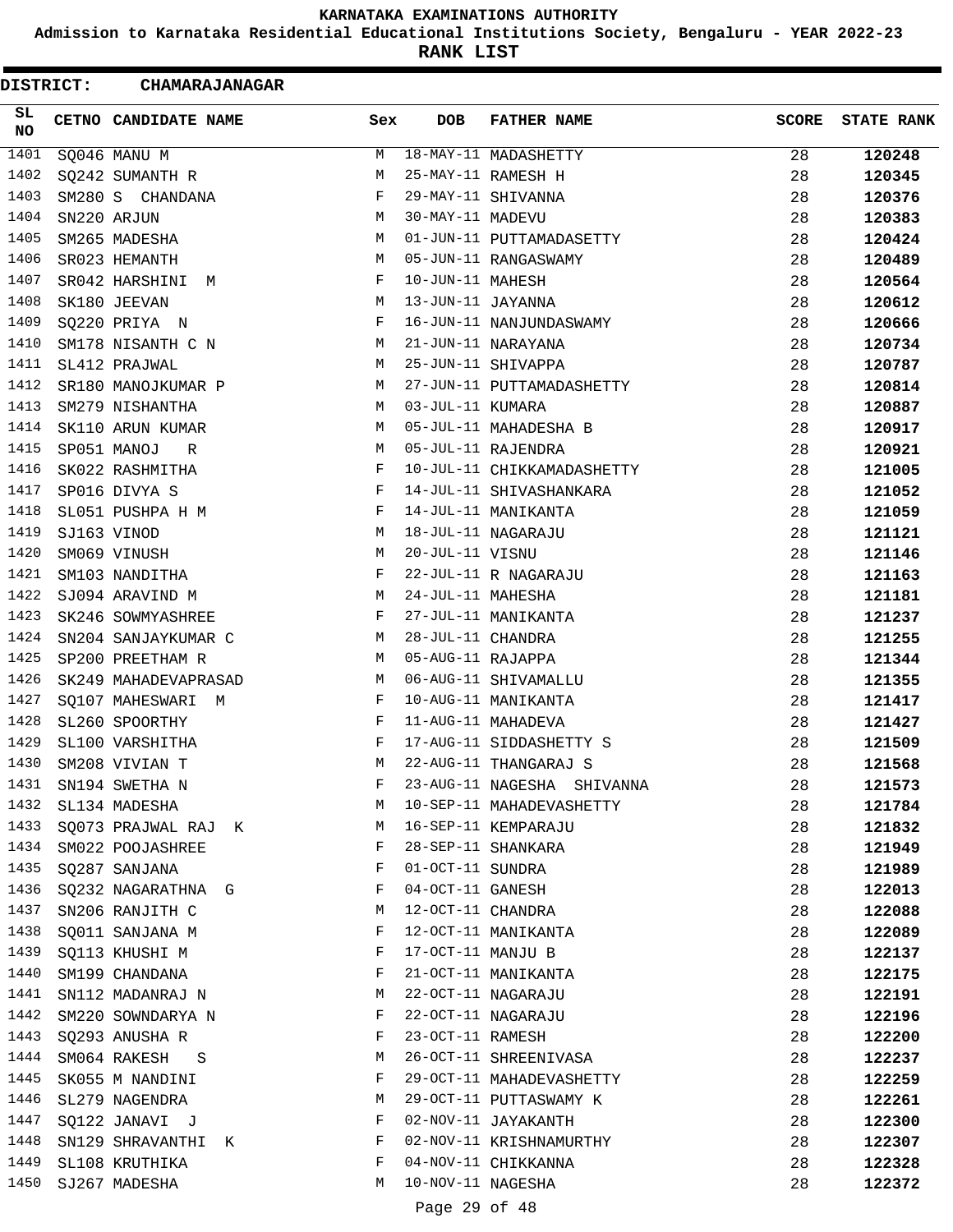**Admission to Karnataka Residential Educational Institutions Society, Bengaluru - YEAR 2022-23**

**RANK LIST**

| <b>DISTRICT:</b> |            | CHAMARAJANAGAR                                                   |                |                   |                             |              |                   |
|------------------|------------|------------------------------------------------------------------|----------------|-------------------|-----------------------------|--------------|-------------------|
| SL<br><b>NO</b>  |            | <b>CETNO CANDIDATE NAME</b>                                      | Sex            | <b>DOB</b>        | <b>FATHER NAME</b>          | <b>SCORE</b> | <b>STATE RANK</b> |
| 1451             |            | SL178 VISHU                                                      | M              | 10-NOV-11 KUSAIAH |                             | 28           | 122378            |
| 1452             |            | SL387 ASHOK KUMAR                                                | M              |                   | 14-NOV-11 MAHADEVA          | 28           | 122409            |
| 1453             |            | SM147 SHARATH M                                                  | М              |                   | 14-NOV-11 MANJAPPA          | 28           | 122417            |
| 1454             |            | SJ053 TARUN KUMAR S                                              | M              |                   | 24-NOV-11 SIDDARAJU NAIKA   | 28           | 122494            |
| 1455             |            | SL410 MAHESHWARI                                                 | F              |                   | 25-NOV-11 MALLIKARJUNA      | 28           | 122500            |
| 1456             |            | SL070 NAVEEN B M                                                 | M              |                   | 28-NOV-11 MANIKANTA         | 28           | 122526            |
| 1457             |            | SP061 KALAISELVI                                                 | F              |                   | 30-NOV-11 NAGARAJU          | 28           | 122544            |
| 1458             |            | SK045 AKASH                                                      | М              | 10-DEC-11 SHANKAR |                             | 28           | 122617            |
| 1459             |            | SJ115 PRADEEP                                                    | М              | 14-DEC-11 RAJU    |                             | 28           | 122646            |
| 1460             |            | SK244 MANASA                                                     | F              | 17-DEC-11 KRISHNA |                             | 28           | 122665            |
| 1461             |            | SP208 PALLAVI P                                                  | F              |                   | 22-DEC-11 PUTTARAJU         | 28           | 122704            |
| 1462             |            | SL065 SAMRUD                                                     | M              | 23-DEC-11 MANJU   |                             | 28           | 122717            |
| 1463             |            | SM192 SANJANA                                                    | F              |                   | 23-DEC-11 PUTTARAJU         | 28           | 122718            |
| 1464             |            | SK133 SUMAN K R                                                  | М              | 23-DEC-11 RAJU M  |                             | 28           | 122719            |
| 1465             |            | SM166 SATHISH KUMAR                                              | M              |                   | 24-DEC-11 RACHAPPA          | 28           | 122723            |
| 1466             |            | SK250 NITHISH                                                    | М              |                   | 26-DEC-11 NINGARAJU         | 28           | 122734            |
| 1467             |            | SN101 SHRINIVASMURTHY R                                          | M              |                   | 29-DEC-11 RAJA NAIKA R      | 28           | 122758            |
| 1468             |            | SP005 ARUNKUMAR M                                                | M              |                   | 01-JAN-12 MAHADEVASWAMY     | 28           | 122787            |
| 1469             |            | SL259 PRAKRUTI M                                                 | F              |                   | 21-MAR-12 MAHADEVAPPA R C   | 28           | 122937            |
| 1470             |            | SM296 ANIL G                                                     | M <sub>1</sub> |                   | 31-AUG-12 GURULINGAPPA      | 28           | 122984            |
| 1471             |            | SJ322 MAHADEVA PRASAD R                                          | M              | 26-AUG-10 RAJU    |                             | 27           | 123472            |
| 1472             |            | SK007 SAHANA                                                     | F              |                   | 30-OCT-10 PUTTARAJU         | 27           | 123781            |
| 1473             |            | SP176 SUPREETH B                                                 | М              | 13-NOV-10 BASAVA  |                             | 27           | 123875            |
| 1474             |            | SM320 BEERESHA                                                   | М              |                   | 01-JAN-11 MALLIKARJUNA      | 27           | 124169            |
| 1475             |            | SN014 SUPREETHA                                                  | F              |                   | 01-JAN-11 MALLAAIH          | 27           | 124248            |
| 1476             |            | SJ320 MAHALAKSHMI                                                | F              | 02-JAN-11 KUMAR   |                             | 27           | 124260            |
| 1477             |            | SP194 VISHAAL C                                                  | M              | 10-JAN-11 CHANDRA |                             | 27           | 124327            |
| 1478             |            | SL377 SNEHA                                                      | F              |                   | 02-FEB-11 CHANNAKESHAVA     | 27           | 124489            |
| 1479             |            | SM015 SINCHANA                                                   | F              |                   | 05-FEB-11 MAHADEVASETTY     | 27           | 124519            |
| 1480             |            | SJ334 GOWTHAM GAMBHIR B                                          | M              |                   | 03-MAR-11 BASAVANNA G       | 27           | 124734            |
| 1481             |            | SN028 KISHOR M                                                   | M              |                   | 07-MAR-11 MAHENDRA          | 27           | 124783            |
| 1482             |            | SL333 PRUTHVI RAJ                                                | M              |                   | 17-MAR-11 S RAJAPPA         | 27           | 124885            |
| 1483             |            | SJ102 PRAKRUTHI H                                                | $\mathbf{F}$   | 18-MAR-11 MAYANNA |                             | 27           | 124897            |
| 1484             |            | SJ332 CHIKKAMMA                                                  | F              |                   | 09-APR-11 MAHADEVASHETTY    | 27           | 125113            |
| 1485             |            | SQ310 CHANDU D                                                   | М              |                   | 12-APR-11 DODDASIDDAIAH     | 27           | 125147            |
| 1486             |            | SL050 MANOJ M                                                    | М              |                   | 14-APR-11 MALLAPPA          | 27           | 125171            |
| 1487             |            | SR050 MEGHANARAJ K                                               | F              | 14-APR-11 N RAJU  |                             | 27           | 125173            |
| 1488             | SQ014 BABY |                                                                  | F              |                   | 22-APR-11 RAJENDRA          | 27           | 125267            |
| 1489             |            | SN159 JAYANTH R                                                  | M              | 25-APR-11 RAMESHA |                             | 27           | 125300            |
| 1490             |            | SM163 GAYITHRI KUMARI F                                          |                |                   | 28-APR-11 PRABHUSWAMY       | 27           | 125330            |
| 1491             |            | SL125 BHUMIKA K                                                  | F              |                   | 11-MAY-11 KUMAR K B         | 27           | 125495            |
| 1492             |            | SN219 MADESHA S                                                  | M              |                   | 16-MAY-11 SARAVANA          | 27           | 125557            |
| 1493             |            | SQ006 ANSIKA K                                                   | F              |                   | 24-MAY-11 KUMAR SWAMY       | 27           | 125655            |
| 1494             |            | SL077 UDITHKUMAR G                                               | M              | 25-MAY-11 GOPALA  |                             | 27           | 125679            |
| 1495             |            | SL185 NANDINI M                                                  | F              |                   | 28-MAY-11 MANIKANTANAYAKA   | 27           | 125712            |
| 1496             |            | SM326 NIRANJAN                                                   | M              | 29-MAY-11 NAGESH  |                             | 27           | 125723            |
| 1497             |            | SJ168 LAKSHMISHREE R                                             | F              |                   | 31-MAY-11 RAJESH R          | 27           | 125745            |
| 1498             |            | $\mathbf{F}$ and $\mathbf{F}$ and $\mathbf{F}$<br>SR041 CHANDANA |                |                   | 01-JUN-11 KRISHNASHETTY     | 27           | 125754            |
| 1499             |            | SN137 SAHANAMARY F                                               | F              | 06-JUN-11 FELIX   |                             | 27           | 125858            |
| 1500             | SK152 ABHI |                                                                  | M              |                   | 15-JUN-11 VEERABHADRASHETTY | 27           | 125976            |
|                  |            |                                                                  |                |                   |                             |              |                   |
|                  |            |                                                                  |                | Page 30 of 48     |                             |              |                   |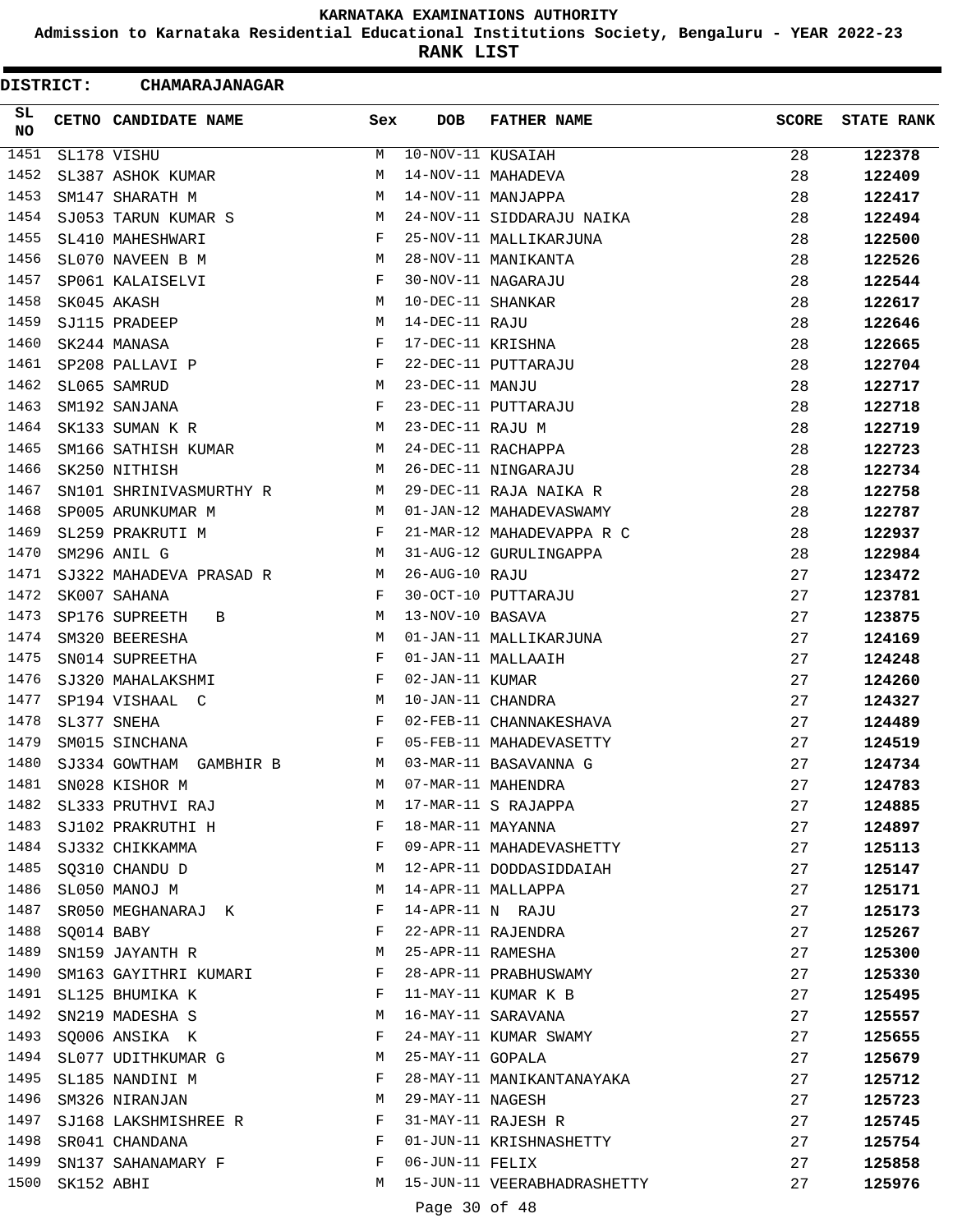**Admission to Karnataka Residential Educational Institutions Society, Bengaluru - YEAR 2022-23**

**RANK LIST**

| <b>DISTRICT:</b> |           | <b>CHAMARAJANAGAR</b>                 |     |                   |                                           |              |                   |
|------------------|-----------|---------------------------------------|-----|-------------------|-------------------------------------------|--------------|-------------------|
| SL<br><b>NO</b>  |           | CETNO CANDIDATE NAME                  | Sex | <b>DOB</b>        | <b>FATHER NAME</b>                        | <b>SCORE</b> | <b>STATE RANK</b> |
| 1501             |           | SL092 AISWARYA P V                    | F   |                   | 29-JUN-11 VENKATESHA                      | 27           | 126166            |
| 1502             |           | SP039 PRATHAP M                       | М   |                   | 07-JUL-11 MADARAJU                        | 27           | 126300            |
| 1503             |           | SQ174 DARSHAN                         | M   |                   | 09-JUL-11 CHANDRA SHEKARA                 | 27           | 126324            |
| 1504             |           | SL411 THARUN G                        | М   |                   | 11-JUL-11 GANGADHARA K B                  | 27           | 126369            |
| 1505             |           | SM261 PRATHAM                         | М   |                   | 14-JUL-11 KUNNARASAIAH                    | 27           | 126404            |
| 1506             |           | SK019 MM SREYASH                      | М   |                   | 16-JUL-11 K MAHESH                        | 27           | 126432            |
| 1507             |           | SK230 SANTHOSH                        | М   |                   | 17-JUL-11 SIDDARAJU NAYAKA                | 27           | 126439            |
| 1508             |           | SR205 GAGAN Y B                       | М   |                   | 18-JUL-11 BASAVARAJU N                    | 27           | 126444            |
| 1509             |           | SL350 SAGAR K S                       | М   |                   | 22-JUL-11 SHIVAIAH                        | 27           | 126511            |
| 1510             |           | SL052 HEMALATHA                       | F   |                   | 25-JUL-11 SIDDARAJU                       | 27           | 126540            |
| 1511             |           | SM138 KEERTHANA                       | F   | 29-JUL-11 KRISHNA |                                           | 27           | 126608            |
| 1512             |           | SN197 RITHESH M                       | М   | 03-AUG-11 MADESHA |                                           | 27           | 126675            |
| 1513             |           | SK042 SANGEETHA MUTHAPPA<br>CHALAVADI | F   |                   | 04-AUG-11 MUTHAPPA PAKIRAPPA<br>CHALAVADI | 27           | 126690            |
| 1514             |           | SL043 KEERTHI BK                      | М   |                   | 05-AUG-11 KRISHNASHETTY                   | 27           | 126699            |
| 1515             |           | SL141 NANDINI                         | F   |                   | 05-AUG-11 MALLESHA                        | 27           | 126701            |
| 1516             |           | SP166 THEJAS B                        | M   |                   | 05-AUG-11 BASAVARAJU M                    | 27           | 126711            |
| 1517             |           | SN150 KARTHIK K                       | М   |                   | 07-AUG-11 KEMPARAJU                       | 27           | 126726            |
| 1518             |           | SQ101 ADARSHA MOURYA P                | М   |                   | 22-AUG-11 PUTTARAJU S                     | 27           | 126882            |
| 1519             |           | SM242 MANGALAGOWRI                    | F   | 25-AUG-11 REVANNA |                                           | 27           | 126912            |
| 1520             |           | SL265 DIVYA                           | F   |                   | 26-AUG-11 BASAVANNA G                     | 27           | 126923            |
| 1521             |           | SQ263 HEMANTHKUMAR R                  | M   |                   | 27-AUG-11 RAVIKUMAR C                     | 27           | 126939            |
| 1522             |           | SM074 LAKSHMI                         | F   |                   | 30-AUG-11 SIDDASETTY                      | 27           | 126967            |
| 1523             |           | SJ180 BHUVANESH M                     | М   | 05-SEP-11 MAHESHA |                                           | 27           | 127019            |
| 1524             |           | SJ145 YASHASHWINI                     | F   | 06-SEP-11 KUMARA  |                                           | 27           | 127046            |
| 1525             |           | SR092 LOKESH K                        | М   |                   | 16-SEP-11 KUMARA C                        | 27           | 127139            |
| 1526             |           | SQ290 SIDDARAJU R                     | М   |                   | 19-SEP-11 RACHAPPA                        | 27           | 127174            |
| 1527             |           | SM302 BHAGYA                          | F   |                   | 23-SEP-11 SUBBEGOWDA                      | 27           | 127204            |
| 1528             |           | SL310 DARSHAN                         | M   | 30-SEP-11 RAVI    |                                           | 27           | 127276            |
| 1529             |           | SJ249 B BHAVYA                        | F   | 07-OCT-11 BALAJI  |                                           | 27           | 127356            |
| 1530             |           | SM262 PRAJWAL K L                     | М   | 10-OCT-11 LOKESHA |                                           | 27           | 127385            |
| 1531             |           | SP025 SUSHENDRA C                     | М   | 11-OCT-11 CHANDRA |                                           | 27           | 127398            |
| 1532             |           | SP216 THARUNIKA V                     | F   |                   | 12-OCT-11 VELUSWAMY                       | 27           | 127405            |
| 1533             |           | SJ261 NISARGA R                       | F   |                   | 14-OCT-11 RANGASWAMY                      | 27           | 127422            |
| 1534             |           | SM200 KEMPARAJU S                     | М   |                   | 22-OCT-11 SIDDARAJU                       | 27           | 127506            |
| 1535             |           | SQ205 SINDHU                          | F   |                   | 24-OCT-11 SHIVAMURTHI                     | 27           | 127523            |
| 1536             |           | SP069 ABHINAYA                        | F   |                   | 27-OCT-11 SHIVARAJU                       | 27           | 127545            |
| 1537             | SN070 ANU |                                       | F   |                   | 27-OCT-11 SHIVARAJU                       | 27           | 127547            |
| 1538             |           | SN149 JITHAN S                        | М   |                   | 31-OCT-11 SHANMUGA                        | 27           | 127585            |
| 1539             |           | SJ231 SPANDANA S                      | F   |                   | 31-OCT-11 SRINIVAASA                      | 27           | 127587            |
| 1540             |           | SP106 THEJAS L                        | М   | 11-NOV-11 LOKESH  |                                           | 27           | 127687            |
| 1541             |           | SR163 SIDDARTHA S                     | М   |                   | 12-NOV-11 SIDDAPPAJI                      | 27           | 127694            |
| 1542             |           | SL380 DODDAMMA                        | F   |                   | 14-NOV-11 DORESWAMY                       | 27           | 127718            |
| 1543             |           | SK014 JEEVAN                          | М   |                   | 15-NOV-11 GURULINGAPPA                    | 27           | 127726            |
| 1544             |           | SJ038 KUMAR K                         | М   |                   | 15-NOV-11 KRISHNAMURTHY                   | 27           | 127729            |
| 1545             |           | SL202 YASWANTH                        | М   |                   | 26-NOV-11 SHIVANNA                        | 27           | 127818            |
| 1546             |           | SN107 YASHODHA C                      | F   | 27-NOV-11 CHANDRA |                                           | 27           | 127830            |
| 1547             |           | SM164 NAVYA                           | F   |                   | 03-DEC-11 LATE SWAMY                      | 27           | 127884            |
| 1548             |           | SQ057 SUMANTH M                       | М   |                   | 07-DEC-11 MAHADEVA                        | 27           | 127916            |
| 1549             |           | SJ073 POOJA                           | F   |                   | 08-DEC-11 BELLEGOWDA                      | 27           | 127922            |
|                  |           |                                       |     |                   |                                           |              |                   |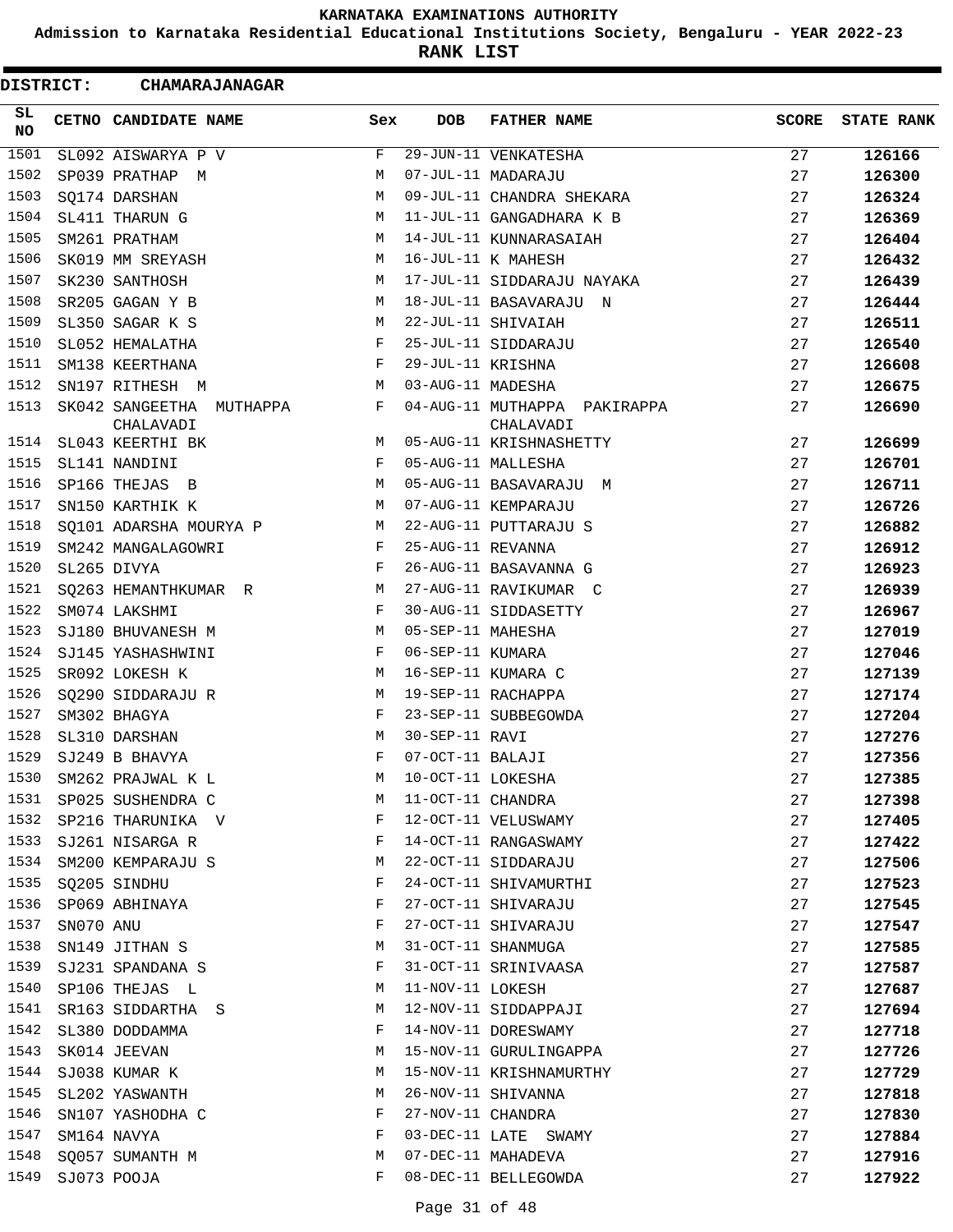**Admission to Karnataka Residential Educational Institutions Society, Bengaluru - YEAR 2022-23**

**RANK LIST**

| <b>DISTRICT:</b> | <b>CHAMARAJANAGAR</b>             |            |                   |                              |              |                   |
|------------------|-----------------------------------|------------|-------------------|------------------------------|--------------|-------------------|
| SL<br>NO         | CETNO CANDIDATE NAME              | Sex        | <b>DOB</b>        | <b>FATHER NAME</b>           | <b>SCORE</b> | <b>STATE RANK</b> |
| 1550             | SN079 NANDINI N                   | F          |                   | 12-DEC-11 NAGENDRA           | 27           | 127958            |
| 1551             | SN073 PRASHANTH S                 | М          | 14-DEC-11 SIDDA   |                              | 27           | 127976            |
| 1552             | SK242 MAHADEVA K                  | M          | 16-DEC-11 KUMARA  |                              | 27           | 127987            |
| 1553             | SJ245 MAHALAKSHMI                 | F          | 05-JAN-12 RAJU    |                              | 27           | 128125            |
| 1554             | SR038 PREETHI M                   | F          | 23-FEB-12 MAHESHA |                              | 27           | 128211            |
| 1555             | SQ062 FARHAN SHARIF               | M          |                   | 27-MAR-09 ILIYAS SHARIF      | 26           | 128292            |
| 1556             | SK216 MAHESHA                     | M          |                   | 25-DEC-09 MAHADEVANAYAKA     | 26           | 128344            |
| 1557             | SP101 ABILASH P                   | М          |                   | 01-JAN-10 PRASANNAKUMAR      | 26           | 128346            |
| 1558             | SJ099 PAVAN KUMARNAIKA            | M          |                   | 23-MAY-10 SAKRUNAIKA         | 26           | 128526            |
| 1559             | SM075 MANOJKUMAR                  | M          | 11-AUG-10 DESAIAH |                              | 26           | 128683            |
| 1560             | SQ131 DIGANTH S                   | M          |                   | 06-SEP-10 SHIVANNA           | 26           | 128758            |
| 1561             | SQ238 GAGANA G                    | F          |                   | 26-SEP-10 GOVINDARAJ         | 26           | 128817            |
| 1562             | SK159 NISARGA N                   | F          |                   | 27-SEP-10 NANJUNDASWAMY      | 26           | 128824            |
| 1563             | SJ233 CHANDANA                    | F          |                   | 03-NOV-10 LATE CHANDRASHEKAR | 26           | 128998            |
| 1564             | SJ199 DIVYA                       | F          | 06-NOV-10 DASA    |                              | 26           | 129018            |
| 1565             | SN140 JEEVAN D D                  | М          |                   | 10-NOV-10 DUNDAMADAPPA       | 26           | 129032            |
| 1566             | SR075 CHINNU S                    | F          | 01-JAN-11 SURESH  |                              | 26           | 129385            |
| 1567             | SR112 YASHVANTH                   | М          | 19-JAN-11 RAVI    |                              | 26           | 129591            |
| 1568             | SR067 MANDARA N                   | F          |                   | 08-FEB-11 NATARAJU R         | 26           | 129749            |
| 1569             | SL182 KIRAN                       | M          |                   | 07-MAR-11 SADASHIVAPPA       | 26           | 129968            |
| 1570             | SM025 SIDDESH H N                 | М          |                   | 15-MAR-11 NAGASHETTY         | 26           | 130058            |
| 1571             | SR109 SRUSHTI S                   | F          |                   | 15-MAR-11 SRINIVASANAYAKA    | 26           | 130060            |
| 1572             | SR169 SRUJAN P P                  | М          | 25-MAR-11 PRAKASH |                              | 26           | 130157            |
| 1573             | SR060 KIRAN                       | М          |                   | 14-APR-11 JADESWAMY          | 26           | 130371            |
| 1574             | SN120 GOWTHAM M                   | M          | 27-APR-11 MAHESH  |                              | 26           | 130515            |
| 1575             | SM078 PRAKURATHY H M              | $_{\rm F}$ |                   | 29-APR-11 MAHESH H M         | 26           | 130536            |
| 1576             | SK208 RAKESH R                    | M          |                   | 08-MAY-11 RAJENDRA C         | 26           | 130640            |
| 1577             | SN131 DEEPAK S                    | M          |                   | 10-MAY-11 SUBRAMANI          | 26           | 130662            |
| 1578             | SK118 PRIYADARSHINI               | F          | 14-MAY-11 CHANDRU |                              | 26           | 130714            |
| 1579             | SL024 SAHANA                      | F          | 15-MAY-11 MAHESHA |                              | 26           | 130727            |
| 1580             | SQ208 GOWTHAMI S                  | F          |                   | 23-MAY-11 SHIVANAGU          | 26           | 130798            |
| 1581             | SN095 PRAVEEN KUMAR N             | M          |                   | 25-MAY-11 NAGARAJU M         | 26           | 130821            |
| 1582             | SN181 SHIVAKUMARA                 | M          |                   | 27-MAY-11 PUTTEGOWDA         | 26           | 130851            |
|                  | 1583 SL164 NAGAMALLU              | M          |                   | 28-MAY-11 MAHADEVASWAMY      | 26           | 130859            |
| 1584             |                                   | F          |                   | 01-JUN-11 NANJASHETTY        | 26           |                   |
| 1585             | SJ159 NANDINI<br>SP213 POORNIMA B | F          | 01-JUN-11 BASAVA  |                              | 26           | 130920            |
| 1586             | SL357 MAHADEVASWAMY               | М          |                   | 02-JUN-11 NAGARAJU           | 26           | 130923            |
| 1587             |                                   | М          |                   | 03-JUN-11 MALLIKARJUNA       |              | 130945            |
| 1588             | SM168 SHRIKANTH                   | M          | 05-JUN-11 MADESHA |                              | 26           | 130961            |
| 1589             | SN074 HARISHKUMAR                 |            |                   |                              | 26           | 130984            |
|                  | SP133 RISHAK                      | M<br>F     | 06-JUN-11 NATARAJ |                              | 26           | 131005            |
| 1590             | SQ085 LAKSHMI K                   |            |                   | 16-JUN-11 KUMARA R           | 26           | 131136            |
|                  | 1591 SJ017 KEERTHANA B            | F          |                   | 22-JUN-11 BASAVARAJU         | 26           | 131216            |
| 1592             | SM021 LEELA                       | F          |                   | 27-JUN-11 PUTTANNA           | 26           | 131281            |
| 1593             | SK257 PREETHAM S                  | М          | 01-JUL-11 SOMANNA |                              | 26           | 131329            |
| 1594             | SL039 PREEYANTH C                 | M          |                   | 01-JUL-11 CHIKKARAJU         | 26           | 131330            |
| 1595             | SP127 MANIKANTAN K                | M          |                   | 05-JUL-11 KARUPPASWAMY       | 26           | 131381            |
| 1596             | SP189 SANDYA                      | F          | 05-JUL-11 MAADA   |                              | 26           | 131392            |
| 1597             | SL215 SUBHASH K B                 | M          |                   | 09-JUL-11 BASAVARAJAIAH      | 26           | 131455            |
| 1598             | SM176 NITINKUMAR R                | M          |                   | 12-JUL-11 RAMESH S           | 26           | 131490            |
| 1599             | SR176 BHARGAV C L                 | M          |                   | 14-JUL-11 LOKESH C B         | 26           | 131516            |
|                  |                                   |            | Page 32 of 48     |                              |              |                   |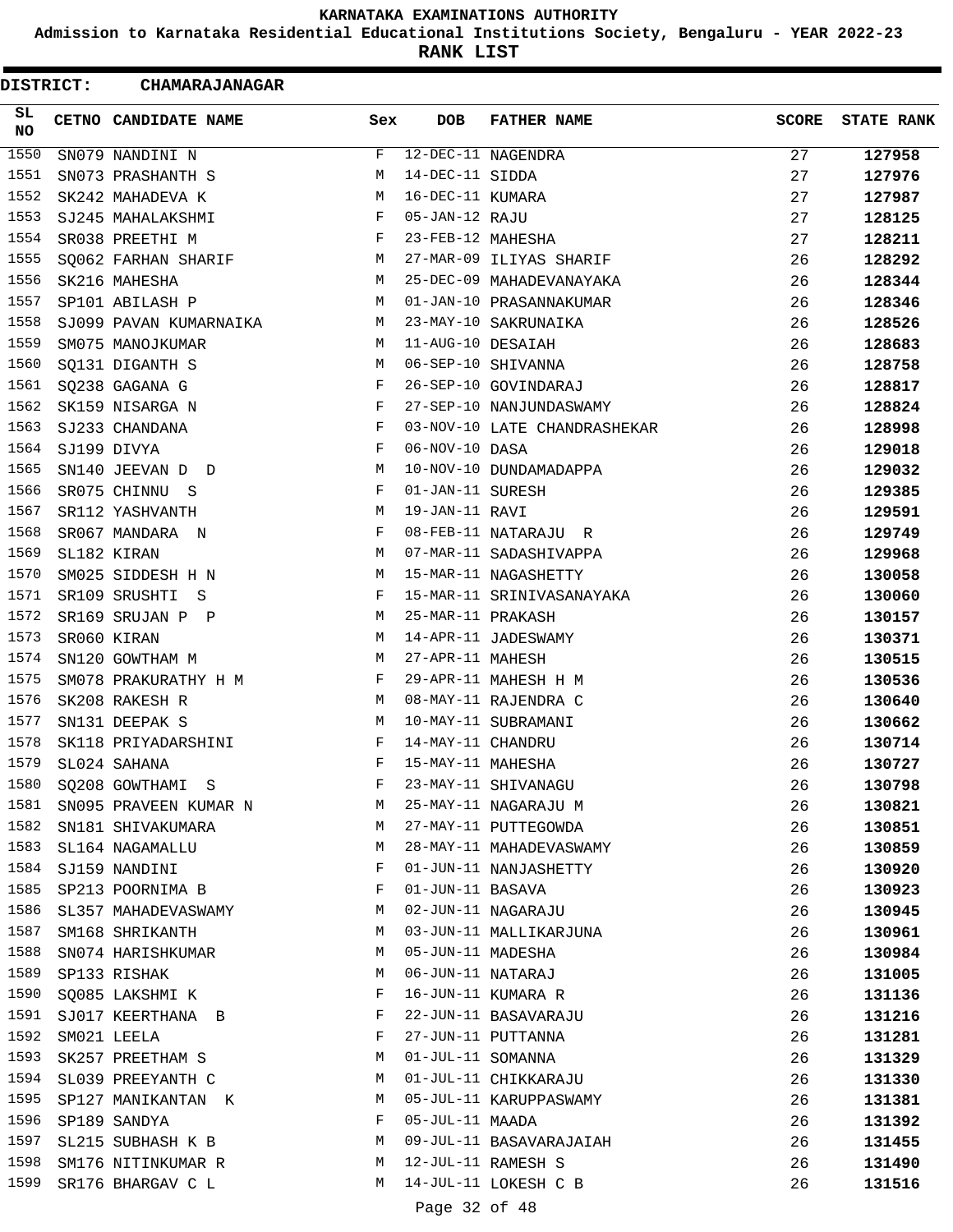**Admission to Karnataka Residential Educational Institutions Society, Bengaluru - YEAR 2022-23**

**RANK LIST**

Е

| <b>DISTRICT:</b> | CHAMARAJANAGAR                               |              |                   |                             |              |                   |
|------------------|----------------------------------------------|--------------|-------------------|-----------------------------|--------------|-------------------|
| SL<br><b>NO</b>  | CETNO CANDIDATE NAME                         | Sex          | DOB               | <b>FATHER NAME</b>          | <b>SCORE</b> | <b>STATE RANK</b> |
| 1600             | SN094 KAVYA S                                | F            |                   | 22-JUL-11 SIDDAPPA          | 26           | 131639            |
| 1601             | SP205 VINESH M                               | М            |                   | 27-JUL-11 MADESH R          | 26           | 131702            |
| 1602             | SJ070 KEERTHI                                | F            |                   | 29-JUL-11 MAHADEVA          | 26           | 131727            |
| 1603             | SJ189 PRANAV M P                             | М            |                   | 29-JUL-11 MAHADEVASWAMY     | 26           | 131728            |
| 1604             | SQ102 MANAVI M                               | F            |                   | 30-JUL-11 M MAHADEVASWAMY   | 26           | 131743            |
| 1605             | SN135 MEGHANA M                              | F            | 11-AUG-11 MADESHA |                             | 26           | 131898            |
| 1606             | SL263 ANKITHA                                | F            | 13-AUG-11 NAGESHA |                             | 26           | 131920            |
| 1607             | SK107 SHALINI S                              | F            |                   | 14-AUG-11 SANGAMESHA        | 26           | 131936            |
| 1608             | SP045 BANUPRIYA E                            | $\mathbf{F}$ | 15-AUG-11 ERA     |                             | 26           | 131939            |
| 1609             | SL409 NAGARJUN                               | M            | 17-AUG-11 SWAMY   |                             | 26           | 131971            |
| 1610             | SQ306 BHUVAN L                               | M            |                   | 18-AUG-11 LINGANNA          | 26           | 131977            |
| 1611             | SJ178 KALPANA                                | $\mathbf{F}$ |                   | 22-AUG-11 SIDDARAJU         | 26           | 132015            |
| 1612             | SL246 NAGAMALLA                              | M            |                   | 28-AUG-11 MALLASHETTI       | 26           | 132076            |
| 1613             | SQ114 JEEVAN KUMAR MOURYA B                  | M            |                   | 08-SEP-11 BHASKAR S         | 26           | 132191            |
| 1614             | SM258 KRUTHIKA                               | $\mathbf{F}$ |                   | 09-SEP-11 VISHWARADHYA      | 26           | 132204            |
| 1615             | SM214 SOWMYA                                 | F            |                   | 13-SEP-11 SHIVAIAH          | 26           | 132256            |
| 1616             | SM336 VARUN M                                | М            | 16-SEP-11 MAHESH  |                             | 26           | 132284            |
| 1617             | SM182 VARUN                                  | М            |                   | 19-SEP-11 TULASIRAMA        | 26           | 132305            |
| 1618             | SN080 KAVYA<br>B                             | F            |                   | 20-SEP-11 BASAVARAJU        | 26           | 132314            |
| 1619             | SK114 NAGESHA N                              | M            |                   | 28-SEP-11 NINGAPPA          | 26           | 132385            |
| 1620             | SQ256 NAGARATHNA R                           | F            |                   | 17-OCT-11 RANGASWAMY        | 26           | 132568            |
| 1621             | SJ121 MAHADEVAMMA M                          | F            | 21-OCT-11 MAHESHA |                             | 26           | 132595            |
| 1622             | SQ362 SURYA S                                | М            |                   | 21-OCT-11 SIDDARAJU         | 26           | 132600            |
| 1623             | SL295 NITHYA                                 | F            | 29-OCT-11 RAJAPPA |                             | 26           | 132669            |
| 1624             | SQ325 BINDU M                                | F            | 15-NOV-11 MADEVA  |                             | 26           | 132813            |
| 1625             | SL363 KARTHIK B                              | М            |                   | 15-NOV-11 BASAVANNA         | 26           | 132815            |
| 1626             | SM140 NAKUL M                                | M            |                   | 18-NOV-11 MAHADEVAIAH       | 26           | 132842            |
| 1627             | SQ250 PRATHIKSHA N                           | F            |                   | 18-NOV-11 NAGENDRA N        | 26           | 132844            |
| 1628             | SK016 AMRUTHA                                | F            | 20-NOV-11 MADAPPA |                             | 26           | 132859            |
| 1629             | SR079 PRIYA                                  | F            |                   | 22-NOV-11 MAHADEVASWAMY     | 26           | 132882            |
|                  | 1630 SK028 PRABHUDDHA B C                    | M            |                   | 23-NOV-11 CHIKKAMAHADEVAIAH | 26           | 132888            |
|                  | 1631 SL017 SHREYASH                          | M            |                   | 30-NOV-11 NARAYANA          | 26           | 132963            |
|                  | 1632 SN098 PRITHAM M                         |              |                   | M 01-DEC-11 MURALI RAJ M    | 26           | 132971            |
| 1633             | SP172 MANIKANTA M                            |              |                   | 09-DEC-11 MARAPPA           | 26           | 133018            |
| 1634             | SL307 VASANTHAKUMARI F                       |              |                   | 10-DEC-11 HONAKARANAYAKA R  | 26           | 133029            |
| 1635             | SP078 REENA M                                | F            |                   | 21-DEC-11 MADESHA           | 26           | 133106            |
| 1636             | SQ334 RAJU K                                 | M            |                   | 31-DEC-11 KEMPARAJU K       | 26           | 133182            |
| 1637             | SN154 KAVYA K $$\rm{F}$$                     |              |                   | 08-JAN-12 KANAKARAJU        | 26           | 133242            |
| 1638             | SK263 RUTHVIK MALAI M S M 16-JAN-12 MAHESH M |              |                   |                             | 26           | 133265            |
|                  | 1639 SP044 DHANUSH R                         |              |                   | M 22-JAN-12 RAMESHA M       | 26           | 133280            |
| 1640             | SK065 SRUJAN                                 |              |                   | M 08-MAY-12 KAMALAKARA      | 26           | 133371            |
| 1641             | SJ049 NITHIN KUMAR K M 14-SEP-10 KEMPARAJU   |              |                   |                             | 25           | 133902            |
| 1642             | SR149 MANU N                                 | M            |                   | 09-OCT-10 NANJUNDA          | 25           | 134000            |
| 1643             | SJ007 NITHIN B M                             |              |                   | 21-OCT-10 BASAVARAJU        | 25           | 134072            |
| 1644             | SN139 SHARATH GOWDA R M                      |              | 10-DEC-10 RAGHU V |                             | 25           | 134319            |
| 1645             | SN057 VIKAS V                                | M            |                   | 10-DEC-10 VENKATARAJU       | 25           | 134320            |
| 1646             | SL167 SUJATHA                                | $\mathbf{F}$ | 11-DEC-10 SURESH  |                             | 25           | 134325            |
| 1647             | SP156 CHAITHRA                               | $\mathbf{F}$ |                   | 27-DEC-10 VENKATACHALA      | 25           | 134409            |
| 1648             | SQ161 SUDHA D                                | F            | 01-JAN-11 DASA    |                             | 25           | 134525            |
| 1649             | SJ119 PAVITHRA                               | F            |                   | 02-JAN-11 MADEVA K          | 25           | 134544            |
|                  |                                              |              |                   |                             |              |                   |

Page 33 of 48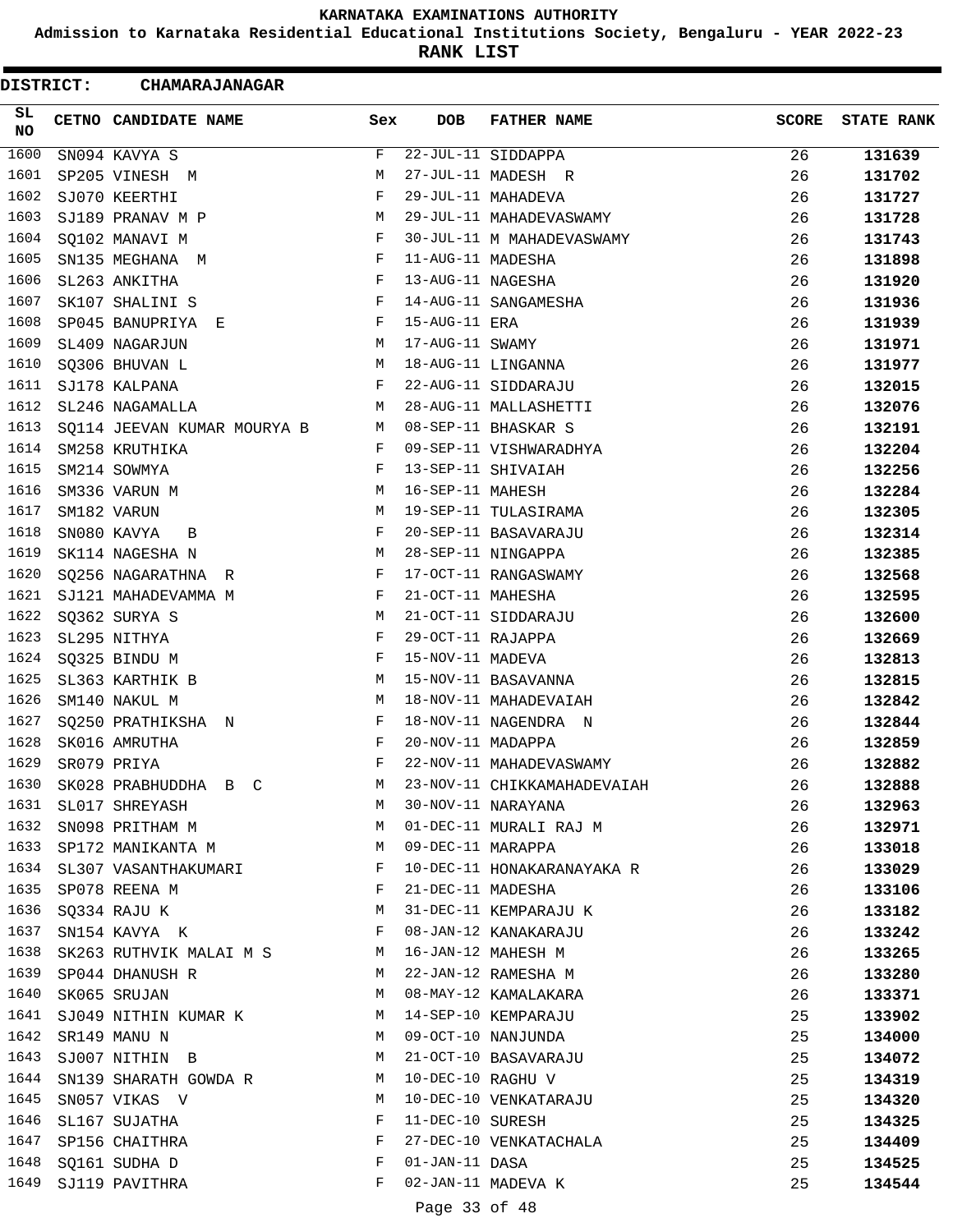**Admission to Karnataka Residential Educational Institutions Society, Bengaluru - YEAR 2022-23**

**RANK LIST**

| SL.<br>CETNO CANDIDATE NAME<br>NO | Sex                        | DOB                | <b>FATHER NAME</b>         | <b>SCORE</b> | <b>STATE RANK</b> |
|-----------------------------------|----------------------------|--------------------|----------------------------|--------------|-------------------|
| 1650<br>SR047 SHRAVANTHI          | F                          |                    | 23-FEB-11 MAHADEVASWAMY    | 25           | 134938            |
| 1651<br>SQ207 LAKSHMI S           | F                          |                    | 25-MAR-11 SHEKAR V         | 25           | 135204            |
| 1652<br>SL264 ARJUN               | M                          |                    | 27-MAR-11 VEERABHADRA N    | 25           | 135224            |
| 1653<br>SN173 MANOJ M             | M                          | 09-APR-11 MADEVA   |                            | 25           | 135376            |
| 1654                              | SR111 HARSHAVARDHAN L<br>M | 11-APR-11 LOKESH   |                            | 25           | 135399            |
| 1655<br>SM253 SHIVAKUMAR          | M                          |                    | 14-APR-11 VENKATESHA       | 25           | 135424            |
| 1656<br>SJ072 PARIMALA            | F                          |                    | 16-APR-11 RUDRANAGA        | 25           | 135446            |
| 1657<br>SJ154 YASHAVANTH PATEL    | M                          |                    | 21-APR-11 NANDAKUMARA      | 25           | 135492            |
| 1658<br>SM217 MAHADEVASWAMY       | M                          |                    | 22-APR-11 MANJU K S        | 25           | 135496            |
| 1659<br>SQ282 SINDHU N            | F                          | 25-APR-11 NANJAPPA |                            | 25           | 135542            |
| 1660<br>SM067 ASHWINI             | F                          |                    | 02-MAY-11 VARADANAYAKA T N | 25           | 135611            |
| 1661<br>SJ077 YOGESWARI S M       | $\mathbf{F}$               | 03-MAY-11 MURTHY   |                            | 25           | 135631            |
| 1662<br>SP099 SAMISITHA           | F                          |                    | 04-MAY-11 DEVARAJU         | 25           | 135640            |
| 1663<br>SQ284 SANJANA K           | F                          | 13-MAY-11 V KUMARA |                            | 25           | 135741            |
| 1664<br>SQ047 ARUN KUMAR N        | M                          |                    | 20-MAY-11 NINGARAJU        | 25           | 135798            |
| 1665<br>SN093 PRAVEEN             | М<br>S S                   |                    | 20-MAY-11 SHARAVANA        | 25           | 135804            |
| 1666<br>SR074 AMULYA V            | F                          |                    | 23-MAY-11 VENKATESH V      | 25           | 135824            |
| 1667<br>SP048 SPOORTHI            | F                          | 23-MAY-11 SHIVU    |                            | 25           | 135831            |
| 1668<br>SN158 THRISHA C           | F                          | 25-MAY-11 CHANDRA  |                            | 25           | 135856            |
| 1669<br>SQ120 SANDHYA K           | $\mathbf{F}$               | 10-JUN-11 KRISHNA  |                            | 25           | 136058            |
| 1670<br>SN089 SANDHYA             | F                          | 11-JUN-11 SWAMY    |                            | 25           | 136072            |
| 1671<br>SO007 DEEKSHITH GOWDA     | М                          |                    | 14-JUN-11 MANJU KUMAR      | 25           | 136105            |
| 1672<br>SP011 SHASHIKUMAR G       | М                          | 24-JUN-11 GANESH   |                            | 25           | 136237            |
| 1673<br>SN022 SURESH KUMAR C      | М                          |                    | 25-JUN-11 CHINNARAJU       | 25           | 136253            |
| 1674<br>SL198 DEEPU               | F                          |                    | 29-JUN-11 MAHADEVASHETTY   | 25           | 136303            |
| 1675<br>SQ249 DHRUVA              | М                          |                    | 29-JUN-11 MAHADEVASHETTY   | 25           | 136304            |
| 1676<br>SN085 ARSHITHA P          | F                          | 14-JUL-11 PRASAD   |                            | 25           | 136513            |
| 1677<br>SL302 ANUSHA              | F                          |                    | 21-JUL-11 KADAGARAIAH      | 25           | 136599            |
| 1678<br>SM198 DHANUSH             | М<br>J                     |                    | 30-JUL-11 JAGADISH         | 25           | 136719            |
| 1679<br>SR188 MANOJ K             | M                          | 31-JUL-11 KRISHNA  |                            | 25           | 136741            |
| 1680                              | SL098 SIDDARTH MOURYA<br>M |                    | 01-AUG-11 MANISWAMY        | 25           | 136758            |
| 1681<br>SK003 ARPITHA M           | F                          | 04-AUG-11 MAHESH   |                            | 25           | 136775            |
| 1682<br>SN227 BHUVAN D            | M                          |                    | 04-AUG-11 DHARMA R         | 25           | 136776            |
| 1683<br>SL008 PRAKRUTHI           | F                          |                    | 04-AUG-11 SREENIVASAMURTHY | 25           | 136781            |
| 1684<br>SL091 PRANAV R            | М                          | 18-AUG-11 RAJU N   |                            | 25           | 136937            |
| 1685<br>SQ058 C GOWTHAM           | М                          |                    | 21-AUG-11 CHINNASWAMY      | 25           | 136963            |
| 1686<br>SJ299 NAMRATHA            | F                          |                    | 04-SEP-11 NAGENDRA R       | 25           | 137105            |
| 1687<br>SJ287 AJITHKUMAR L        | M                          |                    | 06-SEP-11 LAKSHMAN K       | 25           | 137125            |
| 1688<br>SO348 SHRIYASH S          | M                          |                    | 07-SEP-11 SURESH N         | 25           | 137144            |
| 1689<br>SP042 MAHADEVASWAMY M     | M                          | 10-SEP-11 MADEVA   |                            | 25           | 137182            |
| 1690<br>SM293 SHIVARANJINI        | F                          |                    | 11-SEP-11 GOPALANAYAKA     | 25           | 137195            |
| 1691<br>SR073 BASAVANNA           | М                          |                    | 14-SEP-11 MAHADEVA GOWDA   | 25           | 137221            |
| 1692<br>SK213 GANGADHARA          | М                          |                    | 19-SEP-11 RAVIKUMARA K G   | 25           | 137268            |
| 1693<br>SJ285 NAGAMANI            | F                          |                    | 22-SEP-11 MANJAPPA         | 25           | 137298            |
| 1694<br>SK173 MANOJ S             | М                          |                    | 30-SEP-11 SIDDARAJUNAYAKA  | 25           | 137365            |
| 1695<br>SM251 PRUTHVI             | M                          |                    | 01-OCT-11 CHANNAMALLA      | 25           | 137382            |
| 1696<br>SL276 HARSHINI            | F                          | 03-OCT-11 SURESH   |                            | 25           | 137394            |
| 1697<br>SK194 VIJAY KUMAR S       | М                          |                    | 06-OCT-11 SHRINIVASA       | 25           | 137413            |
| 1698<br>SM250 NISHANTH            | M                          |                    | 08-OCT-11 NANJUNDASWAMY    | 25           | 137426            |
| 1699<br>SM277 MALLIKARJUNA        | M                          |                    | 09-OCT-11 MALLESHA         | 25           | 137440            |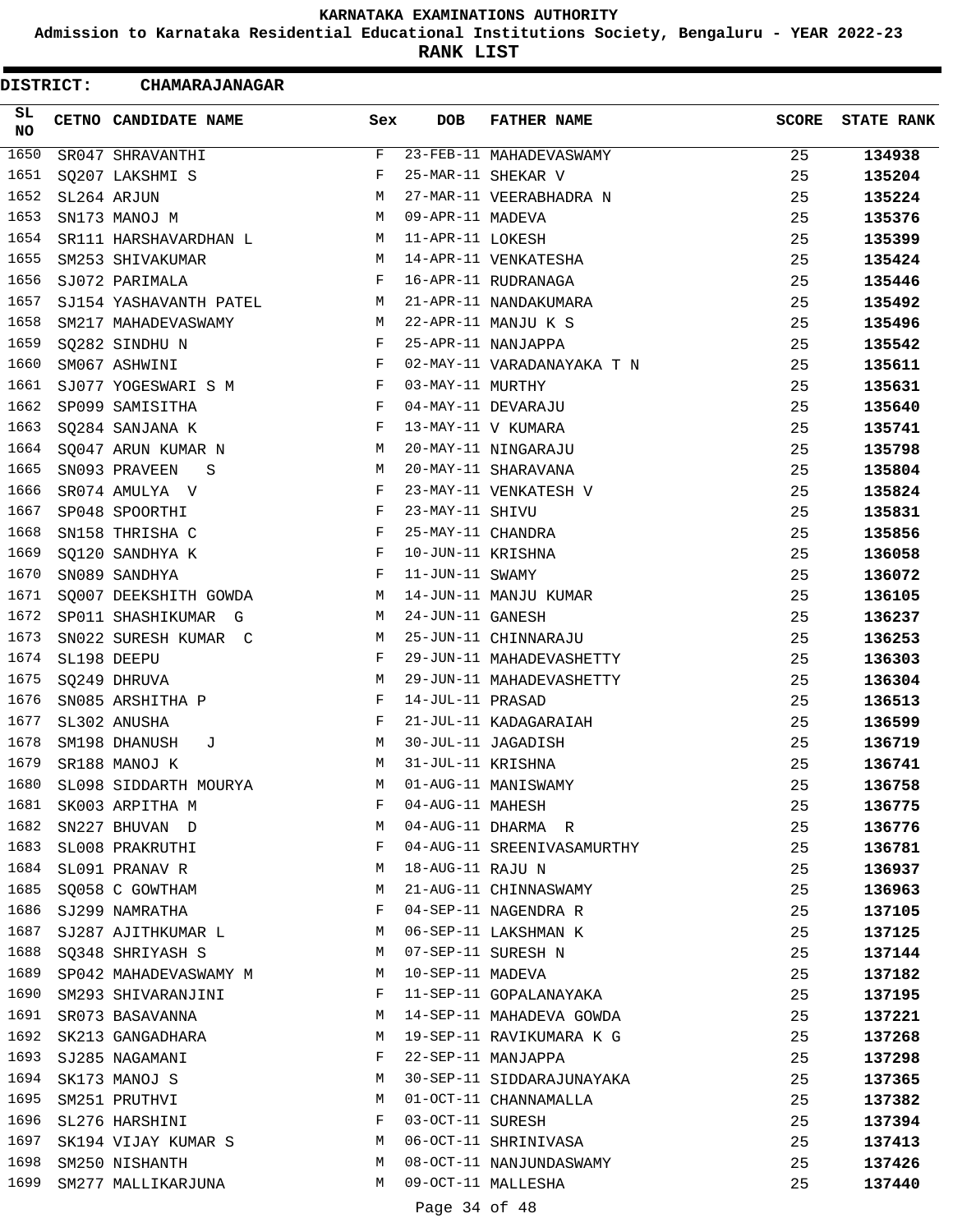**Admission to Karnataka Residential Educational Institutions Society, Bengaluru - YEAR 2022-23**

**RANK LIST**

| DISTRICT: |  | <b>CHAMARAJANAGAR</b>                                    |              |                   |                                 |              |                   |
|-----------|--|----------------------------------------------------------|--------------|-------------------|---------------------------------|--------------|-------------------|
| SL.<br>NO |  | CETNO CANDIDATE NAME                                     | Sex          | <b>DOB</b>        | <b>FATHER NAME</b>              | <b>SCORE</b> | <b>STATE RANK</b> |
| 1700      |  | SR129 ANUSOOYA R                                         | F            |                   | 15-OCT-11 RACHAPPAJI            | 25           | 137497            |
| 1701      |  | SL248 ANUSHRI                                            | F            |                   | 20-OCT-11 NAGARAJANAYAKA        | 25           | 137541            |
| 1702      |  | SP170 SOMESHWARI                                         | F            |                   | 21-OCT-11 RAJENDRA K            | 25           | 137557            |
| 1703      |  | SN077 VIBHUSHANA                                         | М            |                   | 23-OCT-11 RANGAMADAPPA          | 25           | 137579            |
| 1704      |  | SQ349 SRUJAN S                                           | М            |                   | 04-NOV-11 SIDDAIAH              | 25           | 137661            |
| 1705      |  | SN207 SWAROOP                                            | М            |                   | 05-NOV-11 MANJUNATH<br>М        | 25           | 137670            |
| 1706      |  | SP171 BHOOMIKA G                                         | F            |                   | 07-NOV-11 GOVINDARAJU           | 25           | 137681            |
| 1707      |  | SR100 MAHADEVAPRABHU S                                   | M            |                   | 07-NOV-11 SHANKARA              | 25           | 137684            |
| 1708      |  | SP157 NITHESH M                                          | М            |                   | 21-NOV-11 MAHADESHA             | 25           | 137789            |
| 1709      |  | SQ376 POORVIK GOWDA A N                                  | M            |                   | 22-NOV-11 NAGARAJU K            | 25           | 137801            |
| 1710      |  | SP079 DEVIKA M                                           | F            |                   | 26-NOV-11 MALLESHA              | 25           | 137832            |
| 1711      |  | SM290 JYOTHI                                             | $_{\rm F}$   | 28-NOV-11 KUMARA  |                                 | 25           | 137852            |
| 1712      |  | SR136 DODDAMMATHAYI                                      | F            |                   | 04-DEC-11 REVANNA S             | 25           | 137893            |
| 1713      |  | SM127 SINCHANA S                                         | F            |                   | 04-DEC-11 SWAMY D D             | 25           | 137903            |
| 1714      |  | SP036 KALPANA S                                          | F            |                   | 17-DEC-11 SHEKHAR S             | 25           | 137996            |
| 1715      |  | SN155 NAVYA R                                            | F            | 23-DEC-11 RAJESH  |                                 | 25           | 138035            |
| 1716      |  | SR182 BHAVANISHANKAR<br>Ρ                                | М            |                   | 26-DEC-11 PRAKASHA              | 25           | 138058            |
| 1717      |  | SR028 SANJITHA<br>$\mathbb{P}$                           | F            |                   | 26-DEC-11 PRAKASH R             | 25           | 138063            |
| 1718      |  | SM256 GURUPRASAD                                         | М            |                   | 29-DEC-11 N M RAMU              | 25           | 138074            |
| 1719      |  | SN223 VASANTHA KUMARA K V                                | M            |                   | 01-JAN-12 KUMAR NAIKA           | 25           | 138111            |
| 1720      |  | SP083 KEERTHI                                            | F            |                   | 09-JAN-12 MURUGESHA             | 25           | 138144            |
| 1721      |  | SP138 HEMASREE N                                         | F            |                   | 11-JAN-12 NAGARAJU G            | 25           | 138149            |
| 1722      |  | SJ067 H N UMA                                            | F            |                   | 01-FEB-12 NAGARAJU              | 25           | 138197            |
| 1723      |  | SK134 JEEVAN                                             | М            |                   | 03-SEP-12 PRABHUSWAMY           | 25           | 138291            |
| 1724      |  | SP091 KARTHICK                                           | М            |                   | 30-NOV-09 PALANISWAMY           | 24           | 138367            |
| 1725      |  | SN017 KAVYA S                                            | F            |                   | 14-APR-10 SHIVASHANKARA         | 24           | 138482            |
| 1726      |  | SL080 RAMYA                                              | F            | 27-JUN-10 KRISHNA |                                 | 24           | 138565            |
| 1727      |  | SK148 SHASHANK M                                         | М            |                   | 20-JUL-10 MAHENDRA P            | 24           | 138592            |
| 1728      |  | SK093 CHANDU                                             | M            |                   | 13-AUG-10 MAHADEVASHETTY        | 24           | 138637            |
| 1729      |  | SR159 N LIKITH                                           | M            |                   | 20-NOV-10 NATARAJU              | 24           | 139059            |
|           |  | 1730 SP035 G PARTHASARATHI                               | M            |                   | 30-NOV-10 M P GOPALA            | 24           | 139093            |
|           |  | 1731 SL299 GANGADHAR                                     | M            | 01-JAN-11 PRANESH |                                 | 24           | 139275            |
|           |  | 1732 SQ240 RAHUL S                                       | M            |                   | 21-JAN-11 SIDDA MAHADEVA NAYAKA | 24           | 139470            |
| 1733      |  | SJ028 THARUN PATEL C M                                   |              |                   | 23-FEB-11 CHENNAKEESHAVAIAH C   | 24           | 139663            |
| 1734      |  | SR179 JANMAMITHA S                                       | F            |                   | 28-FEB-11 SIDDAPPASWAMY         | 24           | 139689            |
| 1735      |  | SL298 SHALINI                                            | F            |                   | 04-MAR-11 S MANJUNATH           | 24           | 139729            |
| 1736      |  | SR139 MITHUN A                                           | М            | 11-MAR-11 ASHOK R |                                 | 24           | 139780            |
| 1737      |  | SJ138 SUBASH G GOWDA                                     | M            |                   | 26-MAR-11 GURUMALLEGOWDA        | 24           | 139902            |
| 1738      |  | SJ258 SINDU                                              | F            |                   | 03-APR-11 BASAVARAJU            | 24           | 139981            |
| 1739      |  | SR005 SINCHANA V $$\rm F$$                               |              |                   | 22-APR-11 VENKATESHA H          | 24           | 140149            |
|           |  | 1740 SL308 R SANJANA                                     | $\mathbf{F}$ |                   | 24-APR-11 RAJAPPA               | 24           | 140165            |
| 1741      |  | SQ158 SPANDHANA M R F                                    |              | 24-APR-11 RAJESH  |                                 | 24           | 140169            |
| 1742      |  | SQ193 NISHCHITHA C                                       | F            |                   | 30-APR-11 CHINNAPPA             | 24           | 140235            |
| 1743      |  | SL231 DEEPIKA                                            | F            |                   | 05-MAY-11 MAHADEVASETTY         | 24           | 140289            |
| 1744      |  | SP087 CHETHAN KUMAR S M                                  |              |                   | 07-MAY-11 SIDDAPPA              | 24           | 140309            |
| 1745      |  | SN090 AKSHAY                                             | M            |                   | 08-MAY-11 GOPALA NAIK           | 24           | 140317            |
| 1746      |  | SN162 CHINNARAJU V                                       | M            |                   | 29-MAY-11 VENKATARAMA           | 24           | 140530            |
| 1747      |  | <b>Example 20 Service State State</b><br>SP020 SANDHYA S |              |                   | 06-JUN-11 SANNABASAVA           | 24           | 140666            |
| 1748      |  | SP015 PUNEETH V                                          | М            |                   | 11-JUN-11 VENKATARAJU           | 24           | 140740            |
| 1749      |  | SL062 PADMAVATHI                                         | F            |                   | 17-JUN-11 VENKATASWAMY          | 24           | 140809            |
|           |  |                                                          |              | Page 35 of 48     |                                 |              |                   |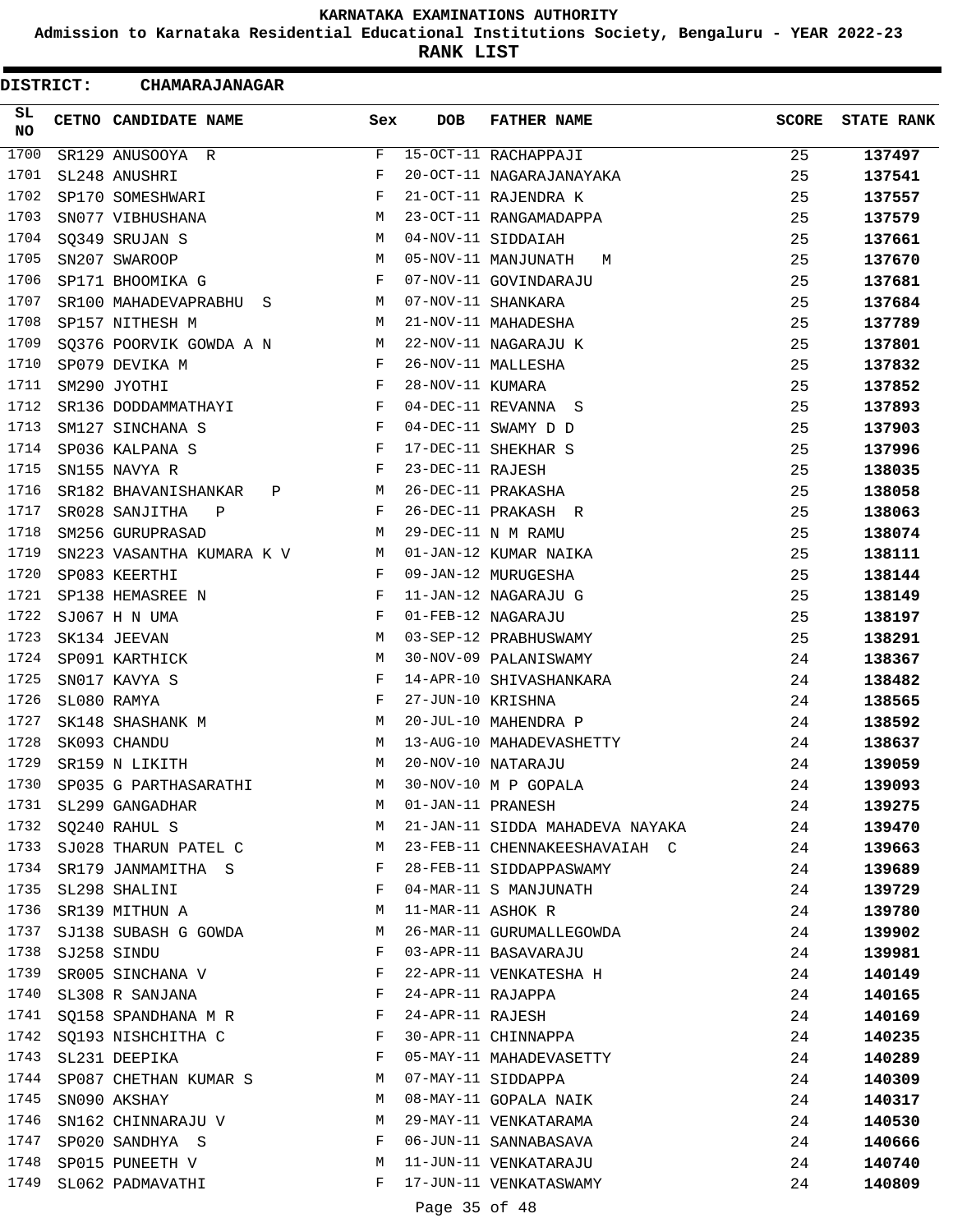**Admission to Karnataka Residential Educational Institutions Society, Bengaluru - YEAR 2022-23**

**RANK LIST**

| DISTRICT: |            | <b>CHAMARAJANAGAR</b>    |     |                   |                           |              |                   |
|-----------|------------|--------------------------|-----|-------------------|---------------------------|--------------|-------------------|
| SL.<br>NO |            | CETNO CANDIDATE NAME     | Sex | <b>DOB</b>        | <b>FATHER NAME</b>        | <b>SCORE</b> | <b>STATE RANK</b> |
| 1750      |            | SQ229 PRANAV M           | М   |                   | 20-JUN-11 MAHADEVA        | 24           | 140831            |
| 1751      |            | SJ167 ARJUN NAYAKA       | М   |                   | 27-JUN-11 MADHUNAYAKA     | 24           | 140917            |
| 1752      |            | SL322 BHANUPRIYA B       | F   |                   | 01-JUL-11 BASAVARAJU      | 24           | 140954            |
| 1753      |            | SM311 PUNEETH KUMAR      | M   |                   | 02-JUL-11 SHIVAKUMAR      | 24           | 140970            |
| 1754      |            | SR076 HEMA D             | F   | 07-JUL-11 DINESH  |                           | 24           | 141029            |
| 1755      |            | SL342 PREETHAM N         | M   | 07-JUL-11 NAGAPPA |                           | 24           | 141034            |
| 1756      |            | SM193 BHANUSHREE         | F   | 14-JUL-11 SURESH  |                           | 24           | 141113            |
| 1757      |            | SJ037 SINDHU             | F   |                   | 15-JUL-11 HEGGURA SHETTY  | 24           | 141134            |
| 1758      |            | SM324 KAILAS RAJ B R     | M   |                   | 28-JUL-11 RAJENDRA S      | 24           | 141273            |
| 1759      |            | SL346 SHASHIKALA         | F   |                   | 31-JUL-11 MAHADEVAPPA     | 24           | 141311            |
| 1760      |            | SJ188 MANOHARA S         | М   |                   | 01-AUG-11 SIDDARAJU       | 24           | 141319            |
| 1761      |            | SP088 PREETHAM           | М   |                   | 05-AUG-11 DODDAMADAPPA    | 24           | 141370            |
| 1762      |            | SQ129 SHALINI            | F   |                   | 06-AUG-11 VENKATA RAJU    | 24           | 141386            |
| 1763      |            | SM085 LAKSHMI            | F   |                   | 12-AUG-11 MANJUNATH       | 24           | 141437            |
| 1764      |            | SL381 GIRISH M           | М   | 13-AUG-11 MADAPPA |                           | 24           | 141444            |
| 1765      |            | SR015 NIKITH S           | М   |                   | 13-AUG-11 SHIVANANJA      | 24           | 141447            |
| 1766      |            | SK206 MAHESH KUMAR S     | M   |                   | 14-AUG-11 SHIVA SHANKAR   | 24           | 141457            |
| 1767      |            | SJ246 SHIVAMANI          | F   |                   | 16-AUG-11 CHINNASWAMY     | 24           | 141479            |
| 1768      |            | SJ216 MADHUSUDHAN        | М   |                   | 20-AUG-11 JAYARAMA        | 24           | 141511            |
| 1769      |            | SK226 DHANYATHA          | F   | 25-AUG-11 NAGESHA |                           | 24           | 141557            |
| 1770      |            | SJ316 SATHWIK P          | М   |                   | 25-AUG-11 PRABHUSWAMY     | 24           | 141561            |
| 1771      |            | SP089 SHASHI KUMARA B    | М   |                   | 25-AUG-11 BASAVARAJU      | 24           | 141562            |
| 1772      |            | SM295 MANVITHA S B       | F   |                   | 29-AUG-11 BASAVANNA S     | 24           | 141596            |
| 1773      |            | SQ244 AKSHITHA S M       | М   |                   | 06-SEP-11 MANTELINGA      | 24           | 141656            |
| 1774      |            | SR120 GOWTHAMI A M       | F   |                   | 10-SEP-11 MAHADEVASWAMY R | 24           | 141701            |
| 1775      |            | SN106 PRAVEEN M          | М   | 16-SEP-11 MADESHU |                           | 24           | 141762            |
| 1776      |            | SQ010 AISHWARYA R        | F   | 19-SEP-11 RAMESH  |                           | 24           | 141789            |
| 1777      |            | SJ044 SHIVARAJU          | M   |                   | 19-SEP-11 MAHADEVAIAH     | 24           | 141796            |
| 1778      |            | SN190 SUMANTH M          | М   |                   | 21-SEP-11 MURUGESH        | 24           | 141820            |
| 1779      |            | SM108 K KISHORE          | M   |                   | 27-SEP-11 M C KUNNBHOGAIH | 24           | 141849            |
| 1780      |            | SM124 PRUTHVI K N        | М   |                   | 28-SEP-11 NANJUNDAIAH     | 24           | 141861            |
| 1781      |            | SJ263 SUCHITHRA R        | F   |                   | 28-SEP-11 RANGASWAMY      | 24           | 141864            |
| 1782      |            | SK201 NAVYASHREE N       | F   |                   | 01-OCT-11 NAGARAJU        | 24           | 141895            |
| 1783      |            | SN023 DIPEEKA D          | F   |                   | 05-OCT-11 DORESWAMY K     | 24           | 141921            |
| 1784      |            | SP202 DEVIKA S           | F   |                   | 10-OCT-11 SHIVAPPA        | 24           | 141955            |
| 1785      |            | SN132 SHARAVANA          | М   | 19-OCT-11 ARMUGA  |                           | 24           | 142028            |
| 1786      |            | SK021 PREETHAM B         | М   |                   | 30-OCT-11 BALARAJU        | 24           | 142100            |
| 1787      |            | SM055 AMRUTHA            | F   |                   | 03-NOV-11 GANGADHARA      | 24           | 142132            |
| 1788      |            | SL372 NIKITHA            | F   |                   | 09-NOV-11 VENKATESHA      | 24           | 142176            |
| 1789      |            | SP173 RAMYA              | F   | 09-NOV-11 ESHWARA |                           | 24           | 142178            |
| 1790      | SJ128 HEMA |                          | F   |                   | 12-NOV-11 BASAVANNA       | 24           | 142210            |
|           |            | 1791 SJ012 KAVITHA       | F   |                   | 14-NOV-11 SIDDAPPAJI      | 24           | 142222            |
|           |            | 1792 SJ345 MAHADEVASWAMY | М   | 17-NOV-11 MANJU   |                           | 24           | 142249            |
| 1793      |            | SQ164 KARTHICK S         | М   |                   | 21-NOV-11 SIDDA LINGA     | 24           | 142282            |
| 1794      |            | SQ109 NARTHIKA S         | F   |                   | 22-NOV-11 SARAVANAKUMAR   | 24           | 142298            |
| 1795      |            | SQ366 REKHA C            | F   |                   | 23-NOV-11 CHENNASHANAYAKA | 24           | 142309            |
| 1796      |            | SQ172 SUDEEP NAYAKA N    | M   |                   | 02-DEC-11 NAGASUNDARA G   | 24           | 142381            |
| 1797      |            | SM323 MANASA S M         | F   | 03-DEC-11 MALLU   |                           | 24           | 142383            |
| 1798      |            | SR016 PUNEETH            | М   |                   | 04-DEC-11 LINGARAJU       | 24           | 142393            |
| 1799      |            | SN222 SHAKTHI R          | М   |                   | 08-DEC-11 RAJENDIRA       | 24           | 142425            |
|           |            |                          |     |                   |                           |              |                   |
|           |            |                          |     | Page 36 of 48     |                           |              |                   |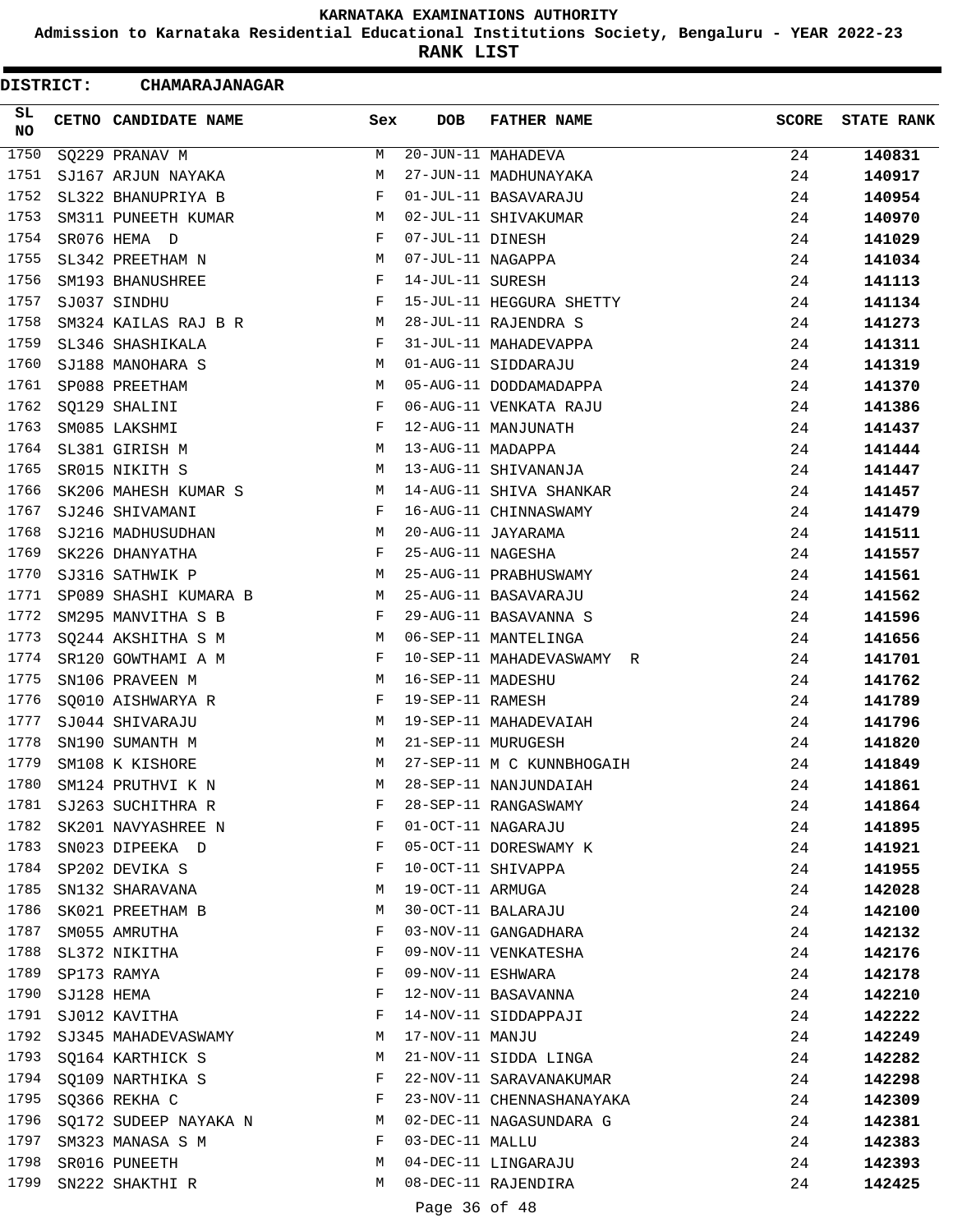**Admission to Karnataka Residential Educational Institutions Society, Bengaluru - YEAR 2022-23**

**RANK LIST**

Ξ

| <b>DISTRICT:</b> | <b>CHAMARAJANAGAR</b>   |              |                   |                           |              |                   |
|------------------|-------------------------|--------------|-------------------|---------------------------|--------------|-------------------|
| SL<br><b>NO</b>  | CETNO CANDIDATE NAME    | Sex          | <b>DOB</b>        | <b>FATHER NAME</b>        | <b>SCORE</b> | <b>STATE RANK</b> |
| 1800             | SM310 DHANUSH           | М            |                   | 15-DEC-11 MAHADEVAIAH     | 24           | 142474            |
| 1801             | SM007 NITHISH           | M            |                   | 24-DEC-11 SRINIVASA       | 24           | 142525            |
| 1802             | SK158 KAVANA            | F            |                   | 25-DEC-11 MANJUNATHA      | 24           | 142536            |
| 1803             | SL071 BHUSHITHAMBHA     | $\mathbf{F}$ |                   | 26-DEC-11 MAHADEVAMURTHY  | 24           | 142542            |
| 1804             | SK186 KARTHIK           | M            |                   | 01-JAN-12 BASAVARAJU      | 24           | 142588            |
| 1805             | SP122 KASTHURI          | F            |                   | 01-JAN-12 NAGAMADEVA      | 24           | 142589            |
| 1806             | SN143 CHETHAN           | М            |                   | 09-MAR-12 MUNIRAJU        | 24           | 142693            |
| 1807             | SQ237 KISHOR B          | М            | 05-JUL-10 BASAVA  |                           | 23           | 142988            |
| 1808             | SN167 INDRA N           | M            |                   | 13-DEC-10 NARAYANA        | 23           | 143439            |
| 1809             | SP038 PRIYADARSHINI R   | F            | 18-DEC-10 RAJA    |                           | 23           | 143460            |
| 1810             | SN040 CHAITHAN          | M            |                   | 01-JAN-11 SHIVANNA        | 23           | 143543            |
| 1811             | SL404 NIRAJ             | M            |                   | 01-JAN-11 MAHESHA H C     | 23           | 143579            |
| 1812             | SN199 SATHYA NARAYANA R | M            |                   | 13-JAN-11 RANGAMADAPPA    | 23           | 143689            |
| 1813             | SR175 BHAGYALAKSHMI     | F            | 24-JAN-11 NAGESH  |                           | 23           | 143754            |
| 1814             | SM043 PRABUDDHA MOURYA  | M            |                   | 24-JAN-11 PARAMESHA       | 23           | 143758            |
| 1815             | SP105 MUTTHURAJ R       | M            | 31-JAN-11 RAJU    |                           | 23           | 143793            |
| 1816             | SP060 PALLAVI<br>M      | F            |                   | 18-FEB-11 MALLASHETTY     | 23           | 143894            |
| 1817             | SP142 CHAITRA           | F            |                   | 08-MAR-11 MUNIRAJU        | 23           | 144011            |
| 1818             | SK006 SANJANABAYI       | F            |                   | 10-MAR-11 NAGESHNAIK      | 23           | 144030            |
| 1819             | SQ343 MAHENDRAVARMA     | M            |                   | 17-MAR-11 BASAVARAJU N    | 23           | 144082            |
| 1820             | SQ126 PORNIMA J         | $\mathbf{F}$ |                   | 22-MAR-11 JAYASUNDARA     | 23           | 144124            |
| 1821             | SQ171 SAMUDA B          | F            |                   | 30-MAR-11 BASAVARAJU M    | 23           | 144201            |
| 1822             | SN151 KARTHIK T         | М            | 05-APR-11 THIMMA  |                           | 23           | 144238            |
| 1823             | SM142 PRAJWAL           | M            |                   | 26-APR-11 SHIVAMURTHI     | 23           | 144395            |
| 1824             | SM033 MADHURA S         | F            |                   | 04-MAY-11 SIDDARAJANAYAKA | 23           | 144465            |
| 1825             | SN035 CHITHRA           | F            |                   | 05-MAY-11 MAHADEVASWAMY   | 23           | 144478            |
| 1826             | SK237 VARSHA R          | M            | 05-MAY-11 RAJU    |                           | 23           | 144486            |
| 1827             | SJ105 P GUNASHEKHARA    | М            |                   | 23-MAY-11 S B PUTTASWAMY  | 23           | 144632            |
| 1828             | SQ143 GAGAN M           | M            |                   | 25-MAY-11 LATE MAHADEVA   | 23           | 144646            |
| 1829             | SN046 BOOMIKA           | F            |                   | 07-JUN-11 RAJESHKUMAR     | 23           | 144810            |
| 1830             | SP210 MANOJ KUMAR M     | M            |                   | 08-JUN-11 MAHESH KUMAR    | 23           | 144825            |
| 1831             | SN126 DHURGA P          | $\mathbf{F}$ | 14-JUN-11 PATTA   |                           | 23           | 144879            |
| 1832             | SQ093 BASAVARAJU G      | М            | 15-JUN-11 GANESHA |                           | 23           | 144892            |
| 1833             | SN001 SHEK YUNEES       | М            | 15-JUN-11 IRFAN   |                           | 23           | 144902            |
| 1834             | SP206 A AKASH           | М            | 28-JUN-11 KANNAN  |                           | 23           | 145029            |
| 1835             | SJ217 MAMATHASHREE      | F            | 03-JUL-11 MADESHA |                           | 23           | 145084            |
| 1836             |                         | М            |                   | 03-JUL-11 CHINNASWAMY     |              |                   |
| 1837             | SM322 PRAJWAL           | M            |                   | 15-JUL-11 SIRAJ PASHA     | 23           | 145085            |
| 1838             | SQ078 SHAHID PASHA      | F            |                   | 22-JUL-11 SUBBA SHETTY    | 23           | 145209            |
|                  | SQ225 RAJESHWARI        |              |                   |                           | 23           | 145271            |
| 1839             | SQ227 SPOORTHY M        | F            |                   | 24-JUL-11 MAHADEVASWAMY   | 23           | 145282            |
| 1840             | SJ293 MAHALAKSHMI       | F            |                   | 26-JUL-11 RANGASWAMY      | 23           | 145298            |
| 1841             | SQ210 USHA H            | F            |                   | 26-JUL-11 HONNAPPA        | 23           | 145302            |
| 1842             | SL053 AVINASH           | М            |                   | 28-JUL-11 MADEVEGOWDA     | 23           | 145322            |
| 1843             | SP095 SANJAY N          | M            |                   | 29-JUL-11 NAGARAJU        | 23           | 145341            |
| 1844             | SJ113 MADESHA J         | М            |                   | 30-JUL-11 JADEYAGOWDA     | 23           | 145344            |
| 1845             | SM289 SHREESHYLA        | F            |                   | 01-AUG-11 SIDDASHETTY     | 23           | 145367            |
| 1846             | SP047 NAGENDRA PRASAD M | M            |                   | 09-AUG-11 MAHENDRA        | 23           | 145426            |
| 1847             | SQ222 SNEHA S           | F            | 10-AUG-11 SHANKAR |                           | 23           | 145434            |
| 1848             | SQ075 LAKSHMI S         | F            |                   | 14-AUG-11 SIDDESHA        | 23           | 145464            |
| 1849             | SP014 SHAKTHI           | F            | 16-AUG-11 RAVI    |                           | 23           | 145485            |

# Page 37 of 48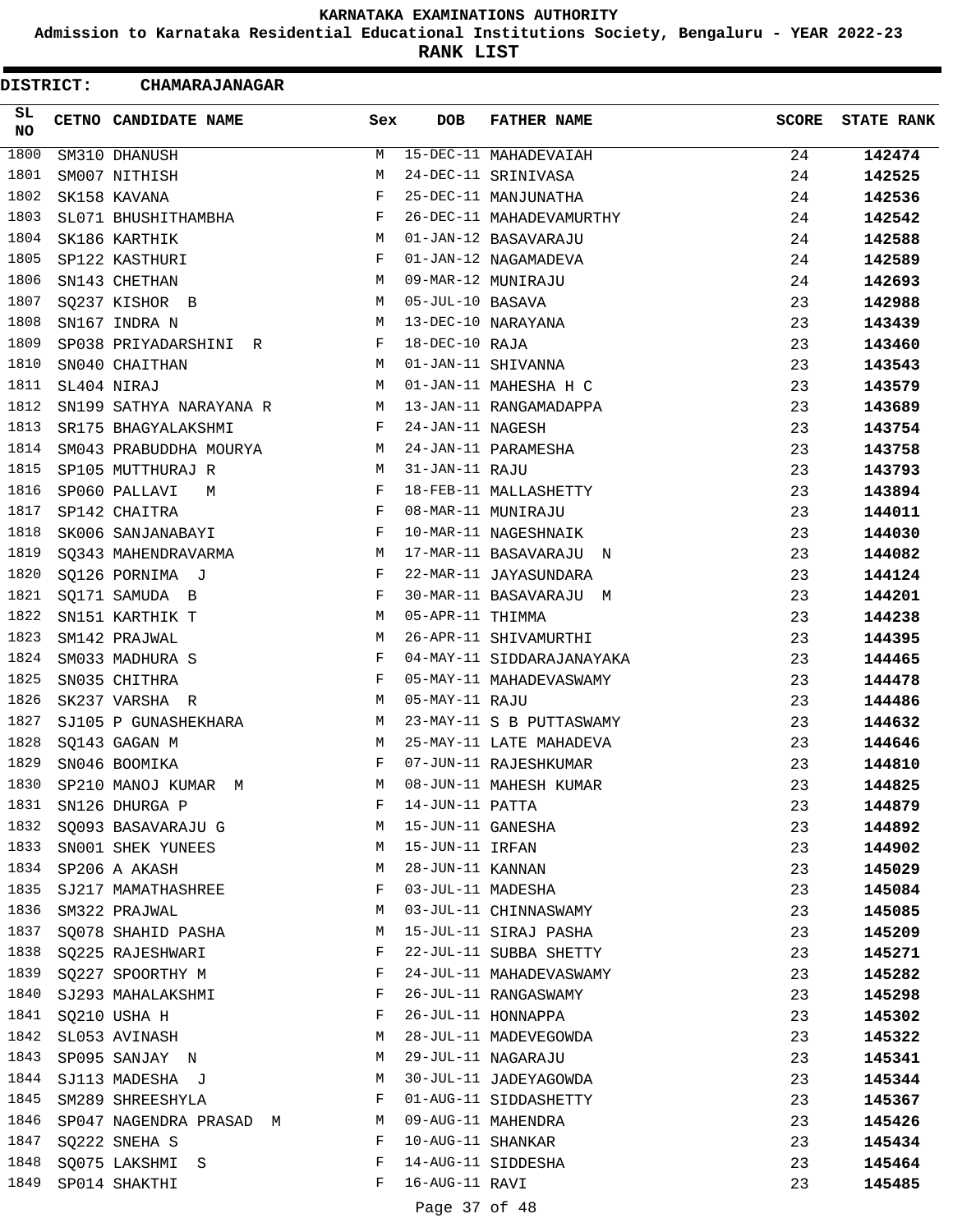**Admission to Karnataka Residential Educational Institutions Society, Bengaluru - YEAR 2022-23**

**RANK LIST**

|           | DISTRICT:  | <b>CHAMARAJANAGAR</b> |            |                   |                               |              |                   |
|-----------|------------|-----------------------|------------|-------------------|-------------------------------|--------------|-------------------|
| SL.<br>NO |            | CETNO CANDIDATE NAME  | Sex        | <b>DOB</b>        | <b>FATHER NAME</b>            | <b>SCORE</b> | <b>STATE RANK</b> |
| 1850      |            | SL073 DHANUSH S       | М          |                   | 18-AUG-11 SHIVAIAH            | 23           | 145504            |
| 1851      |            | SM152 VARSHINI        | F          |                   | 22-AUG-11 DORESWAMY           | 23           | 145535            |
| 1852      |            | SL194 PRARTHANA       | F          |                   | 28-AUG-11 RAJAYYA D           | 23           | 145582            |
| 1853      |            | SN011 TARUN M         | М          |                   | 02-SEP-11 A MURUGESH          | 23           | 145627            |
| 1854      |            | SM165 PRAJAWAL        | М          |                   | 05-SEP-11 LATE SANNAPPA       | 23           | 145649            |
| 1855      |            | SL320 AHALYA          | F          |                   | 06-SEP-11 MANIKANTA           | 23           | 145654            |
| 1856      |            | SL360 MADANGOWDA D    | M          |                   | 08-SEP-11 DORESWAMY           | 23           | 145688            |
| 1857      |            | SP199 AKKILAN R       | М          | 09-SEP-11 RAJA    |                               | 23           | 145694            |
| 1858      |            | SL018 SHRUTHI         | F          |                   | 09-SEP-11 SHIVALINGEGOWDA     | 23           | 145701            |
| 1859      |            | SK151 ANWITH R        | М          |                   | 17-SEP-11 RAMU Y N            | 23           | 145757            |
| 1860      |            | SR029 UDAYA KUMAR     | М          |                   | 21-SEP-11 GOVINDASHETTY       | 23           | 145786            |
| 1861      |            | SM159 MEGHANA         | F          |                   | 26-SEP-11 B S MALLIKARJUNAIAH | 23           | 145814            |
| 1862      |            | SJ086 DILEEP          | М          | 04-OCT-11 SWAMY C |                               | 23           | 145881            |
| 1863      |            | SR064 CHIKKAMMA S     | F          |                   | 10-OCT-11 SIDDAPPA            | 23           | 145925            |
| 1864      |            | SJ268 SUMITHRA R      | F          | 13-OCT-11 RAJU    |                               | 23           | 145965            |
| 1865      |            | SJ252 VARUN           | М          |                   | 17-OCT-11 MOHANKUMAR          | 23           | 145987            |
| 1866      |            | SM151 SAGAR           | М          | 24-OCT-11 MAHESH  |                               | 23           | 146028            |
| 1867      |            | SM226 VARSHINI        | F          |                   | 30-OCT-11 NARAYANASWAMY       | 23           | 146072            |
| 1868      |            | SP070 GANGA P         | $_{\rm F}$ |                   | 03-NOV-11 PACHANNA            | 23           | 146097            |
| 1869      |            | SQ194 SUCHITRA A R    | F          |                   | 10-NOV-11 RANGASWAMY          | 23           | 146146            |
| 1870      |            | SJ001 GOWTHAM         | М          |                   | 17-NOV-11 SIDDARAJU           | 23           | 146196            |
| 1871      |            | SN049 SUJITH V        | М          |                   | 18-NOV-11 VENKATACHALA        | 23           | 146208            |
| 1872      |            | SN142 PRADEEPA R      | М          |                   | 20-NOV-11 RAGHAVNDRA          | 23           | 146218            |
| 1873      |            | SR154 KEERTHI         | F          |                   | 22-NOV-11 PUTTASWAMY          | 23           | 146232            |
| 1874      |            | SK085 CHIRUNAYAKA     | М          |                   | 26-NOV-11 BANGARU NAYAKA      | 23           | 146258            |
| 1875      |            | SR135 ANAND N         | М          |                   | 28-NOV-11 NAGARAJU            | 23           | 146276            |
| 1876      |            | SQ019 SAARIKA S       | F          |                   | 28-NOV-11 SOMASHEKER          | 23           | 146279            |
| 1877      |            | SL335 NIKHITHA        | F          | 19-DEC-11 SWAMY   |                               | 23           | 146406            |
| 1878      |            | SL383 PRAKRUTHI       | F          | 19-DEC-11 RAVI    |                               | 23           | 146407            |
| 1879      |            | SM321 SUPRETHA        | F          |                   | 22-DEC-11 GOVINDA NAYAKA      | 23           | 146424            |
| 1880      |            | SQ235 ULLASA M        | M          |                   | 26-DEC-11 MARI LINGAIAH       | 23           | 146444            |
| 1881      |            | SK196 HARISH          | М          | 28-DEC-11 KUMAR   |                               | 23           | 146453            |
| 1882      |            | SJ079 G JEEVAN        | М          |                   | 01-JAN-12 GANESH NAIK         | 23           | 146483            |
| 1883      |            | SN065 ABISHEK M       | М          |                   | 15-JAN-12 MUREGESH M          | 23           | 146522            |
| 1884      |            | SP121 DIVYA           | F          | 27-JUL-10 RAJAPPA |                               | 22           | 146898            |
| 1885      |            | SK188 VINOD H R       | M          | 29-SEP-10 RAJESH  |                               | 22           | 147011            |
| 1886      |            | SM066 SRUJAN T        | М          |                   | 27-NOV-10 THIRUPATHI          | 22           | 147207            |
| 1887      |            | SQ039 DEEKSHITH B     | M          |                   | 21-JAN-11 BHASKAR S           | 22           | 147504            |
| 1888      |            | SK039 NITHIN PRASAD   | М          |                   | 29-JAN-11 RAVI H M            | 22           | 147549            |
| 1889      |            | SP184 MANOJ S         | M          | 01-FEB-11 SURESHA |                               | 22           | 147563            |
| 1890      |            | SM148 HARSHAVARDHAN   | M          |                   | 06-FEB-11 HEMANTH             | 22           | 147594            |
|           |            | 1891 SJ272 UJWAL C    | М          |                   | 11-FEB-11 CHINNASWAMY         | 22           | 147624            |
|           |            | 1892 SP146 JEEVAN S   | М          |                   | 20-FEB-11 SAGAYARAJ           | 22           | 147674            |
| 1893      |            | SQ296 REVATHI         | F          | 24-FEB-11 MANJU   |                               | 22           | 147706            |
| 1894      |            | SR009 ANANDA M        | М          |                   | 05-MAR-11 MAHENDRA            | 22           | 147747            |
| 1895      |            | SP027 SURESHA V       | M          |                   | 09-MAR-11 VEERABHADRA         | 22           | 147775            |
| 1896      | SQ187 INDU |                       | F          |                   | 17-MAR-11 RECHANNA SWAMY N    | 22           | 147830            |
| 1897      |            | SL069 PREETAM         | M          |                   | 18-MAR-11 VENKATARAJU         | 22           | 147837            |
| 1898      |            | SR013 PREETHAM N      | М          | 21-MAR-11 NAGA    |                               | 22           | 147854            |
| 1899      |            | SK165 MADHU D         | М          |                   | 26-MAR-11 DUNDUMADAIAH        | 22           | 147899            |
|           |            |                       |            |                   |                               |              |                   |
|           |            |                       |            | Page 38 of 48     |                               |              |                   |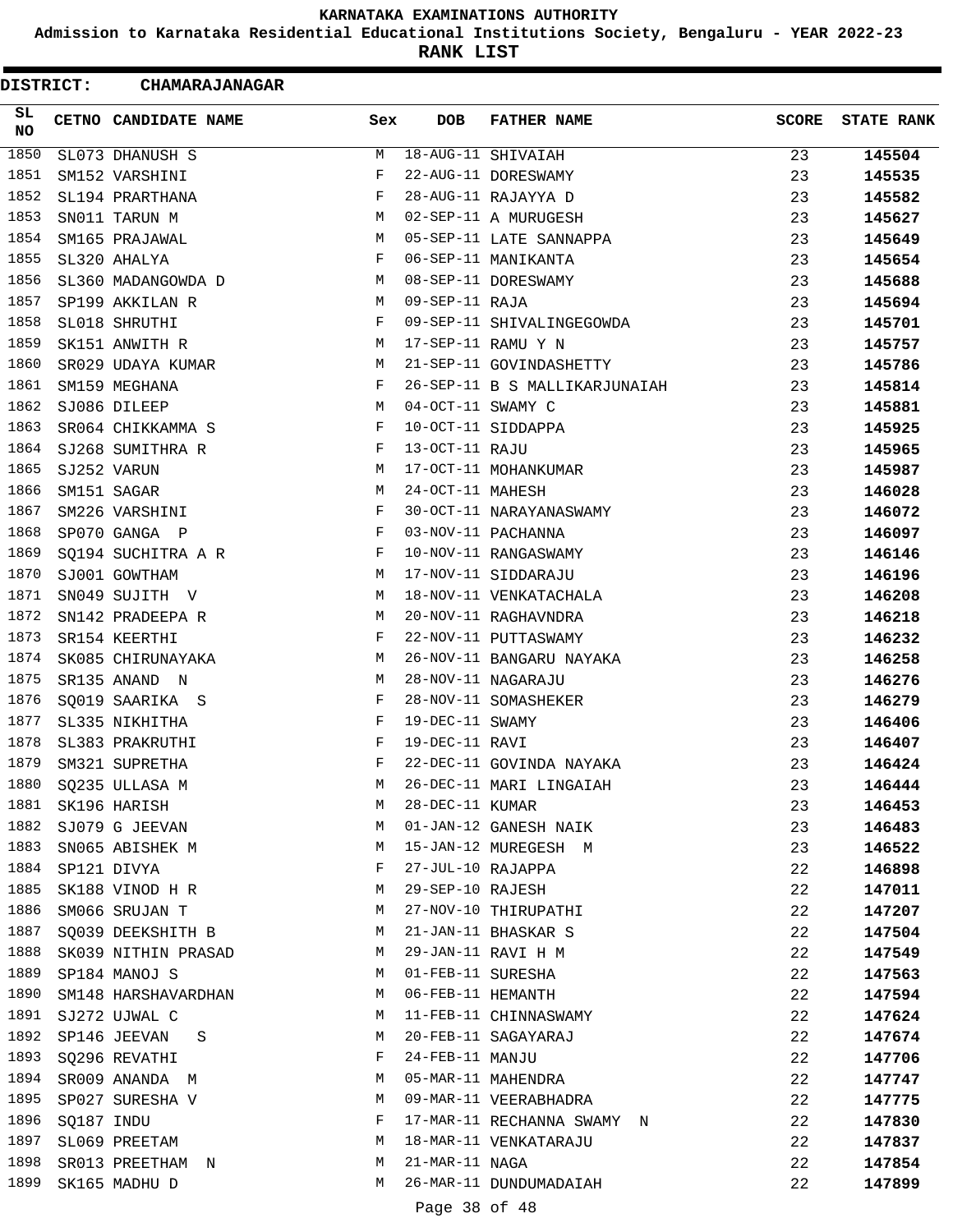**Admission to Karnataka Residential Educational Institutions Society, Bengaluru - YEAR 2022-23**

**RANK LIST**

| <b>DISTRICT:</b> |            | <b>CHAMARAJANAGAR</b>  |     |                   |                                |              |                   |
|------------------|------------|------------------------|-----|-------------------|--------------------------------|--------------|-------------------|
| SL<br>NO         |            | CETNO CANDIDATE NAME   | Sex | <b>DOB</b>        | <b>FATHER NAME</b>             | <b>SCORE</b> | <b>STATE RANK</b> |
| 1900             |            | SL066 SINCHANA G M     | F   |                   | 27-MAR-11 MALLESH U G          | 22           | 147909            |
| 1901             | SQ041 APPU |                        | M   |                   | 28-MAR-11 SIDDARAJU            | 22           | 147911            |
| 1902             |            | SQ130 UMAVATHI K       | F   |                   | 07-APR-11 KEMPAGAMASHETTY      | 22           | 147981            |
| 1903             |            | SK078 RUCHITHA         | F   |                   | 19-APR-11 SHIVAJI NAIK         | 22           | 148076            |
| 1904             |            | SR026 PRASAD S         | М   |                   | 17-MAY-11 SRINIVASA            | 22           | 148274            |
| 1905             |            | SK175 AISHWARYA        | F   |                   | 19-MAY-11 THAGADURAIAH         | 22           | 148284            |
| 1906             |            | SP021 MAHESWARI K      | F   | 19-MAY-11 KRISNA  |                                | 22           | 148287            |
| 1907             |            | SK149 PRATHYAK KUMAR S | M   |                   | 05-JUN-11 SUBBAIAH             | 22           | 148459            |
| 1908             |            | SK101 ANUSHA           | F   |                   | 07-JUN-11 MURUGESHA            | 22           | 148477            |
| 1909             |            | SN005 SIDDAPPA K       | M   |                   | 19-JUN-11 LATE KUMAR           | 22           | 148600            |
| 1910             |            | SJ148 CHANDANA B M     | F   |                   | 02-JUL-11 MAHADEVASWAMY B M    | 22           | 148721            |
| 1911             |            | SK243 MALLIKARJUNA     | M   |                   | 04-JUL-11 DORESWAMY            | 22           | 148743            |
| 1912             |            | SM123 RANJITH N        | M   | 04-JUL-11 NAGESH  |                                | 22           | 148745            |
| 1913             |            | SJ006 GURUKIRAN        | M   |                   | 11-JUL-11 KUMARSWAMY           | 22           | 148808            |
| 1914             |            | SQ216 BHARATHI         | F   |                   | 12-JUL-11 PUTTARAJU            | 22           | 148815            |
| 1915             |            | SJ228 NOOTANRAJEARAS   | М   |                   | 12-JUL-11 KEERTIRAJEARAS       | 22           | 148819            |
| 1916             |            | SJ002 BHARATH H Y      | M   |                   | 15-JUL-11 YOGA NARASHIMA SWAMY | 22           | 148843            |
| 1917             |            | SL151 POORNIMA         | F   |                   | 15-JUL-11 PARAMESHWARAPPA      | 22           | 148849            |
| 1918             |            | SJ331 ARCHANA S G      | F   |                   | 16-JUL-11 GURUSWAMY            | 22           | 148851            |
| 1919             |            | SL074 KALPANA          | F   | 16-JUL-11 MAHESH  |                                | 22           | 148858            |
| 1920             |            | SQ017 CHIRANTH GOWDA L | М   |                   | 21-JUL-11 LINGARAJU            | 22           | 148886            |
| 1921             |            | SQ266 R JANARDHAN      | M   |                   | 26-JUL-11 A R RAVI             | 22           | 148929            |
| 1922             |            | SJ043 GURUPRASAD       | M   |                   | 30-JUL-11 GURUSWAMY            | 22           | 148966            |
| 1923             |            | SP152 MANOHAR R        | M   |                   | 19-AUG-11 RAJU G               | 22           | 149112            |
| 1924             |            | SR197 CHETHAN          | М   | 20-AUG-11 RAMESH  |                                | 22           | 149120            |
| 1925             |            | SR153 VENKATESHA M     | M   |                   | 24-AUG-11 MARISWAMY            | 22           | 149150            |
| 1926             |            | SM303 NITHIN           | M   |                   | 26-AUG-11 NAGASUNDRA           | 22           | 149163            |
| 1927             |            | SL232 PAVITHRA         | F   |                   | 26-AUG-11 RANAGASWAMY          | 22           | 149164            |
| 1928             |            | SM040 PRASHANTH K      | М   | 28-AUG-11 KUMARA  |                                | 22           | 149186            |
| 1929             |            | SO341 NAVYASHREE S     | F   | 29-AUG-11 SHEKAR  |                                | 22           | 149193            |
| 1930             |            | SR011 NIKITHA M        | F   | 07-SEP-11 MAHESHA |                                | 22           | 149262            |
| 1931             |            | SK004 ESHWARA S        | M   |                   | 14-SEP-11 SHIVAKUMAR           | 22           | 149312            |
| 1932             |            | SP097 PREETHI K        | F   |                   | 14-SEP-11 KRISHNEGOWDA         | 22           | 149318            |
| 1933             |            | SM089 SANTHOSH KUMAR   | M   |                   | 17-SEP-11 BANGARANAIKA         | 22           | 149336            |
| 1934             |            | SR147 PRAJWAL R        | М   | 04-OCT-11 REVANNA |                                | 22           | 149453            |
| 1935             |            | SL258 AHALYA           | F   |                   | 14-OCT-11 RANGASWAMY           | 22           | 149506            |
| 1936             |            | SJ196 CHARULATHA S     | F   |                   | 30-OCT-11 SIDDARAJU            | 22           | 149620            |
| 1937             |            | SL138 INDRAKUMAR       | M   |                   | 31-OCT-11 MAHADEVAIAH          | 22           | 149628            |
| 1938             |            | SL212 KARTHIK H L      | M   |                   | 31-OCT-11 LOKESH K             | 22           | 149629            |
| 1939             |            | SJ240 PRATHEEP N       | М   |                   | 01-NOV-11 NARAYANASWAMY        | 22           | 149637            |
| 1940             |            | SN183 POOJA M          | F   |                   | 02-NOV-11 MAHALINGAM           | 22           | 149640            |
| 1941             |            | SM187 SAAGAR           | M   |                   | 08-NOV-11 NAGENDRAPPA          | 22           | 149673            |
| 1942             |            | SL025 SANJAY M         | М   | 12-NOV-11 MAHESH  |                                | 22           | 149699            |
| 1943             |            | SP090 PALLAVI S        | F   |                   | 13-NOV-11 SOMACHARI            | 22           | 149703            |
| 1944             |            | SM249 MAHADEVASHETTY   | М   |                   | 16-NOV-11 MADHASHETTY          | 22           | 149724            |
| 1945             |            | SM234 PREETHAM         | M   |                   | 23-NOV-11 PRABHAKAR            | 22           | 149773            |
| 1946             |            | SQ260 TEJASH M         | М   |                   | 28-NOV-11 MURUGESH             | 22           | 149808            |
| 1947             |            | SJ047 ANJALI           | F   |                   | 11-DEC-11 MAHADEVASWAMY        | 22           | 149869            |
| 1948             |            | SL115 PRAJWAL V        | М   |                   | 25-DEC-11 VENUGOPAL            | 22           | 149947            |
| 1949             |            | SM179 SHIVARANJINI     | F   |                   | 28-DEC-11 GURUSWAMY            | 22           | 149961            |
|                  |            |                        |     | Page 39 of 48     |                                |              |                   |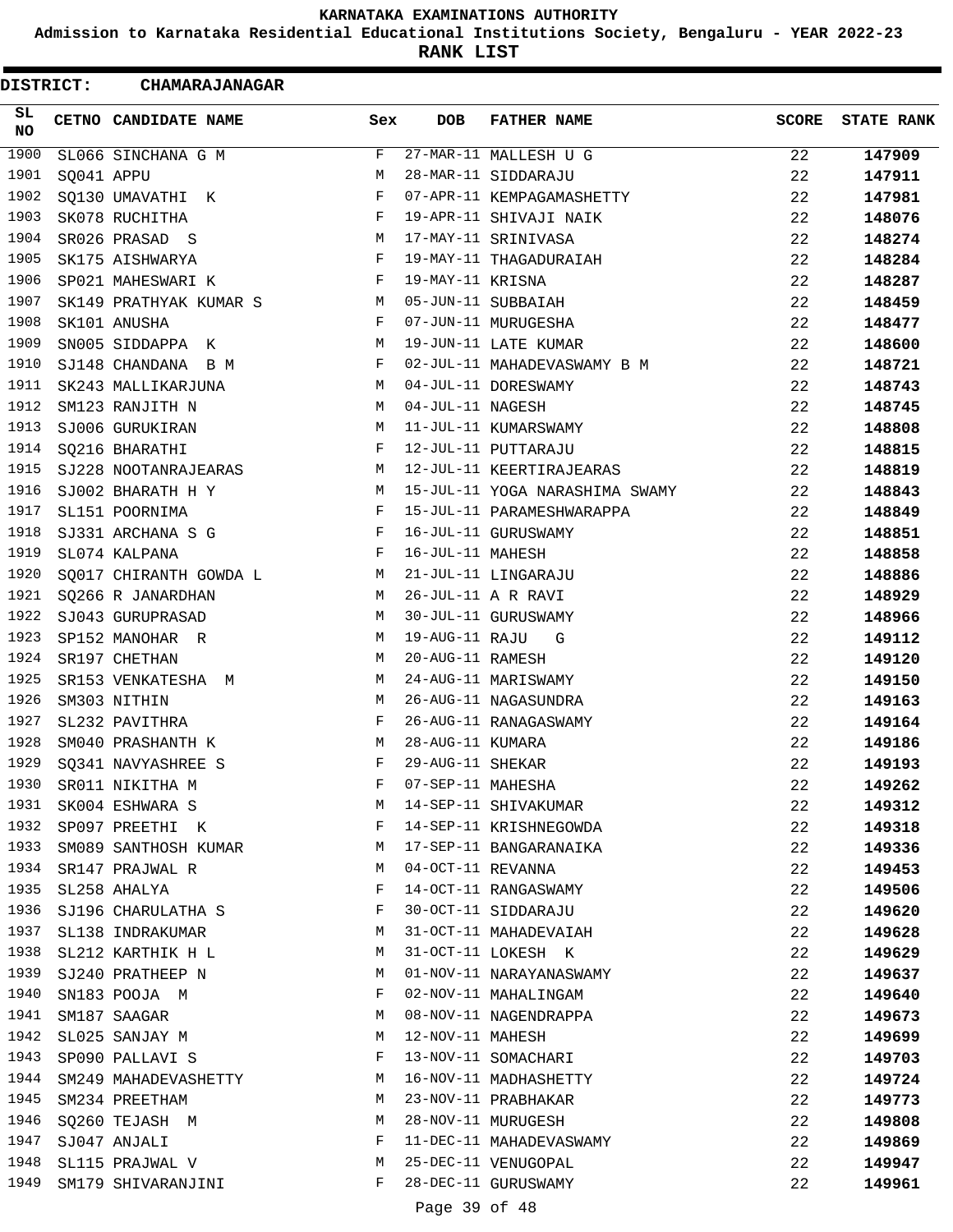**Admission to Karnataka Residential Educational Institutions Society, Bengaluru - YEAR 2022-23**

**RANK LIST**

| <b>DISTRICT:</b> |            | <b>CHAMARAJANAGAR</b>           |     |                   |                            |              |                   |
|------------------|------------|---------------------------------|-----|-------------------|----------------------------|--------------|-------------------|
| SL<br>NO         |            | CETNO CANDIDATE NAME            | Sex | <b>DOB</b>        | <b>FATHER NAME</b>         | <b>SCORE</b> | <b>STATE RANK</b> |
| 1950             |            | SJ045 AKSHAY KUMAR N            | М   | 11-DEC-08 NATARAJ |                            | 21           | 150126            |
| 1951             |            | SN163 Chandru m                 | М   |                   | 08-JUN-10 Mahadeva         | 21           | 150326            |
| 1952             |            | SN002 MADHUSURYA S              | М   |                   | 18-AUG-10 SHIVAKUMAR       | 21           | 150408            |
| 1953             |            | SP144 KALAVATHI<br>M            | F   |                   | 06-DEC-10 LATE MURUGESH    | 21           | 150700            |
| 1954             |            | SP211 PRIYA K                   | F   | 07-DEC-10 KUMAR   |                            | 21           | 150707            |
| 1955             |            | SN008 PREMA                     | F   | 01-JAN-11 SIDDA   |                            | 21           | 150826            |
| 1956             |            | SK098 NAGAVENI                  | F   |                   | 04-JAN-11 MAHADEVA NAIKA   | 21           | 150879            |
| 1957             |            | SM270 ASHWINI                   | F   | 14-JAN-11 SWAMY   |                            | 21           | 150919            |
| 1958             |            | SQ264 SHASHANK A                | M   |                   | 07-FEB-11 ANILKUMAR M      | 21           | 151011            |
| 1959             |            | SR173 DODDAMMA                  | F   |                   | 07-APR-11 BASAVARAJU       | 21           | 151308            |
| 1960             |            | SR193 PREETHAM M                | M   | 14-APR-11 MAHESH  |                            | 21           | 151358            |
| 1961             |            | SP053 CHIRU M                   | M   |                   | 24-APR-11 MAHADEVA         | 21           | 151424            |
| 1962             |            | SQ159 VAISHNAVI N               | F   |                   | 29-APR-11 NARAYANA P       | 21           | 151456            |
| 1963             |            | SR096 SPANDANA R                | F   |                   | 01-MAY-11 RANGASWAMY       | 21           | 151468            |
| 1964             |            | SL034 CHANDU                    | M   |                   | 03-MAY-11 SHIVAMURTHY      | 21           | 151479            |
| 1965             |            | SR043 MADAN KUMAR N             | M   |                   | 16-MAY-11 NAGENDRA         | 21           | 151584            |
| 1966             |            | SL384 SNEHA                     | F   |                   | 16-MAY-11 KUNNASIDDEGOWDA  | 21           | 151589            |
| 1967             |            | SJ124 KIRAN M                   | М   |                   | 22-MAY-11 MAHADEVAIAH      | 21           | 151628            |
| 1968             |            | SM020 KAVYA S                   | F   |                   | 29-MAY-11 SIDDANAYAKA      | 21           | 151671            |
| 1969             |            | SN198 PAVITHRA                  | F   |                   | 29-MAY-11 SHIVAKUMARA      | 21           | 151675            |
| 1970             |            | SQ261 YASHASHWINI L             | F   |                   | 02-JUN-11 LINGARAJU S      | 21           | 151718            |
| 1971             |            | SQ024 MOHAMMADIYA UMME KULSUM F |     |                   | 14-JUN-11 IDREES PASHA     | 21           | 151814            |
| 1972             |            | SP031 TEJASHWINI Y              | F   |                   | 15-JUN-11 YAJAMANA         | 21           | 151827            |
| 1973             |            | SM115 VISHSALKUMAR              | М   |                   | 18-JUN-11 SHIVAKUMAR       | 21           | 151850            |
| 1974             |            | SQ303 SINCHANA S                | F   |                   | 24-JUN-11 SHANKARAPPA L    | 21           | 151894            |
| 1975             |            | SN025 SURYA N                   | М   |                   | 24-JUN-11 NAGARAJU         | 21           | 151895            |
| 1976             |            | SP160 NISHANTH                  | М   |                   | 02-JUL-11 SHIVANNA         | 21           | 151953            |
| 1977             |            | SQ340 SNEHA                     | F   |                   | 12-JUL-11 THIMMANNA        | 21           | 152035            |
| 1978             |            | SL170 BHARATH M                 | М   | 14-JUL-11 MAHESH  |                            | 21           | 152043            |
| 1979             |            | SJ112 ISHWARYA                  | F   |                   | 23-JUL-11 BEEREGOWDA       | 21           | 152107            |
| 1980             |            | SM062 PRAKRUTHI                 | F   | 05-AUG-11 PAPANNA |                            | 21           | 152198            |
| 1981             |            | SL112 BHANU                     | F   |                   | 11-AUG-11 MAHADEVAPPA      | 21           | 152241            |
| 1982             |            | SN152 VIGNESHA S                | М   |                   | 20-AUG-11 SADASHIVA        | 21           | 152305            |
| 1983             |            | SM024 SAMARTH J C               | M   |                   | 25-AUG-11 CHIKKANNA        | 21           | 152330            |
| 1984             |            | SK060 MAHESHA                   | M   | 03-SEP-11 MADEVA  |                            | 21           | 152377            |
| 1985             |            | SL055 MALLEGOWDA                | М   | 08-SEP-11 SWAMY S |                            | 21           | 152405            |
| 1986             |            | SJ210 CHANDAN NAIK              | М   |                   | 15-SEP-11 RAMU NAIK        | 21           | 152443            |
| 1987             |            | SL367 SANDHYASHREE              | F   | 19-SEP-11 CHANDRU |                            | 21           | 152455            |
| 1988             |            | SJ062 HEMANTH                   | М   |                   | 25-SEP-11 MAHADEVASHETTY   | 21           | 152494            |
| 1989             | SL239 MANI |                                 | М   |                   | 16-OCT-11 MAHADEVA         | 21           | 152606            |
| 1990             |            | SJ076 SHREYAS S                 | M   |                   | 22-OCT-11 SHIVAKUMAR       | 21           | 152635            |
|                  |            | 1991 SQ012 YASHWANTH RAJ S      | М   |                   | 30-OCT-11 SUNDHARA SWAMI M | 21           | 152680            |
| 1992             |            | SK202 MAMATHA                   | F   | 07-NOV-11 MADESHA |                            | 21           | 152726            |
| 1993             |            | SL324 DARSHAN                   | М   | 10-NOV-11 MADESHA |                            | 21           | 152740            |
| 1994             |            | SK162 MOHAN                     | М   | 25-NOV-11 NAGAYYA |                            | 21           | 152828            |
| 1995             |            | SP136 NANDISHA N                | М   |                   | 03-DEC-11 NAGARAJU         | 21           | 152877            |
| 1996             |            | SJ011 DEEKSHITHA                | F   |                   | 04-DEC-11 PURUSHOTTHAMA B  | 21           | 152880            |
| 1997             |            | SJ232 SHALINI                   | F   |                   | 11-DEC-11 NAGENDRA         | 21           | 152917            |
| 1998             |            | SQ214 NISHA C                   | F   |                   | 15-DEC-11 CHINNASWAMY      | 21           | 152940            |
| 1999             |            | SJ169 ANJALI                    | F   | 29-DEC-11 MALLESH |                            | 21           | 152995            |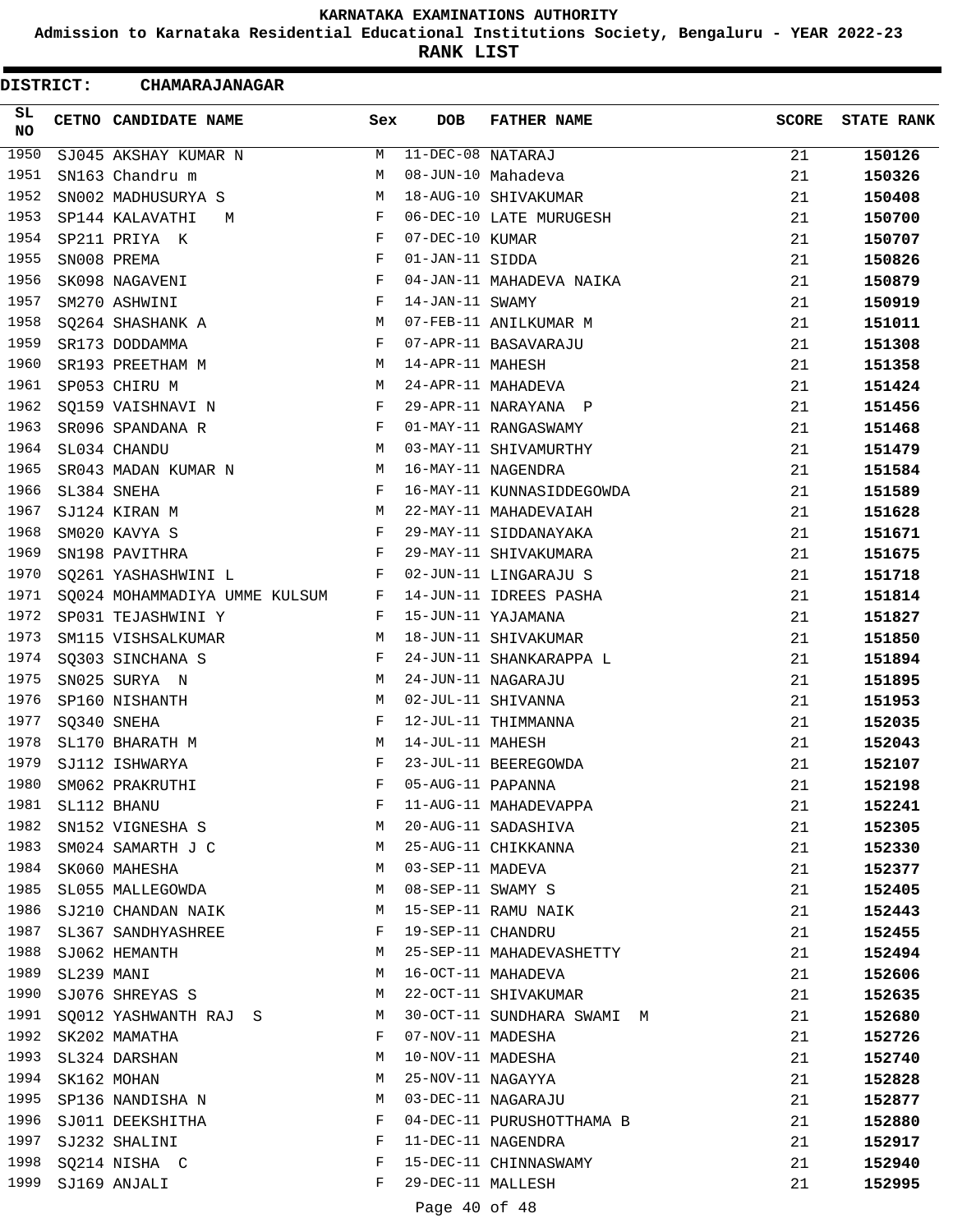**Admission to Karnataka Residential Educational Institutions Society, Bengaluru - YEAR 2022-23**

**RANK LIST**

| DISTRICT:       | <b>CHAMARAJANAGAR</b>     |     |                   |                              |              |                   |
|-----------------|---------------------------|-----|-------------------|------------------------------|--------------|-------------------|
| SL<br><b>NO</b> | CETNO CANDIDATE NAME      | Sex | <b>DOB</b>        | <b>FATHER NAME</b>           | <b>SCORE</b> | <b>STATE RANK</b> |
| 2000            | SN172 LAKSHANYA M         | F   | 29-DEC-11 MADESHA |                              | 21           | 152997            |
| 2001            | SK174 MANOJ               | М   |                   | 29-DEC-11 SHANTHAKUMARA      | 21           | 152998            |
| 2002            | SQ115 NAVEEN<br>Α         | М   | 01-JAN-12 APPAYA  |                              | 21           | 153025            |
| 2003            | SQ347 MADAN               | М   | 04-JAN-12 PAPANNA |                              | 21           | 153049            |
| 2004            | SN205 BHOMIKA B           | F   |                   | 05-JAN-12 BALU NAIK          | 21           | 153052            |
| 2005            | SM173 KARTHIK J           | M   |                   | 30-SEP-10 JAVANAIAH          | 20           | 153429            |
| 2006            | SP037 BHARATH N           | M   | 17-OCT-10 NAGA    |                              | 20           | 153487            |
| 2007            | SJ175 ARCHANA             | F   |                   | 21-OCT-10 BASAVARAJUNAIK     | 20           | 153501            |
| 2008            | SQ087 VISHAKANTA B        | М   |                   | 01-JAN-11 BASAVANNA S        | 20           | 153759            |
| 2009            | SQ324 GUNAVARDAN NAYAKA M | M   | 25-JAN-11 MAHESHA |                              | 20           | 153832            |
| 2010            | SQ295 AISHWARYA P         | F   |                   | 19-FEB-11 PRUTHVI D          | 20           | 153924            |
| 2011            | SR021 DHIGANTH S          | M   |                   | 10-MAR-11 SIDDARAJU          | 20           | 153997            |
| 2012            | SM169 APOORVA             | F   |                   | 28-MAR-11 MAHADEVASHETTY     | 20           | 154066            |
| 2013            | SQ069 MAHADEVAMMA S       | F   | 28-APR-11 SURESHA |                              | 20           | 154227            |
| 2014            | SK113 MANOJ M             | М   | 29-APR-11 MAHESH  |                              | 20           | 154233            |
| 2015            | SP108 MANYA S             | F   |                   | 04-MAY-11 SIDDARAJU          | 20           | 154255            |
| 2016            | SJ160 MAHADEVA PRASAD B   | М   |                   | 13-MAY-11 BILIGIRI           | 20           | 154294            |
| 2017            | SN168 KEERTHANA S         | F   | 29-JUN-11 SENDHIL |                              | 20           | 154598            |
| 2018            | SK259 AKASH               | М   |                   | 07-JUL-11 RANGASWAMY         | 20           | 154657            |
| 2019            | SL147 MANOOJ              | М   | 24-JUL-11 MAHESH  |                              | 20           | 154763            |
| 2020            | SL186 VASANTHA            | F   |                   | 26-JUL-11 SIDDARAJU          | 20           | 154774            |
| 2021            | SQ068 KIRANA M            | F   |                   | 28-JUL-11 MAHADEVA PRASAD    | 20           | 154784            |
| 2022            | SR018 SWETHA              | F   |                   | 28-JUL-11 JAYASWAMY          | 20           | 154786            |
| 2023            | SQ338 HEMANTH KUMAR       | М   |                   | 30-JUL-11 NEELAIAH           | 20           | 154795            |
| 2024            | SL353 YASHAS C            | М   |                   | 11-AUG-11 CHANDRAKUMAR       | 20           | 154853            |
| 2025            | SJ036 MALLIKARJUNA        | M   |                   | 12-AUG-11 NAGAMALLEGOWDA     | 20           | 154857            |
| 2026            | SM094 MADANKUMAR          | M   |                   | 18-AUG-11 DUNDUMADEGOWDA     | 20           | 154886            |
| 2027            | SJ152 SUCHITRA            | F   |                   | 18-AUG-11 MAHADEVASHETTY     | 20           | 154888            |
| 2028            | SJ306 KIRAN NAIK          | М   |                   | 24-AUG-11 MUTHTHU NAIK       | 20           | 154918            |
| 2029            | SM219 MAHANTESH S N       | М   |                   | 07-SEP-11 NAGENDRA           | 20           | 154997            |
| 2030            | SM232 R ANANDA            | M   |                   | 19-SEP-11 RAJACHARI          | 20           | 155058            |
| 2031            | SM087 MEGHANA L           | F   |                   | 05-OCT-11 LOKESH S           | 20           | 155134            |
| 2032            | SN054 DINESHKUMAR C       | M   |                   | 10-OCT-11 CHINNARAY          | 20           | 155152            |
| 2033            | SR024 AJITH KUMAR P       | М   |                   | 20-OCT-11 PUTTARAJU          | 20           | 155210            |
| 2034            | SL375 YASHVANTH           | М   | 27-NOV-11 MAHESH  |                              | 20           | 155388            |
| 2035            | SM131 GURUPRASAD          | М   |                   | 30-NOV-11 MAHADEVAPPA K L    | 20           | 155403            |
| 2036            | SN214 SINDHU P            | F   | 12-DEC-11 PERUMAL |                              | 20           | 155454            |
| 2037            | SL130 VIKAS               | М   |                   | 03-JAN-12 NAGENDRA           | 20           | 155544            |
| 2038            | SJ108 SUMATHI             | F   |                   | 07-FEB-09 CHENNENJEGOWDA     | 19           | 155654            |
| 2039            | SP115 NANDINI C           | F   |                   | 27-MAR-10 CHINNARAJU         | 19           | 155726            |
| 2040            | SN215 ROSHINI S           | F   | $04-JUN-10$ SOMA  |                              | 19           | 155766            |
| 2041            | SJ066 MAMATHA R           | F   |                   | 10-NOV-10 RAJENDRA NAIKA     | 19           | 155962            |
| 2042            | SP009 VENKATESH R         | M   |                   | 30-DEC-10 RANGASWAMY         | 19           | 156091            |
| 2043            | SK076 SUJATHA             | F   |                   | 08-JAN-11 LATE NAGARAJU      | 19           | 156169            |
| 2044            | SK035 PREETHAM            | М   |                   | 25-JAN-11 SIDDARAJU          | 19           | 156212            |
| 2045            | SL187 JEEVAN B K          | М   |                   | 13-FEB-11 KUMARA M C         | 19           | 156269            |
| 2046            | SR158 RAHUL P             | М   |                   | 20-FEB-11 PRAKESH M          | 19           | 156289            |
| 2047            | SQ135 TEJAS PC            | М   |                   | 21-FEB-11 CHIKKAMALLA NAYAKA | 19           | 156297            |
| 2048            | SR101 PRASANNA R          | M   |                   | 03-MAR-11 RANGASWAMY         | 19           | 156329            |
| 2049            | SQ273 HEMANTH V           | М   |                   | 21-APR-11 VENKATESH          | 19           | 156500            |
|                 |                           |     |                   |                              |              |                   |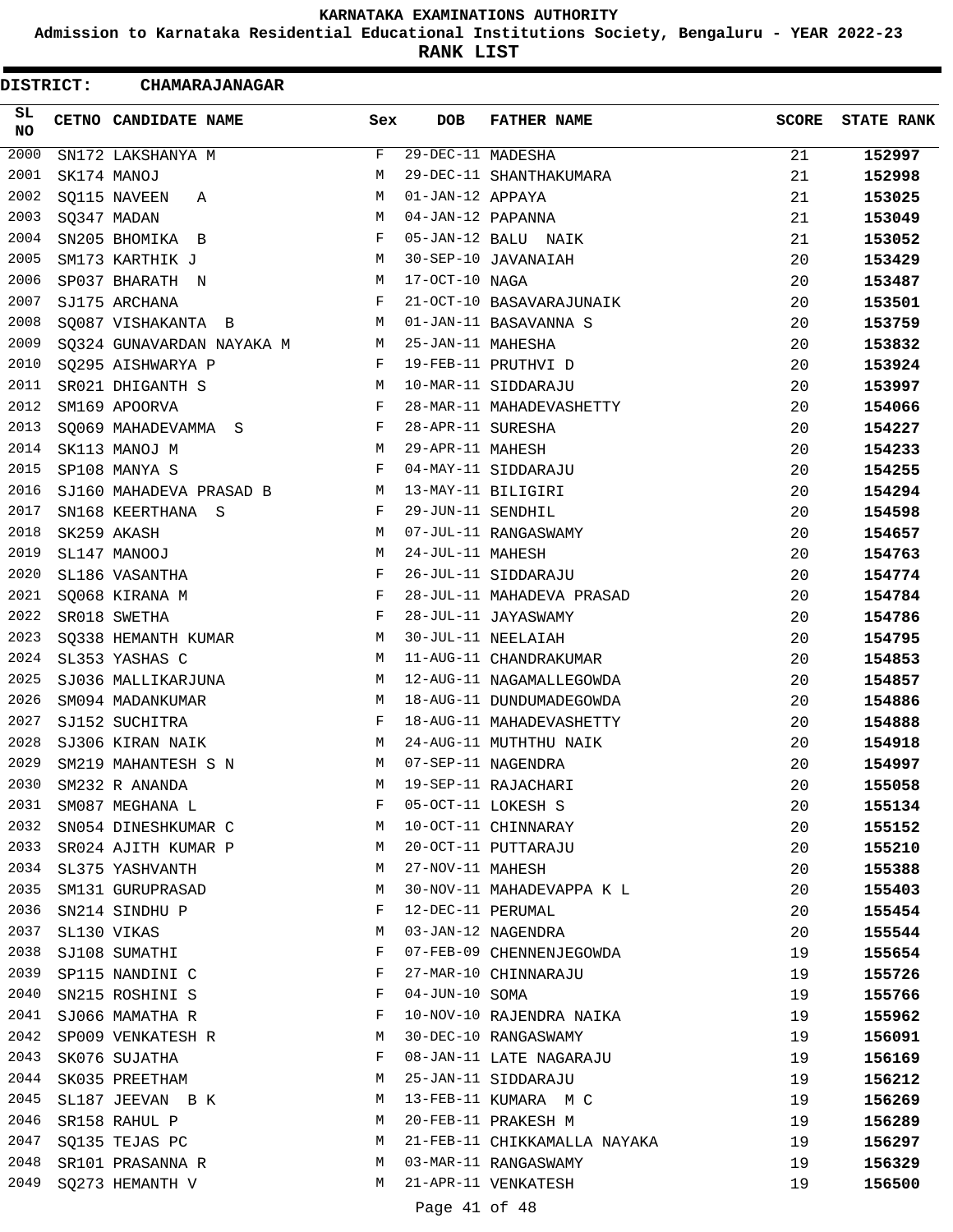**Admission to Karnataka Residential Educational Institutions Society, Bengaluru - YEAR 2022-23**

**RANK LIST**

| <b>DISTRICT:</b> |            | <b>CHAMARAJANAGAR</b> |     |                   |                              |              |                   |
|------------------|------------|-----------------------|-----|-------------------|------------------------------|--------------|-------------------|
| SL<br><b>NO</b>  |            | CETNO CANDIDATE NAME  | Sex | <b>DOB</b>        | <b>FATHER NAME</b>           | <b>SCORE</b> | <b>STATE RANK</b> |
| 2050             |            | SL204 M ADITYA KUMAR  | М   | 07-MAY-11 MAHESH  |                              | 19           | 156584            |
| 2051             |            | SL407 PRUTHVI         | М   |                   | 13-MAY-11 CHANDREGOWDA       | 19           | 156606            |
| 2052             |            | SL352 SUJITHKUMAR L   | М   |                   | 14-MAY-11 LOKESH D           | 19           | 156612            |
| 2053             |            | SQ061 JOHN EDWIN J    | M   | 25-MAY-11 JAYARAJ |                              | 19           | 156658            |
| 2054             |            | SL236 MAHESHA         | М   | 03-JUN-11 RAJA    |                              | 19           | 156713            |
| 2055             |            | SL137 ARPITHA         | F   | 12-JUN-11 GOPALA  |                              | 19           | 156762            |
| 2056             |            | SL364 SIDDAPPAJI K J  | М   | 19-JUN-11 JAYARAM |                              | 19           | 156793            |
| 2057             |            | SL234 PAVAN           | М   |                   | 06-JUL-11 VENKATESHA         | 19           | 156879            |
| 2058             |            | SM267 APOORVA         | F   |                   | 07-JUL-11 GOPALASHETTY       | 19           | 156884            |
| 2059             |            | SP018 GANESHA M       | М   | 16-JUL-11 MADHA   |                              | 19           | 156929            |
| 2060             |            | SJ166 SHIVAKUMAR N    | М   |                   | 16-JUL-11 NAGANAYAKA         | 19           | 156931            |
| 2061             |            | SK168 DEEKSHA A P     | F   | 21-JUL-11 PRADEEP |                              | 19           | 156956            |
| 2062             |            | SL084 MANOJ           | М   | 22-JUL-11 PRAKASH |                              | 19           | 156960            |
| 2063             |            | SK058 CHANDRIKA       | F   |                   | 18-AUG-11 GOVINDARAJU        | 19           | 157096            |
| 2064             |            | SN157 KSHETHRA        | F   |                   | 21-AUG-11 SHIVA MURTHY       | 19           | 157113            |
| 2065             |            | SP107 BHAVANA M       | F   |                   | 31-OCT-11 MUNIYAPPA          | 19           | 157389            |
| 2066             |            | SM241 SANTHOSH        | М   |                   | 04-NOV-11 SHIVANAGA          | 19           | 157406            |
| 2067             |            | SM097 SHALINI         | F   |                   | 05-NOV-11 MURTHY G           | 19           | 157407            |
| 2068             |            | SQ045 MALLIGABHAVATHI | F   |                   | 06-NOV-11 DODDARAJU          | 19           | 157410            |
| 2069             |            | SQ353 MAHESHA S       | М   |                   | 14-NOV-11 SIDDARAJU          | 19           | 157438            |
| 2070             |            | SN068 SHARANYA M      | F   |                   | 21-NOV-11 MUTHURAJU          | 19           | 157471            |
| 2071             |            | SQ299 SINCHANA A      | F   |                   | 14-DEC-11 ANDANI G           | 19           | 157561            |
| 2072             |            | SP098 SANJAY N        | М   | 23-DEC-11 NAGA R  |                              | 19           | 157587            |
| 2073             |            | SP163 RAVI S          | М   |                   | 12-FEB-12 SIDDARAJU          | 19           | 157678            |
| 2074             |            | SJ095 HARSHITHA       | F   | 26-MAY-12 MADEVA  |                              | 19           | 157707            |
| 2075             |            | SP126 SHREEDEVI       | F   | 18-NOV-10 RAJU    |                              | 18           | 158012            |
| 2076             |            | SJ096 JYOTHI          | F   | 13-FEB-11 PRAKASH |                              | 18           | 158260            |
| 2077             |            | SQ096 DEEPAK K        | М   | 24-FEB-11 KARUNA  |                              | 18           | 158292            |
| 2078             |            | SM133 VIKAS N         | М   |                   | 01-APR-11 NAGENDRA           | 18           | 158419            |
| 2079             | SL184 BALU |                       | М   |                   | 18-APR-11 SRINIVASANAYAKA    | 18           | 158484            |
| 2080             |            | SQ023 BHOOMIKA S      | F   |                   | 18-MAY-11 SIDDARAJU S        | 18           | 158582            |
| 2081             |            | SJ277 MURTHY          | M   |                   | 01-JUN-11 CHINNASWAMI NAYAKA | 18           | 158642            |
| 2082             |            | SR148 SUCHITRA M      | F   | 09-JUN-11 MADEVA  |                              | 18           | 158691            |
| 2083             |            | SM274 SANJAY K M      | M   | 22-JUN-11 MAHESHA |                              | 18           | 158751            |
|                  |            | 2084 SP174 ANUSHKA    | F   | 28-JUN-11 VELU    |                              | 18           | 158769            |
| 2085             |            | SR080 PUNYAVATHI      | F   |                   | 03-JUL-11 MAHADEVANAYAKA     | 18           | 158802            |
| 2086             |            | SJ147 SIDDESH R       | М   |                   | 05-JUL-11 RAJESH NAYAKA      | 18           | 158810            |
| 2087             |            | SL369 AMULYA          | F   |                   | 12-JUL-11 SHIVANAYAKA        | 18           | 158844            |
| 2088             |            | SR191 KUMAR B         | М   |                   | 16-JUL-11 BASAVANNA          | 18           | 158862            |
| 2089             |            | SN191 HARSHINI J      | F   |                   | 21-JUL-11 JAVARAIAH          | 18           | 158882            |
| 2090             |            | SR039 PAVITHRA M      | F   |                   | 31-AUG-11 MADESHA SHETTY C   | 18           | 159070            |
| 2091             |            | SK052 MAHADEVAPRASAD  | М   |                   | 18-SEP-11 MAHADEVASWAMY      | 18           | 159131            |
| 2092             |            | SP019 SACHIN C        | M   |                   | 29-SEP-11 CHANDRAIAH         | 18           | 159174            |
| 2093             |            | SL371 NAVEENA         | M   |                   | 02-OCT-11 MAHESHA            | 18           | 159188            |
| 2094             |            | SJ064 CHAMUNDESHWARI  | F   |                   | 13-OCT-11 KRISHNASWAMY       | 18           | 159216            |
| 2095             |            | SP024 PREM KUMAR M    | M   |                   | 29-OCT-11 MALIGOWDA          | 18           | 159261            |
| 2096             |            | SL358 HARSITHA        | F   |                   | 17-NOV-11 YAIRAMUDI          | 18           | 159323            |
| 2097             |            | SK127 HEMALATHA       | F   |                   | 17-NOV-11 MAHADEVASWAMY      | 18           | 159324            |
| 2098             |            | SL207 M SUNESHA       | M   |                   | 28-NOV-11 MAHESHA B          | 18           | 159356            |
| 2099             |            | SP130 PRAKRUTHI       | F   |                   | 28-NOV-11 M MAHADEVAPRASAD   | 18           | 159357            |
|                  |            |                       |     | Page 42 of 48     |                              |              |                   |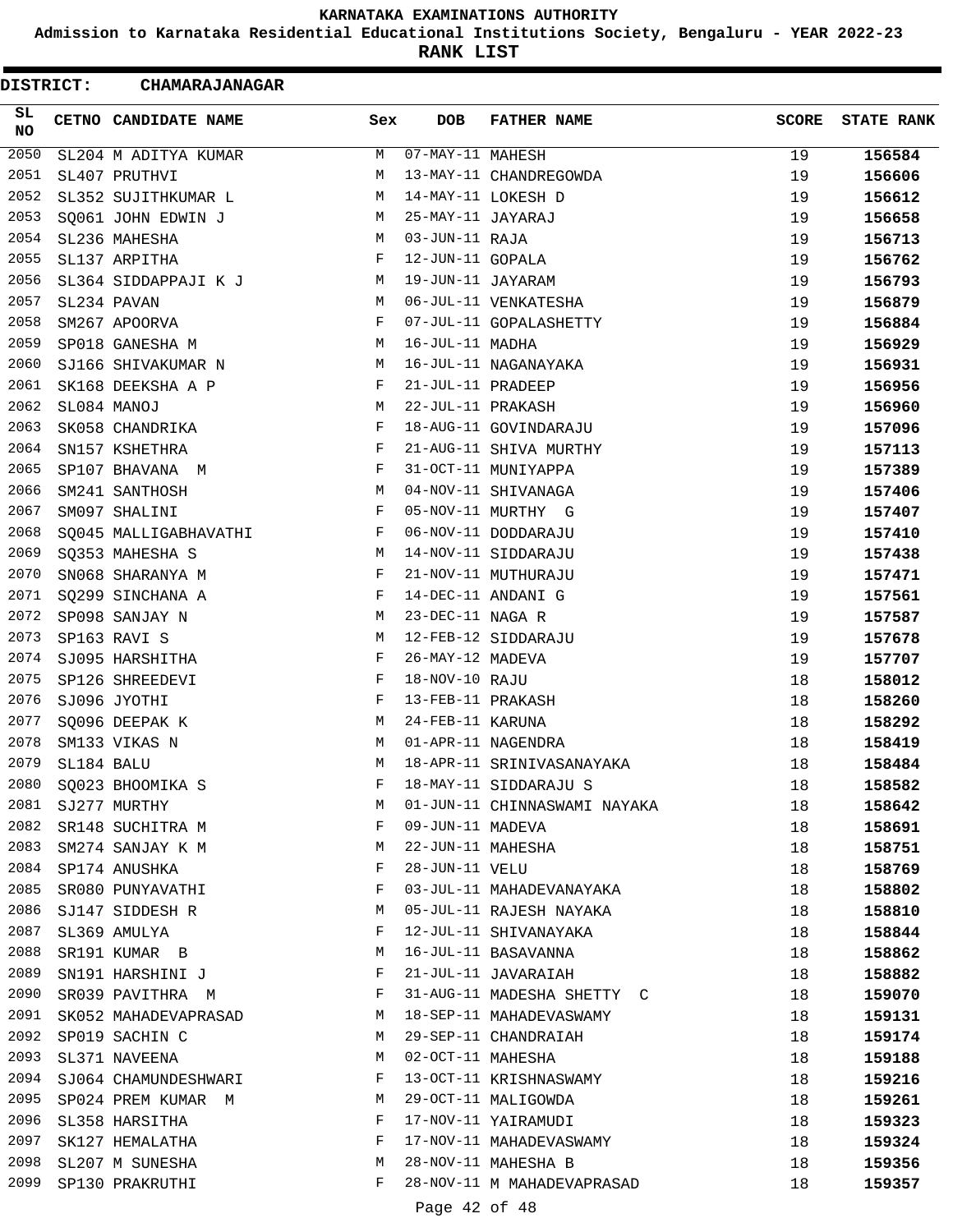**Admission to Karnataka Residential Educational Institutions Society, Bengaluru - YEAR 2022-23**

**RANK LIST**

| DISTRICT:    |           | <b>CHAMARAJANAGAR</b>   |            |                   |                               |              |                   |
|--------------|-----------|-------------------------|------------|-------------------|-------------------------------|--------------|-------------------|
| SL<br>NO     |           | CETNO CANDIDATE NAME    | Sex        | <b>DOB</b>        | <b>FATHER NAME</b>            | <b>SCORE</b> | <b>STATE RANK</b> |
| 2100         |           | SM210 CHETHANKUMAR      | М          | 11-DEC-11 SIDDESH |                               | 18           | 159404            |
| 2101         |           | SR143 HARIPRASAD R      | М          |                   | 30-AUG-10 RAVIKUMARA          | 17           | 159654            |
| 2102         |           | SL224 SARVOTHAM V       | М          |                   | 22-SEP-10 VENKATACHALAMURTHY  | 17           | 159677            |
| 2103         |           | SJ109 SAVITHA           | F          | 04-DEC-10 MADEVA  |                               | 17           | 159759            |
| 2104         |           | SR089 AKASH             | М          | 06-JAN-11 MAHESHA |                               | 17           | 159843            |
| 2105         |           | SL288 DIVYA M           | F          | 20-JAN-11 MURTHY  |                               | 17           | 159869            |
| 2106         |           | SJ131 THEJAS D          | М          |                   | 23-MAR-11 J N DEVARAJU        | 17           | 160010            |
| 2107         |           | SM319 VASANTHKUMARA H S | M          |                   | 05-MAY-11 SHIVEGOWDA          | 17           | 160133            |
| 2108         |           | SM315 MANOJ             | М          | 14-MAY-11 RAVI P  |                               | 17           | 160162            |
| 2109         |           | SQ095 BILIGIRI M        | М          | 14-JUN-11 MADESHA |                               | 17           | 160273            |
| 2110         |           | SM118 ADITHYA           | М          | 23-JUN-11 SWAMY   |                               | 17           | 160305            |
| 2111         |           | SJ020 PALLAVI           | $_{\rm F}$ |                   | 11-JUL-11 NANJUNDAIAH         | 17           | 160391            |
| 2112         |           | SP145 RADHA N           | F          |                   | 29-JUL-11 NAGARAJU            | 17           | 160456            |
| 2113         |           | SJ222 MANASA            | F          |                   | 14-AUG-11 RANGASWAMY          | 17           | 160512            |
| 2114         |           | SK037 SUSHEELA          | F          | 14-AUG-11 MADESH  |                               | 17           | 160515            |
| 2115         |           | SQ111 SHARMILA          | F          |                   | 09-SEP-11 NEELAIAH S          | 17           | 160592            |
| 2116         |           | SL076 S MALLESH         | М          |                   | 12-OCT-11 B SHIVANAGEGOWDA    | 17           | 160689            |
| 2117         |           | SR160 MAHADEVA SWAMY J  | M          | 23-OCT-11 JAVANA  |                               | 17           | 160722            |
| 2118         |           | SN100 LOKESHA           | М          | 30-OCT-11 KRISHNA |                               | 17           | 160747            |
| 2119         |           | SK141 ANUSHA A          | F          |                   | 12-NOV-11 ANILKUMAR           | 17           | 160779            |
| 2120         |           | SQ015 ARUL MATHEW P     | М          |                   | 13-NOV-11 PERIYANAYAGAM       | 17           | 160784            |
| 2121         |           | SQ029 VISHWA S          | М          |                   | 15-NOV-11 SIDDARAJU           | 17           | 160794            |
| 2122         |           | SM060 EKANTHARADHYA G R | М          |                   | 17-NOV-11 REVANNA ARADHYA     | 17           | 160795            |
| 2123         |           | SN034 MANOJ<br>M        | M          | 15-DEC-11 MADESHA |                               | 17           | 160883            |
| 2124         |           | SN108 MADUSHREE         | F          |                   | 27-APR-12 GOVINDHA            | 17           | 160968            |
| 2125         |           | SN081 NISHANTH M        | M          |                   | 15-DEC-09 V MIRTHY            | 16           | 161002            |
| 2126         |           | SQ059 MOHAN P           | М          | 22-NOV-10 PRAKASH |                               | 16           | 161191            |
| 2127         |           | SQ160 MAHADEVAPRASAD K  | M          |                   | 01-JAN-11 KANNAPPA            | 16           | 161251            |
| 2128         |           | SP034 VARALAKSHMI       | F          | 08-FEB-11 MADAIAH |                               | 16           | 161367            |
| 2129         |           | SQ247 AMULYA B          | F          |                   | 27-MAR-11 BASAVARAJU L S      | 16           | 161485            |
| 2130         |           | SP100 PRIYADARSHINI C   | F          |                   | 23-APR-11 CHENNAIAH           | 16           | 161557            |
| 2131         |           | SJ218 PARVATHI          | F          | 26-APR-11 MURTHY  |                               | 16           | 161570            |
| 2132         |           | SN200 SELVA KANNAN S    | М          |                   | 26-APR-11 SANTHOSHA           | 16           | 161573            |
| 2133         |           | SR081 SPANDANA D        | F          |                   | 02-MAY-11 DODDA SIDDARAJU     | 16           | 161598            |
| 2134         |           | SN104 ARJUN R           | M          | 09-MAY-11 RAJA    |                               | 16           | 161609            |
| 2135         |           | SL336 SAGAR S           | М          | 13-JUN-11 SURESH  |                               | 16           | 161725            |
| 2136         |           | SQ157 NANDAN            | М          |                   | 04-AUG-11 NARAYANA            | 16           | 161882            |
| 2137         |           |                         | M          |                   | 04-AUG-11 SUBRAMANYA          | 16           |                   |
| 2138         |           | SL304 PRAJWAL           | М          | 08-AUG-11 PRAVEEN |                               |              | 161883            |
| 2139         |           | SJ107 NAGENDRA V P      | М          |                   |                               | 16           | 161896            |
|              |           | SR052 SIDDAPPA M        |            |                   | 10-AUG-11 MAHADEVASHETTY      | 16           | 161903            |
| 2140<br>2141 |           | SP094 MANIKANTA R       | M          | 29-AUG-11 RAVUTA  |                               | 16           | 161967            |
|              |           | SK092 MANOJ KUMAR N     | М          |                   | 29-AUG-11 MAHESHA P           | 16           | 161969            |
| 2142         |           | SQ234 GANESH P M        | M          |                   | 11-SEP-11 MALLAPPA            | 16           | 162012            |
| 2143         |           | SM077 VARSHINI          | F          |                   | 26-SEP-11 NAGARAJU            | 16           | 162057            |
| 2144         |           | SM190 SHASHANK          | М          |                   | 07-OCT-11 MANJAPPA            | 16           | 162081            |
| 2145         |           | SL361 DHANUSH R         | М          |                   | 11-OCT-11 S RANGASWAMA NAYAKA | 16           | 162089            |
| 2146         |           | SM189 VISHAL            | М          |                   | 11-OCT-11 LINGAPPA            | 16           | 162090            |
| 2147         | SQ365 ANU |                         | F          | 12-OCT-11 UMESH   |                               | 16           | 162091            |
| 2148         |           | SN103 ARPITHA           | F          | 03-NOV-11 MURULI  |                               | 16           | 162157            |
| 2149         |           | SN007 AISHWARYA N       | F          |                   | 05-NOV-11 NAGARAJU            | 16           | 162161            |
|              |           |                         |            | Page 43 of 48     |                               |              |                   |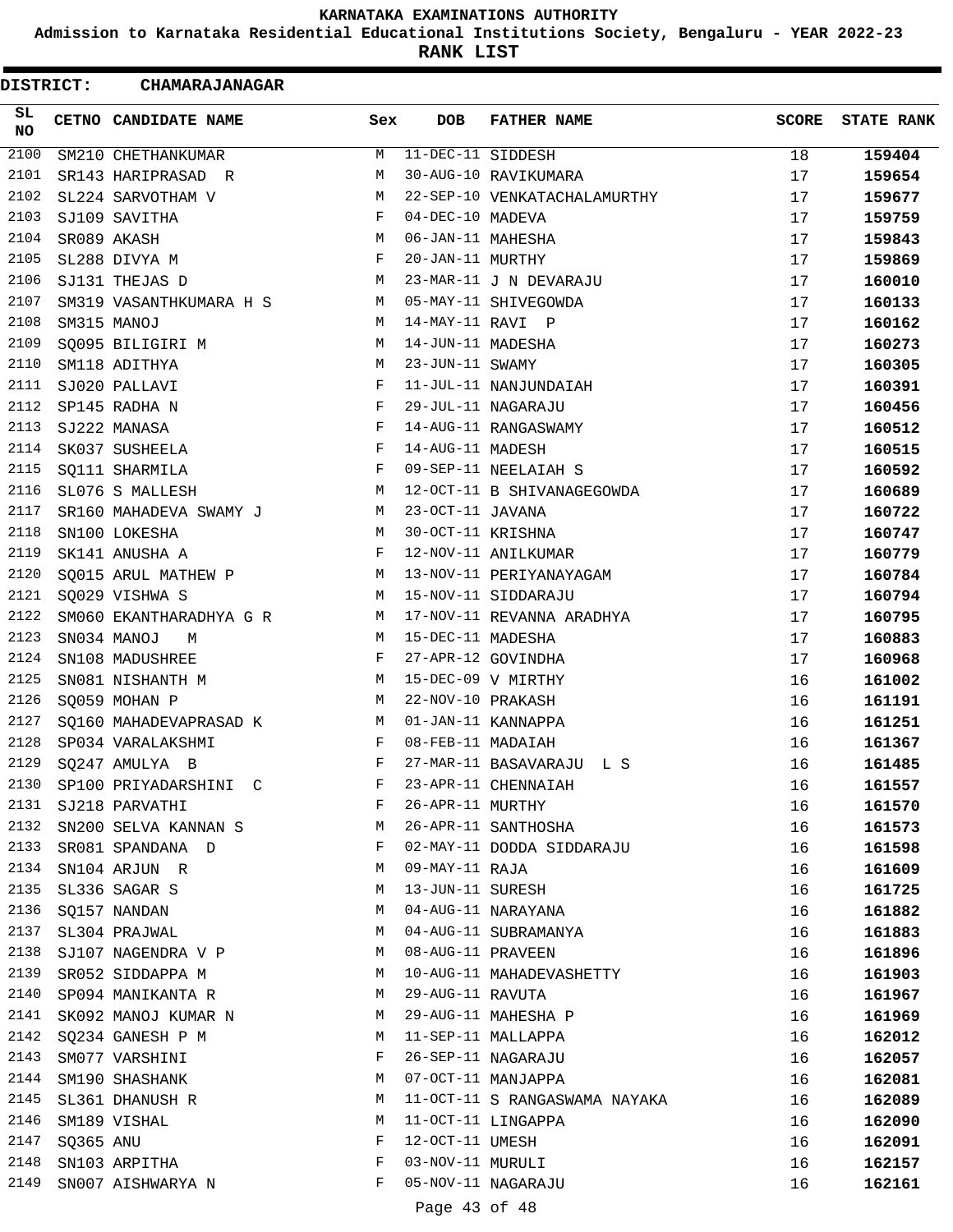**Admission to Karnataka Residential Educational Institutions Society, Bengaluru - YEAR 2022-23**

ı

**RANK LIST**

| <b>DISTRICT:</b> |            | <b>CHAMARAJANAGAR</b> |     |                   |                              |              |                   |
|------------------|------------|-----------------------|-----|-------------------|------------------------------|--------------|-------------------|
| SL<br><b>NO</b>  |            | CETNO CANDIDATE NAME  | Sex | <b>DOB</b>        | <b>FATHER NAME</b>           | <b>SCORE</b> | <b>STATE RANK</b> |
| 2150             |            | SR192 SANJAY R        | М   |                   | 28-NOV-11 RACHAPPAJI         | 16           | 162222            |
| 2151             |            | SN027 NITHISH         | M   |                   | 23-DEC-11 RAMACHANDRA        | 16           | 162279            |
| 2152             |            | SK210 SHARATH M       | М   |                   | 30-DEC-11 MAHADEVASWAMY V    | 16           | 162297            |
| 2153             |            | SN186 CHANDANA S      | F   |                   | 18-NOV-10 SHANTHA RAJU       | 15           | 162531            |
| 2154             |            | SN111 AKSAYA V        | F   |                   | 10-MAR-11 VENKATESHA         | 15           | 162732            |
| 2155             |            | SP198 AKASH B         | M   |                   | 05-APR-11 BHAGYARAJ          | 15           | 162779            |
| 2156             |            | SP111 AMUDA S         | F   |                   | 07-JUN-11 SHANMUGAM          | 15           | 162972            |
| 2157             |            | SQ028 SHASHANK S      | М   | 04-JUL-11 SHASHI  |                              | 15           | 163057            |
| 2158             |            | SQ060 RAJESHWARI      | F   | 10-JUL-11 MADESH  |                              | 15           | 163077            |
| 2159             |            | SL072 BHARATH         | М   | 12-JUL-11 BHADRA  |                              | 15           | 163081            |
| 2160             |            | SN042 DEVI M          | F   |                   | 21-JUL-11 MUNIYAPPA          | 15           | 163104            |
| 2161             |            | SQ032 MAHADEVA S      | М   |                   | 30-JUL-11 SHIVASWAMY         | 15           | 163131            |
| 2162             |            | SM181 HARISHA         | М   |                   | 02-AUG-11 MAHADEVA K         | 15           | 163135            |
| 2163             |            | SK025 MAHESHWARI      | F   |                   | 17-AUG-11 LATE MAHADEVASWAMY | 15           | 163173            |
| 2164             |            | SK264 PUNEETH         | М   | 29-SEP-11 SHEKHAR |                              | 15           | 163286            |
| 2165             |            | SK064 KEERTHANA       | F   |                   | 19-OCT-11 MOHAN KUMARA       | 15           | 163337            |
| 2166             |            | SN229 GUNASHEKARA     | М   |                   | 17-NOV-11 MURUGESHA          | 15           | 163408            |
| 2167             |            | SJ013 KOGILA M        | F   | 13-DEC-11 MANJU   |                              | 15           | 163470            |
| 2168             |            | SN179 VISHNU C        | М   |                   | 10-OCT-10 CHINNARAJU         | 14           | 163676            |
| 2169             |            | SK166 RAJESH          | М   |                   | 13-JAN-11 J MADEVA           | 14           | 163828            |
| 2170             |            | SR123 SIDDARAJU K     | М   | 14-APR-11 KUMARA  |                              | 14           | 164000            |
| 2171             |            | SM155 MALLESH         | M   |                   | 15-APR-11 MAHADEVAPPA        | 14           | 164002            |
| 2172             |            | SQ070 ROOPA R         | F   | 02-MAY-11 RAJU    |                              | 14           | 164046            |
| 2173             |            | SN192 JEEVA N         | М   |                   | 23-MAY-11 NATARAJU           | 14           | 164103            |
| 2174             |            | SL126 PALLAVI         | F   | 02-JUN-11 SOMESH  |                              | 14           | 164133            |
| 2175             |            | SM054 KARTHIK         | М   | 25-JUN-11 RUDRA   |                              | 14           | 164200            |
| 2176             |            | SJ324 YASHWANTH N     | М   |                   | 08-JUL-11 NAGARAJU K         | 14           | 164239            |
| 2177             | SL117 VASU |                       | M   |                   | 16-JUL-11 NAGANAYAKA         | 14           | 164264            |
| 2178             |            | SJ134 LIKHITHA S      | F   | 19-JUL-11 SHESHA  |                              | 14           | 164268            |
| 2179             |            | SR140 VIDHYA S        | F   |                   | 22-JUL-11 SIDDAPPAJI         | 14           | 164280            |
| 2180             |            | SN086 THEJU M         | М   | 10-AUG-11 MADESHA |                              | 14           | 164328            |
| 2181             |            | SL252 RAMYA M         | F   | 20-SEP-11 MAADHU  |                              | 14           | 164420            |
| 2182             |            | SN114 KARTHIK M       | M   | 02-NOV-11 MUNIRAJ |                              | 14           | 164508            |
| 2183             |            | SQ356 SHRUNGAR G      | M   |                   | 12-DEC-11 GOVINDARAJU        | 14           | 164598            |
| 2184             |            | SP055 DEVIPRIYA       | F   | 15-DEC-11 SESAN P |                              | 14           | 164602            |
| 2185             |            | SL173 KARTHIK D R     | M   | 03-OCT-10 RAJU    |                              | 13           | 164833            |
| 2186             |            | SL129 PRATHIKSHA      | F   |                   | 03-JAN-11 CHIKKAMADAPPA      | 13           | 164964            |
| 2187             |            | SQ118 MALLIKARJUNA N  | M   |                   | 20-MAR-11 NATARAJU           | 13           | 165075            |
| 2188             |            | SJ312 KIRAN           | M   |                   | 23-APR-11 CHINNASWAMY        | 13           | 165148            |
| 2189             |            | SK198 MADHU B         | M   |                   | 03-MAY-11 BANGARANAYAKA      | 13           | 165163            |
| 2190             |            | SP102 SADAN           | M   | 06-MAY-11 PRASAD  |                              | 13           | 165172            |
| 2191             |            | SP175 DRUSHYAN R      | M   |                   | 21-JUL-11 RAJESH NAIKA       | 13           | 165384            |
| 2192             |            | SL327 PUSPA LATHA     | F   |                   | 04-AUG-11 KRISHNA N          | 13           | 165415            |
| 2193             |            | SM113 ANITHA          | F   |                   | 07-AUG-11 PAPEGOWDA          | 13           | 165423            |
| 2194             |            | SL075 MAHADEVASWAMY S | M   | 13-AUG-11 SWAMY   |                              | 13           | 165436            |
| 2195             |            | SQ243 HARSHA M        | М   |                   | 11-SEP-11 MAHADEVA SWAMY     | 13           | 165502            |
| 2196             |            | SN208 GOWTHAMI        | F   |                   | 15-SEP-11 KENCHEGOWDA        | 13           | 165509            |
| 2197             |            | SJ156 LAKSHMI         | F   |                   | 21-SEP-11 KALEGOWDA          | 13           | 165516            |
| 2198             |            | SR126 NITHIN G K      | M   | 02-OCT-11 KUMARA  |                              | 13           | 165540            |
| 2199             |            | SK100 SUJEETH KUMAR   | M   |                   | 10-NOV-11 ANAND NAIK         | 13           | 165616            |
|                  |            |                       |     | Page 44 of 48     |                              |              |                   |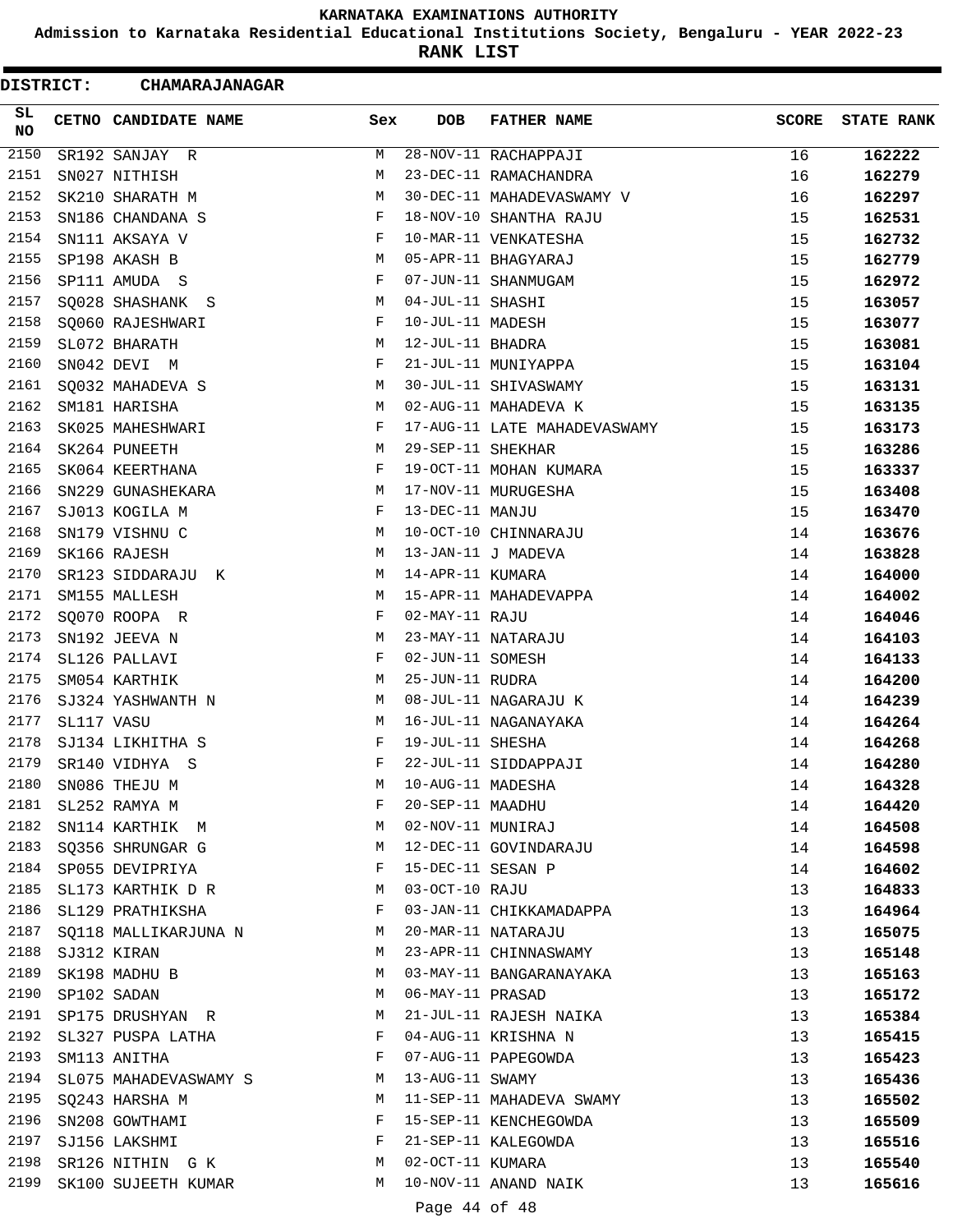**Admission to Karnataka Residential Educational Institutions Society, Bengaluru - YEAR 2022-23**

**RANK LIST**

 $\blacksquare$ 

| DISTRICT:        |            | <b>CHAMARAJANAGAR</b>       |     |                   |                             |              |                   |
|------------------|------------|-----------------------------|-----|-------------------|-----------------------------|--------------|-------------------|
| SL<br><b>NO</b>  |            | <b>CETNO CANDIDATE NAME</b> | Sex | <b>DOB</b>        | <b>FATHER NAME</b>          | <b>SCORE</b> | <b>STATE RANK</b> |
| $\frac{2200}{ }$ |            | SM283 SURYANAYAKA           | M   |                   | 11-NOV-11 GOVINDANAYAKA     | 13           | 165619            |
| 2201             |            | SJ014 DEEPAK B              | М   |                   | 14-NOV-11 BILIGIRAIAH       | 13           | 165625            |
| 2202             |            | SJ294 MAHESHWARI            | F   |                   | 07-DEC-11 RAJESH J V        | 13           | 165668            |
| 2203             |            | SP092 MANASA                | F   | 16-DEC-11 MAHESHA |                             | 13           | 165691            |
| 2204             |            | SP071 SUNILKUMAR M          | M   | 22-DEC-11 MURUGA  |                             | 13           | 165700            |
| 2205             |            | SP155 VISHNU S              | M   |                   | 10-JAN-12 SHANTHA MURTY N   | 13           | 165731            |
| 2206             |            | SR046 RAVICHANDRA S         | М   |                   | 13-JAN-12 SIDDANAYAKA       | 13           | 165732            |
| 2207             |            | SQ258 S KISHOR KUMAR        | M   |                   | 27-OCT-10 SHIVAKUMARA       | 12           | 165913            |
| 2208             |            | SM121 CHANDU                | M   |                   | 10-FEB-11 GOPALANAYAKA      | 12           | 166062            |
| 2209             |            | SM086 VINAY                 | М   |                   | 08-MAY-11 MAHADEVASWAMY     | 12           | 166221            |
| 2210             |            | SL238 HEMALATHA             | F   |                   | 10-MAY-11 RAMAKRISHNA       | 12           | 166225            |
| 2211             | SL400 MALA |                             | F   |                   | 12-JUN-11 SIDDARAJASHETTY   | 12           | 166314            |
| 2212             |            | SK017 LOKESHA R             | M   | 27-JUN-11 REVANNA |                             | 12           | 166342            |
| 2213             |            | SR115 ARJUN R               | М   | 02-JUL-11 RAVI B  |                             | 12           | 166353            |
| 2214             |            | SJ325 SINDHU SHREE          | F   |                   | 15-SEP-11 SIDDARAJU         | 12           | 166519            |
| 2215             |            | SN178 MAMATHA               | F   |                   | 20-NOV-11 NARAYANA          | 12           | 166640            |
| 2216             |            | SP169 MURUGESHA V           | M   |                   | 02-DEC-11 VENKATESH         | 12           | 166663            |
| 2217             |            | SP002 SATISH S              | М   |                   | 08-SEP-10 SIDDARAJU         | 11           | 166840            |
| 2218             |            | SK132 NARASIMHA V           | M   |                   | 01-OCT-10 LATE VIJAYA KUMAR | 11           | 166848            |
| 2219             |            | SQ268 SACHIN C              | М   |                   | 31-JAN-11 CHINNASWAMY       | 11           | 166989            |
| 2220             |            | SM119 AJITHA                | M   |                   | 25-MAY-11 BASAVARAJU        | 11           | 167185            |
| 2221             |            | SP137 GOKULKUMAR M          | М   |                   | 30-JUL-11 MAHADEVASWAMY     | 11           | 167358            |
| 2222             |            | SL089 KRISHNAMURTHY         | M   | 15-AUG-11 GANESHA |                             | 11           | 167396            |
| 2223             |            | SN184 K TEJASWINI           | F   |                   | 01-OCT-11 KUMAR NAYAKA      | 11           | 167478            |
| 2224             |            | SR162 SHILPA                | F   |                   | 03-OCT-11 LATE GOVINDA      | 11           | 167485            |
| 2225             |            | SK254 ANJALI                | F   | 20-OCT-11 MADESHA |                             | 11           | 167523            |
| 2226             |            | SP165 SELVARAJ              | M   |                   | 20-OCT-11 K SHIVANNA        | 11           | 167525            |
| 2227             |            | SN182 ASHWINI S             | F   |                   | 24-OCT-11 SIDDARAJU         | 11           | 167534            |
| 2228             |            | SL393 LAVANYA P N           | F   |                   | 28-OCT-11 NARAYANA          | 11           | 167546            |
| 2229             |            | SP010 SACHIN                | M   | 16-NOV-11 KUMAR   |                             | 11           | 167573            |
| 2230             |            | SM068 NAMITHA               | F   | 29-DEC-11 LOKESH  |                             | 11           | 167632            |
| 2231             |            | SN097 MAGENDRA KUMAR B      | M   |                   | 27-APR-12 BAKTHEGOWDA S     | 11           | 167669            |
| 2232             |            | SM028 AJITHA                | M   |                   | 04-JAN-11 MASANASETTY       | 10           | 167899            |
| 2233             |            | SM034 CHETANKUMAR J         | M   |                   | 24-JAN-11 JADESWAMY         | 10           | 167926            |
| 2234             |            | SK140 KIRAN                 | M   |                   | 18-MAR-11 NAGARAJU          | 10           | 167989            |
| 2235             |            | SJ242 MANOJ                 | М   |                   | 24-MAR-11 SHIVARAJU         | 10           | 168001            |
| 2236             |            | SK009 THEJAS H K            | М   |                   | 03-MAY-11 KEMPANNA          | 10           | 168072            |
| 2237             |            | SN059 MAHESH S              | M   | 17-JUN-11 SURESH  |                             | 10           | 168172            |
| 2238             |            | SL235 DEEKSHITH             | F   |                   | 16-SEP-11 DODDASWAMYNAYAKA  | 10           | 168330            |
| 2239             |            | SL395 PADMINI B             | F   |                   | 09-OCT-11 BASAVAIAH         | 10           | 168370            |
| 2240             |            | SN072 CHANDANA              | F   |                   | 20-OCT-11 SHIVARUDRAPPA     | 10           | 168391            |
| 2241             |            | SL110 KARTHIK               | М   |                   | 31-OCT-11 NATARAJU          | 10           | 168409            |
| 2242             |            | SK062 RAKESH M              | М   |                   | 23-NOV-11 MAHADEVASWAMY     | 10           | 168451            |
| 2243             |            | SL225 VISHALINI             | F   |                   | 28-NOV-11 NAGARAJU          | 10           | 168464            |
| 2244             |            | SQ342 PRACHUTH P            | М   |                   | 18-DEC-11 PRAKASH B         | 10           | 168499            |
| 2245             |            | SJ336 PADMA                 | F   |                   | 26-DEC-11 NAGENDRASWAMY     | 10           | 168511            |
| 2246             |            | SK056 YOGESH D              | М   |                   | 26-DEC-11 DORESWAMY         | 10           | 168512            |
| 2247             |            | SL277 MAHADEVAPRASAD K M    | М   |                   | 15-JUL-12 MANJAPPA          | 10           | 168548            |
| 2248             |            | SJ055 KAVANA M              | F   |                   | 18-JUL-11 MAHADEVASWAMY     | 9            | 168976            |
| 2249             |            | SJ259 MANOJKUMAR            | M   |                   | 19-JUL-11 MAHADEVA          | 9            | 168980            |

Page 45 of 48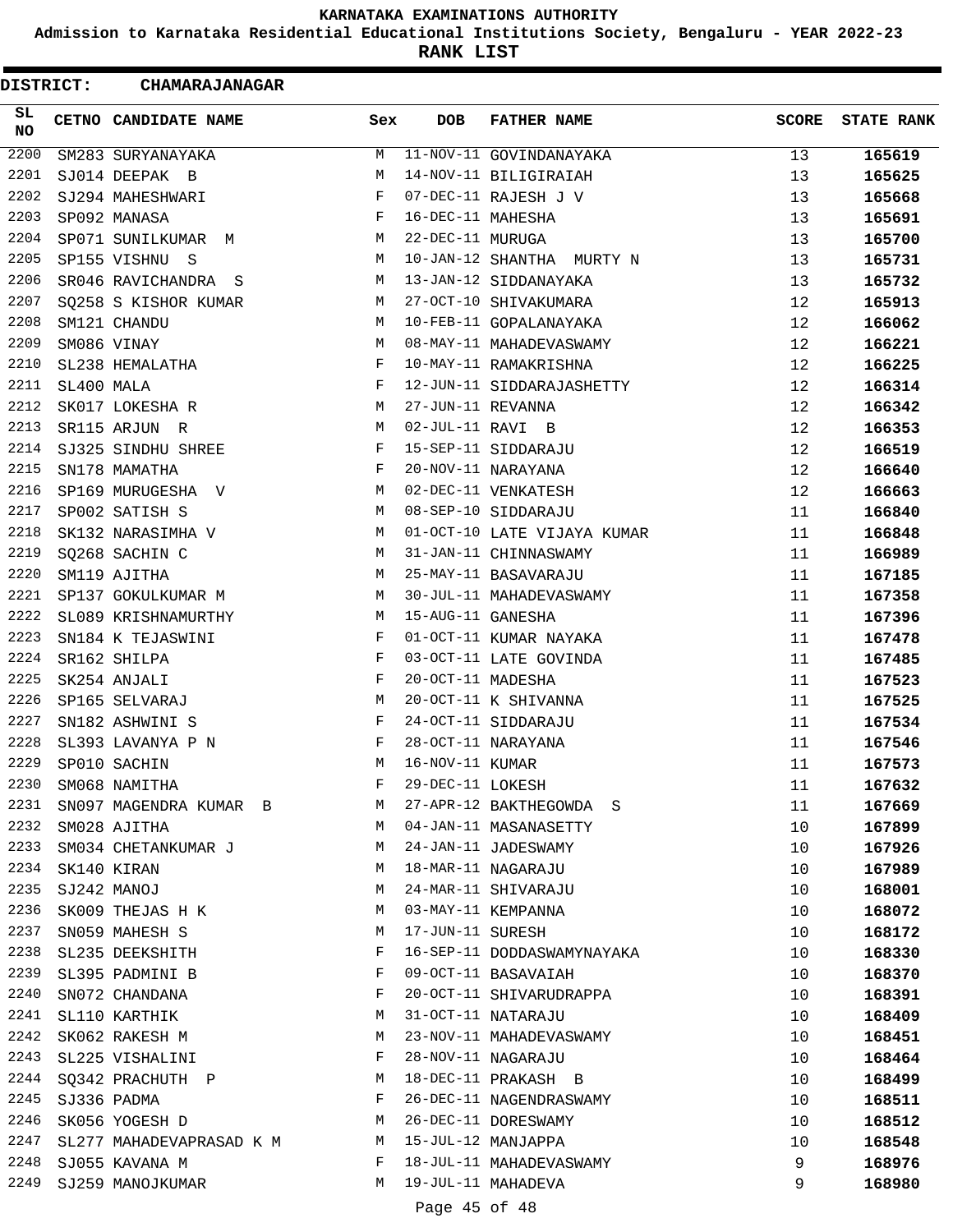**Admission to Karnataka Residential Educational Institutions Society, Bengaluru - YEAR 2022-23**

**RANK LIST**

| DISTRICT: |            | <b>CHAMARAJANAGAR</b> |     |                   |                            |              |                   |
|-----------|------------|-----------------------|-----|-------------------|----------------------------|--------------|-------------------|
| SL<br>NO  |            | CETNO CANDIDATE NAME  | Sex | DOB               | <b>FATHER NAME</b>         | <b>SCORE</b> | <b>STATE RANK</b> |
| 2250      |            | SL150 AJAY R          | М   |                   | 02-AUG-11 RAMESH G         | 9            | 169008            |
| 2251      |            | SQ051 RAHUL           | М   | 04-AUG-11 RAJU    |                            | 9            | 169017            |
| 2252      |            | SQ038 VIDYASHREE N    | F   |                   | 16-SEP-11 NINGARAJU N      | 9            | 169078            |
| 2253      |            | SJ132 MADAN KUMAR G   | М   | 07-NOV-11 GOVINDA |                            | 9            | 169160            |
| 2254      |            | SN050 TAMILSELVI      | F   |                   | 24-NOV-11 NANJAPPA         | 9            | 169176            |
| 2255      |            | SJ177 KAILASH         | M   |                   | 03-DEC-11 MAHADEVAIAH      | 9            | 169185            |
| 2256      |            | SL120 CHINNU R        | М   |                   | 18-JUN-11 RAJU M B         | 8            | 169569            |
| 2257      |            | SQ255 INDRA N         | М   | 03-AUG-11 NAGESHA |                            | 8            | 169637            |
| 2258      |            | SQ199 SINCHANA        | F   |                   | 20-AUG-11 MAHADEVA         | 8            | 169669            |
| 2259      |            | SQ169 VIMALA M        | F   |                   | 19-SEP-11 MARISWAMY        | 8            | 169711            |
| 2260      |            | SJ153 KEERTHANA A N   | F   |                   | 12-OCT-11 NAGARAJU         | 8            | 169727            |
| 2261      |            | SN187 SANJAY N        | M   |                   | 03-JAN-12 NANJUNDA V       | 8            | 169814            |
| 2262      |            | SR019 NINGARAJU V     | M   |                   | 07-MAR-11 VENKATESHA       | 7            | 169987            |
| 2263      |            | SM059 DINESHA         | M   | 10-APR-11 SWAMY   |                            | 7            | 170021            |
| 2264      |            | SP119 ARAVINDKUMAR    | М   |                   | 23-APR-11 MANJUNATHA       | 7            | 170034            |
| 2265      |            | SL136 AMULYA          | F   | 05-JUN-11 SOMANNA |                            | 7            | 170082            |
| 2266      |            | SL344 DHANAJAYA       | M   |                   | 05-JUN-11 SHANTHARAJU      | 7            | 170083            |
| 2267      |            | SM213 PANKAJ          | M   | 09-JUN-11 REVANNA |                            | 7            | 170091            |
| 2268      |            | SR093 NITHIN C        | M   |                   | 22-JUL-11 CHINNASWAMY C    | 7            | 170148            |
| 2269      |            | SR142 MAHESHA         | M   |                   | 17-AUG-11 RAVISHETTY       | 7            | 170180            |
| 2270      |            | SN185 NAVYA S         | F   |                   | 29-OCT-11 SRINIVASA        | 7            | 170255            |
| 2271      |            | SQ257 RAJASHEKAR      | М   |                   | 10-MAY-11 KEMPARAJU        | 6            | 170500            |
| 2272      |            | SL135 N HEMA          | F   | 06-JUN-11 NAGAPPA |                            | 6            | 170531            |
| 2273      |            | SR077 KAVYA M         | F   |                   | 16-JUN-11 MADEVA M         | 6            | 170544            |
| 2274      |            | SJ193 MAMATHA         | F   |                   | 13-JUL-11 BASAVARAJU       | 6            | 170583            |
| 2275      |            | SP120 VIGNEESH N      | М   | 23-AUG-11 NAGA N  |                            | 6            | 170627            |
| 2276      |            | SL119 NAGAVENI        | F   | 01-OCT-11 LOKESH  |                            | 6            | 170662            |
| 2277      |            | SK108 MADESHA B       | M   |                   | 07-JAN-12 BASAVANNA        | 6            | 170728            |
| 2278      |            | SQ254 NAVEEN J        | M   |                   | 22-OCT-09 JADE GOWDA       | 5            | 170748            |
| 2279      |            | SL321 NIKIL           | M   |                   | 19-JUL-11 BASAVEGOWDA      | 5            | 170955            |
| 2280      |            | SQ265 PRAJWAL M       | М   | 19-JUL-11 MADESHA |                            | 5            | 170956            |
| 2281      |            | SJ063 SANTHOSH KUMAR  | M   |                   | 15-SEP-11 SIDDARAJU        | 5            | 170996            |
| 2282      |            | SN006 PRATEEKSHA R    | F   |                   | 22-OCT-11 RAVIPRASAD       | 5            | 171020            |
| 2283      |            | SR137 ROOPA           | F   | 27-OCT-11 MANJU   |                            | 5            | 171023            |
| 2284      |            | SR037 THEJASHWINI S   | F   |                   | 23-NOV-11 SOMASHEKHAR      | 5            | 171042            |
| 2285      |            | SJ311 ANANDA M        | М   | 16-DEC-11 MANJU   |                            | 5            | 171060            |
| 2286      |            | SN115 MANIKYA B       | М   |                   | 09-JUN-11 BASAVANNA        | 4            | 171211            |
| 2287      |            | SL086 SIDDARTHA       | М   | 27-OCT-11 MAHESHA |                            | 4            | 171291            |
| 2288      |            | SJ291 MADEVA K        | М   | 12-NOV-11 KARAIAH |                            | 4            | 171300            |
| 2289      |            | SL158 ABHILASHA       | F   |                   | 25-NOV-11 SIDDARAJEGOWDA   | 4            | 171305            |
| 2290      |            | SR110 ANUSHA B        | F   |                   | 17-OCT-10 BASAVARAJU       | 3            | 171352            |
| 2291      |            | SL394 DODDASWAMY      | М   |                   | 09-OCT-11 BASAVAIAH        | 3            | 171464            |
| 2292      |            | SR116 MADHUKUMAR N    | М   |                   | 20-JUL-11 NAGARAJU         | 2            | 171585            |
| 2293      |            | SM005 SPANDHANA       | F   |                   | 24-AUG-11 NAGARAJU         | 2            | 171598            |
| 2294      |            | SL019 BHANUSHREE      | F   | 26-MAR-11 MARAPPA |                            | 1            | 171695            |
| 2295      |            | SQ217 PAVANA N        | М   |                   | 15-MAY-11 NAGARAJU         | 1            | 171711            |
| 2296      |            | SJ298 VISNHU          | M   |                   | 14-DEC-11 VENKATARAJANAYAK | 1            | 171770            |
| 2297      |            | SL106 SINCHANA        | F   |                   | 01-FEB-11 GOPALASWAMY      | 0            | 171809            |
| 2298      |            | SR105 MAHESH S        | M   | 08-APR-11 SOMANNA |                            | 0            | 171822            |
| 2299      | SP104 BABY |                       | F   |                   | 29-NOV-11 JADERUDRA        | ABSENT       |                   |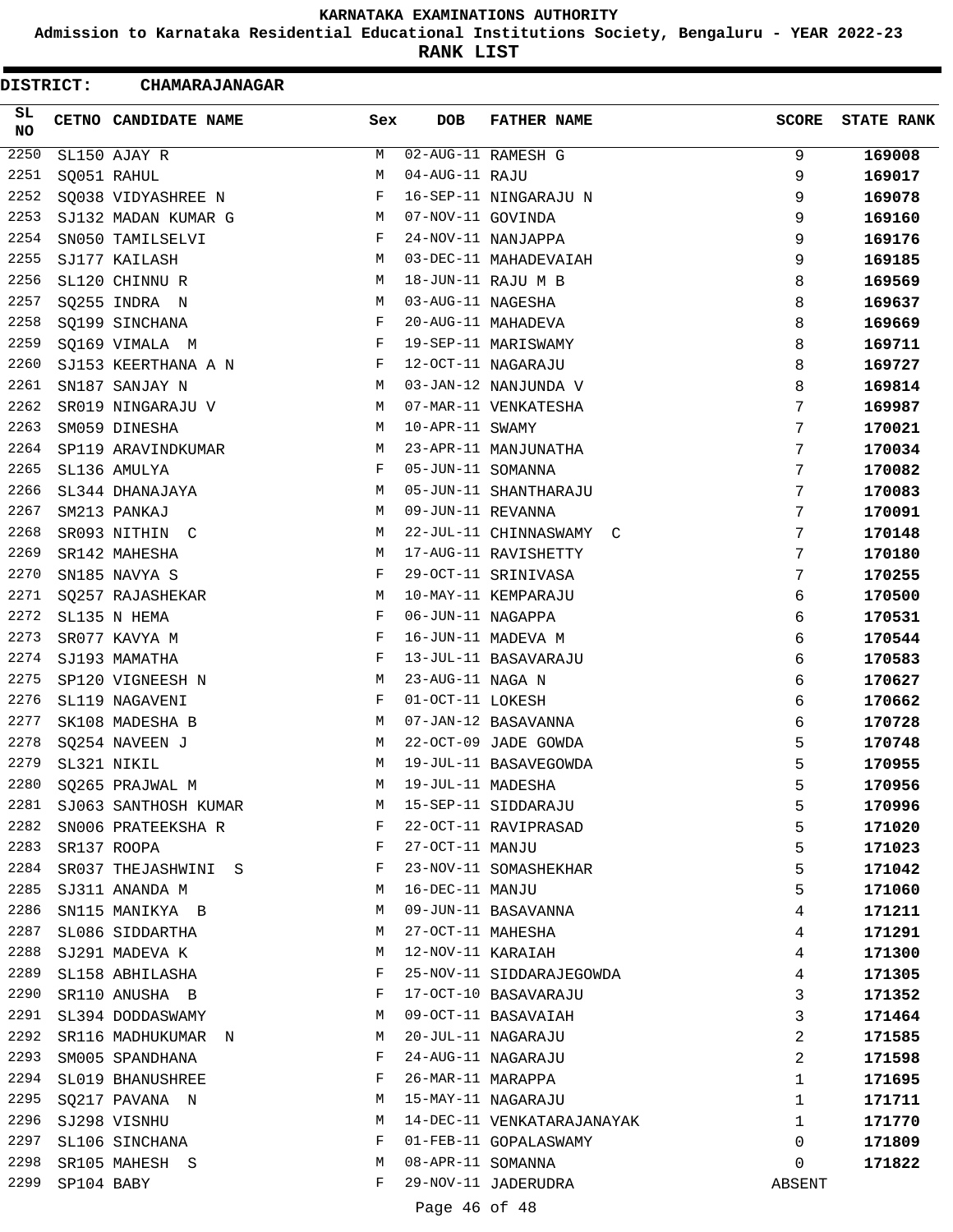**Admission to Karnataka Residential Educational Institutions Society, Bengaluru - YEAR 2022-23**

**RANK LIST**

| <b>DISTRICT:</b> | <b>CHAMARAJANAGAR</b>                                                                                                                                                            |     |            |                                                                                                                                                                                                                                          |        |                   |
|------------------|----------------------------------------------------------------------------------------------------------------------------------------------------------------------------------|-----|------------|------------------------------------------------------------------------------------------------------------------------------------------------------------------------------------------------------------------------------------------|--------|-------------------|
| SL<br>NO.        | CETNO CANDIDATE NAME                                                                                                                                                             | Sex | <b>DOB</b> | FATHER NAME                                                                                                                                                                                                                              | SCORE  | <b>STATE RANK</b> |
| 2300             | SN078 PRARTHANA<br>N                                                                                                                                                             | F   |            | 05-DEC-11 NAGARAJU<br>22-JAN-12 DOORESWAMY<br>19-NOV-11 RAMEGOWDA<br>22-NOV-11 KUMARA B                                                                                                                                                  | ABSENT |                   |
| 2301             | SNO78 PRARTHANA N<br>SP204 MEGHANA D<br>SK048 NAGESHA R<br>SJ130 SANJANA F<br>SP041 THEJASHREE F<br>SK081 MANISH<br>SJ341 MAHALAKSHMI F<br>SJ008 S GAGANA F<br>SJ141 AISHWARYA F |     |            |                                                                                                                                                                                                                                          | ABSENT |                   |
| 2302             |                                                                                                                                                                                  |     |            |                                                                                                                                                                                                                                          | ABSENT |                   |
| 2303             |                                                                                                                                                                                  |     |            |                                                                                                                                                                                                                                          | ABSENT |                   |
| 2304             |                                                                                                                                                                                  |     |            | 20-AUG-10 SENDILNATHAN                                                                                                                                                                                                                   | ABSENT |                   |
| 2305             |                                                                                                                                                                                  |     |            | 16-SEP-11 VEERABHADRASWAMY                                                                                                                                                                                                               | ABSENT |                   |
| 2306             |                                                                                                                                                                                  |     |            | 05-MAR-11 NANJUNDA                                                                                                                                                                                                                       | ABSENT |                   |
| 2307             |                                                                                                                                                                                  |     |            | 20-JUN-11 M SHIVAKUMAR                                                                                                                                                                                                                   | ABSENT |                   |
| 2308             |                                                                                                                                                                                  |     |            | 08-OCT-10 PUTTASWAMY                                                                                                                                                                                                                     | ABSENT |                   |
| 2309             | SL323 SARASWATHI F                                                                                                                                                               |     |            | 21-JUL-11 MAHADEVASHETTY                                                                                                                                                                                                                 | ABSENT |                   |
| 2310             |                                                                                                                                                                                  |     |            | SL323 SARASWATHI F 21-JUL-11 MAHADEVASHETTY<br>SL293 PAVAN KUMAR S M 14-JAN-12 SHANKAR<br>SP093 GOWTHAM M M 18-DEC-11 MADEVA<br>SP043 RAMYA M F 27-DEC-11 MADESH<br>SN148 NALINI SHREE F 01-JAN-11 KALIMUTHU<br>SP215 PRUTHVI K M 23-NO  | ABSENT |                   |
| 2311             |                                                                                                                                                                                  |     |            |                                                                                                                                                                                                                                          | ABSENT |                   |
| 2312             |                                                                                                                                                                                  |     |            |                                                                                                                                                                                                                                          | ABSENT |                   |
| 2313             |                                                                                                                                                                                  |     |            |                                                                                                                                                                                                                                          | ABSENT |                   |
| 2314             |                                                                                                                                                                                  |     |            |                                                                                                                                                                                                                                          | ABSENT |                   |
| 2315             |                                                                                                                                                                                  |     |            |                                                                                                                                                                                                                                          | ABSENT |                   |
| 2316             |                                                                                                                                                                                  |     |            |                                                                                                                                                                                                                                          | ABSENT |                   |
| 2317             |                                                                                                                                                                                  |     |            |                                                                                                                                                                                                                                          | ABSENT |                   |
| 2318             |                                                                                                                                                                                  |     |            |                                                                                                                                                                                                                                          | ABSENT |                   |
| 2319             |                                                                                                                                                                                  |     |            |                                                                                                                                                                                                                                          | ABSENT |                   |
| 2320             |                                                                                                                                                                                  |     |            | SQ319 CHANDAN P M 27-MAY-11 PARAMESHA N                                                                                                                                                                                                  | ABSENT |                   |
|                  | 2321 SQ089 VIMALA CHRISTINA P F 03-MAR-11 PERIYANAYAGAM                                                                                                                          |     |            |                                                                                                                                                                                                                                          | ABSENT |                   |
| 2322             |                                                                                                                                                                                  |     |            |                                                                                                                                                                                                                                          | ABSENT |                   |
| 2323             |                                                                                                                                                                                  |     |            | 01-SEP-11 MAHADEVASWAMY                                                                                                                                                                                                                  | ABSENT |                   |
| 2324             |                                                                                                                                                                                  |     |            |                                                                                                                                                                                                                                          | ABSENT |                   |
| 2325             |                                                                                                                                                                                  |     |            |                                                                                                                                                                                                                                          | ABSENT |                   |
| 2326             |                                                                                                                                                                                  |     |            |                                                                                                                                                                                                                                          | ABSENT |                   |
| 2327             |                                                                                                                                                                                  |     |            |                                                                                                                                                                                                                                          | ABSENT |                   |
| 2328             |                                                                                                                                                                                  |     |            |                                                                                                                                                                                                                                          | ABSENT |                   |
| 2329             |                                                                                                                                                                                  |     |            |                                                                                                                                                                                                                                          | ABSENT |                   |
| 2330             | SL312 PUNITH                                                                                                                                                                     |     |            | M 11-SEP-10 CHIKKABELLASHETTY                                                                                                                                                                                                            | ABSENT |                   |
|                  | 2331 SQ344 AKSHAY KUMAR A M 01-JAN-11 ANAND                                                                                                                                      |     |            |                                                                                                                                                                                                                                          | ABSENT |                   |
|                  | 2332 SQ128 PREMA B                                                                                                                                                               |     |            | 17-JUN-11 LATE BELIGIRI                                                                                                                                                                                                                  | ABSENT |                   |
|                  |                                                                                                                                                                                  |     |            |                                                                                                                                                                                                                                          | ABSENT |                   |
|                  |                                                                                                                                                                                  |     |            |                                                                                                                                                                                                                                          | ABSENT |                   |
|                  |                                                                                                                                                                                  |     |            | 2332 SQL20 FREEM B<br>2333 SL339 SHIVAPRASAD<br>2334 SQ197 SANJU D<br>2335 SJ018 MADAN KUMAR<br>2335 SJ018 MADAN KUMAR<br>24-OCT-11 REVANNA                                                                                              | ABSENT |                   |
| 2336             | SK214 KRISHNA R M                                                                                                                                                                |     |            | 04-OCT-11 RANGASWAMY NAYAKA                                                                                                                                                                                                              | ABSENT |                   |
|                  |                                                                                                                                                                                  |     |            |                                                                                                                                                                                                                                          | ABSENT |                   |
|                  |                                                                                                                                                                                  |     |            | 2337 SL399 KARNA M 10-MAY-11 SHIVASWAMI NATARA<br>2338 SJ040 SHASHANK KUMAR M 19-JUN-11 RACHAPPAJI<br>2339 SK261 PANCHAMI F 03-AUG-11 KRISHNA<br>2340 SJ093 MITHUN Y U M 08-JUN-11 UMESH<br>2341 SK015 THANU F 01-APR-11 RAJU<br>2342 SL | ABSENT |                   |
|                  |                                                                                                                                                                                  |     |            |                                                                                                                                                                                                                                          | ABSENT |                   |
|                  |                                                                                                                                                                                  |     |            |                                                                                                                                                                                                                                          | ABSENT |                   |
|                  |                                                                                                                                                                                  |     |            |                                                                                                                                                                                                                                          | ABSENT |                   |
|                  |                                                                                                                                                                                  |     |            |                                                                                                                                                                                                                                          | ABSENT |                   |
| 2343             | SL012 THARUN KUMAR M                                                                                                                                                             |     |            |                                                                                                                                                                                                                                          | ABSENT |                   |
| 2344             | SL397 SMITHA N F                                                                                                                                                                 |     |            |                                                                                                                                                                                                                                          | ABSENT |                   |
|                  |                                                                                                                                                                                  |     |            | -- --<br>28-OCT-11 MAHESH<br>29-JUN-11 NAGAPPA<br>22-JAN-11 MAHESHA B<br>2344 SU250 MOHITH M S<br>2346 SM072 CHETAN M S M 22-JAN-11 MAHESHA B<br>2346 SM072 CHETAN M 24-SEP-11 GURULINGEGOWDA                                            | ABSENT |                   |
|                  |                                                                                                                                                                                  |     |            |                                                                                                                                                                                                                                          | ABSENT |                   |
|                  |                                                                                                                                                                                  |     |            | 2347 SQ372 DEEKSHITH S M 10-JAN-10 SURESH NAYAK                                                                                                                                                                                          | ABSENT |                   |
|                  |                                                                                                                                                                                  |     |            |                                                                                                                                                                                                                                          | ABSENT |                   |
|                  |                                                                                                                                                                                  |     |            |                                                                                                                                                                                                                                          | ABSENT |                   |
|                  |                                                                                                                                                                                  |     |            |                                                                                                                                                                                                                                          |        |                   |